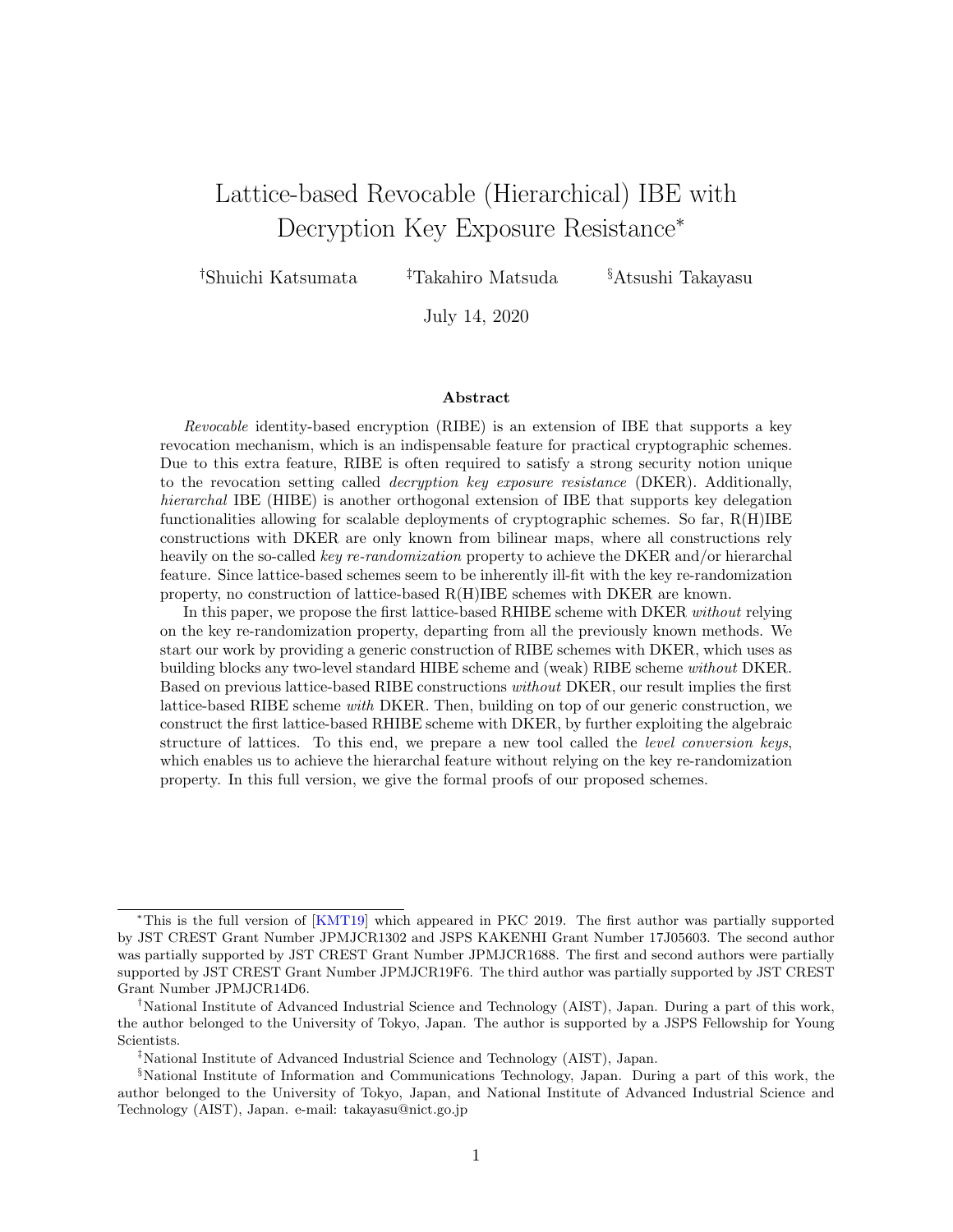### <span id="page-1-0"></span>**1 Introduction**

*Identity-based encryption* (IBE) is an advanced form of public key encryption, where an arbitrary string can be used as user's public keys. One extension of IBE is *hierarchical* IBE (HIBE), which further supports a key delegation functionality; an attractive feature for scalable deployments of IBE. However, as opposed to ordinary public key encryption, (H)IBE does not support a key/user revocation mechanism due to the absence of the public key infrastructures and there are no trivial ways to drive malicious users out from an ordinary (H)IBE system. Therefore, adding a key revocation mechanism to (H)IBE is considered to be one of the important research themes when considering practical deployments of (H)IBE. For instance, Boneh and Franklin [[BF03](#page-40-0)] proposed a method for adding a simple revocation mechanism to any IBE system. However, the bottleneck of their proposal was its efficiency. The number of keys generated for every time period was proportional to the number of all users in the IBE system and the scheme did not scale if the number of users became too large. Since then, constructing an (H)IBE scheme with a scalable revocation mechanism has been a sought-after goal. Below, we refer to (H)IBE that allows for such a scalable revocation mechanism as *revocable (H)IBE*.

The first revocable IBE (RIBE) scheme was proposed by Boldyreva et al. [[BGK08](#page-40-1)]. RIBE requires three types of keys: a *secret key*, a *key update*, and a *decryption key*. As in IBE, each user is issued a secret key that is associated with his identity. However, in order to achieve the key revocation mechanism, each user's secret key itself does not allow them to decrypt ciphertexts. To allow the users to decrypt, the key generation center (KGC) broadcasts *key updates* for every time period through a public channel. Roughly, the key update incorporates public information of the users that are currently allowed in the system. Specifically, although the key update is meaningless information to revoked users, it allows non-revoked users to combine with their secret keys to derive a *decryption key*, which effectively enables them to properly decrypt ciphertexts. To achieve a scalable revocation mechanism, Boldyreva et al. utilized a subset cover framework called the complete subtree (CS) method [[NNL01](#page-42-0)], so that the size of the key update sent by the KGC in each time period will be logarithmic in the number of system users. The work of Boldyreva et al. [[BGK08](#page-40-1)] attracted numerous followup works [[LV09,](#page-42-1) [SE13](#page-43-0), [ISW17,](#page-41-1) [LLP17,](#page-41-2) [WES17\]](#page-43-1) and their RIBE construction was also extended to revocable *hierarchical* IBE (RHIBE) which simultaneously supports scalable key revocation and key delegation functionalities [[RLPL15,](#page-43-2) [ESY16,](#page-41-3) [SE16](#page-43-3), [LP18\]](#page-42-2).

Considering that RIBE and RHIBE were introduced by envisioning the real-world use of (H)IBE systems, their security definitions should take into account as many realistic threats and attack scenarios as possible. For example, leakage of decryption keys due to social/cyber attacks or unexpected human errors are common incidents in practice. Motivated by this, Seo and Emura [\[SE13](#page-43-0), [SE16](#page-43-3)] introduced a security notion unique to R(H)IBE called *decryption key exposure resistance* (DKER). Roughly speaking, this security notion guarantees that an exposure of a user's decryption key at some time period will not compromise the confidentiality of ciphertexts that are encrypted for different time periods — a clearly desirable security guarantee in practice. After the introduction of the new security notion DKER, it has quickly become one of the default security requirements for  $R(H)$ IBE and attracted many followup works concerning  $R(H)$ IBE schemes with DKER [[ISW17](#page-41-1), [LLP17,](#page-41-2) [WES17,](#page-43-1) [RLPL15](#page-43-2), [ESY16,](#page-41-3) [LP18](#page-42-2), [SE16](#page-43-3), [MLC](#page-42-3)+15, [PLL15](#page-42-4)]. So far constructions of R(H)IBE schemes with DKER are all based on bilinear or multilinear maps.

**State of Affairs of Lattice-based R(H)IBE.** Lattice-based cryptography has been paid much attention in the last decade, however, construction of R(H)IBE schemes with DKER has been rather elusive. In 2012, Chen et al.  $\left[CLL+12\right]$  $\left[CLL+12\right]$  $\left[CLL+12\right]$  proposed the first lattice-based RIBE scheme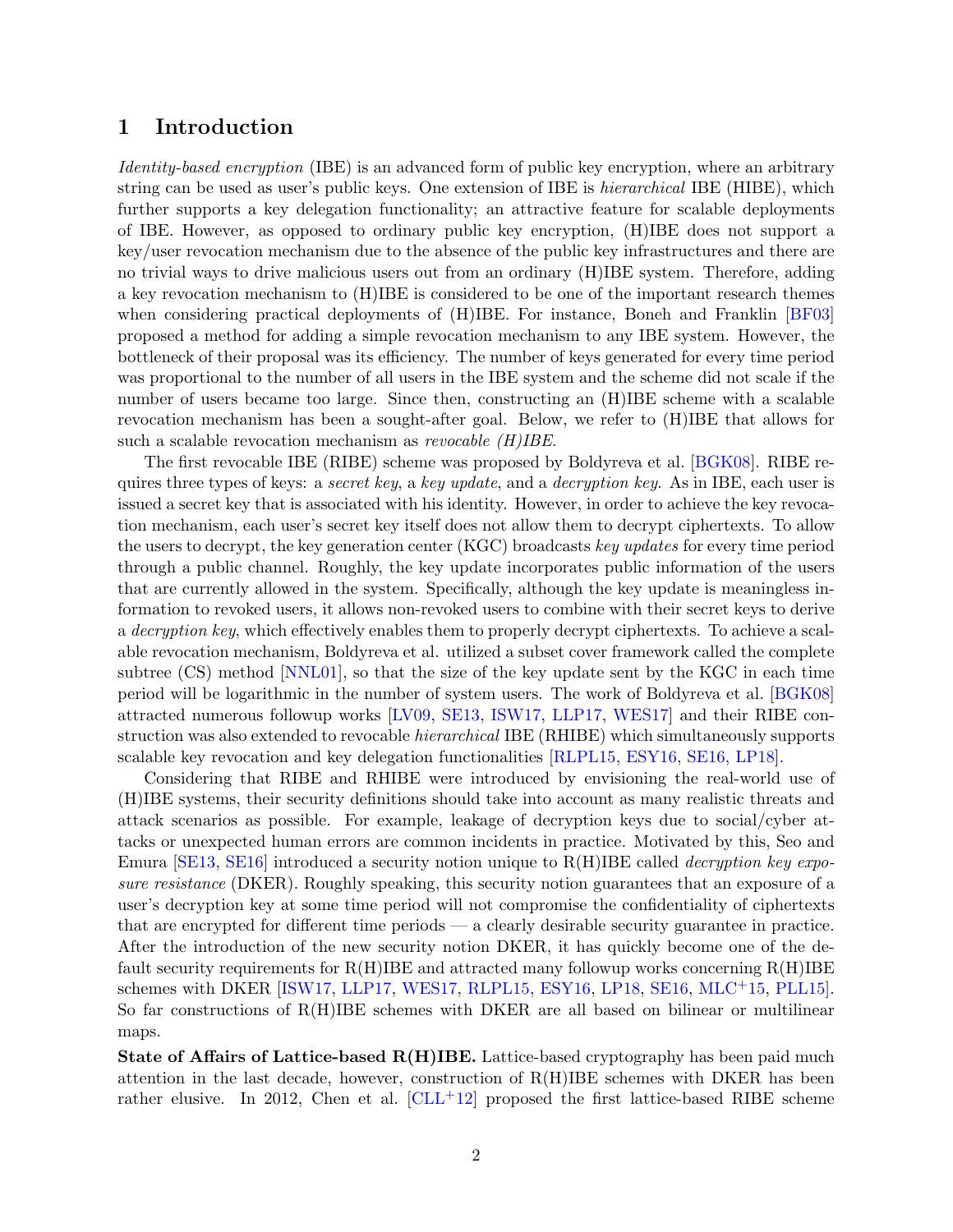*without* DKER; a work before the now default security notion of DKER was formalized by Seo and Emura [[SE13](#page-43-0)], building on top of the standard IBE constructions of [[ABB10,](#page-40-3) [CHKP12\]](#page-40-4). The only followup work was done recently by Takayasu and Watanabe [[TW17](#page-43-4)] who partially solved the problem of achieving RIBE with DKER by proposing a variant of  $\text{[CLL+12]}$  $\text{[CLL+12]}$  $\text{[CLL+12]}$ . Unfortunately, their scheme only satisfies *bounded* DKER, a strictly weaker notion than DKER, which only allows a bounded number of decryption keys to be leaked. Therefore, constructing an RIBE scheme with (unbounded) DKER based on lattices still remains an unsolved problem. This is in sharp contrast with the bilinear map setting where many constructions are known [[SE13,](#page-43-0) [ISW17](#page-41-1), [LLP17,](#page-41-2) [WES17,](#page-43-1) [RLPL15,](#page-43-2) [ESY16](#page-41-3), [LP18](#page-42-2), [SE16](#page-43-3)]. Moreover, extending the RIBE scheme of Chen et al.  $\left[CLL+12\right]$  $\left[CLL+12\right]$  $\left[CLL+12\right]$  to the hierarchal setting seems to be highly non-trivial since no construction of lattice-based RHIBEs are known regardless of the scheme being DKER or not.

One of the main reasons why constructing  $R(H)IBE$  schemes with DKER in the lattice-setting has been difficult is because the algebraic structure of lattices seems to be ill-fit with the socalled *key re-randomization* property. So far, all RIBE schemes [\[SE13,](#page-43-0) [ISW17,](#page-41-1) [LLP17,](#page-41-2) [WES17](#page-43-1), [MLC](#page-42-3)+15, [PLL15\]](#page-42-4) and RHIBE schemes with DKER [\[RLPL15](#page-43-2), [ESY16](#page-41-3), [LP18](#page-42-2), [SE16](#page-43-3)] are based on number theoretical assumptions, e.g., bilinear maps and multilinear maps, which all rely heavily on this key re-randomization property. At a high level, this is the property with which each user can re-randomize their key so that the re-randomized key is distributed identically to (or at least statistically close to) a key generated using a fresh randomness. In essence, this is the central property that enables DKER. Furthermore, this property is also heavily utilized when generating the children's secret keys for fixed randomness without using any secret information, hence, achieving the hierarchal feature. However, unfortunately, due to the difference in the algebraic structure of bilinear, multilinear maps and lattices, we are currently unaware of any way of achieving the key re-randomization property from lattices.<sup>[1](#page-2-0)</sup> Therefore, to construct latticebased R(H)IBE schemes with DKER, it seems that we must deviate from prior methodologies and develop new techniques.

**Our Contributions.** In this paper, we propose the first lattice-based R(H)IBE scheme with DKER secure under the learning with errors (LWE) assumption. The techniques used in this work highly depart from previous works that rely on the key re-randomization property for achieving DKER and the key delegation functionality. Specifically, we show a generic construction of an RIBE scheme with DKER from any two-level standard HIBE scheme and RIBE scheme without DKER, thus bypassing the necessity of the key re-randomization property. Then, building on top of the idea of our generic construction, we further exploit the algebraic structure of lattices to construct an RHIBE scheme with DKER. We provide a brief summary of our work below and refer the detailed technical overview to Section [2](#page-5-0).

Our first contribution is a generic construction of RIBE *with* DKER from any RIBE *without* DKER and two-level HIBE. The new tools we introduce to circumvent the necessity of the key re-randomization property are called *leveled ciphertexts* and *leveled decryption keys*. At a high level, each "level" for the leveled ciphertexts and decryption keys is associated to the RIBE scheme without DKER and the two-level HIBE scheme, respectively; one level is responsible for achieving the revocation mechanism and the other is responsible for the key re-randomization mechanism. Therefore, informally, our leveled structure allows for a *partial* key re-randomization mechanism. Using the lattice-based RIBE scheme without DKER of Chen et al.  $\text{[CLL+12]}$  $\text{[CLL+12]}$  $\text{[CLL+12]}$  and any lattice-based HIBE scheme, e.g., [[ABB10,](#page-40-3) [CHKP12\]](#page-40-4), our result implies the first lattice-based

<span id="page-2-0"></span><sup>&</sup>lt;sup>1</sup>A knowledgeable reader familiar with lattice-based cryptography may wonder why the existing RIBE schemes  $[CLL<sup>+</sup>12, TW17]$  $[CLL<sup>+</sup>12, TW17]$  $[CLL<sup>+</sup>12, TW17]$  $[CLL<sup>+</sup>12, TW17]$  cannot be easily modified to support the property by using short trapdoor bases. We provide detailed discussions on why this simple modification is insufficient in Section [2](#page-5-0).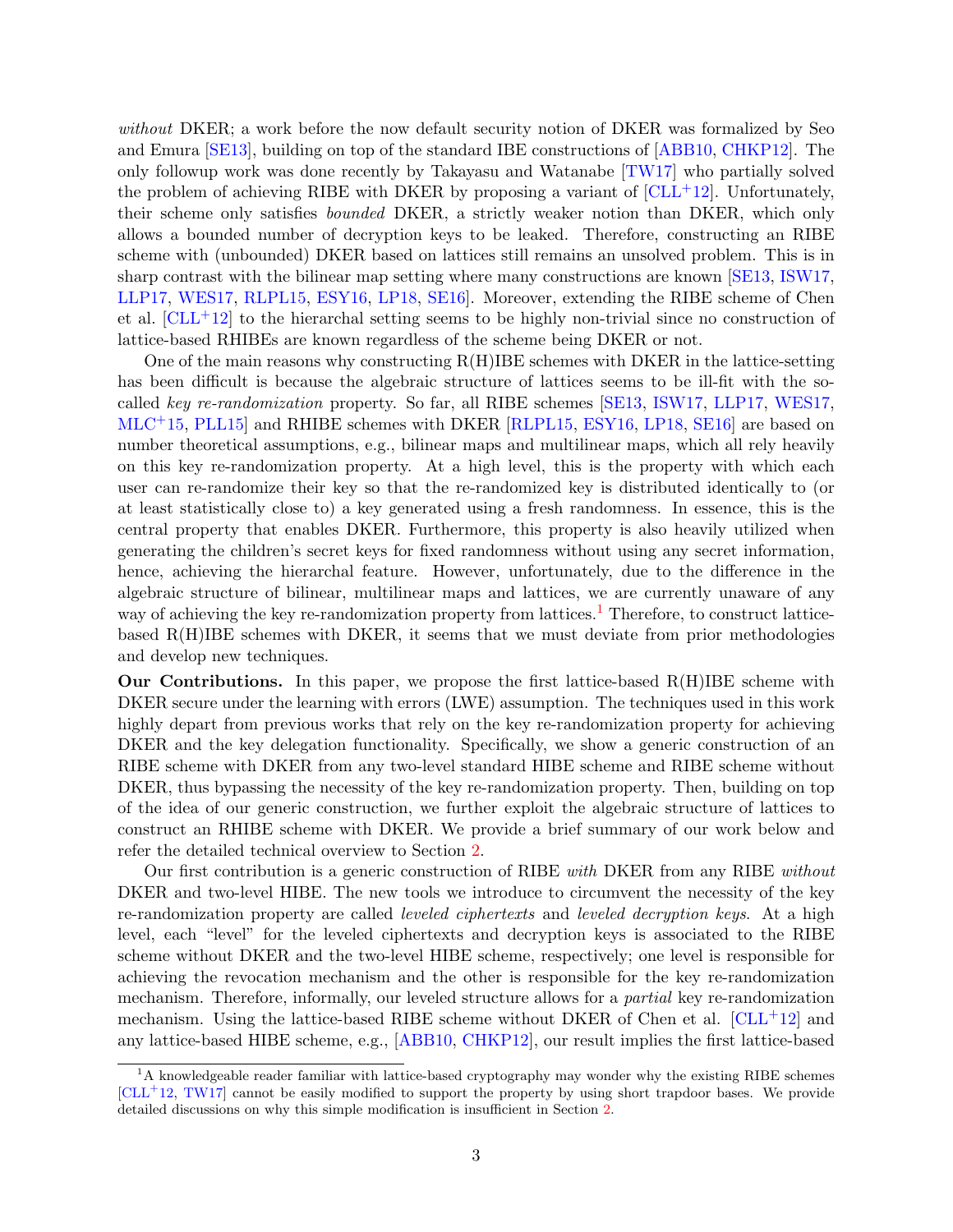RIBE scheme with DKER. Furthermore, since any IBE schemes can be converted to an HIBE scheme [[DG17](#page-41-4)] (in the selective-identity model) and any RIBE scheme without DKER implies an IBE scheme, our result also implies a generic conversion of any RIBE scheme without DKER into an RIBE scheme with DKER.

Our second contribution is the construction of the first lattice-based RHIBE scheme with DKER. It is built on top of the idea of our generic construction and further exploits the algebraic structure unique to lattices. Namely, to achieve the key delegation functionality, i.e., hierarchal feature, we additionally introduce a tool called *level conversion keys*. In essence, this tool enables a user to convert his (secret) decryption key to a (public) key update for users of different hierarchal levels. In other words, the level conversion key allows one to delegate his key to its children without re-randomizing his key. Although the idea is simple, the concrete machinery to blend the level conversion keys securely into the construction is rather contrived and we refer the details to Section 2.

Finally, we state some side contributions worth highlighting in our paper. Firstly, we reformalize the syntax and security definitions for  $R(H)IBE$ . For instance, since previous security definitions [\[BGK08,](#page-40-1) [SE13,](#page-43-0) [SE14,](#page-43-5) [SE16](#page-43-3)] had some ambiguity (e.g. in some cases it is not clear when the values such as secret keys and key updates are generated during the security game), it was up to the readers to interpret the definitions and the proofs. Therefore, in our work we provide a refined security definition for R(H)IBE which in particular is a more rigorous and explicit treatment than the previous definitions. Secondly, we provide a formal treatment on an implicit argument that has been frequently adopted in the  $R(H)IBE$  literature. In particular, we introduce a simple yet handy "strategy-dividing lemma", which helps us simplify the security proofs for R(H)IBE schemes in general. For the details, see Section [4](#page-14-0).

In this full version, we show the following additional contents which were not included in the preliminary version of the paper [[KMT19](#page-41-0)];

- the formal proof of the strategy-dividing lemma (Lemma [8\)](#page-19-0),
- the formal proof of the security of our proposed generic construction of RIBE with DKER (Theorem [1\)](#page-22-0),
- the formal proofs of the correctness and the security of our proposed lattice-based RHIBE scheme with DKER including the parameter selection (Lemma [11](#page-28-0) and Theorem [2\)](#page-30-0).

The additional contents will help the reader better understand our results and techniques in depth. **Related Works.** Boldyreva et al. [\[BGK08\]](#page-40-1) proposed the first RIBE scheme that achieved selective-identity security from bilinear maps, and Libert and Vergnaud [[LV09\]](#page-42-1) extended their results to the adaptive setting. The first lattice-based RIBE scheme was proposed by Chen et al.  $[CLL+12]$  $[CLL+12]$ , and the first RHIBE scheme was proposed by Seo and Emura  $[SE14]$  $[SE14]$  $[SE14]$  based on bilinear maps. Recently, Chang et al. [[CCKS18](#page-40-5)] proposed an RIBE scheme in the random oracle model from codes with rank metric and Hu et al. [[HLCL18\]](#page-41-5) proposed an RIBE scheme from the CDH assumption without pairing.

After Seo and Emura [[SE13](#page-43-0)] introduced the security notion of DKER along with the first proposal of bilinear map-based RIBE scheme with DKER, several improvements and variants have been proposed from bilinear maps  $[ISW17, LLP17, WES17]$  $[ISW17, LLP17, WES17]$  $[ISW17, LLP17, WES17]$  $[ISW17, LLP17, WES17]$  $[ISW17, LLP17, WES17]$  $[ISW17, LLP17, WES17]$  and multilinear maps  $[MLC<sup>+15</sup>,$  $[MLC<sup>+15</sup>,$  $[MLC<sup>+15</sup>,$ [PLL15\]](#page-42-4). Takayasu and Watanabe [[TW17\]](#page-43-4) proposed a lattice-based RIBE scheme with *bounded* DKER; a strictly weaker notion than DKER. Ma and Lin [[ML19\]](#page-42-5) recently proposed a generic construction of RIBE without DKER from IBE, and a generic construction of RIBE with DKER from 2-level HIBE.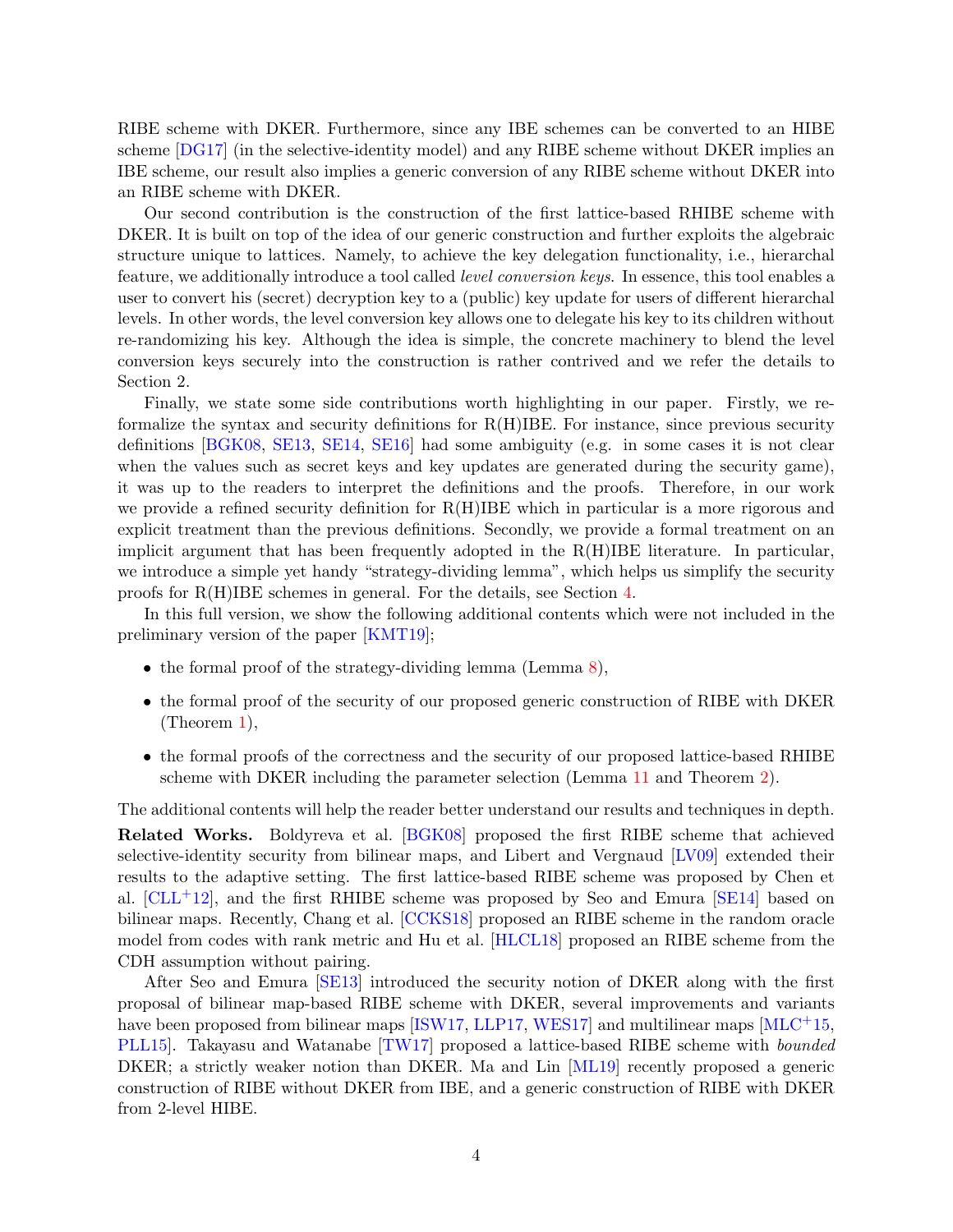The notion of RHIBE was first formalized by Seo and Emura [[SE14\]](#page-43-5). However, the security definition did not capture *collusion resistance*. Subsequently, Seo and Emura [[SE16](#page-43-3)] revised the security definition to capture collusion resistance (which they called insider security). Furthermore, they introduced the notion of DKER in the non-hierarchical RIBE setting. Several RHIBE schemes from bilinear maps [\[RLPL15](#page-43-2), [ESY16](#page-41-3), [SE16](#page-43-3), [LP18\]](#page-42-2) have been proposed in this model. We call RHIBE only when a scheme satisfies collusion resistance (i.e., insider security). In this paper, we further establish the security definition by making the behaviors of an adversary and the challenger more rigorous and explicit than the ones adopted in previous works. Furthermore, we introduce a stronger definition of DKER than Seo and Emura's definition.

The revocation mechanism we study in this paper is sometimes referred to as indirect revocation. A direct revocation mechanism does not require key updates and has been discussed for attribute-based encryption [[AI09a](#page-40-6), [AI09b\]](#page-40-7) and predicate encryption [[NMS12](#page-42-6)]. Recently, Ling et al. proposed the first lattice-based directly revocable predicate encryption scheme [[LNWZ17](#page-41-6)] and its server-aided variant [\[LNWZ18](#page-41-7)]. Finally, there is a variant of RIBE named server-aided RIBE [\[QDLL15](#page-42-7), [CDLQ16](#page-40-8), [NWZ16](#page-42-8)] iwhere most of the computation of the users are delegated to an untrusted server.

**Roadmap.** In Section [2](#page-5-0), we provide an overview of our constructions. In Section [3,](#page-12-0) we recall basic tools for lattice-based cryptography. In Section [4,](#page-14-0) we introduce formal definitions for RHIBE. In Section [5,](#page-20-0) we show a generic construction of RIBE with DKER. Finally, in Section [6,](#page-25-0) we show our main result concerning the first lattice-based RHIBE scheme with DKER.

**Notations.** Before diving into the technical details, we prepare some notations. Let N be the set of all natural numbers. For non-negative integers  $n, n' \in \mathbb{N}$  with  $n \leq n'$ , we define  $[n, n'] \coloneqq \{n, n+1, \ldots, n'\},$  and we extend the definition for  $n > n'$  by  $[n, n'] = \emptyset$ . For notational convenience, for  $n \in \mathbb{N}$ , we define  $[n] := [1, n]$ . Throughout the paper,  $\lambda \in \mathbb{N}$  denotes the security parameter.

As usual in the literature of (R)HIBE, an identity ID of a user at level *ℓ* in the hierarchy in an RHIBE scheme is expressed as a length- $\ell$  vector  $ID = (id_1, \dots, id_\ell)$ . Here, let  $|ID|$  denote the length of  $|D, i.e., |D| = \ell$ . In order not to mix up with an identity  $|D| = (id_1, id_2, \ldots)$  treated in an RHIBE scheme and its element id*<sup>i</sup>* , we sometimes call the former a *hierarchical identity* and the latter an *element identity*. We refer to the set of all element identities as the *element identity space* and denote it by  $ID$ . We assume the element identity space is determined only by the security parameter  $\lambda$ . Thus, for example, the space to which level- $\ell$  identities belong is expressed as  $(\mathcal{ID})^{\ell}$ . For notational convenience, for  $\ell \in \mathbb{N}$  we define  $(\mathcal{ID})^{\leq \ell} := \bigcup_{i \in [\ell]} (\mathcal{ID})^i$ , and the hierarchal identity space  $\mathcal{ID}_h \coloneqq (\mathcal{ID})^{\leq L}$ , where *L* denotes the maximum depth of the hierarchy. We denote by "kgc" the special hierarchical identity for the level-0 user, i.e., the key generation center (KGC).

Like an ordinary vector, we consider a prefix of hierarchical identities. For example, for a level- $\ell$  hierarchical identity  $ID = (id_1, \ldots, id_{\ell})$  and  $t \leq \ell$ ,  $ID_{[t]}$  represents the length-t prefix of ID, i.e.,  $ID_{[t]} = (id_1, \ldots, id_t)$ . We denote by "pa(ID)" the identity of its parent (i.e. the direct ancestor), namely, if  $ID \in (ID)^{\ell}$ , then  $pa(ID) := ID_{[\ell-1]} = (id_1, \ldots, id_{\ell-1})$ , and  $pa(ID)$  for a level-1 identity  $ID \in \mathcal{ID}$  is defined to be kgc. For a level- $\ell$  hierarchical identity  $ID = (id_1, \ldots, id_{\ell})$ and an element identity  $\text{id}_{\ell+1}$ ,  $\text{ID} \|\text{id}_{\ell+1}$  represents a level- $(\ell+1)$  hierarchical identity such that  $ID||id_{\ell+1} = (id_1, \ldots, id_{\ell}, id_{\ell+1})$ . We denote by "prefix(ID)" the set consisting of itself and all of its ancestors, namely,  $\mathsf{prefix}(\mathsf{ID}) \coloneqq \{ \mathsf{ID}_{[1]}, \mathsf{ID}_{[2]}, \dots, \mathsf{ID}_{[|\mathsf{ID}|]} = \mathsf{ID} \}$ . Also, for  $\mathsf{ID} \in (\mathcal{ID})^{\ell}$ , we denote by " $D||\mathcal{ID}$ " the subset of  $(\mathcal{ID})^{\ell+1}$  that contains all the members who have ID as its parent.

We treat vectors in their column form. For a vector  $\mathbf{v} \in \mathbb{R}^n$ , denote  $\|\mathbf{v}\|$  as the standard Euclidean norm. For a matrix  $\mathbf{R} \in \mathbb{R}^{n \times n}$ , denote  $\|\mathbf{R}\|_{\text{cs}}$  as the longest column of the Gram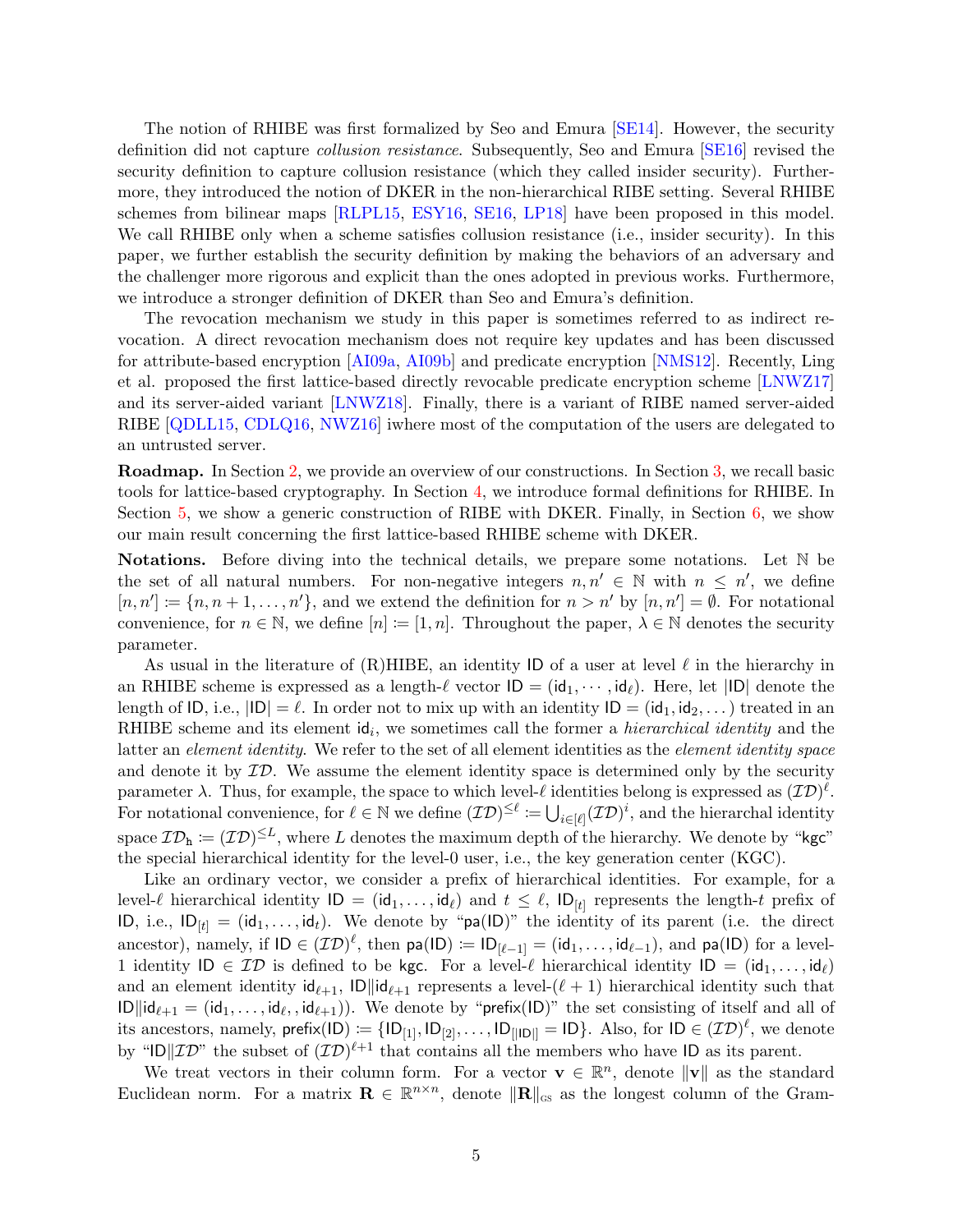Schmidt orthogonalization of **R** and denote  $\|\mathbf{R}\|_2$  as the largest singular value. We denote  $\mathbf{I}_m$  as the  $m \times m$  identity matrix and  $\mathbf{0}_{n \times m}$  as the  $n \times m$  zero matrix. We sometimes simply write  $\mathbf{0}_n$ to denote the (column) zero vectors.

### <span id="page-5-0"></span>**2 Technical Overview**

In this section, we provide the technical overview of our results. In order to make the lattice-based RHIBE overview easier to follow, we present the details of our generic construction of RIBE with DKER using lattice terminologies. The general idea presented below translates naturally to our generic construction. To this end, we first prepare two standard hash functions used in latticebased cryptography: one for the users  $ID \in \mathcal{ID}_h = \mathcal{ID}^{\leq L}$ , where each element identity space is defined by  $\mathcal{ID} = \mathbb{Z}_q^n \setminus \{\mathbf{0}_n\}$ , and another for the time period<sup>[2](#page-5-1)</sup>  $\mathsf{t} \in \mathcal{T} \subset \mathbb{Z}_q^n \setminus \{\mathbf{0}_n\}$ . In particular, for a user  $\mathsf{ID} = (\mathsf{id}_1, \ldots, \mathsf{id}_\ell) \in (\mathbb{Z}_q^n \setminus \{\mathbf{0}_n\})^{\leq L}$  and time period  $\mathsf{t} \in \mathbb{Z}_q^n \setminus \{\mathbf{0}_n\}$  we use the following hash functions  $\mathbf{E}(\cdot)$  and  $\mathbf{F}(\cdot)$ :

<span id="page-5-3"></span>
$$
\mathbf{E}(\mathsf{ID}) \coloneqq [\mathbf{B}_1 + H(\mathsf{id}_1)\mathbf{G} | \cdots | \mathbf{B}_\ell + H(\mathsf{id}_\ell)\mathbf{G}] \in \mathbb{Z}_q^{n \times \ell m}, \n\mathbf{F}(\mathsf{t}) \coloneqq \mathbf{B}_{L+1} + H(\mathsf{t})\mathbf{G} \in \mathbb{Z}_q^{n \times m},
$$
\n(1)

where  $(\mathbf{B}_j)_{j\in[L+1]}$  are random matrices in  $\mathbb{Z}_q^{n\times m}$  chosen at setup of the scheme and  $\mathbf{G}$  is the gadget matrix [[MP12\]](#page-42-9). Here,  $H: \mathbb{Z}_q^n \to \mathbb{Z}_q^{n \times n}$  is a specific hash function used to encode an identity to a matrix, and its definition is provided in Section [3.](#page-12-0) Notice that for any  $\mathsf{ID} \in (\mathbb{Z}_q^n \setminus \{\mathbf{0}_n\})^{\ell}$ and  $\mathbf{id}_{\ell+1} \in \mathbb{Z}_q^n \setminus \{\mathbf{0}_n\}$ , we have  $\mathbf{E}(\mathsf{ID}||\mathbf{id}_{\ell+1}) = [\mathbf{E}(\mathsf{ID})|\mathbf{B}_{\ell+1} + H(\mathsf{id}_{\ell+1})\mathbf{G}].$  Finally, we define  $\mathbf{E}(\mathsf{kgc}) \coloneqq \emptyset$ .

<span id="page-5-2"></span>**Review of RIBE** *without* **DKER.** We first recall Chen et al.'s lattice-based RIBE scheme *without* DKER  $[CLL+12]$  $[CLL+12]$  $[CLL+12]$  $[CLL+12]$  $[CLL+12]$  in Figure 1. Here, **A** and **u** in the master public key PP are a matrix in  $\mathbb{Z}_q^{n \times m}$  and a vector in  $\mathbb{Z}_q^n$ , respectively, and  $\mathbf{T}_A$  is the trapdoor associated with A. Other terms will be explained as we proceed with our technical overview. Below, we see why the scheme

| $PP := (\mathbf{A}, \mathbf{u}, \text{hash functions } \mathbf{E}(\cdot), \mathbf{F}(\cdot)),$                                                                                                                 |                                                                                                             | sk $_{\mathsf{kgc}} \coloneqq \mathbf{T_A}$ |
|----------------------------------------------------------------------------------------------------------------------------------------------------------------------------------------------------------------|-------------------------------------------------------------------------------------------------------------|---------------------------------------------|
| $ct := (c_0 := \mathbf{u}^\top \mathbf{s} + \text{noise} + \mathsf{M} \left  \frac{q}{2} \right , \mathbf{c}_1 := [\mathbf{A} \mathbf{E}(\mathsf{ID}) \mathbf{F}(\mathsf{t})]^\top \mathbf{s} + \text{noise})$ |                                                                                                             |                                             |
| $\mathsf{sk}_{\mathsf{ID}} \coloneqq (\mathbf{e}_{\mathsf{ID}, \theta})_\theta$                                                                                                                                | s.t. $[\mathbf{A} \mathbf{E}(\mathsf{ID})]$ e <sub>ID.<math>\theta = \mathbf{u}_{\theta}</math></sub>       |                                             |
| $ku_t := (\mathbf{e}_{t,\theta})_{\theta}$                                                                                                                                                                     | s.t. $[\mathbf{A} \mathbf{F}(\mathsf{t})]\mathbf{e}_{\mathsf{t},\theta} = \mathbf{u} - \mathbf{u}_{\theta}$ |                                             |
| $dk_{\text{ID.t}} \coloneqq d_{\text{ID.t}}$                                                                                                                                                                   | s.t. $[\mathbf{A} \mathbf{E}(\mathsf{ID}) \mathbf{F}(\mathsf{t})]\mathbf{d}_{\mathsf{ID.t}} = \mathbf{u}$   |                                             |

| Figure 1: Chen et al.'s RIBE Scheme |  |  |  |  |  |
|-------------------------------------|--|--|--|--|--|
|-------------------------------------|--|--|--|--|--|

realizes the revocation mechanism while it does not satisfy DKER. One feature of the RIBE construction is that the KGC maintains a binary tree where each user is assigned to a randomly selected leaf. Furthermore, a random vector  $\mathbf{u}_{\theta} \in \mathbb{Z}_q^n$  is uniquely assigned to each node  $\theta$  of the binary tree. Below, we explain the three types of keys which are core tools to realize the revocation mechanism: A *secret key* for a user ID is a tuple of short vectors  $\mathsf{sk}_{\mathsf{ID}} = (\mathsf{e}_{\mathsf{ID}, \theta})_{\theta}$ , where each *short* vector  $\mathbf{e}_{\mathsf{ID},\theta} \in \mathbb{Z}^{2m}$  is associated to a random vector  $\mathbf{u}_{\theta}$  such that

$$
[\mathbf{A}|\mathbf{E}(\mathsf{ID})]\mathbf{e}_{\mathsf{ID},\theta}=\mathbf{u}_{\theta}.
$$

<span id="page-5-1"></span><sup>&</sup>lt;sup>2</sup>As we will show in Section [4](#page-14-0), the time period space is a set of natural numbers  $\{1, 2, \ldots\}$ . Here, we assume that there is an efficient hash function that maps each natural number to a distinct vector in  $\mathbb{Z}_q^n \setminus \{\mathbf{0}_n\}$ .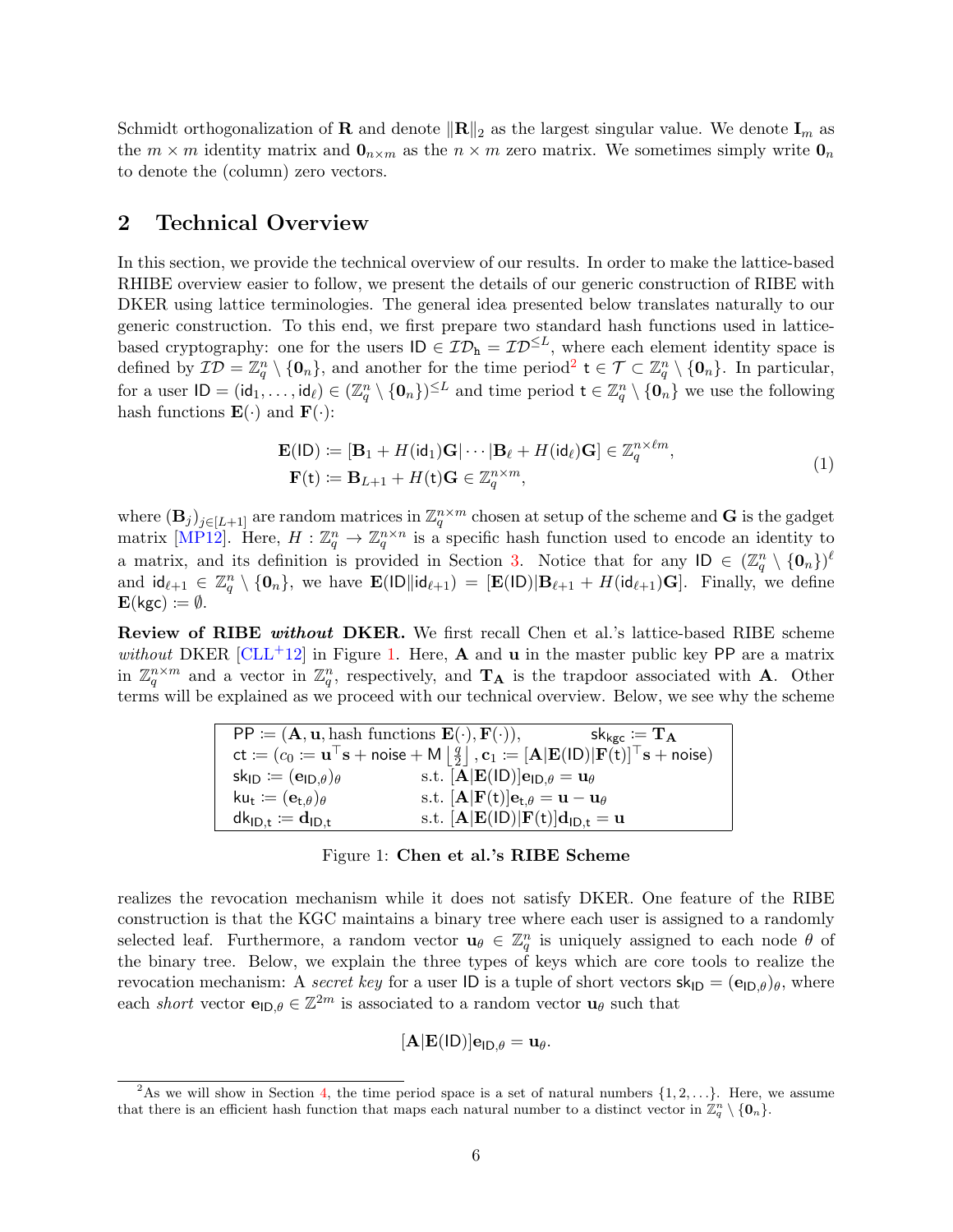Since  $\mathbf{u}_{\theta}$  is an independent random vector and the ciphertext  $c_0$  only depends on **u**, the vector  $e_{ID,\theta}$  in sk<sub>ID</sub> itself is useless for decrypting a ciphertext ct. Hence, in each time period the KGC broadcasts a *key update* which is also a tuple of short vectors  $ku_t = (e_{t,\theta})_\theta$ , where each short vector  $\mathbf{e}_{t,\theta}$  is associated to a random vector  $\mathbf{u}_{\theta}$  such that

$$
[\mathbf{A}|\mathbf{F}(t)]\mathbf{e}_{t,\theta} = \mathbf{u} - \mathbf{u}_{\theta}.
$$

Similarly to above,  $e_{t,\theta}$  in ku<sub>t</sub> itself is useless for decrypting a ciphertext ct. Now, we explain how the revocation mechanism works. By utilizing the complete subtree (CS) method [[NNL01](#page-42-0)], the KGC is able to broadcast key updates so that there is no common node  $\theta$  in ku<sub>t</sub> and sk<sub>ID</sub> of *revoked* IDs, while there is at least one common node  $\theta$  in ku<sub>t</sub> and sk<sub>ID</sub> of *non-revoked* IDs. Then, **e**<sub>ID</sub> $\theta$  in sk<sub>ID</sub> and **e**<sub>t</sub> $\theta$  in ku<sub>t</sub> of the common node  $\theta$  enable a non-revoked ID to derive a well-formed *decryption key*  $\mathbf{d}_{\mathsf{ID},\mathsf{t}} \in \mathbb{Z}^{3m}$  which is a *short* vector satisfying

$$
[\mathbf{A}|\mathbf{E}(ID)|\mathbf{F}(t)]\mathbf{d}_{ID,t} = \mathbf{u}.
$$

It can be easily checked that  $\mathbf{d}_{\mathsf{ID},t}$  can be obtained by simply adding  $\mathbf{e}_{\mathsf{ID},\theta}$  and  $\mathbf{e}_{t,\theta}$  in a componentwise fashion. Note that if  $e_{\text{ID},\theta}$  and  $e_{\text{t},\theta}$  are short vectors, then so is  $d_{\text{ID},\text{t}}$ . Then, the vector enables us to recover the plaintext by computing

$$
c_0 - \mathbf{c}_1^\top \mathbf{d}_{\mathsf{ID},\mathsf{t}} \approx \mathsf{M} \left\lfloor \frac{q}{2} \right\rfloor.
$$

The main insight of this construction is that only non-revoked users can use the key updates to eliminate the random factor  $\mathbf{u}_{\theta}$  to obtain a short vector  $\mathbf{d}_{\theta}$ , that is bound to the the public matrix  $[\mathbf{A}|\mathbf{E}(\mathbf{I}\mathbf{D})|\mathbf{F}(\mathbf{t})]$  and public vector **u** with which a ciphertexts **ct** is created.

Although the scheme is proven to be a secure RIBE scheme *without* DKER, it clearly does not satisfy DKER. Indeed, there is a concrete attack even with a single decryption key query (i.e., decryption key exposure) on the target ID*<sup>∗</sup>* . The attack is as follows: assume that the adversary obtains a decryption key  $dk_{D^*,t}$  for the target  $ID^*$  and a time period  $t \neq t^*$ . Since key updates are publicly broadcast, the adversary also obtains  $ku_t$  and  $ku_{t^*}$ . Since user ID<sup>\*</sup> will not be revoked unless sk<sub>ID<sup>∗</sup></sub> was revealed to the adversary, the key updates ku<sub>t</sub> and ku<sub>t<sup>∗</sub></sup> will share a</sub> common node  $\theta^*$  with the secret key.<sup>[3](#page-6-0)</sup> Therefore, recalling that  $d\mathsf{k}_{\mathsf{ID}^*,t}$  was a simple componentwise addition of  $e_{ID^*,\theta^*}$  in sk<sub>ID<sup>∗</sup></sub> and  $e_{t,\theta^*}$  in ku<sub>t</sub>, *A* can first recover the secret key component  $e_{\text{ID}^*,\theta^*}$  from  $(dk_{\text{ID}^*,t},e_{t,\theta^*})$ , which he can then combine with  $e_{t^*,\theta^*}$  in  $ku_{t^*}$  to create the decryption key  $\mathbf{d}_{\mathsf{ID}^*,t^*}$  for the challenge time period  $t^*$ . Specifically, this decryption key allows the adversary to completely break the scheme. In reality, this corresponds to the fact that once a decryption key for a certain time period is exposed to an adversary, then all the messages of distinct time periods may also be compromised. In essence, this attack relies on the fact that the decryption key leaks partial information on the secret key, which can then be used to construct decryption keys of all distinct time periods.

In all the previous bilinear map-based constructions, the above problem was circumvented by relying on the so-called *key re-randomization property*. Informally, this property allows one to re-randomize the decryption key, hence even if the decryption key is leaked, it would be impossible to restore the original secret key. In the above construction, this idea would correspond to resampling a short random vector  $\bar{d}_{ID,t}$  such that

$$
[\mathbf{A}|\mathbf{E}(\mathsf{ID})|\mathbf{F}(t)]\bar{\mathbf{d}}_{\mathsf{ID},t}=\mathbf{u}
$$

<span id="page-6-0"></span><sup>3</sup>To be more precise, there are cases ku<sup>t</sup> and ku<sup>t</sup>*<sup>∗</sup>* might not share a common node, however, *A* can always adaptively revoke other users so that this holds.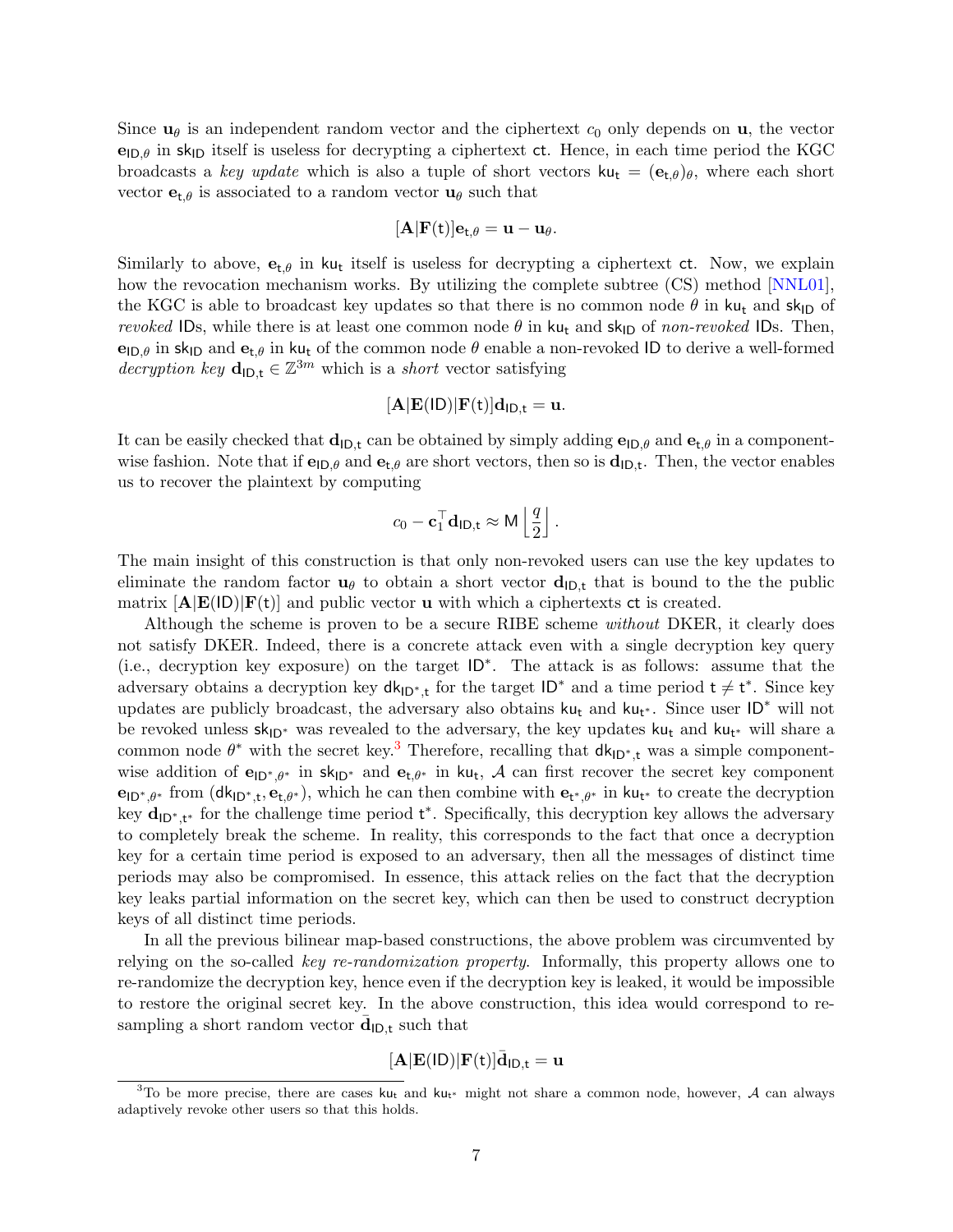using his original decryption key  $d_{\text{ID},t}$ . Indeed, if the distribution of  $\bar{d}_{\text{ID},t}$  is independent of the original decryption key  $\mathbf{d}_{\mathsf{ID},t}$ , this modification would prevent the above attack, since the adversary will not be able to recover the secret key component **e**<sub>ID<sup>*∗*</sup>,*θ*<sup>*∗*</sup> anymore using the above strategy.</sub> However, such a re-sampling procedure is computationally infeasible, since otherwise we would be able to trivially solve the small integer solution (SIS) problem.

Readers familiar with lattice-based constructions of (non-revocable) HIBE may think that we could achieve the key re-randomization property by simply using a short trapdoor basis as the secret key instead of a vector. Indeed, if we add a short trapdoor basis  $T_{[A|E(ID)]}$  as a part of the secret key sk<sub>ID</sub>, the user ID will be able to sample a short vector  $\bar{d}_{ID,t} \neq d_{ID,t}$ , since anybody can efficiently extend the trapdoor basis  $T_{[A|E(ID)]}$  to  $T_{[A|E(ID)|F(t)]}$  and thus sample a random vector  $\bar{\mathbf{d}}_{\mathsf{ID},t}$  such that  $[\mathbf{A}|\mathbf{E}(\mathsf{ID})|\mathbf{F}(t)]\bar{\mathbf{d}}_{\mathsf{ID},t} = \mathbf{u}$ . However, this approach does not mesh well with the above revocation mechanism, since now the user ID can derive decryption keys  $\mathbf{d}_{\mathsf{ID},t}$  for every time period without requiring the key updates  $ku_t$ . Therefore, adding a short trapdoor basis to the secret key provides too much flexibility to the users and we completely lose the mechanism for supporting revocation.

**Constructing RIBE** *with* **DKER.** To summarize so far, the main bottleneck of Chen et al.'s RIBE scheme without DKER is that it satisfies the key revocation mechanism, but seems challenging to extend it to satisfy DKER. On the other hand, adding a short trapdoor basis would definitely be useful for achieving DKER, however, it seems to contradict with the revocation mechanism. In the following, we show that we can carefully combine these two seemingly conflicting ideas together. The concrete construction of our lattice-based RIBE scheme *with* DKER is illustrated in Figure [2](#page-7-0). The boxed items denote the changes made from the previous figure.

<span id="page-7-0"></span>PP := (**A***,* **<sup>A</sup>**¯ *,* **<sup>u</sup>***,* hash functions **<sup>E</sup>**(*·*)*,* **<sup>F</sup>**(*·*))*,* skkgc := (**TA***,* **<sup>T</sup>A**¯ ) ct := *c*<sup>0</sup> := **u** *<sup>⊤</sup>*(**s** + ¯**s** ) + noise + M *q* 2 *,* **<sup>c</sup>**<sup>1</sup> := [**A***|***E**(ID)*|***F**(t)]*⊤***<sup>s</sup>** <sup>+</sup> noise*,* **<sup>c</sup>**¯<sup>1</sup> := [**A**¯ *<sup>|</sup>***E**(ID)*|***F**(t)]*⊤*¯**<sup>s</sup>** <sup>+</sup> noise ! skID := (**e**ID*,θ*)*θ,* **T**[**A**¯ *<sup>|</sup>***E**(ID)] s.t. [**A***|***E**(ID)]**e**ID*,θ* = **u***<sup>θ</sup>* ku<sup>t</sup> := (**e**t*,θ*)*<sup>θ</sup>* s.t. [**A***|***F**(t)]**e**t*,θ* = **u** *−* **u***<sup>θ</sup>* dkID*,*<sup>t</sup> := **d**ID*,*<sup>t</sup> *,* **d**¯ ID*,*t s.t. [**A***|***E**(ID)*|***F**(t)]**d**ID*,*<sup>t</sup> = **u**, [**A**¯ *|***E**(ID)*|***F**(t)]**d**¯ ID*,*<sup>t</sup> = **u**

Figure 2: **Our RIBE Scheme with DKER**

Our construction relies on a tool we call *leveled ciphertexts* and *leveled decryption keys*; the terminology should become more intuitive and helpful in the hierarchical setting that we explaine later. Here, we call an element associated with a matrix  $\bf{A}$  and  $\bf{A}$  level-1 and level-2, respectively. In particular,  $c_1$ ,  $\bar{c}_1$  and  $d_{ID,t}$ ,  $\bar{d}_{ID,t}$  in Figure [2](#page-7-0) are the level-1, level-2 ciphertexts and decryption keys, respectively. Here, the level-1 components  $c_1$  and  $d_{ID,t}$  correspond to Chen et al.'s RIBE scheme without DKER and are responsible for achieving the revocation mechanism. On the other hand, the level-2 components  $\bar{c}_1$  and  $\bar{d}_{\text{ID},t}$  are the newly introduced elements that will help us achieve DKER. Since the two decryption keys for levels-1 and 2 are in one-to-one correspondence with the ciphertexts  $(c_1, \bar{c}_1)$  for levels-1 and 2, both of the decryption keys are required to recover the underlying message as follows:

$$
c_0 - \underbrace{\mathbf{c}_1^\top \mathbf{d}_{\mathsf{ID},\mathsf{t}}}_{\text{level-1 component}} - \underbrace{\bar{\mathbf{c}}_1^\top \bar{\mathbf{d}}_{\mathsf{ID},\mathsf{t}}}{\text{level-2 component}} \approx \mathsf{M} \left\lfloor \frac{q}{2} \right\rfloor.
$$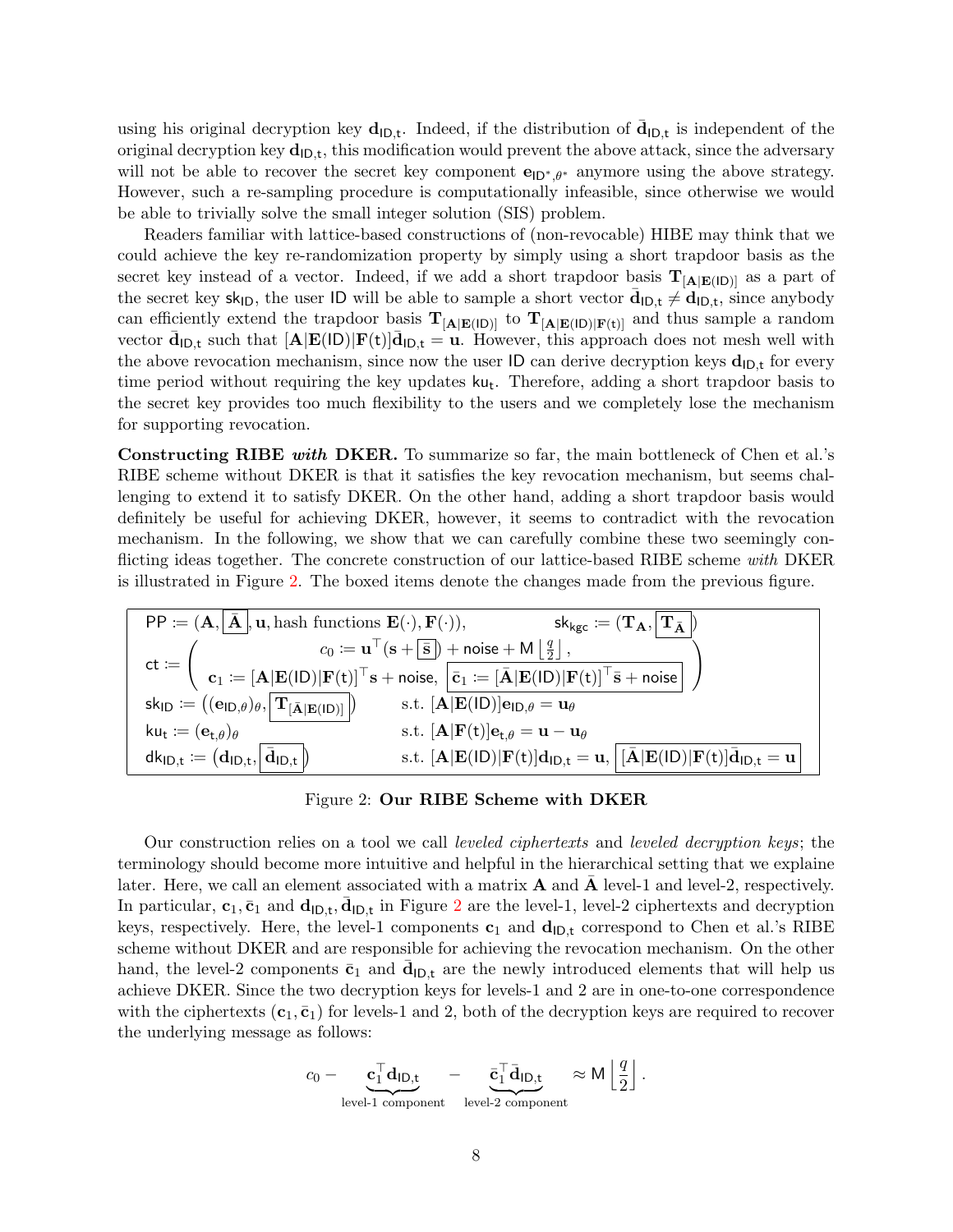In particular, if either level of the decryption key is missing, the message cannot be recovered. Separating the role of the decryption keys is the main idea that allows us to associate the two seemingly conflicting properties of revocation and key re-randomization to each level of the decryption keys.

First, we observe that the above RIBE scheme achieves the revocation mechanism since it simply inherits this property from the underlying Chen et al.'s RIBE scheme without DKER. Furthermore, we achieve DKER by incorporating the aforementioned trapdoor idea; we add a trapdoor  $T_{\tilde{A}|\mathbf{E}(|D)|}$  to the secret key sk<sub>ID</sub>. Using this short trapdoor basis  $T_{\tilde{A}|\mathbf{E}(|D)|}$ , we can now sample a level-2 decryption key  $\bar{d}_{ID,t}$  for each time period independently from the previous time periods. Namely, using  $T_{\bar{A}|\mathbf{E}(|D)|}$ , we can sample a short vector  $\bar{d}_{\text{ID},t}$  such that

$$
[\bar{\mathbf{A}}|\mathbf{E}(\mathsf{ID})|\mathbf{F}(t)]\bar{\mathbf{d}}_{\mathsf{ID},t}=\mathbf{u},
$$

where  $\bar{d}_{ID,t}$  leaks no information of the secret key  $skID$ . Hence, although we are not able to completely re-randomize the decryption key  $d\mathbf{k}_{\text{ID},t} = (\mathbf{d}_{\text{ID},t}, \bar{\mathbf{d}}_{\text{ID},t})$ , we can *partially* re-randomize the decryption key by sampling a new level-2 decryption key  $\frac{1}{d}I_{D,t}$  for each time period; even if dk<sub>ID,t</sub> is compromised, this alone will not be sufficient for constructing decryption keys for other time periods. Indeed, we show that this partial key re-randomization property is sufficient to prove the DKER security.

In Section [5](#page-20-0), we formalize and prove the above idea by providing a generic construction of RIBE with DKER, using as building blocks any RIBE without DKER and 2-level HIBE. At a high level, the 2-level HIBE scheme is responsible for the key re-randomization property and is the core component that allows us to convert non-DKER secure RIBE schemes into DKER secure RIBE schemes.

**Constructing RHIBE from Lattices.** Next, we show an overview of our lattice-based RHIBE construction. For simplicity of presentation and since we can add DKER via the above idea, we do not take into account DKER in the following RHIBE construction. Specifically, we explain how to construct an RHIBE scheme *without* DKER by modifying Chen et al.'s RIBE scheme.

Before getting into detail, we prepare some notations used for the hierarchal setting. In the following, let *L* be the maximum depth of the hierarchy, where we treat the KGC as level-0. In RHIBE, all level-*i* users ID for  $i \in [0, L - 1]$ , including the KGC, maintain a binary tree BT<sub>ID</sub> to manage their children users in  $\mathsf{ID} \parallel \mathcal{ID}$ . Furthermore, a random vector  $\mathbf{u}_{\mathsf{ID},\theta} \in \mathbb{Z}_q^n$  is uniquely assigned to each node  $\theta$  of the binary tree BT<sub>ID</sub>. The level- $(\ell-1)$  user  $pa(ID)$  creates the secret key sk<sub>ID</sub> of the level-*ℓ* user ID, and the user ID derives his own decryption key dk<sub>ID,t</sub> by combining his own secret key  $sk_{ID}$  and the key updates  $ku_{pa(ID),t}$  that are broadcast by the parent user  $pa(ID).$ Throughout the overview, we assume ID represents an level-*ℓ* user.

Introducing Leveled Secret Keys: Due to the complex nature of our scheme, we believe it to be helpful to provide the intuition of our scheme following a series of modifications, where our final scheme without DKER is depicted in Figure [6.](#page-12-1) Our starting point is illustrated in Figure [3](#page-9-0), where as before, the box indicates the changes made from the prior scheme.

Toward resolving the incompatibility of the key delegation property and the key revocation mechanism, the scheme in Figure [3](#page-9-0) utilizes leveled ciphertexts as done in the prior non-hierarchal scheme in Figure [2](#page-7-0). Furthermore, we introduce a new tool called *leveled secret keys* in this scheme. Here, we call an element associated with a matrix  $A_i$  level-*i*, respectively. In particular, the ciphertext ct of a level-*ℓ* user ID is a level-*ℓ* ciphertext since **c**<sup>1</sup> is associated with **A***<sup>ℓ</sup>* . The main trick of the scheme in Figure [3](#page-9-0) is that a secret key  $sk_{\text{ID}}$  for a level- $\ell$  user consists of level-*i* secret keys for  $i \in [\ell, L]$ , where the level- $\ell$  secret key  $(e_{\mathsf{ID}, \theta})_{\theta}$  and the other level-*i* secret keys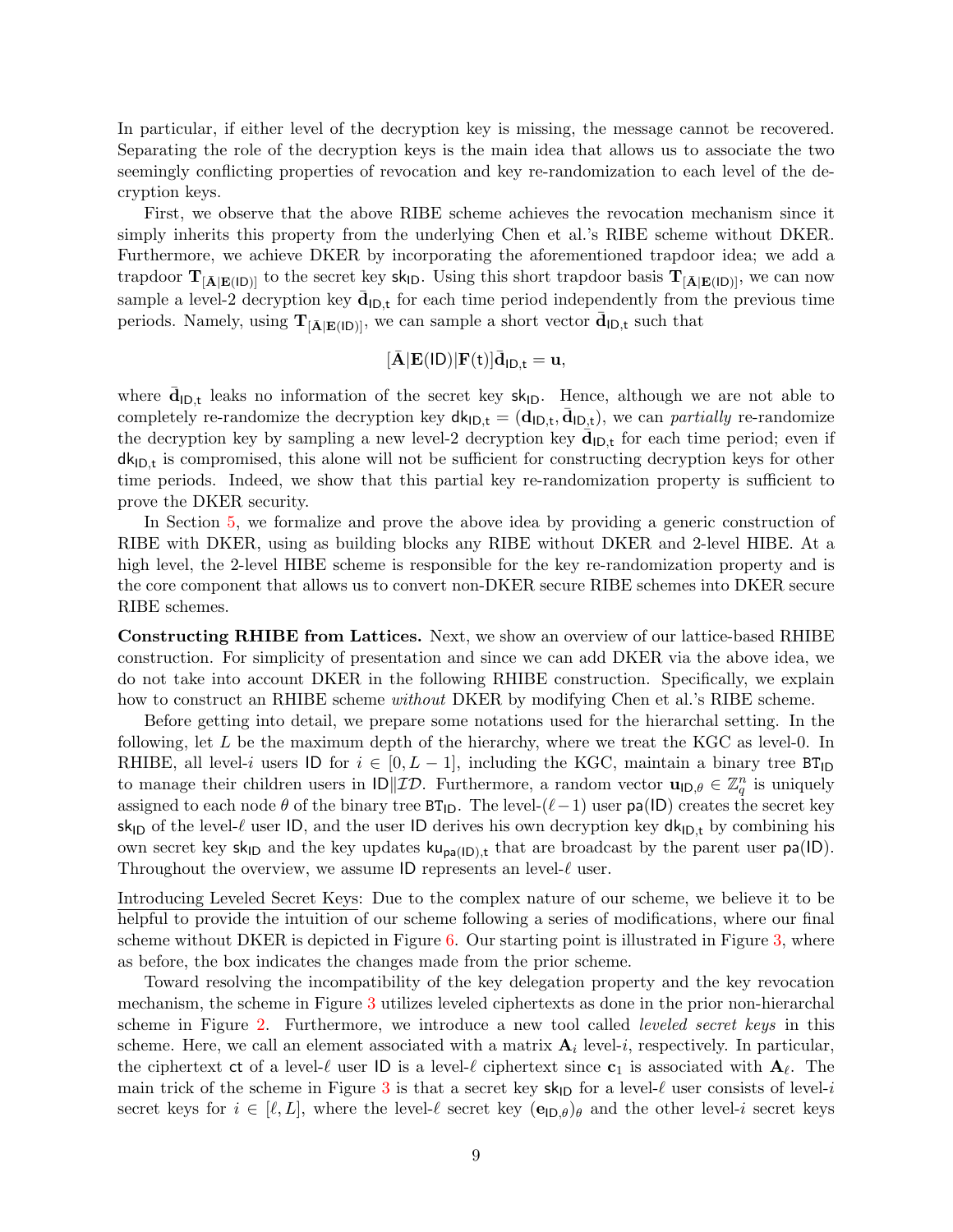<span id="page-9-0"></span>
$$
\begin{aligned} \mathsf{PP} &\coloneqq \left(\!\!\big(\mathbf{A}_i\big)_{i\in[L]}\!\!\right)\!,\mathbf{u},\text{hash functions }\mathbf{E}(\cdot),\mathbf{F}(\cdot)),\qquad \mathsf{sk}_{\mathsf{Kgc}}\coloneqq\!\!\!\Big[\!\!\big(\mathbf{T}_{\mathbf{A}_i}\big)_{i\in[L]}\!\!\Big] \\ \mathsf{ct} &\coloneqq \left(\mathsf{c}_0\coloneqq \mathbf{u}^\top \mathbf{s} + \mathsf{noise} + \mathsf{M}\left\lfloor\frac{q}{2}\right\rfloor\!,\mathbf{c}_1\coloneqq\!\!\!\Big[\!\!\big(\mathbf{A}_\ell\big|\mathbf{E}(\mathsf{ID})\big|\mathbf{F}(\mathsf{t})\big]^\top \mathbf{s} + \mathsf{noise}\!\!\Big) \\ \mathsf{sk}_{\mathsf{ID}} &\coloneqq \left((\mathsf{e}_{\mathsf{ID},\theta})_\theta, \overline{\big(\mathbf{T}_{\left[\mathbf{A}_i\middle|\mathbf{E}(\mathsf{ID})\right]}\big)_{i\in[\ell+1,L]}}\big) } \right) \qquad \qquad \text{s.t. }\big[\overline{\mathbf{A}_\ell}\big|\mathbf{E}(\mathsf{ID})\big|\mathsf{e}_{\mathsf{ID},\theta} = \mathbf{u}_{\mathsf{pa}(\mathsf{ID}),\theta} \\ \mathsf{ku}_{\mathsf{pa}(\mathsf{ID}),\mathsf{t}} &\coloneqq \big(\mathsf{e}_{\mathsf{pa}(\mathsf{ID}),\mathsf{t},\theta}\big)_{\theta} \qquad \qquad \text{s.t. }\big[\overline{\mathbf{A}_\ell}\big|\mathbf{E}(\mathsf{pa}(\mathsf{ID})\big|\mathbf{F}(\mathsf{t})\big|\mathbf{e}_{\mathsf{pa}(\mathsf{ID}),\mathsf{t},\theta} = \mathbf{u} - \mathbf{u}_{\mathsf{pa}(\mathsf{ID}),\theta} \\ \mathsf{dk}_{\mathsf{ID},\mathsf{t}} &\coloneqq \mathsf{d}_{\mathsf{ID},\mathsf{t}} \qquad \qquad \text{s.t. }\big[\overline{\mathbf{A}_\ell}\big|\mathbf{E}(\mathsf{ID})\big|\mathbf{F}(\mathsf{t})\big|\mathbf{d}_{\mathsf{ID},\mathsf{t}} = \mathbf{u} \end{aligned}
$$

Figure 3: **Leveled Secret Key and** *i***-Leveled Ciphertext**

 $\mathbf{T}_{\left[\mathbf{A}_i\right]\mathbf{E}(\left[\mathbf{D}\right)]}$  for  $i \in [\ell+1, L]$  serve a different purpose. The level- $\ell$  secret key in sk<sub>ID</sub> is a tuple of short vectors of the form  $(\mathbf{e}_{\mathsf{ID},\theta})_\theta$  each of which satisfies

$$
[\mathbf{A}_{\ell}|\mathbf{E}(\mathsf{ID})]\mathbf{e}_{\mathsf{ID},\theta} = [\mathbf{A}_{\ell}|\mathbf{E}(\mathsf{pa}(\mathsf{ID}))|\mathbf{B}_{\ell} + H(\mathsf{id}_{\ell})\mathbf{G}]\mathbf{e}_{\mathsf{ID},\theta} = \mathbf{u}_{\mathsf{pa}(\mathsf{ID}),\theta},\tag{2}
$$

and serves the same purpose as the original Chen et al.'s RIBE scheme. Namely, the level-*ℓ* secret key of a level-*ℓ* user is used for decrypting its own level-*ℓ* ciphertext, where the detailed procedure will be explained later. The remaining level-*i* secret keys in  $\mathsf{sk}_{\mathsf{ID}}$  for  $i \in [\ell+1, L]$  are trapdoors of the form  $T_{[A_i|E(|D)]}$  in sk<sub>ID</sub> and serves the purpose of delegation. Concretely, using the trapdoor  $\mathbf{T}_{\left[\mathbf{A}_i\right]\mathbf{E}(\left[\mathbf{D}\right)]}$  for  $i \in [\ell+1, L]$ , the level- $\ell$  user ID can sample all level-*i* secret keys for his children  $\textsf{ID} \| \textsf{id}_{\ell+1} \in \textsf{ID} \| \mathcal{ID}; \text{ a set of short vectors } (\mathbf{e}_{\textsf{ID} \| \textsf{id}_{\ell+1}, \theta})_\theta \text{ such that } [\mathbf{A}_i | \mathbf{E}(\textsf{ID} \| \textsf{id}_{\ell+1})] \mathbf{e}_{\textsf{ID} \| \textsf{id}_{\ell+1}, \theta} = \mathbf{u}_{\textsf{ID}, \theta}$ and trapdoors  $\mathbf{T}_{\lbrack \mathbf{A}_i \rbrack \mathbf{E}(\lbrack 0 \rbrack \rbrack \rbrack d_{\ell+1})}$  for  $i \in [\ell+2, L]$ . In addition, the level- $\ell$  user ID can also use the  $\text{level-}(\ell+1)$  trapdoor  $\mathbf{T}_{[\mathbf{A}_{\ell+1}|\mathbf{E}(\mathsf{ID})]}$  in sk<sub>ID</sub> to derive key updates ku<sub>ID,t</sub>. Here, a level- $(\ell-1)$  user  $pa(ID)*$  key update  $ku_{pa(ID),t}$  is a tuple of short vectors  $(e_{pa(ID),t,\theta})_{\theta}$  such that

<span id="page-9-2"></span><span id="page-9-1"></span>
$$
[\mathbf{A}_{\ell}|\mathbf{E}(\mathsf{pa}(\mathsf{ID}))|\mathbf{F}(\mathsf{t})]\mathbf{e}_{\mathsf{pa}(\mathsf{ID}),\mathsf{t},\theta} = \mathbf{u} - \mathbf{u}_{\mathsf{pa}(\mathsf{ID}),\theta}.\tag{3}
$$

Then, from Eqs. [\(2\)](#page-9-1) and ([3](#page-9-2)), the level- $\ell$  user ID can derive a well-formed decryption key dk<sub>ID<sub>t</sub></sub> which is a short vector of the form  $\mathbf{d}_{\mathsf{ID},t}$  satisfying

$$
[\mathbf{A}|\mathbf{E}(\mathsf{ID})|\mathbf{F}(\mathsf{t})]\mathbf{d}_{\mathsf{ID},\mathsf{t}} = [\mathbf{A}|\mathbf{E}(\mathsf{pa}(\mathsf{ID}))|\mathbf{B}_{\ell} + H(\mathsf{id}_{\ell})\mathbf{G}|\mathbf{F}(\mathsf{t})]\mathbf{d}_{\mathsf{ID},\mathsf{t}} = \mathbf{u}.
$$

Hence, the scheme in Figure [3](#page-9-0) properly supports the key delegation functionality.

Furthermore, at first glance, the scheme also supports the key revocation mechanism. Since the level- $\ell$  secret key  $(e_{\text{ID},\theta})_\theta$  of the level- $\ell$  user ID is exactly the same as the secret key used by user ID in Chen et al.'s RIBE scheme, it simply inherits the revocation mechanism. In particular, user ID will not be able to decrypt his level- $\ell$  ciphertext without his parent's key update ku<sub>pa(ID),t</sub>, which will no longer be provided once user  $ID$  is revoked. However, unfortunately, this scheme is trivially flawed and does not meet the security notion of RHIBE. In RHIBE, we require the user ID to be revoked once any of his ancestors  $|D_{[i]} \text{ ∈ prefix}(ID)$  for  $i \text{ ∈ } [\ell - 1]$  is revoked. In other words, once a user is revoked from the system, then all of its descendants must also be revoked. It can be easily checked that this requirement is not met by our above RHIBE scheme. Since the level- $\ell$  user ID has the full trapdoor  $\mathbf{T}_{\lbrack \mathbf{A}_i \rbrack \mathbf{E}(\lbrack D) \rbrack}$  for  $i \in [\ell+1, L]$  as part of its secret key, nothing is preventing user ID from continuing on generating secret keys and key updates for his children.

Introducing Leveled Decryption Keys: To fix the above issue concerning key revocation, we further modify the scheme as in Figure [4.](#page-10-0) From now on, we further modify the definition of level-*i* ciphertext, and call a tuple

$$
(\mathbf{u}^\top \mathbf{s}_i + \text{noise}, \quad \mathbf{c}_i = [\mathbf{A}_i] \mathbf{E}(\mathsf{ID}_{[i]}) |\mathbf{F}(\mathsf{t})]^\top \mathbf{s}_i + \text{noise})
$$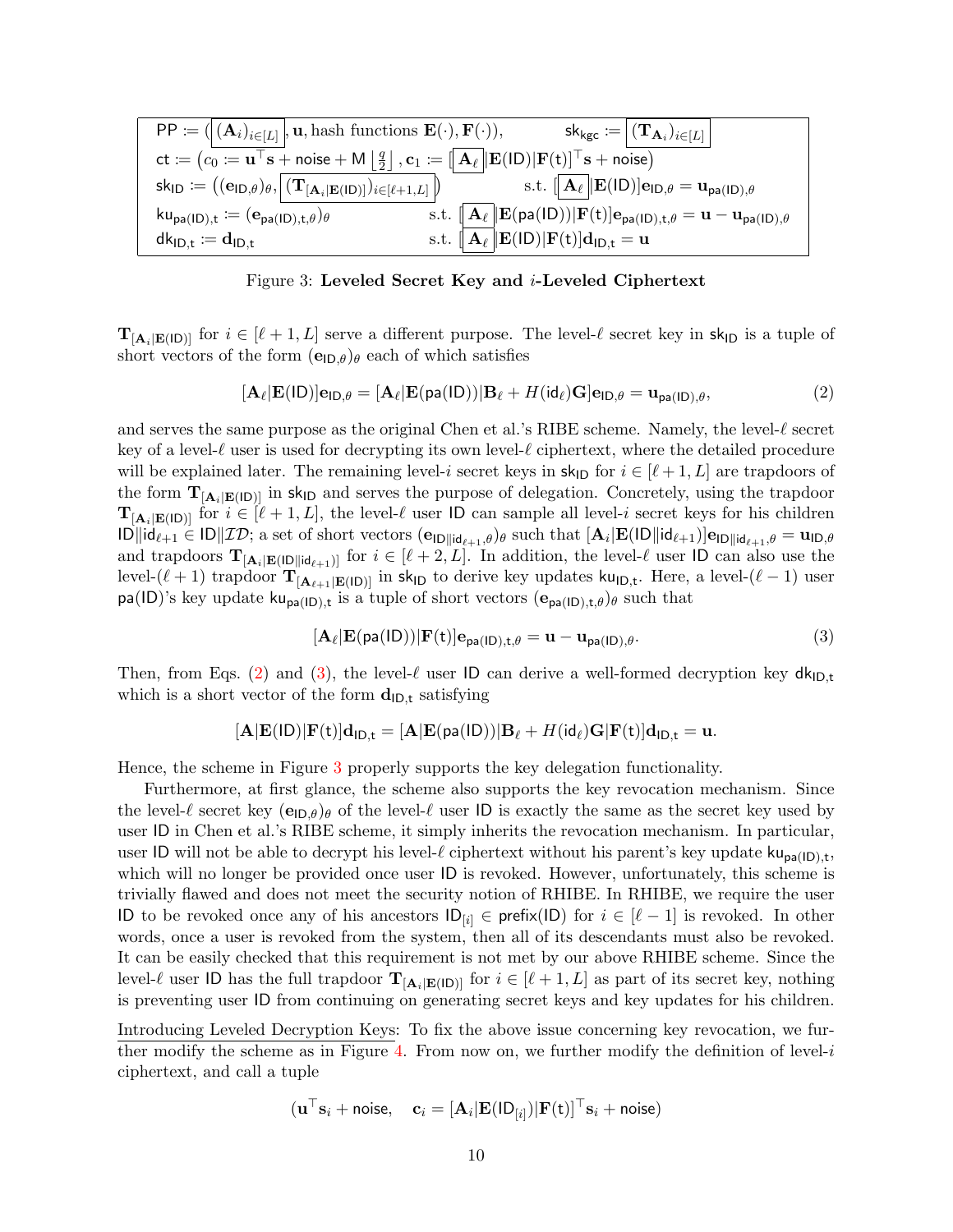<span id="page-10-0"></span>
$$
\begin{aligned} &\text{PP} \coloneqq ((\mathbf{A}_i)_{i \in [L]}, \mathbf{u}, \text{hash functions } \mathbf{E}(\cdot), \mathbf{F}(\cdot)), &\text{sk}_{\text{kgc}} \coloneqq (\mathbf{T}_{\mathbf{A}_i})_{i \in [L]} \\ &\text{ct} \coloneqq \left( \begin{matrix} c_0 \coloneqq \mathbf{u}^\top \big[\mathbf{s}_1 + \cdots + \mathbf{s}_\ell\big] + \text{noise} + \mathsf{M} \big\lfloor \frac{q}{2} \big\rfloor, \\ \big[\mathbf{c}_i \coloneqq [\mathbf{A}_i | \mathbf{E}(\mathbf{D}_{[i]}) | \mathbf{F}(t)]^\top \mathbf{s}_i + \text{noise} \big\rfloor_{i \in [\ell]} \big] \\ \text{skn} \coloneqq ((\mathbf{e}_{\mathsf{ID}, \theta}), (\mathbf{T}_{[\mathbf{A}_i | \mathbf{E}(\mathsf{ID})} )_{i \in [\ell+1, L]}) & \text{s.t. } [\mathbf{A}_\ell | \mathbf{E}(\mathsf{ID})] \mathbf{e}_{\mathsf{ID}, \theta} = \mathbf{u}_\theta \\ \text{ku}_{\mathsf{pa}(\mathsf{ID}), t} \coloneqq ((\mathbf{e}_{\mathsf{pa}(\mathsf{ID}), t, \theta}), \big[\mathbf{f}_{\mathsf{ID}_{[i]}, t} )_{i \in [\ell-1]}] ) & \text{s.t. } [\mathbf{A}_\ell | \mathbf{E}(\mathsf{pa}(\mathsf{ID}) ) | \mathbf{F}(t) ] \mathbf{e}_{\mathsf{pa}(\mathsf{ID}), t, \theta} = \mathbf{u} - \mathbf{u}_\theta, \\ \big[\mathbf{A}_i | \mathbf{E}(\mathsf{ID}_{[i]}) | \mathbf{F}(t) ] \mathbf{f}_{\mathsf{ID}_{[i]}, t} = \mathbf{u} \big] \\ \text{dk}_{\mathsf{ID}, t} \coloneqq (\mathbf{d}_{\mathsf{ID}, t}, \big[\mathbf{f}_{\mathsf{ID}_{[i]}, t} )_{i \in [\ell-1]}] ) & \text{s.t. } [\mathbf{A}_\ell | \mathbf{E}(\mathsf{ID}) | \mathbf{F}(t) ] \mathbf{d}_{\mathsf{ID}, t} = \mathbf{u} \end{matrix} \end{aligned}
$$

Figure 4: **Multiple Leveled Ciphertext and Key Update**

a level-*i* ciphertext since  $\mathbf{c}_i$  is associated with the public matrix  $\mathbf{A}_i$  and both components are associated with the same secret vector  $s_i$ . In this scheme, we modify the ciphertext for a level- $\ell$ user ID to contain all the level-*i* ciphertexts for  $i \in [\ell]$ , where each level-*i* ciphertext is associated with the public matrix  $\mathbf{A}_i$  and an identity  $\mathsf{ID}_{[i]}$ . The idea behind this modification is to revoke any user ID whose ancestors were revoked by including some information specific to the ancestors in the ciphertext. In particular, if some ancestor at level  $i \in [\ell-1]$  were to be revoked, then the level*i* ciphertext **c***<sup>i</sup>* should become undecryptable, hence maintaining the secrecy of the plaintext M. To make this idea work, we must now provide user ID with new components to allow decryption of the level-*i* ciphertexts for  $i \in [\ell-1]$ . We achieve this by introducing a new tool called *leveled decryption keys*. A leveled decryption key for a level-*ℓ* user ID consists of level-*i* decryption keys for  $i \in [\ell]$ . Similarly to leveled secret keys, the level- $\ell$  decryption key  $\mathbf{d}_{\mathsf{ID},t}$  and the other level-*i* decryption keys  $f_{|D_{[i]},t}$  for  $i \in [\ell-1]$  serve a different purpose. The level- $\ell$  decryption key denoted as  $d_{\text{ID},t}$  in  $dk_{\text{ID},t}$  serves the same purpose as in the previous schemes. The level-*i* decryption key for  $i \in [\ell-1]$  denoted as  $\mathbf{f}_{\mathsf{ID}_{[i]},\mathsf{t}}$  in  $\mathsf{dk}_{\mathsf{ID},\mathsf{t}}$  is the actual decryption key used by its ancestor at level-*i*. Although we use a different notation,  $f_{|D_{[i]},t}$  is equivalent to  $d_{|D_{[i]},t}$  such that

<span id="page-10-1"></span>
$$
[\mathbf{A}_i|\mathbf{E}(\mathsf{ID}_{[i]})|\mathbf{F}(t)]\mathbf{f}_{\mathsf{ID}_{[i]},t} = [\mathbf{A}_i|\mathbf{E}(\mathsf{ID}_{[i]})|\mathbf{F}(t)]\mathbf{d}_{\mathsf{ID}_{[i]},t} = \mathbf{u}.
$$
\n(4)

In particular, each ancestor at level-*i* for  $i \in [\ell-1]$  broadcasts their own decryption key  $f_{\text{ID}_{[i]},t}$ (See ku<sub>pa(ID),t</sub> in Figure [4\)](#page-10-0) and the user ID sets the level-*i* decryption key for  $i \in [\ell - 1]$  as  $\mathbf{f}_{\text{ID}_{[i]}$ ,t. It can be easily verified that user ID can correctly decrypt his ciphertext as follows:

$$
c_0 - \underbrace{\mathbf{c}_\ell^\top \mathbf{d}_{\mathsf{ID},\mathbf{t}}}_{\text{level-}\ell \text{ component}} - \sum_{i=1}^{\ell-1} \underbrace{\mathbf{c}_i^\top \mathbf{f}_{\mathsf{ID}_{[i]},\mathbf{t}}}_{\text{level-}\ell \text{ component}} \approx \mathsf{M} \left\lfloor \frac{q}{2} \right\rfloor.
$$

However, this scheme is obviously insecure, since the level-*i* ancestors are required to publicly broadcast their level-*i* decryption key  $f_{|D_{[i]},t} (= d_{|D_{[i]},t})$ , which can in turn be used by anybody to decrypt the level-*i* ciphertexts of that particular ancestor.

Making the Levels Two-Dimensional: For the scheme in Figure [4](#page-10-0) to be secure, decryption keys of the ancestors should not be made public via the key updates. Specifically, a ciphertext aimed for a user should not contain the same level as of his ancestors, since otherwise the decryption keys of the ancestors must be made public. For the purpose, we further modify the scheme as in Figure [5.](#page-11-0) To this end, we incorporate multiple public vectors  $(\mathbf{u}_k)_{k \in [L]}$ , and redefine the notion of leveled ciphertexts and leveled decryption keys to be *two-dimensional*. Here, we refer to an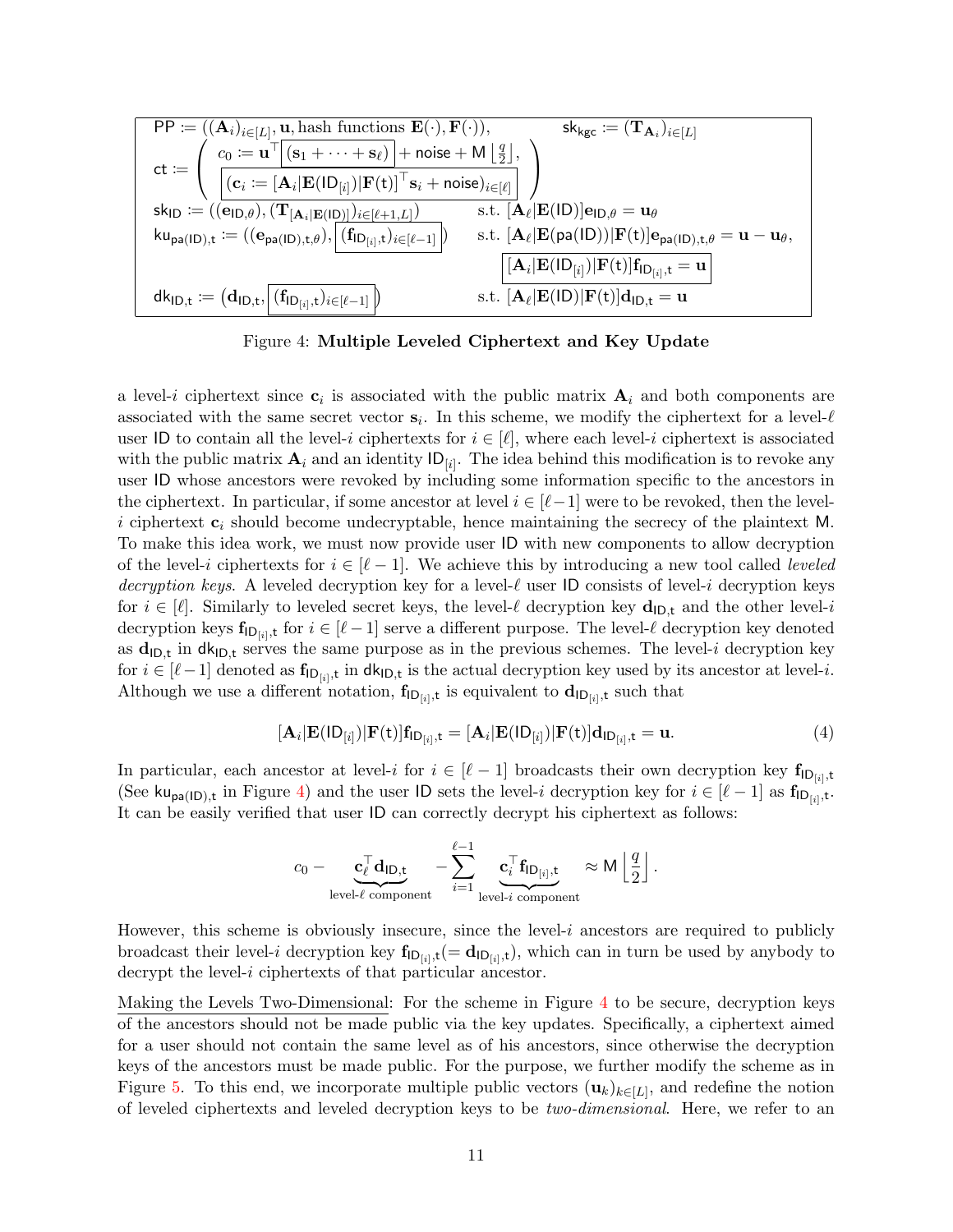<span id="page-11-0"></span>
$$
\begin{aligned} &\text{PP} := ((\mathbf{A}_i)_{i \in [L]}, \boxed{(\mathbf{u}_k)_{k \in [L]}}, \text{hash functions } \mathbf{E}(\cdot), \mathbf{F}(\cdot)), \qquad \mathsf{sk}_{\mathsf{Kgc}} := (\mathbf{T}_{\mathbf{A}_i})_{i \in [L]} \\ &\text{ct} := \left( \begin{array}{c} c_0 := \boxed{\mathbf{u}_\ell}^\top (\mathbf{s}_1 + \cdots \mathbf{s}_\ell) + \text{noise} + \mathsf{M} \left\lfloor \frac{q}{2} \right\rfloor, \\ (\mathbf{c}_i := [\mathbf{A}_i] \mathbf{E} (\mathsf{ID}_{[i]}) |\mathbf{F}(\mathsf{t})]^\top \mathbf{s}_i + \text{noise} \right)_{i \in [\ell]} \\ \mathsf{sk}_{\mathsf{ID}} := ((\mathbf{e}_{\mathsf{ID}, \theta}), (\mathbf{T}_{[\mathbf{A}_i] \mathbf{E} (\mathsf{ID})]})_{i \in [\ell+1, L]}) \qquad \text{s.t. } [\mathbf{A}_\ell] \mathbf{E} (\mathsf{ID})] \mathbf{e}_{\mathsf{ID}, \theta} = \mathbf{u}_\theta, \\ &\text{ku}_{\mathsf{pa}(\mathsf{ID}), \mathsf{t}} := ((\mathbf{e}_{\mathsf{pa}(\mathsf{ID}), \mathsf{t}, \theta}) , \boxed{(\mathbf{f}_{\mathsf{ID}_{[i]}, \mathsf{t}, k})_{i \in [\ell-1], k \in [\ell, L]} ) \\ &\text{s.t. } [\mathbf{A}_\ell] \mathbf{E} (\mathsf{pa}(\mathsf{ID})) |\mathbf{F}(\mathsf{t})] \mathbf{e}_{\mathsf{pa}(\mathsf{ID}), \mathsf{t}, \theta} = \mathbf{u}_\ell - \mathbf{u}_\theta, \qquad \boxed{[\mathbf{A}_i] \mathbf{E} (\mathsf{ID}_{[i]}) |\mathbf{F}(\mathsf{t})] \mathbf{f}_{\mathsf{ID}_{[i]}, \mathsf{t}, k} = \mathbf{u}_k \\ \mathsf{dk}_{\mathsf{ID}, \mathsf{t}} := (\mathbf{d}_{\mathsf{ID}, \mathsf{t}}, \boxed{(\mathbf{f}_{\mathsf{ID}_{[i]}, \mathsf{t}, \ell})_{i \in [\ell-1]}}) \qquad \qquad \text{s.t. } [\mathbf{A}_\ell] \mathbf{E} (\mathsf
$$

Figure 5: (*k, i*)**-Leveled Ciphertext and Decryption Key**

element associated with a vector  $\mathbf{u}_k$  and a matrix  $\mathbf{A}_i$  as level- $(k, i)$ , respectively. For example, we call a tuple

$$
(\mathbf{u}_k^{\top} \mathbf{s}_i + \text{noise}, \quad \mathbf{c}_i = [\mathbf{A}_i] \mathbf{E}(\mathsf{ID}_{[i]}) |\mathbf{F}(\mathsf{t})]^{\top} \mathbf{s}_i + \text{noise})
$$

a level- $(k, i)$  ciphertext since the first component is associated with the public vector  $\mathbf{u}_k$ , and the latter component  $c_i$  is associated with the public matrix  $A_i$ , and both components are associated with the same secret vector  $\mathbf{s}_i$ . In particular, a ciphertext for a level- $\ell$  user ID consists of level- $(\ell, i)$ ciphertexts for  $i \in [\ell]$ . Accordingly, we must provide user ID with a redefined leveled decryption key to allow decryption of the two-dimensional leveled ciphertexts. Specifically, we provide a level- $\ell$  user ID with level- $(\ell, i)$  decryption keys for  $i \in [\ell]$ , where again the level- $(\ell, \ell)$  decryption key  $\mathbf{d}_{\mathsf{ID},t}$  and the other level- $(\ell, i)$  decryption keys  $\mathbf{f}_{\mathsf{ID}_{[i]},t,\ell}$  for  $i \in [\ell-1]$  serve a different purpose. The level- $(\ell, \ell)$  decryption key denoted as  $\mathbf{d}_{\mathsf{ID},t}$  is constructed and serves the exact same purpose as in the previous scheme. The level- $(\ell, i)$  decryption keys for  $i \in [\ell-1]$  are denoted as  $\mathbf{f}_{\mathsf{ID}_{[i]}, \mathsf{t}, \ell}$ . As before, these decryption keys  $f_{|D_{[i]},t,\ell}$  are broadcast as part of the parent's key updates  $ku_{pa(ID),t}$ , however, the way they are defined is slightly different from the previous scheme. Namely, the level- $(\ell, i)$  decryption key  $\mathbf{f}_{|\mathsf{D}_{[i]}, \mathsf{t}, \ell}$  satisfies

$$
[\mathbf{A}_i | \mathbf{E}(\mathsf{ID}_{[i]}) | \mathbf{F}(\mathsf{t})] \mathbf{f}_{\mathsf{ID}_{[i]}, \mathsf{t}, \ell} = \mathbf{u}_{\ell}.
$$

Note that it is  $\mathbf{u}_{\ell}$  and not **u** as in Eq. [\(4\)](#page-10-1). Using this, a level- $\ell$  user ID can decrypt its ciphertext as follows:

$$
c_0 - \underbrace{\mathbf{c}_{\ell}^{\top} \mathbf{d}_{\mid D, t}}_{\text{level-}(\ell, \ell) \text{ component}} - \sum_{i=1}^{\ell-1} \underbrace{\mathbf{c}_{i}^{\top} \mathbf{f}_{\mid D_{[i]}, t, \ell}}_{\text{level-}(\ell, i) \text{ component}} \approx \mathsf{M} \left\lfloor \frac{q}{2} \right\rfloor,
$$

where each level of the ciphertext and decryption keys are in one-to-one correspondence with each other. Note that the level- $\ell$  user ID uses only level- $(\ell, i)$  decryption keys  $\mathbf{f}_{|\mathsf{D}_{[i]},\mathsf{t},\ell}$  for  $i \in [\ell-1]$ provided in the key update  $\mathsf{ku}_{\mathsf{pa}(\mathsf{ID}),\mathsf{t}}$  to decrypt his own ciphertext. He simply forwards the remaining level- $(k, i)$  decryption keys  $f_{\text{ID}_{[i]},t,k}$  for  $(k, i) \in [\ell+1, L] \times [\ell-1]$  as part of his key update ku<sub>ID,t</sub>.

One can see that the problem in the previous scheme of Figure [4](#page-10-0) is now resolved, since the public term  $f_{\text{ID}_{[i]},t,\ell}$  can only be used in combination with the level- $(\ell,i)$  ciphertext. In other words, due to the two-dimensional level,  $f_{\text{ID}_{[i]},t,\ell}$  is only useful for decrypting ciphertexts of level- $\ell$  users. Furthermore, since the level- $(\ell, \ell)$  decryption key  $\mathbf{d}_{\mathsf{ID},t}$  still remains secret, the publicly broadcast decryption keys  $f_{\text{ID}_{[i]},t,\ell}$  for  $i \in [\ell-1]$  alone are insufficient for decrypting the ciphertexts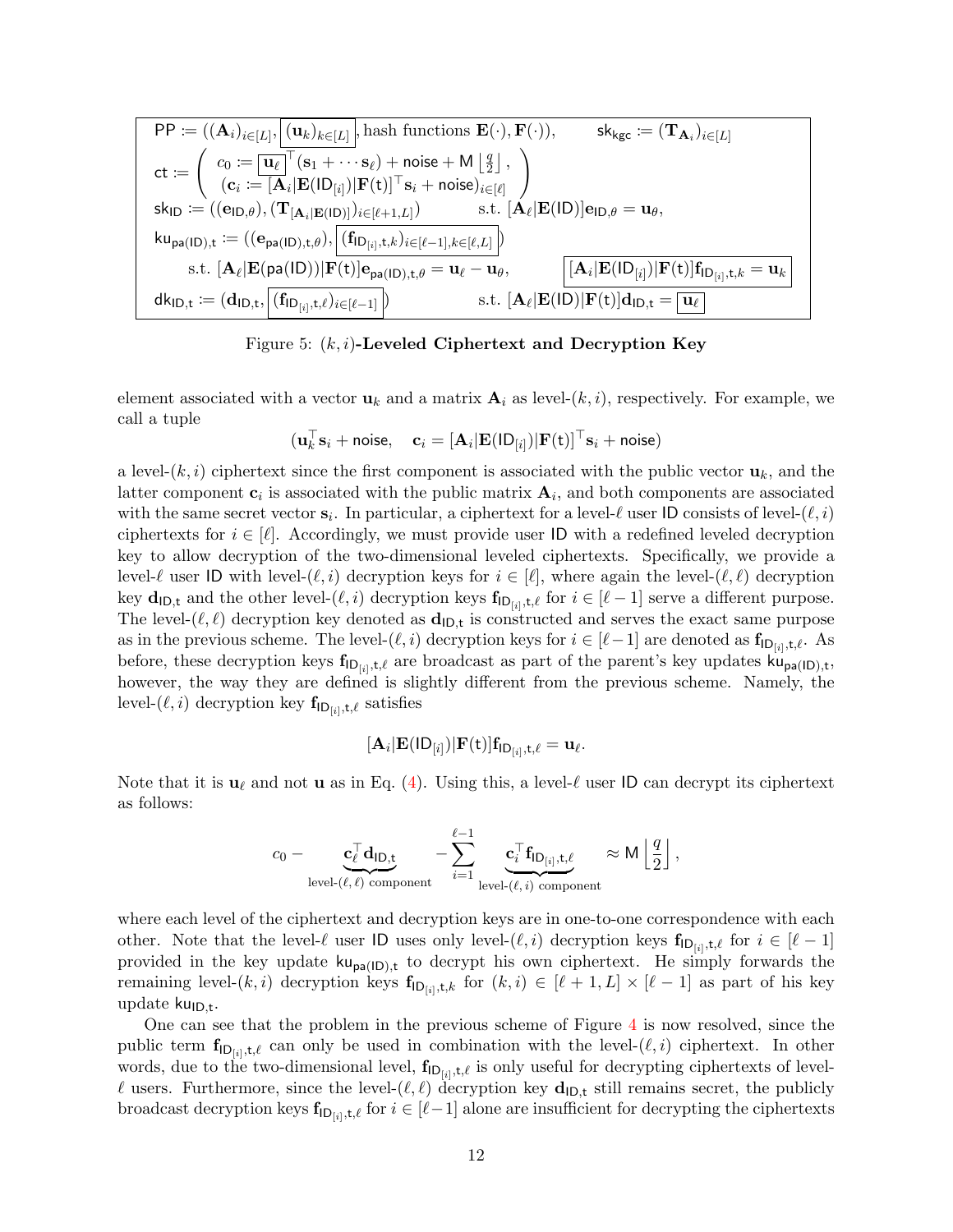sent to user ID. The remaining problem with this approach is that there is currently no way for the level-( $\ell$  − 1) ancestors pa(ID) to create the level-( $k, \ell$  − 1) decryption keys  $(\mathbf{f}_{\mathsf{ID}_{\ell-1}, \mathsf{t}, k})_{k \in [\ell, L]}$ which they must broadcast as part of the key updates  $\mathsf{ku}_{\mathsf{pa}(\mathsf{ID}),\mathsf{t}}$ . Specifically, since they do not have the trapdoor  $\mathbf{T}_{\left[\mathbf{A}_{\ell-1}|\mathbf{E}(\mathbf{ID}_{\left[\ell-1\right]})\right]}$ , they cannot simply sample the level- $(k, \ell-1)$  decryption keys  $(\mathbf{f}_{\mathsf{ID}_{[\ell-1]},\mathsf{t},k})_{k\in[\ell,L]}$  for every time period.

Introducing Level Conversion Keys: Finally, we arrive at our proposed RHIBE scheme (without DKER) illustrated in Figure [6.](#page-12-1) We overcome our final obstacle by introducing a tool called *level conversion keys.* In the scheme of Figure [5](#page-11-0), a level- $\ell$  parent user ID is able to create his level- $(\ell, \ell)$  decryption key  $\mathbf{d}_{\mathsf{ID},t}$  by himself although he cannot compute the level- $(k, \ell)$  decryption keys  $(\mathbf{f}_{\mathsf{ID},t,k})_{k\in[\ell+1,L]}$  in the key updates ku<sub>ID</sub>,t (which corresponds to  $(\mathbf{f}_{\mathsf{ID}}_{[\ell-1]},t,k)_{k\in[\ell,L]}$  in ku<sub>pa(ID)</sub>,t of level-(*ℓ −* 1) users in the figure). To overcome the issue, we define a level-[*ℓ, k*] conversion key

<span id="page-12-1"></span>PP := ((**A***i*)*i∈*[*L*] *,*(**u***k*)*k∈*[*L*] *,* hash functions **E**(*·*)*,* **F**(*·*))*,* skkgc := (**TA***<sup>i</sup>* )*i∈*[*L*] ct := *c*<sup>0</sup> := **u** *⊤ ℓ* (**s**<sup>1</sup> + *· · ·* **s***ℓ*) + noise + M *q* 2 *,* (**c***<sup>i</sup>* := [**A***<sup>i</sup> |***E**(ID[*i*] )*|***F**(t)]*⊤***s***<sup>i</sup>* + noise)*i∈*[*ℓ*] skID := ((**e**ID*,θ*)*,* (**f**ID*,k*)*k∈*[*ℓ*+1*,L*] *,*(**T**[**A***i|***E**(ID)])*i∈*[*ℓ*+1*,L*] ) s.t. [**A***<sup>ℓ</sup> |***E**(ID)]**e**ID*,θ* = **u***θ,* [**A***<sup>ℓ</sup> |***E**(ID)]**f**ID*,k* = **u***<sup>k</sup> −* **u***<sup>ℓ</sup>* kupa(ID)*,*<sup>t</sup> := ((**e**pa(ID)*,*t*,θ*)*,*(**f**ID[*i*] *,*t*,k*)*i∈*[*ℓ−*1]*,k∈*[*ℓ,L*] ) s.t. [**A***<sup>ℓ</sup> |***E**(pa(ID))*|***F**(t)]**e**pa(ID)*,*t*,θ* = **u***<sup>ℓ</sup> −* **u***θ,* [**A***<sup>i</sup> |***E**(ID[*i*] )*|***F**(t)]**f**ID[*i*] *,*t*,k* = **u***<sup>k</sup>* dkID*,*<sup>t</sup> := (**d**ID*,*<sup>t</sup> *,*(**f**ID[*i*] *,*t*,ℓ*)*i∈*[*ℓ−*1]) s.t. [**A***<sup>ℓ</sup> |***E**(ID)*|***F**(t)]**d**ID*,*<sup>t</sup> = **u***<sup>ℓ</sup>*

### Figure 6: **Level Conversion Key**

 $(\mathbf{f}_{\mathsf{ID},k})_{k\in[\ell+1,L]}$  of a level- $\ell$  user ID satisfying

$$
[\mathbf{A}_{\ell}|\mathbf{E}(\mathsf{ID})]\mathbf{f}_{\mathsf{ID},k}=\mathbf{u}_k-\mathbf{u}_{\ell}.
$$

To compute level- $(k, \ell)$  decryption keys  $(\mathbf{f}_{\mathsf{ID}, \mathsf{t},k})_{k \in [\ell+1,L]}$  in key updates ku<sub>ID,t</sub>, the level- $[\ell, k]$  conversion key allows the user ID to convert his *secret* level- $(\ell, \ell)$  decryption key  $\mathbf{d}_{\mathsf{ID},t}$  which satisfies

$$
[\mathbf{A}_{\ell}|\mathbf{E}(\mathsf{ID})|\mathbf{F}(\mathsf{t})]\mathbf{d}_{\mathsf{ID},\mathsf{t}} = \mathbf{u}_{\ell}
$$

into a *public* level- $(k, \ell)$  decryption key  $f_{\vert D, t, k}$  which satisfies

$$
[\mathbf{A}_{\ell}|\mathbf{E}(\mathsf{ID})|\mathbf{F}(\mathsf{t})]\mathbf{f}_{\mathsf{ID},\mathsf{t},k}=\mathbf{u}_k,
$$

where the conversion is a simple component-wise addition. Since the scheme supports both the key delegation functionality and the key revocation mechanism, it can be shown to be a secure RHIBE scheme *without* DKER.

Adding DKER to the Construction: To make the above lattice-based RHIBE scheme in Figure [6](#page-12-1) satisfy DKER, we will use the same idea incorporated in our generic construction of RIBE with DKER. Specifically, we add one more level to the above scheme and wrap a standard HIBE scheme around it to manage the partial key re-randomization property. The concrete construction appears in Section [6.](#page-25-0)

### <span id="page-12-0"></span>**3 Preliminaries**

In this section, we briefly summarize the basic tools used in lattice-based cryptography.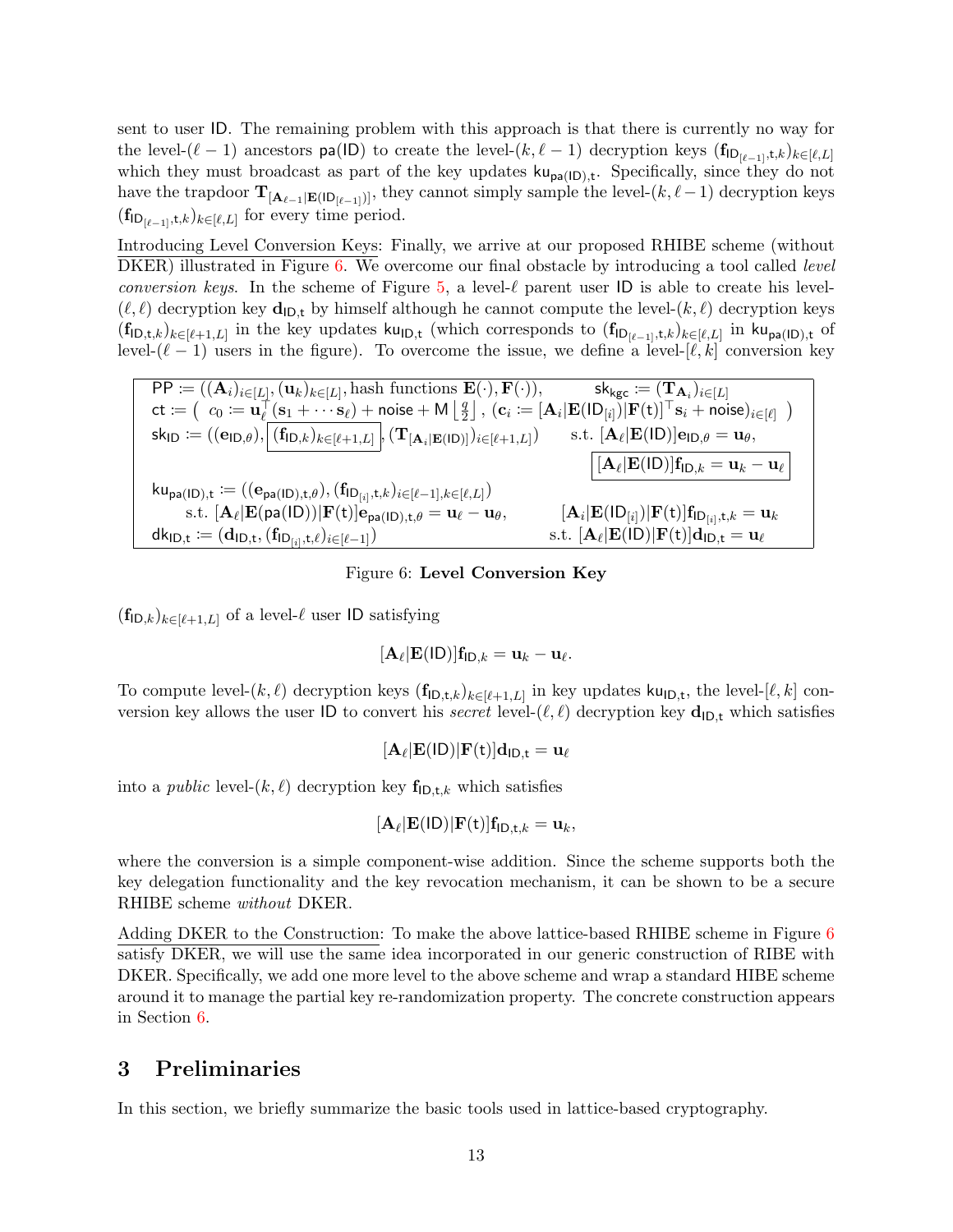**Lattices.** A (full-rank-integer) *m*-dimensional lattice  $\Lambda$  in  $\mathbb{Z}^m$  is a set of the form  $\{\sum_{i\in[m]} x_i \mathbf{b}_i | x_i \in \mathbb{Z}\}\$ , where  $\mathbf{B} = \{\mathbf{b}_1, \cdots, \mathbf{b}_m\}$  are m linearly independent vectors in  $\mathbb{Z}^m$ . We call **B** the basis of the lattice  $\Lambda$ . For any positive integers  $n, m$  and  $q \geq 2$ , a matrix  $\mathbf{A} \in \mathbb{Z}_q^{n \times m}$  and a vector  $\mathbf{u} \in \mathbb{Z}_q^n$ , we define  $\Lambda_q^{\perp}(\mathbf{A}) = \{ \mathbf{z} \in \mathbb{Z}^m | \mathbf{A}\mathbf{z} = \mathbf{0}_n \mod q \}$  and  $\Lambda_q^{\mathbf{u}}(\mathbf{A}) = \{ \mathbf{z} \in \mathbb{Z}^m | \mathbf{A}\mathbf{z} = \mathbf{u} \}$ mod *q}.*

**Gaussian Measures.** Let *D*Λ*,σ* denote the standard discrete Gaussian distribution over Λ with a Gaussian parameter  $\sigma$ . We summarize some basic properties of discrete Gaussian distributions.

<span id="page-13-0"></span>**Lemma 1** ( $[GPV08]$  $[GPV08]$ ). Let  $\Lambda$  be an *m*-dimensional lattice. Let **T** be a basis for  $\Lambda$ , and suppose  $\sigma \geq ||\mathbf{T}||_{\text{cs}} \cdot \omega(\sqrt{\log m})$ *. Then* **Pr[** $||\mathbf{x}||_2 > \sigma \sqrt{m}$ **:**  $\mathbf{x} \leftarrow \mathcal{D}_{\Lambda, \sigma}] \leq \text{negl}(m)$ **.** 

<span id="page-13-3"></span>**Lemma 2** ([[GPV08\]](#page-41-8)). Let  $n, m, q$  be positive integers such that  $m \geq 2n \log q$  and  $q$  a prime. Let  $\sigma$  be any positive real such that  $\sigma \geq \omega(\sqrt{\log n})$ . Then for  $\mathbf{A} \leftarrow \mathbb{Z}_q^{n \times m}$  and  $\mathbf{e} \leftarrow D_{\mathbb{Z}^m, \sigma}$ , the distribution of  $\mathbf{u} = \mathbf{A}\mathbf{e}$  mod *q* is statistically close to uniform over  $\mathbb{Z}_q^n$ . Furthermore, for a fixed  $\mathbf{u} \in \mathbb{Z}_q^n$ , the conditional distribution of  $\mathbf{e} \leftarrow D_{\mathbb{Z}^m,\sigma}$ , given  $\mathbf{A}\mathbf{e} = \mathbf{u} \mod q$  for a uniformly random **A** *in*  $\mathbb{Z}_q^{n \times m}$  *is*  $D_{\Lambda_q^{\mathbf{u}}}(\mathbf{A})$ *,σ with all but negligible probability.* 

**Sampling Algorithms.** We review some of the algorithms for sampling short vectors from a given lattice.

<span id="page-13-1"></span>**Lemma 3.** Let  $n, m, \bar{m}, q > 0$  be positive integers with  $m \geq 2n \lceil \log q \rceil$  and q a prime. Then, we *have the following polynomial time algorithms:*

- $\text{TrapGen}(1^n, 1^m, q) \rightarrow (\mathbf{A}, \mathbf{T_A}) \left( \frac{[MP12, Ajt99, AP11]}{[MP12, Ajt99, AP11]} \right)$  $\text{TrapGen}(1^n, 1^m, q) \rightarrow (\mathbf{A}, \mathbf{T_A}) \left( \frac{[MP12, Ajt99, AP11]}{[MP12, Ajt99, AP11]} \right)$  $\text{TrapGen}(1^n, 1^m, q) \rightarrow (\mathbf{A}, \mathbf{T_A}) \left( \frac{[MP12, Ajt99, AP11]}{[MP12, Ajt99, AP11]} \right)$  $\text{TrapGen}(1^n, 1^m, q) \rightarrow (\mathbf{A}, \mathbf{T_A}) \left( \frac{[MP12, Ajt99, AP11]}{[MP12, Ajt99, AP11]} \right)$  $\text{TrapGen}(1^n, 1^m, q) \rightarrow (\mathbf{A}, \mathbf{T_A}) \left( \frac{[MP12, Ajt99, AP11]}{[MP12, Ajt99, AP11]} \right)$  $\text{TrapGen}(1^n, 1^m, q) \rightarrow (\mathbf{A}, \mathbf{T_A}) \left( \frac{[MP12, Ajt99, AP11]}{[MP12, Ajt99, AP11]} \right)$  $\text{TrapGen}(1^n, 1^m, q) \rightarrow (\mathbf{A}, \mathbf{T_A}) \left( \frac{[MP12, Ajt99, AP11]}{[MP12, Ajt99, AP11]} \right)$ : a randomized algorithm that outputs a full rank matrix  $\mathbf{A} \in \mathbb{Z}_q^{n \times m}$  and a basis  $\mathbf{T_A} \in \mathbb{Z}^{m \times m}$  for  $\Lambda_q^{\perp}(\mathbf{A})$  such that  $\mathbf{A}$  is statistically close *to uniform and*  $||{\bf T_A}||_{cs} = O(\sqrt{n \log q})$  with overwhelming probability in *n*.
- SampleLeft( $\mathbf{A}, \mathbf{F}, \mathbf{u}, \mathbf{T_A}, \sigma$ )  $\rightarrow$  **e**([[ABB10](#page-40-3), [MP12\]](#page-42-9)): *a randomized algorithm that, given as input a* full rank matrix  $A \in \mathbb{Z}_q^{n \times m}$ , a matrix  $F \in \mathbb{Z}_q^{n \times \bar{m}}$ , a vector  $\mathbf{u} \in \mathbb{Z}_q^n$ , a basis  $\mathbf{T}_A \in \mathbb{Z}^{m \times m}$  of  $\Lambda_q^{\perp}(\mathbf{A})$ , and a Gaussian parameter  $\sigma \geq ||\mathbf{T}_{\mathbf{A}}||_{\text{cs}} \cdot \omega \left(\sqrt{\log m}\right)$ , outputs a vector  $\mathbf{e} \in \mathbb{Z}^{m+\bar{m}}$ *sampled from a distribution statistically close to*  $\mathcal{D}_{\Lambda_q^{\mathbf{u}}([\mathbf{A}|\mathbf{F}]),\sigma}$ .
- $([MP12])$  $([MP12])$  $([MP12])$ : There exists a fixed full rank matrix  $\mathbf{G} \in \mathbb{Z}_q^{n \times m}$  such that the lattice  $\Lambda_q^{\perp}(\mathbf{G})$  has a *publicly known basis*  $\mathbf{T_G} \in \mathbb{Z}^{m \times m}$  *with*  $||\mathbf{T_G}||_{\text{cs}} \leq \sqrt{5}$ *.*

For simplicity, we omit the SamplePre algorithm of [\[ABB10\]](#page-40-3), since in our paper it will be used as a public algorithm to sample from the lattice  $\mathbb{Z}^m$ . The following algorithms allow one to securely delegate a trapdoor of a lattice to an arbitrary higher-dimensional extension, with a slight loss in quality. It can be obtained by combining the works of [[CHKP12](#page-40-4)] and [[ABB10\]](#page-40-3) in a straightforward manner.

<span id="page-13-2"></span>**Lemma 4.** Let  $n, m, \overline{n}, q > 0$  be positive integers with  $m > n$  and q a prime. Then, we have the *following polynomial time algorithms:*

- $\mathsf{ExtRndLeft}( \mathbf{A}, \mathbf{F}, \mathbf{T_A}, \sigma) \rightarrow \mathbf{T_{[A|F]}}: a \text{ randomized algorithm that, given as input matrices } \mathbf{A} \in \mathbb{R}$  $\mathbb{Z}_q^{n \times m}$ ,  $\mathbf{F} \in \mathbb{Z}_q^{n \times \overline{m}}$ , a basis  $\mathbf{T}_A$  of  $\Lambda_q^{\perp}(A)$ , and a Gaussian parameter  $\sigma \geq ||\mathbf{T}_A||_{\text{cs}} \cdot \omega(\sqrt{\log n})$ , outputs a matrix  $\mathbf{T}_{[\mathbf{A}|\mathbf{F}]} \in \mathbb{Z}^{(m+\bar{m}) \times (m+\bar{m})}$  distributed statistically close to  $(\mathcal{D}_{\Lambda_q^{\perp}([\mathbf{A}|\mathbf{F}]),\sigma})^{m+\bar{m}}$ .
- $\textsf{ExtRndRight}(\mathbf{A},\mathbf{G},\mathbf{R},\mathbf{T_G},\sigma)\rightarrow \mathbf{T_{[A|AR+G]}}:\ a\ \ \textit{randomized algorithm that, given as input full}$ rank matrices  $\mathbf{A}, \mathbf{G} \in \mathbb{Z}_q^{n \times m}$ , a matrix  $\mathbf{R} \in \mathbb{Z}^{m \times m}$ , a basis  $\mathbf{T_G}$  of  $\Lambda_q^{\perp}(\mathbf{G})$ , and a Gaussian parameter  $\sigma \geq ||\mathbf{R}||_2 \cdot ||\mathbf{T_G}||_2 \cdot \omega(\sqrt{\log n})$  outputs a matrix  $\mathbf{T}_{[\mathbf{A}|\mathbf{A}\mathbf{R}+\mathbf{G}]} \in \mathbb{Z}^{2m \times 2m}$  distributed *statistically close to*  $(\mathcal{D}_{\Lambda_q^{\perp}}([{\bf A}|{\bf A}{\bf R}+{\bf G}]), \sigma)^{2m}$ *.*

**Useful Facts.** We recall some useful facts that will be used in our paper.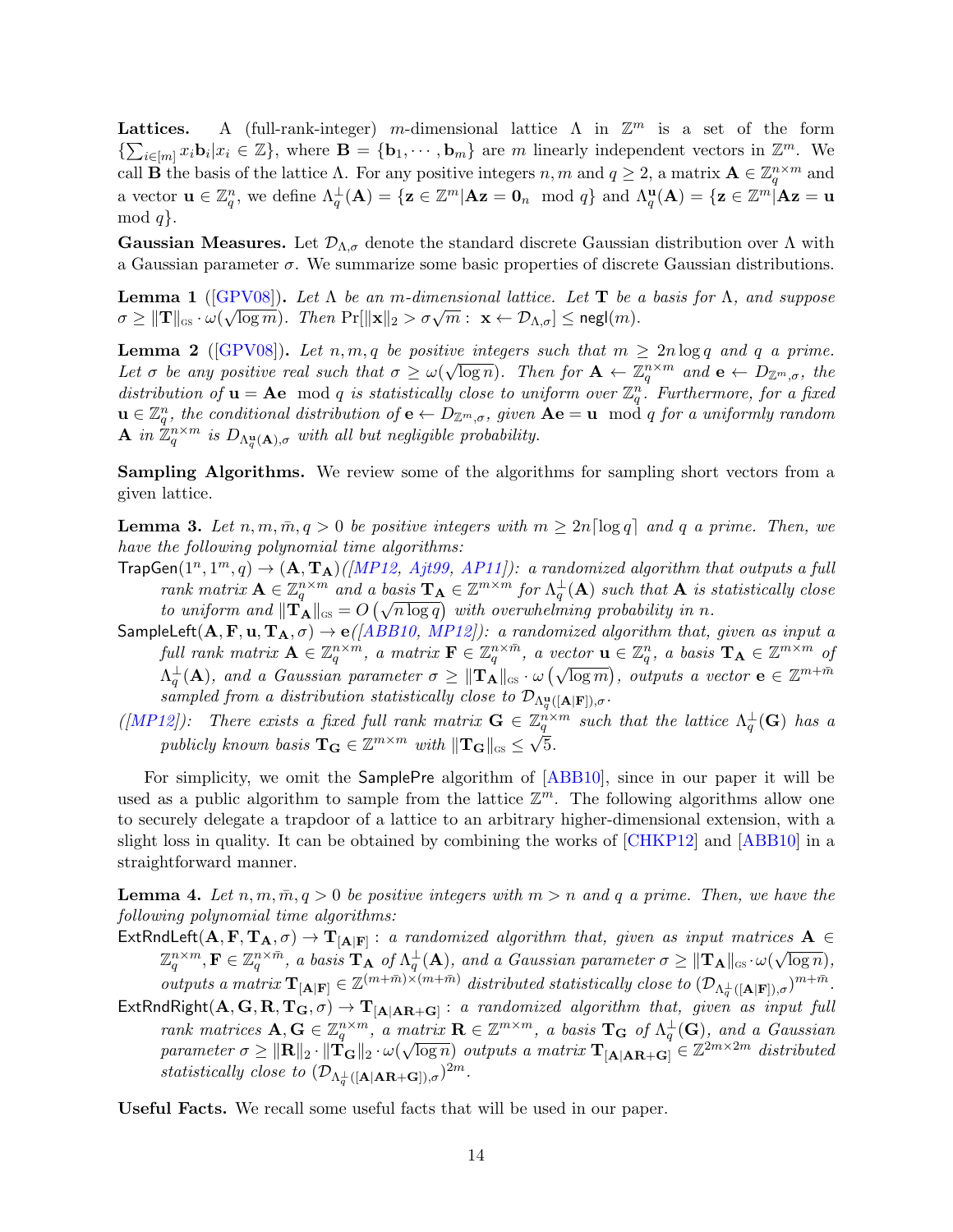<span id="page-14-4"></span>**Lemma 5** (Leftover Hash Lemma). Let  $q > 2$  be a prime,  $m, n, k$  be positive integers such that  $m > (n+1)\log q + \omega(\log n)$ , k is polynomial in n, and let  $\mathbf{R} \leftarrow \{-1,1\}^{m \times k}$ . Let A and B be *matrices chosen uniformly in*  $\mathbb{Z}_q^{n \times m}$  *and*  $\mathbb{Z}_q^{n \times k}$ *, respectively. Then the distribution of*  $(A, AR)$  *is negligibly close in n to the distribution of* (**A***,* **B**)*.*

To obtain a lower bound of  $\sigma$ , we will use the following fact.

<span id="page-14-2"></span>**Lemma 6.** Let  $m, k$  be positive integers such that  $k \geq m$ . If  $\mathbb{R}$  is sampled uniformly in  $\{-1, 1\}^{m \times k}$ *then there exists a universal constant*  $C$  *such that*  $Pr$  $\|\mathbf{R}\|_2 > C\sqrt{m+k} < e^{-m}$ .

<span id="page-14-3"></span>**Lemma 7** (Noise Re-randomization, [[KY16](#page-41-9)], Lemma 1). Let  $q, \ell, m$  be positive integers and  $r$  a *positive real satisfying*  $r > \max\{\omega(\sqrt{\log m}), \omega(\sqrt{\log \ell})\}$ *. Let*  $\mathbf{b} \in \mathbb{Z}_q^m$  *be arbitrary and* **z** *chosen from*  $D_{\mathbb{Z}^m,r}$ *. Then there exists a PPT algorithm* ReRand *such that for any*  $\mathbf{V} \in \mathbb{Z}^{m \times \ell}$  and positive  $\mathit{real} \; \sigma \, > \, \|\mathbf{V}\|_2, \; \mathsf{ReRand}(\mathbf{V}, \mathbf{b}+\mathbf{z}, r, \sigma) \;\; \mathit{outputs} \; \mathbf{b'}^\top \, = \, \mathbf{b}^\top \mathbf{V} + \mathbf{z'}^\top \, \in \, \mathbb{Z}_q^\ell \; \; \mathit{where} \; \; \mathbf{z'} \; \; \mathit{is} \; \; \mathit{distributed}$ *statistically close to*  $D_{\mathbb{Z}^{\ell},2r\sigma}$ *.* 

We use the standard map to encode identities as matrices in  $\mathbb{Z}_q^{n \times n}$ .

**Definition 1** ([[ABB10](#page-40-3)])**.** *Let n, q be positive integers with q a prime. We say that a function*  $H: \mathbb{Z}_q^n \to \mathbb{Z}_q^{n \times n}$  is a full-rank difference (FRD) map if: for all distinct  $ID, ID' \in \mathbb{Z}_q^n$ , the matrix  $H(\text{ID}) - H(\text{ID'}) \in \mathbb{Z}_q^{n \times n}$  *is full rank, and H is computable in polynomial time in*  $n \log q$ .

**Hardness Assumption.** The security of our RIBE scheme is reduced to the learning with errors (LWE) assumption introduced by Regev [[Reg05](#page-42-10)].

**Assumption 1** (Learning with Errors). For integers  $n, m$ , a prime  $q$ , a real  $\alpha \in (0, 1)$  such *that*  $\alpha q > 2\sqrt{n}$ , and a PPT algorithm A, the advantage for the learning with errors problem  $LWE_{n,m,q,\mathcal{D}_{\mathbb{Z}^m, \alpha q}}$  of A is defined as  $\left| \Pr\left[ \mathcal{A}(\mathbf{A}, \mathbf{A}^T \mathbf{s} + \mathbf{x}) = 1 \right] - \Pr\left[ \mathcal{A}(\mathbf{A}, \mathbf{v} + \mathbf{x}) = 1 \right] \right|$ , where  $\mathbf{A} \leftarrow$  $\mathbb{Z}^{n \times m}$ ,  $\mathbf{s} \leftarrow \mathbb{Z}^n$ ,  $\mathbf{x} \leftarrow \mathcal{D}_{\mathbb{Z}^m, \alpha q}$ ,  $\mathbf{v} \leftarrow \mathbb{Z}^m$ . We say that the LWE assumption holds if the above *advantage is negligible for all PPT A.*

## <span id="page-14-0"></span>**4 Formal Definitions for Revocable Hierarchical Identity-Based Encryption and a Supporting Lemma**

In this section, we first provide formal definitions for RHIBE in Section [4.1](#page-14-1). Then, in Section [4.2](#page-19-1), we explain a simple and yet handy lemma that we call the "strategy-dividing lemma", which helps us simplify security proofs of  $R(H)$ IBE schemes in general. Since RIBE is a special case of RHIBE, we omit the formal definitions of RIBE to [A.1](#page-43-6).

### <span id="page-14-1"></span>**4.1 Revocable Hierarchical Identity-Based Encryption**

As mentioned in the introduction, we re-formalize the syntax of RHIBE. Compared to the existing works on RHIBE, our syntax of RHIBE treats each user's secret key, state information, and revocation list in a simplified manner. We will first explain how we simplify them and then proceed to introducing the formal syntax and security definitions.

**On the Role of Secret Keys.** In the literature of R(H)IBE, the entity who can derive a secret key for lower-level users (i.e., the KGC in RIBE, and non-leaf users in RHIBE), is typically modeled as a stateful entity, and is supposed to maintain a so-called "state" in addition to its own secret key. Generally, the state information contains the information with which the revocation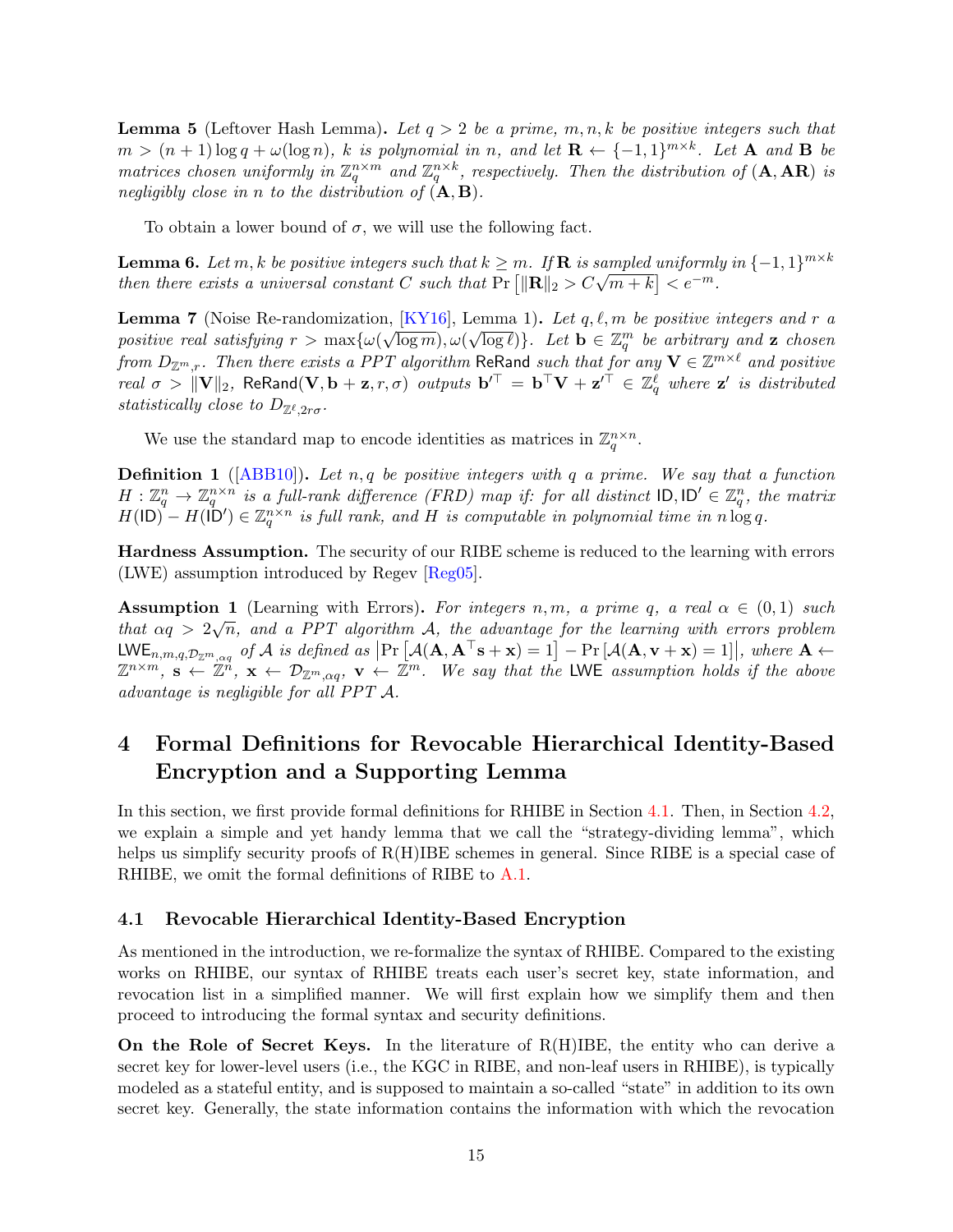mechanism is realized and needs to be treated confidentially. Since it is after all another type of secret information, we simply merge the roles of the state information and a secret key in our syntax. Concretely, in our model, each user maintains the secret key generated by their parents, and it is updated after running the key generation algorithm (when generating a secret key for its child) or the key update information generation algorithm.

**On the Treatment of Revocation Lists.** Note that unlike in standard revocable (nonhierarchical) IBE, the key update information and revocation lists of users are maintained individually by their corresponding parent. In our syntax of  $R(H)IBE$ , we treat a revocation list as a subset of (the corresponding children's) identity space. More specifically, the revocation list of a user with identity  $\mathsf{ID} \in (\mathcal{ID})^{\ell}$  contains identities that belong to the set  $\mathsf{ID} \|\mathcal{ID} \subseteq (\mathcal{ID})^{\ell+1}$ .

In previous literatures on  $R(H)IBE$ , a "revoke" algorithm which adds a user to be revoked into the revocation list have been considered. However, we do not explicitly consider such an algorithm as part of our syntax, since all the revoke algorithm considered in the literature so far simply appends revoked users to a list.

**Syntax.** An RHIBE scheme Π consists of the six algorithms (Setup*,* Encrypt*,* GenSK*,*KeyUp*,* GenDK*,* Decrypt) with the following interface:

Setup( $1^{\lambda}, L$ )  $\rightarrow$  (PP, sk<sub>kgc</sub>) : This is the *setup* algorithm that takes the security parameter  $1^{\lambda}$  and the maximum depth of the hierarchy  $L \in \mathbb{N}$  as input, and outputs a public parameter PP and the KGC's secret key  $sk_{\text{kgc}}$  (also called a master secret key).

We assume that the plaintext space  $M$ , the time period space  $\mathcal{T} := \{1, 2, \ldots, \mathbf{t}_{\text{max}}\}$ , where  $t_{\text{max}}$  is polynomial in  $\lambda$ , the element identity space  $\mathcal{ID}$ , and the hierarchical identity space  $\mathcal{ID}_{h} \coloneqq (\mathcal{ID})^{\leq L}$  are determined only by the security parameter  $\lambda$ , and their descriptions are contained in PP.

- Encrypt(PP, ID, t, M)  $\rightarrow$  ct : This is the *encryption* algorithm that takes a public parameter PP, an identity ID, a time period t, and a plaintext M as input, and outputs a ciphertext ct.
- $GenSK(PP, sk_{pa(ID)}, ID) \rightarrow (sk_{ID}, sk'_{pa(ID)})$ : This is the *secret key generation* algorithm that takes a public parameter PP, a parent's secret key  $sk_{pa(1D)}$ , and an identity  $ID \in \mathcal{ID}_h$  as input, and may update the parent's secret key  $sk_{pa(1D)}$ . Then, it outputs a secret key  $sk_{1D}$  for the identity ID and also the parent's "updated" secret key  $sk'_{pa(ID)}$ .
- $KeyUp(PP, t, skID, RLID, t, ku_{pa(ID), t}) \rightarrow (kuID, t, sk'ID)$ : This is the *key update information generation* algorithm that takes a public parameter  $PP$ , a time period t, a secret key  $sk_{ID}$  (of a user with ID *∈* (*ID*) *<sup>≤</sup>L−*<sup>1</sup> *∪ {*kgc*}*), a revocation list RLID*,*<sup>t</sup> *⊆* ID*∥ID*, and a parent's key update  $ku_{pa(1D),t}$  as input, and may update the secret key  $sk_{1D}$ . Then, it outputs a key update  $ku_{1D,t}$ and also the "updated" secret key  $sk'_{ID}$ .

In the special case  $ID = \mathsf{kgc}$ , we define  $\mathsf{ku}_{\mathsf{pa}(\mathsf{kgc})}, \mathsf{t} \coloneqq \bot$  for all  $\mathsf{t} \in \mathcal{T}$ , i.e., a key update is not needed for generating the KGC's key update  $ku_{\text{kgc},t}$ .

- GenDK(PP, sk<sub>ID</sub>, ku<sub>pa(ID),t</sub>)  $\to$  dk<sub>ID,t</sub> or  $\perp$ : This is the *decryption key generation* algorithm that takes a public parameter PP, a secret key  $\mathsf{sk}_{\mathsf{ID}}$  (of a user with  $\mathsf{ID} \in (\mathcal{ID})^{\leq L}$ ), and a parent's key update  $ku_{pa(1D),t}$  as input, and outputs a decryption key  $dk_{1D,t}$  for time period t or the special "invalid" symbol *⊥* indicating that ID or some of its ancestor has been revoked.
- Decrypt(PP,  $dk_{ID,t}$ , ct)  $\rightarrow$  M : This is the *decryption* algorithm that takes a public parameter PP, a decryption key  $dk_{\text{ID},t}$ , and a ciphertext ct as input, and outputs the decryption result M.

**Correctness.** We require the following to hold for an RHIBE scheme. Informally, we require a ciphertext corresponding to a user ID for time t to be properly decrypted by user ID if the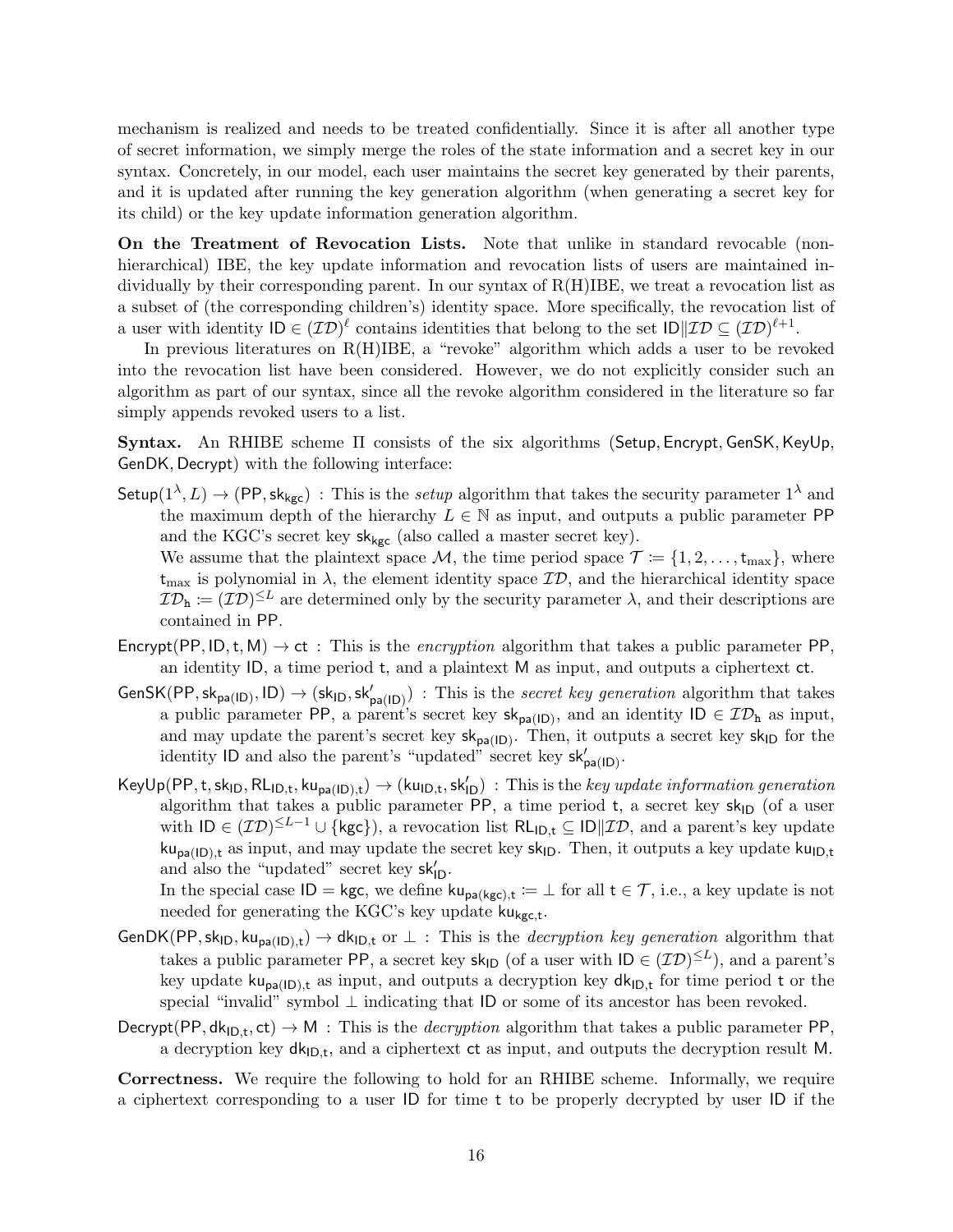user or any of its ancestor is not revoked on time t. To fully capture this, we can consider all the possible scenarios of creating the secret key for user ID. Namely, for all  $\lambda \in \mathbb{N}, L \in \mathbb{N}$ ,  $(PP, sk_{kgc}) \leftarrow$  Setup $(1^{\lambda}, L), \ell \in [L], \text{ ID } \in (\mathcal{ID})^{\ell}, \text{ t } \in \mathcal{T}, \text{ M } \in \mathcal{M}, \text{ RL}_{kgc,t} \subseteq \mathcal{ID}, \text{ RL}_{ID_{[1]},t} \subseteq \mathcal{T}_{[1]},$  $ID_{[1]}$   $||ID, \ldots, RL_{ID_{[\ell-1]},t} ⊆ ID_{[\ell-1]}$   $||ID,$  if  $ID' \notin RL_{pa(ID'),t}$  holds for all  $ID' ∈ prefix(ID),$  then we require  $M' = M$  to hold after executing the following procedures:

- $(1)$   $(ku_{\text{kgc},t}, sk_{\text{kgc}}) \leftarrow \text{KeyUp}(\text{PP}, t, sk_{\text{kgc}}, \text{RL}_{\text{kgc},t}, \perp).$
- (2) For all  $ID' \in prefix(ID)$  (in the short-to-long order), execute (2.1) and (2.2):  $(2.1)$   $(\mathsf{sk}_{\mathsf{ID}'},\mathsf{sk}'_{\mathsf{pa}(\mathsf{ID}')}) \leftarrow \mathsf{GenSK}(\mathsf{PP},\mathsf{sk}_{\mathsf{pa}(\mathsf{ID}')},\mathsf{ID}').$ 
	- $(2.2)$   $(ku<sub>ID',t</sub>, sk'<sub>ID'</sub>) \leftarrow KeyUp(PP, t, sk<sub>ID'</sub>, RL<sub>ID',t</sub>, ku<sub>pa(ID'),t</sub>)$ .<sup>[4](#page-16-0)</sup>
- $(3)$  dk<sub>ID,t</sub> ← GenDK(PP, sk<sub>ID</sub>, ku<sub>pa(ID),t</sub>).<sup>[5](#page-16-1)</sup>
- $(4)$  ct  $\leftarrow$  Encrypt(PP, ID, t, M).
- $(5)$   $M' \leftarrow$  Decrypt(PP, dk<sub>ID,t</sub>, ct).

We note that the most stringent way to define correctness would be to also capture the fact that the secret keys  $s_{\text{ID}}$  can be further updated after executing GenSK. In particular, the output of KeyUp, which takes as input the secret key  $sk_{ID}$ , may potentially differ before and after GenSK is run. Therefore, to be more precise, we should also allow an arbitrary (polynomial) number of executions of GenSK in between steps  $(2.1)$  and  $(2.2)$ . However, we defined correctness as above for the sake of simplicity and readability. We note that our scheme satisfies the more stringent correctness (which will be obvious from the construction).

#### **Security Definition.** Here, we give a formal security definition for RHIBE.

Due to some ambiguous treatments in the security definition in prior works [[BGK08,](#page-40-1) [SE13](#page-43-0), [SE14,](#page-43-5) [SE16](#page-43-3)], often times it was up to the readers to interpret and fill in the gap of security proofs. (See Section [1](#page-1-0) for discussion.) In our work, we provide a refined security definition for RHIBE which in particular is a more rigorous and explicit treatment than the previous definitions.

In this game, we explicitly separate the secret key generation and secret key reveal queries, so that we can capture situations where some  $s_{\text{ND}}$  has been generated but not revealed to an adversary. Furthermore, we combine the "revoke" and "key update" queries in the previous definitions into the single "revoke & key update" query, and introduce the notion of the "current time period"  $t_{cu} \in \mathcal{T}$  which is coordinated with the adversary's revoke & key update query. These make all the key updates of non-revoked users to be well-defined throughout the security game.

Formally, let Π = (Setup*,* Encrypt*,* GenSK*,*KeyUp*,* GenDK*,* Decrypt) be an RHIBE scheme. We will only consider selective-identity security, which is defined via a game between an adversary *A* and the challenger  $\mathcal C$ . The game is parameterized by the security parameter  $\lambda$  and a polynomial  $L = L(\lambda)$  representing the maximum depth of the identity hierarchy. Moreover, the game has the global counter  $t_{cu}$ , initialized with 1, that denotes the "current time period" with which  $\mathcal{C}$ 's responses to  $A$ 's queries are controlled. The game proceeds as follows:

At the beginning, A sends the challenge identity/time period pair  $(\text{ID}^*, \text{t}^*) \in (\mathcal{ID})^{\leq L} \times \mathcal{T}$  to *C*. Next, *C* runs (PP, sk<sub>kgc</sub>) ← Setup(1<sup> $λ$ </sup>, *L*), and prepares a list SKList that initially contains (kgc,  $sk_{\text{kgc}}$ ), and into which identity/secret key pairs (ID,  $sk_{\text{ID}}$ ) generated during the game will be stored. From this point on, whenever a new secret key is generated or an existing secret key is updated for an identity ID *∈* (*ID*) *<sup>≤</sup><sup>L</sup> ∪ {*kgc*}* due to the execution of GenSK or KeyUp, *C* will store  $(ID, sk<sub>ID</sub>)$  or update the corresponding entry  $(ID, sk<sub>ID</sub>)$  in SKList, and we will not explicitly mention

<span id="page-16-0"></span><sup>&</sup>lt;sup>4</sup>If  $|ID'| = L$ , then this step is skipped.

<span id="page-16-1"></span><sup>&</sup>lt;sup>5</sup>Here,  $sk_{ID}$  is the latest secret key that is the result of the step (2).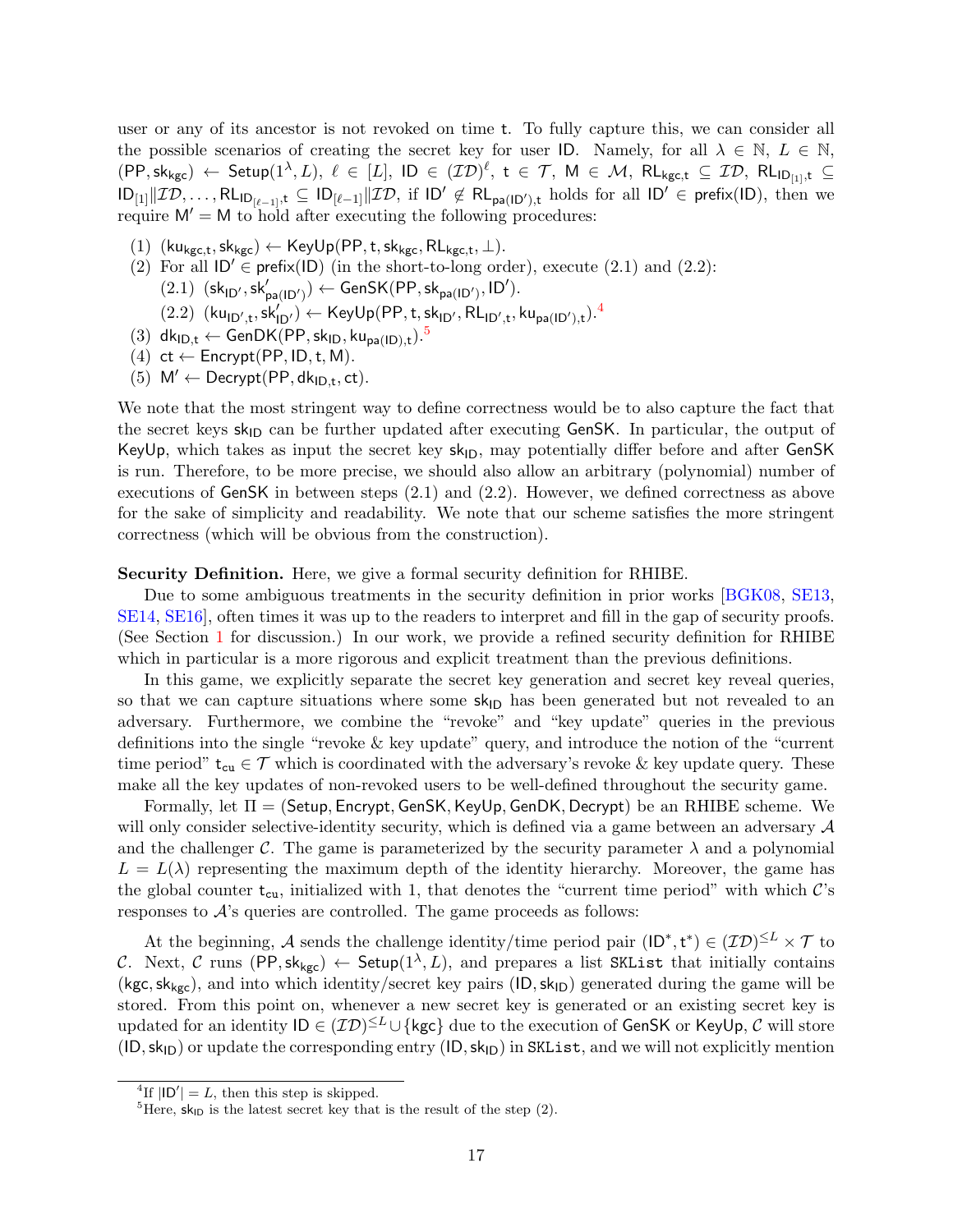$\mathcal{L}$  this addition/update. Then,  $\mathcal{C}$  executes  $(\mathsf{ku}_{\mathsf{kgc},1},\mathsf{sk}'_{\mathsf{kgc}}) \leftarrow \mathsf{KeyUp}(\mathsf{PP},\mathsf{t}_{\mathsf{cu}}=1,\mathsf{sk}_{\mathsf{kgc}},\mathsf{RL}_{\mathsf{kgc},1}=\emptyset,\bot)$ for generating a key update for the initial time period  $t_{cu} = 1$ . After that, *C* gives PP and ku<sub>kgc</sub>*,*1 to *A*.

From this point on,  $A$  may adaptively make the following five types of queries to  $C$ :

**Secret Key Generation Query:** Upon a query  $\mathsf{ID} \in (\mathcal{ID})^{\leq L}$  from A, C checks if  $(\mathsf{ID}, *) \notin$  $\texttt{SKList} \text{ and } (\textsf{pa}(\textsf{ID}), \textsf{sk}_{\textsf{pa}(\textsf{ID})}) \in \texttt{SKList} \text{ for some } \textsf{sk}_{\textsf{pa}(\textsf{ID})}, \text{ and returns } \bot \text{ to } \mathcal{A} \text{ if this is } \textit{not}$ the case. Otherwise,  $\hat{C}$  executes  $(\text{sk}_{\text{ID}},\text{sk}'_{\text{pa}(\text{ID})}) \leftarrow \hat{\text{GenSK}}(\text{PP},\text{sk}_{\text{pa}(\text{ID})},\text{ID})$ . If  $|\text{ID}| = 1$ , or  $2 \leq |ID| \leq L - 1$  and  $pa(ID) \notin RL_{pa(pa(ID)),t_{cu}}$ , then *C* furthermore executes  $(ku_{ID,t_{cu}}, sk'_{ID}) \leftarrow$  $\mathsf{KeyUp}(\mathsf{PP},\mathsf{t}_{\mathsf{cu}},\mathsf{sk}_{\mathsf{ID}},\mathsf{RL}_{\mathsf{ID},\mathsf{t}_{\mathsf{cu}}}\coloneqq \emptyset,\mathsf{ku}_{\mathsf{pa}(\mathsf{ID}),\mathsf{t}_{\mathsf{cu}}})\text{ and returns } \mathsf{ku}_{\mathsf{ID},\mathsf{t}_{\mathsf{cu}}} \text{ to } \mathcal{A}. \ \text{ If } 2\leq |\mathsf{ID}|\leq L \text{ and } \mathsf{Du}(\mathsf{D})\leq L.$  $\mathsf{pa}(\mathsf{ID}) \in \mathsf{RL}_{\mathsf{pa}(\mathsf{pa}(\mathsf{ID})), \mathsf{t}_{\mathsf{cu}}}, \text{ then } \mathcal{C} \text{ furthermore executes } \mathsf{RL}_{\mathsf{pa}(\mathsf{ID}), \mathsf{t}_{\mathsf{cu}}} \leftarrow \mathsf{RL}_{\mathsf{pa}(\mathsf{ID}), \mathsf{t}_{\mathsf{cu}}} \cup \{\mathsf{ID}\} \text{ and } \mathsf{da}(\mathsf{ID}) \in \mathsf{pa}(\mathsf{ID}) \text{ and } \mathsf{da}(\mathsf{ID}) \in \mathsf{pa}(\mathsf{ID}) \text{ and } \mathsf{da}(\mathsf{ID$ returns nothing to *A*. [6](#page-17-0)

We require that all identities **ID** appearing in the following queries (except the challenge query) be "activated", in the sense that  $sk_{ID}$  is generated via this query and hence  $(ID, sk_{ID}) \in$ SKList.

**Secret Key Reveal Query:** Upon a query<sup>[7](#page-17-1)</sup>  $\mathsf{ID} \in (\mathcal{ID})^{\leq L}$  from A, C checks if the following condition is satisfied:

*–* If  $t_{cu} ≥ t^*$  and  $ID ∈ prefix(ID^*),$  then  $ID' ∈ RL_{pa(ID'),t^*}$  for some  $ID' ∈ prefix(ID).$ <sup>[8](#page-17-2)</sup>

If this condition is *not* satisfied, then  $C$  returns  $\perp$  to  $\mathcal{A}$ . Otherwise,  $C$  finds  $sk_{\text{ID}}$  from SKList, and returns it to *A*.

- **Revoke & Key Update Query:** Upon a query  $\mathsf{RL} \subseteq (\mathcal{ID})^{\leq L}$  (which denotes the set of identities that are going to be revoked in the next time period) from  $A, C$  checks if the following conditions are satisfied simultaneously:
	- **–** RLID*,*tcu *⊆* RL for all ID *∈ ID≤L−*<sup>1</sup> *∪ {*kgc*}* that appear in SKList. [9](#page-17-3)
	- **–** For all identities ID such that (ID*, ∗*) *∈* SKList and ID*′ ∈* prefix(ID), if ID*′ ∈* RL then ID *∈* RL. [10](#page-17-4)
	- *−* If  $t_{cu} = t^* 1$  and  $sk_{ID'}$  for some  $ID' \in prefix(ID^*)$  has already been revealed by the secret key reveal query  $ID'$ , then  $ID' \in RL$ .<sup>[11](#page-17-5)</sup>

If these conditions are *not* satisfied, then  $\mathcal{C}$  returns  $\perp$  to  $\mathcal{A}$ .

Otherwise C increments the current time period by  $t_{cu} \leftarrow t_{cu} + 1$ . Then, C executes the following operations (1)–(3) for all "activated" and non-revoked identities ID, i.e., ID *∈* (*ID*) *<sup>≤</sup>L−*<sup>1</sup> *∪ {*kgc*}*, (ID*, ∗*) *∈* SKList, and ID *∈/* RL, in the breadth-first order in the identity hierarchy:

- (1) Set  $\text{RL}_{\text{ID},t_{\text{cu}}} \leftarrow \text{RL} \cap (\text{ID} | \mathcal{ID}),$  where we define kgc $| \mathcal{ID} := \mathcal{ID}.$
- $(3)$   $\text{Run } (\mathsf{ku}_{\mathsf{ID},\mathsf{t}_{\text{cu}}},\mathsf{sk}_{\mathsf{ID}}') \leftarrow \mathsf{KeyUp}(\mathsf{PP},\mathsf{t}_{\text{cu}},\mathsf{sk}_{\mathsf{ID}},\mathsf{RL}_{\mathsf{ID},\mathsf{t}_{\text{cu}}},\mathsf{ku}_{\mathsf{pa}(\mathsf{ID}),\mathsf{t}_{\text{cu}}}), \text{ where } \mathsf{ku}_{\mathsf{pa}(\mathsf{kgc}),\mathsf{t}_{\text{cu}}} \coloneqq \bot.$

<span id="page-17-0"></span><sup>&</sup>lt;sup>6</sup>We stress that just making this query does not give the secret key  $sk_{ID}$  to  $A$ . It is captured by the "Secret Key Reveal Query" explained next. Furthermore, we provide the key updates to *A* if  $pa(ID) \notin RL_{pa(pa(ID)),t_{cu}}$ , since they are typically broadcast via an insecure channel and are not meant to be secret.

<span id="page-17-2"></span><span id="page-17-1"></span><sup>&</sup>lt;sup>7</sup>As opposed to a game for correctness,  $A$  is not able to make the query on kgc.

<sup>&</sup>lt;sup>8</sup>In other words, this check ensures that if ID is ID<sup>∗</sup> itself or one of the ancestors of ID<sup>∗</sup>, then ID or one of its ancestors must have been revoked before the challenge time period t *∗* . Without this condition, there is a trivial attack on any RHIBE scheme. See Remark [1](#page-18-0) for a detail explanation.

<span id="page-17-3"></span><sup>9</sup>This check ensures that the identities that have already been revoked will remain revoked in the next time period.

<span id="page-17-5"></span><span id="page-17-4"></span><sup>&</sup>lt;sup>10</sup>In other words, this check ensures that if some ID is revoked, then all of its descendants are also revoked.

<sup>&</sup>lt;sup>11</sup>In other words, this check is to ensure that if the secret key sk<sub>ID<sup>*'*</sup></sub> of some ancestor ID<sup>'</sup> of ID<sup>\*</sup> (or ID<sup>\*</sup> itself) has been revealed to *A*, then ID*′* is revoked in the next time period.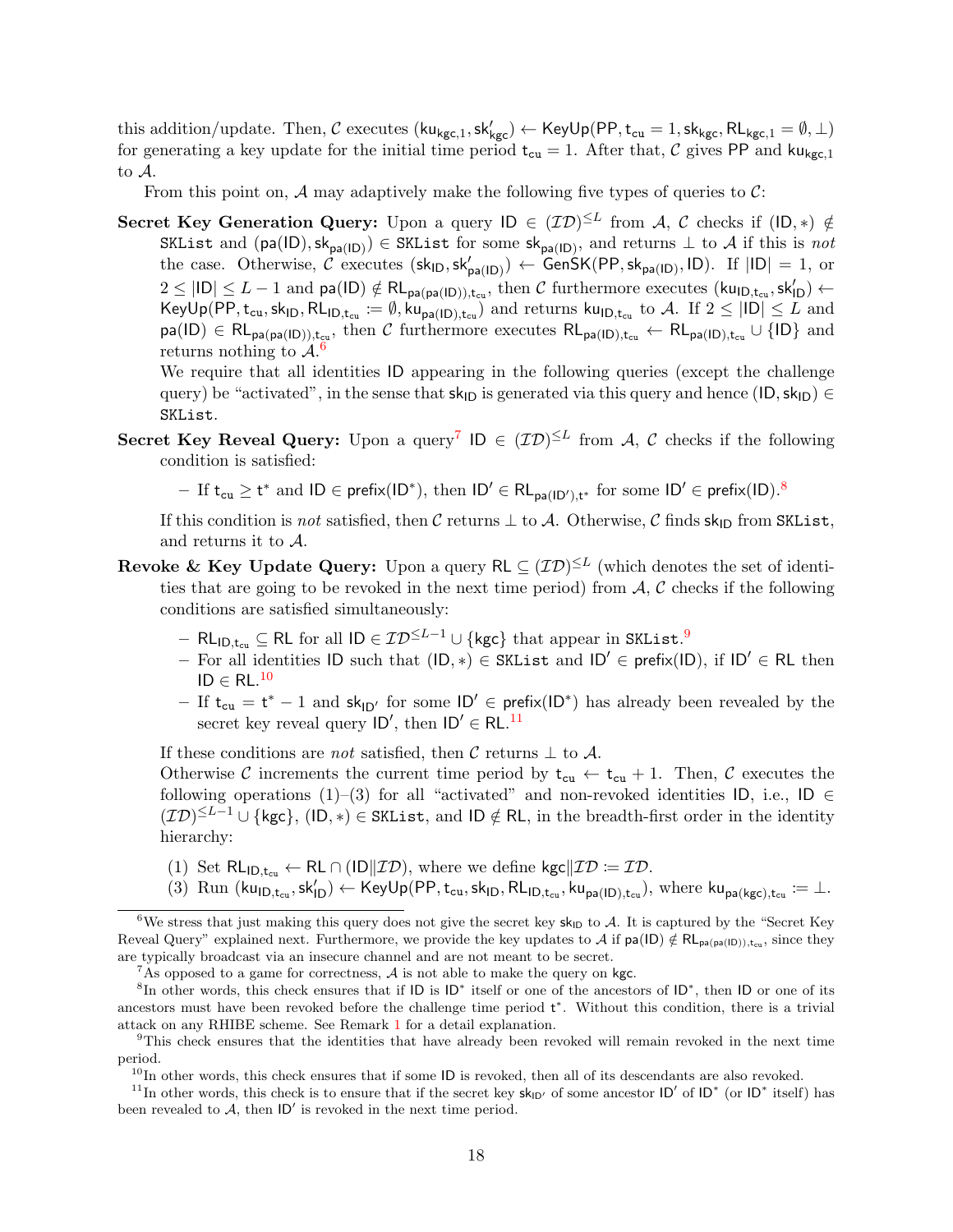Finally,  $C$  returns all the generated key updates  $\{ \text{ku}_{\text{ID,tcu}} \}_{(\text{ID},*) \in \text{SKList} \setminus \text{RL}}$  to  $\mathcal{A}$ .

**Decryption Key Reveal Query:** Upon a query  $(ID, t) \in (ID)^{\leq L} \times T$  from *A*, *C* checks if the following conditions are simultaneously satisfied:

$$
\begin{array}{l} -\;t\leq t_{cu} .\\ -\;\text{ID}\not\in\text{RL}_{\text{pa}(\text{ID}),t}\\ -\;(\text{ID},t)\not=(\text{ID}^*,t^*). \end{array}
$$

If these conditions are *not* satisfied, then  $C$  returns  $\perp$  to  $\mathcal{A}$ . Otherwise,  $C$  finds  $sk_{ID}$  from SKList, runs dk<sub>ID,t</sub>  $\leftarrow$  GenDK(PP,sk<sub>ID</sub>,ku<sub>pa(ID),t</sub>), and returns dk<sub>ID,t</sub> to  $\mathcal{A}.^{12}$  $\mathcal{A}.^{12}$  $\mathcal{A}.^{12}$ 

**Challenge Query:** *A* is allowed to make this query only once. Upon a query  $(M_0, M_1)$  from *A*, where it is required that  $|M_0| = |M_1|$ , *C* picks the challenge bit  $b \in \{0, 1\}$  uniformly at random, runs  $ct^* \leftarrow$  Encrypt(PP, ID<sup>\*</sup>,  $t^*$ , M<sub>b</sub>), and returns the challenge ciphertext  $ct^*$  to A.

At some point, *A* outputs  $b' \in \{0, 1\}$  as its guess for *b* and terminates.

The above completes the description of the game. In this game,  $\mathcal{A}$ 's selective-identity security  $\text{advantage Adv}_{\Pi, L, \mathcal{A}}^{\text{RHIBE-sel}}(\lambda)$  is defined by  $\text{Adv}_{\Pi, L, \mathcal{A}}^{\text{RHIBE-sel}}(\lambda) \coloneqq 2 \cdot |\Pr[b' = b] - 1/2|$ .

**Definition 2.** *We say that an RHIBE scheme* Π *with depth L satisfies* selective-identity security*, if the advantage*  $\text{Adv}^{\text{RHIBE-sel}}_{\Pi, L, \mathcal{A}}(\lambda)$  *is negligible for all PPT adversaries*  $\mathcal{A}$ *.* 

<span id="page-18-0"></span>**Remark 1** (Condition in the Secret Reveal Query.)**.** *The condition in the secret reveal key is necessary, because if we do not have this condition, there is a trivial attack on any RHIBE scheme. Suppose there is some*  $ID \in prefix(ID^*)$  *such that*  $ID' \notin RL_{pa(ID'),t^*}$  *for all*  $ID' \in prefix(ID),$  *and A obtains*  $sk_{1D}$  *after the challenge time period*  $t^*$  *via a secret key reveal query. Then, A can compute*  $\mathsf{sk}_{\mathsf{ID}}$  *for all*  $\mathsf{ID} \in \mathsf{prefix}(\mathsf{ID}^*) \setminus \mathsf{prefix}(\mathsf{ID})$  *(including*  $\mathsf{sk}_{\mathsf{ID}^*}$ *). Furthermore, since*  $\mathsf{ID}' \notin \mathsf{RL}_{\mathsf{pa}(\mathsf{ID}')}, \mathsf{true}$  $f$ *or* all  $ID' \in \text{prefix}(ID)$ , *A owns*  $ku_{pa(ID),t^*}$  *generated by using*  $RL_{pa(ID),t^*}$  *not containing*  $ID'$ . *Then, setting* kufpa(ID)*,*<sup>t</sup> *<sup>∗</sup>* := kupa(ID)*,*<sup>t</sup> *<sup>∗</sup> , <sup>A</sup> can compute its own key update* kuffID*,*<sup>t</sup> *<sup>∗</sup> by sequentially executing*  $KeyUp(PP, t^*, sk_{\widetilde{ID}}, \widetilde{RL}_{\widetilde{ID},t^*}, \widetilde{kw}_{pa(\widetilde{ID}),t^*}), for each \ \widetilde{ID} \in prefix(ID^*)\perp prefix(ID) \ where \ \widetilde{ID} \notin \widetilde{RL}_{pa(\widetilde{ID}),t^*}.$ *Therefore, A* can obtain both  $sk_{ID^*}$  *and*  $k_{ID^*}$  *where*  $ID^*$  *is not revoked at the time period*  $t^*$ *. Notably, A can derive a decryption key (using* GenDK*) that can decrypt the challenge ciphertext* ct*<sup>∗</sup> .*

**Remark 2** (Collusion Resistance)**.** *The above security definition captures collusion resistance. In the first model proposed by Seo-Emura [\[SE14](#page-43-5)], A was only able to receive the* initial *secret keys* sk<sub>ID</sub> *via secret key reveal queries. In other words, although the secret key* sk<sub>ID</sub> *was possibly updated to*  $sk'_{ID}$  *after executing* GenSK *and* KeyUp, *A was not able to receive the updated key*  $sk'_{ID}$ *. Therefore, the second model proposed by Seo-Emura [[SE16](#page-43-3)] and ours provide more flexibility to A and captures a stronger security notion.*

**Remark 3** (DKER)**.** *In the first model proposed by Seo-Emura [\[SE14\]](#page-43-5) without DKER, an adversary is not allowed to make decryption key reveal queries. Therefore, if A wants to obtain*  $decription \; keys \; d\mathbf{k}_{\mathsf{ID},t} \; for \; \mathsf{ID} \; \in \; \mathsf{prefix}(\mathsf{ID}^*)$ , he must make a secret key reveal query on  $\mathsf{ID}$  and *revoke* ID *before the challenge time period*  $t^*$ . In the second model proposed by Seo-Emura [*SE16*], *A is allowed to make decryption key reveal queries except for*  $(\text{ID}_{[l]}^*, \text{t}^*)$  *where*  $\ell \in |\text{ID}^*|$ *. In our model, A is allowed to make decryption key reveal queries except only* (ID*<sup>∗</sup> ,*t *∗* )*. Thus, A is able to obtain more secret information than in the Seo-Emura model without any additional restrictions for A in the security game.*

<span id="page-18-1"></span><sup>&</sup>lt;sup>12</sup>Note that  $ku_{pa(ID),t}$  must have been already generated at this point due to the condition  $t \leq t_{cu}$ .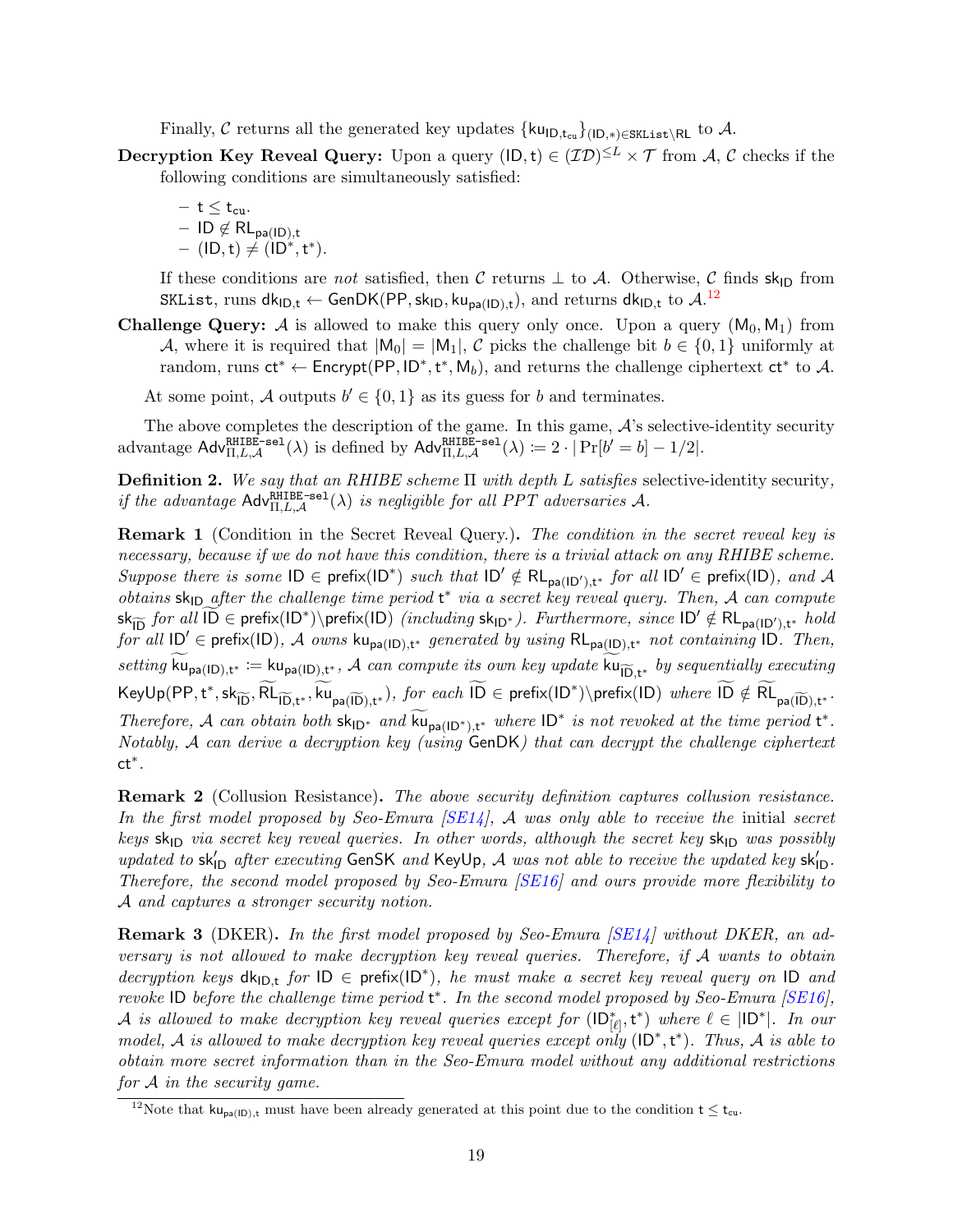#### <span id="page-19-1"></span>**4.2 Strategy-Dividing Lemma**

In the literature of  $R(H)IBE$ , a typical security proof for an  $R(H)IBE$  scheme goes as follows:

- (1) classify an adversary's strategies into multiple pre-determined types, say Type-1 to Type-*n* for some  $n \in \mathbb{N}$  that cover all possible strategies, and
- (2) for each  $i \in [n]$ , prove that any adversary that is promised to follow the Type-*i* strategy (and never break the promise) has negligible advantage in attacking the considered scheme.

Here, it is implicitly assumed that the above mentioned "type-classification-based" security proof is sufficient for proving security against arbitrary adversaries that may decide their attack strategies adaptively during the game.

For completeness, we formalize the above implicit argument as a simple yet handy "strategydividing lemma", which helps us simplify security proofs for R(H)IBE schemes in general. We only state it for selective-identity security of an RIBE scheme for concreteness, but it can be similarly shown for  $R(H)$ IBE with all security notions considered in the paper.

<span id="page-19-0"></span>**Lemma 8** (Strategy-Dividing Lemma)**.** *Let* Π *be an RIBE scheme, and let A be any PPT adversary against the selective-identity security of* Π*. Assume that there are n possible attack strategies for A, Type-*1*, ... Type-n, that satisfy the following conditions:*

- *(1) Type-*1*, . . . , Type-n cover all possible strategies, and each Type-i is mutually exclusive.*
- (2) For every  $i \in [n]$ , whether A has deviated from the Type-*i* strategy is "publicly detectable". *in the sense that during the security game, as soon as A deviates from the Type-i strategy, it can be efficiently recognized given A's view at the moment it deviates from the strategy.*

*Then, there exist PPT adversaries A*1*, . . . , A<sup>n</sup> against the selective-identity security of* Π*, such that*  $A_i$  *always follows the Type-i strategy for every*  $i \in [n]$ *, and* 

<span id="page-19-2"></span>
$$
\mathsf{Adv}_{\Pi,\mathcal{A}}^{\mathsf{RIEE-sel}}(\lambda) \le \sum_{i \in [n]} \mathsf{Adv}_{\Pi,\mathcal{A}_i}^{\mathsf{RIEE-sel}}(\lambda). \tag{5}
$$

*In particular, if*  $\mathsf{Adv}_{\Pi,\mathcal{A}'_i}^{\text{RIBE-sel}}(\lambda)$  *is negligible for all PPT adversaries*  $\mathcal{A}'_i$  *that always follow the Type-i strategy and for all*  $i \in [n]$ *, then*  $\Pi$  *satisfies selective-identity security for any PPT adversary A following an arbitrary strategy.*

*Proof of Lemma [8](#page-19-0).* Let A be any PPT adversary that attacks the selective-identity security of an RIBE scheme Π, and suppose there are *n* attack strategies, Type-1, *. . .* , Type-*n*, satisfying the conditions  $(1)$  and  $(2)$  stated in the lemma. We emphasize that  $A$  may decide its strategy adaptively during the security game.

In the selective-identity security game, let S be the event that *A* succeeds in guessing the challenge bit (i.e.  $b' = b$  occurs). Furthermore, for each  $i \in [n]$ , let  $\mathsf{T}_i$  be the event that *A* follows the Type-*i* strategy in the game. Since each Type-*i* is mutually exclusive and covers all possibilities, we have  $Pr[\bigvee_{i \in [n]} \mathsf{T}_i] = \sum_{i \in [n]} Pr[\mathsf{T}_i] = 1.$ 

Using the definitions of the events, we can calculate  $A$ 's advantage as follows:

$$
\begin{aligned} \mathsf{Adv}_{\Pi,\mathcal{A}}^{\texttt{RIEE-sel}}(\lambda) &= 2 \cdot \left| \Pr[\mathsf{S}] - \frac{1}{2} \right| = 2 \cdot \left| \sum_{i \in [n]} \Pr[\mathsf{S} \wedge \mathsf{T}_i] - \frac{1}{2} \sum_{i \in [n]} \Pr[\mathsf{T}_i] \right| \\ &= 2 \cdot \left| \sum_{i \in [n]} \left( \Pr[\mathsf{S} \wedge \mathsf{T}_i] + \frac{1}{2} \Pr[\mathsf{T}_i] - \frac{1}{2} \right) \right| \end{aligned}
$$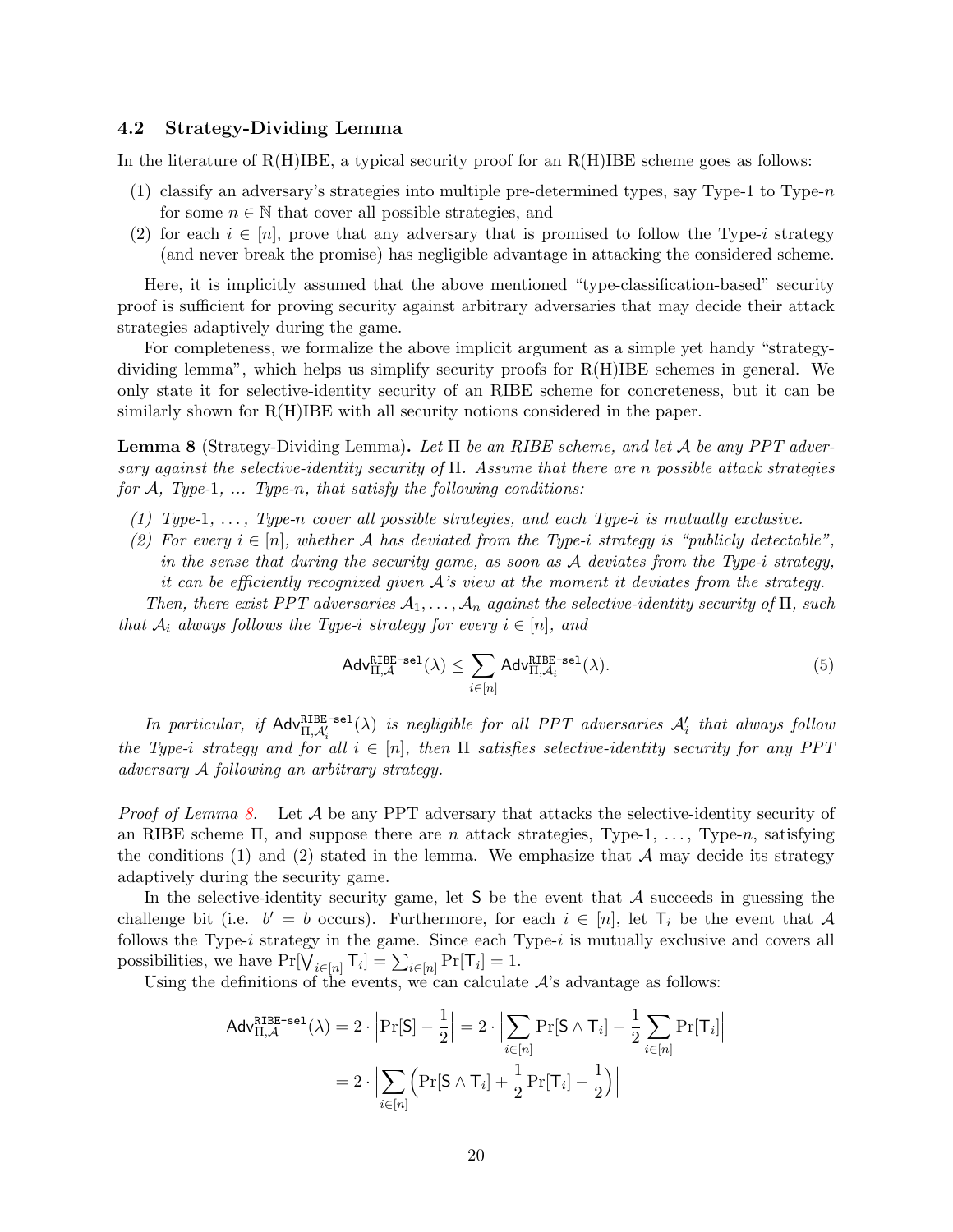<span id="page-20-2"></span>
$$
\leq 2 \cdot \sum_{i \in [n]} \left| \Pr[\mathsf{S} \land \mathsf{T}_i] + \frac{1}{2} \Pr[\overline{\mathsf{T}_i}] - \frac{1}{2} \right|.
$$
 (6)

Now, for each  $i \in [n]$ , consider an adversary  $A_i$  against the selective-identity security of Π, which internally simulates the selective-identity security game for *A* while playing its own selective-identity security game with the challenger  $\mathcal{C}$ . Whenever  $\mathcal{A}$  tries to send some value to the challenger,  $A_i$  forwards it to  $A_i$ 's challenger  $C$ , and when  $C$  sends some value to an adversary,  $A_i$  forwards it to  $A_i$ , except that as soon as  $A_i$  detects that  $A$  has deviated from the Type-*i* strategy,  $A_i$  outputs a uniformly random bit and terminates.  $(A_i$  can detect it due to the public detectability condition.) Note that by design, this  $A_i$  is PPT and never deviates from the Type-*i* strategy.

Now, let S' be the event that  $A_i$  succeeds in guessing the challenge bit, and let  $T_i'$  be the event that A follows the Type-*i* strategy in the security game simulated by  $A_i$ . Note that by design, *A<sup>i</sup>* perfectly simulates the selective-identity security game for *A* so that *A*'s challenge bit is that of  $A_i$ , *until the point*  $A$  *deviates from the Type-i strategy*. This implies that we have  $Pr[S' \wedge T'_{i}] = Pr[S \wedge T_{i}]$  and  $Pr[T'_{i}] = Pr[T_{i}]$ . Furthermore, whenever *A* deviates from the Type-*i* strategy,  $A_i$  always detects it and outputs a random bit. This means that we have  $Pr[S'|\overline{T'_i}] = 1/2$ .

Hence, we can calculate  $A_i$ 's selective-identity advantage as follows:

<span id="page-20-1"></span>
$$
\begin{aligned} \mathsf{Adv}_{\Pi,\mathcal{A}_i}^{\text{RIBE-sel}}(\lambda) &= 2 \cdot \left| \Pr[\mathsf{S'}] - \frac{1}{2} \right| \\ &= 2 \cdot \left| \Pr[\mathsf{S'} \wedge \mathsf{T}_i'] + \Pr[\mathsf{S'} | \overline{\mathsf{T}_i'}] \cdot \Pr[\overline{\mathsf{T}_i'}] - \frac{1}{2} \right| \\ &= 2 \cdot \left| \Pr[\mathsf{S} \wedge \mathsf{T}_i] + \frac{1}{2} \Pr[\overline{\mathsf{T}_i}] - \frac{1}{2} \right|. \end{aligned} \tag{7}
$$

Using Eq. ([7](#page-20-1)) in Eq. [\(6\)](#page-20-2), we can conclude that there exist PPT adversaries  $A_1, \ldots, A_n$  such that  $A_i$  always follows the Type-*i* strategy for every  $i \in [n]$  and Eq. ([5](#page-19-2)) holds, as desired. This completes the proof of Lemma [8](#page-19-0).  $\Box$ 

### <span id="page-20-0"></span>**5 Generic Construction of RIBE with DKER**

In this section, we show a "security-enhancing" generic construction for RIBE. Namely, we show how to construct an RIBE scheme with DKER by combining an RIBE scheme without DKER and a 2-level (non-revocable) HIBE scheme, (where the formal definitions for HIBE are provided in [A.2\)](#page-46-0).

Let r*.*Π = (r*.*Setup*,*r*.*Encrypt*,*r*.*GenSK*,*r*.*KeyUp*,*r*.*GenDK*,*r*.*Decrypt) be an RIBE scheme (without DKER) with identity space  $r.\mathcal{ID}$ , plaintext space  $r.\mathcal{M}$ , and time period space  $r.\mathcal{T}$ . Let h*.*Π = (h*.*Setup*,* h*.*Encrypt*,* h*.*GenSK*,* h*.*Delegate*,* h*.*Decrypt) be a 2-level HIBE scheme with element identity space  $h.\mathcal{ID}$  and plaintext space  $h.\mathcal{M}$ . We assume  $r.\mathcal{ID} = h.\mathcal{ID}$ ,  $r.\mathcal{M} = h.\mathcal{M}$ , and r*.T ⊆* h*.ID*. Furthermore, we assume that the plaintext space is finite and forms an abelian group with the addition " $+$ " as the group operation.

Using these ingredients, we construct an RIBE scheme Π = (Setup*,* Encrypt*,* GenSK*,*KeyUp*,* GenDK*,* Decrypt) with DKER as follows. The identity space *ID*, the plaintext space *M*, and the time period space  $\mathcal T$  of the constructed RIBE scheme  $\Pi$  are, respectively,  $\mathcal I \mathcal D = r \mathcal I \mathcal D = h \mathcal I \mathcal D$ ,  $M = r.M = h.M$ , and  $T = r.T \subseteq h.D$ .

Setup( $1^{\lambda}$ )  $\rightarrow$  (PP, sk<sub>kgc</sub>) : It takes the security parameter  $1^{\lambda}$  as input, and runs

$$
(\textsf{r}.PP, \textsf{r}.{\sf sk}_{\sf kgc}) \leftarrow \textsf{r}.\mathsf{Setup}(1^{\lambda}), \quad (\textsf{h}.PP, \textsf{h}.{\sf sk}_{\sf kgc}) \leftarrow \textsf{h}.\mathsf{Setup}(1^{\lambda}).
$$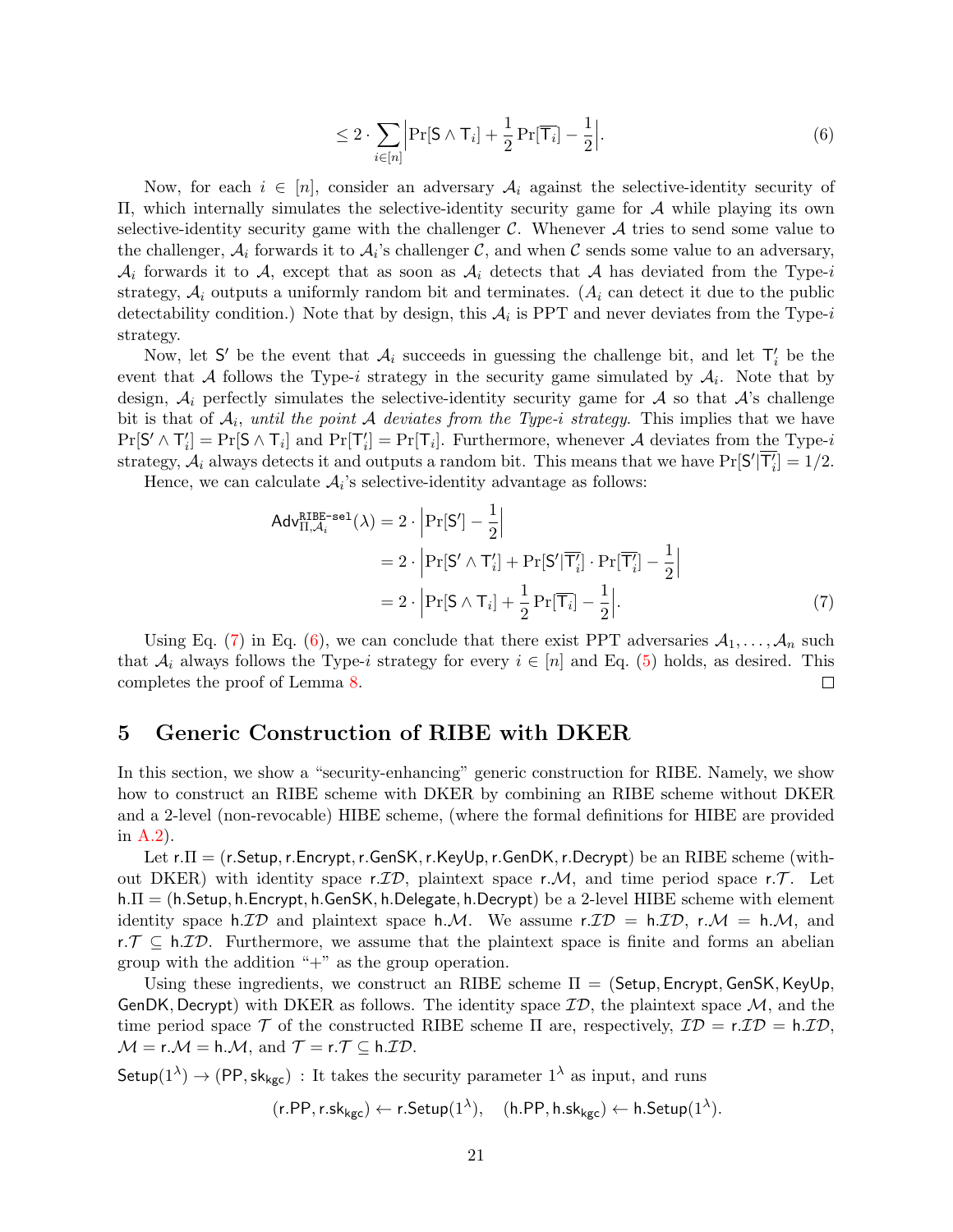Then, it outputs

$$
\mathsf{PP} \coloneqq (r.\mathsf{PP}, h.\mathsf{PP}), \quad \mathsf{sk}_{\mathsf{kgc}} \coloneqq (r.\mathsf{sk}_{\mathsf{kgc}}, h.\mathsf{sk}_{\mathsf{kgc}}).
$$

Encrypt(PP, ID, t, M)  $\rightarrow$  ct : It takes a public parameter PP = (r.PP, h.PP), an identity ID  $\in \mathcal{ID}$ , a time period  $t \in \mathcal{T}$ , and a plaintext  $M \in \mathcal{M}$  as input, and samples a pair  $(r.M, h.M) \in \mathcal{M}^2$ uniformly at random, subject to

$$
r.M + h.M = M.
$$

Then, it runs

$$
r.ct \leftarrow r. \mathsf{Encrypt}(r. \mathsf{PP}, \mathsf{ID}, t, r.M), \quad h.ct \leftarrow h. \mathsf{Encrypt}(h. \mathsf{PP}, (\mathsf{ID}, t), h.M)
$$

Finally, it outputs a ciphertext

$$
\mathsf{ct} \coloneqq (\mathsf{r}.\mathsf{ct}, \mathsf{h}.\mathsf{ct}).
$$

 $GenSK(PP, sk_{\text{kgc}}, ID) \rightarrow (sk_{ID}, sk'_{\text{kgc}})$ : It takes a public parameter  $PP = (r. PP, h. PP)$ , the KGC's secret key  $sk_{\text{kgc}} = (r.\text{sk}_{\text{kgc}}$ , h.sk<sub>kgc</sub>), and an identity  $ID \in \mathcal{ID}$  as input, and runs

$$
(\mathsf{r}.\mathsf{sk}_{\mathsf{ID}},\mathsf{r}.\mathsf{sk}'_\mathsf{g c}) \leftarrow \mathsf{r}.\mathsf{GenSK}(\mathsf{r}. \mathsf{PP},\mathsf{r}.\mathsf{sk}_\mathsf{kg c}, \mathsf{ID}), \quad \mathsf{h}.\mathsf{sk}_{\mathsf{ID}} \leftarrow \mathsf{h}.\mathsf{GenSK}(\mathsf{h}.\mathsf{PP},\mathsf{h}.\mathsf{sk}_\mathsf{kg c}, \mathsf{ID}).
$$

Then, it outputs a secret key

$$
\mathsf{sk}_{\mathsf{ID}}\coloneqq(\mathsf{r}.\mathsf{sk}_{\mathsf{ID}},\mathsf{h}.\mathsf{sk}_{\mathsf{ID}})
$$

for the identity ID and also the KGC's updated secret key  $sk'_{\text{kgc}} := (r.sk'_{\text{kgc}}, h.sk_{\text{kgc}})$ .

 $KeyUp(PP, t, sk_{kgc}, RL_t) \rightarrow (ku_t, sk'_{kgc})$ : It takes a public parameter  $PP = (r.PP, h.PP)$ , a time period  $t \in \mathcal{T}$ , the KGC's secret key  $sk_{\text{kgc}} = (r.\text{sk}_{\text{kgc}}, h.\text{sk}_{\text{kgc}})$ , and a revocation list  $\text{RL}_{t} \subseteq \mathcal{ID}$ as input, and, runs

$$
(r.ku_t, r.sk'_{\text{kgc}}) \leftarrow r.KeyUp(r.PP, t, r.sk_{\text{kgc}}, RL_t).
$$

Then, it outputs a key update

$$
\mathsf{k} \mathsf{u}_t \coloneqq \mathsf{r}.\mathsf{k} \mathsf{u}_t
$$

and also the KGC's updated secret key  $sk'_{\text{kgc}} := (r.\text{sk}'_{\text{kgc}}, h.\text{sk}_{\text{kgc}})$ .

GenDK(PP,  $sk_{ID}$ ,  $ku_t$ )  $\rightarrow$   $dk_{ID,t}$  or  $\perp$ : It takes a public parameter PP = (r.PP, h.PP), a secret key  $sk_{ID} = (r, sk_{ID}, h, sk_{ID})$ , and a key update  $ku_t = r. ku_t$  as input, and runs

$$
r.dk_{ID,t} \leftarrow r.GenDK(r.PP,r.st_{ID},r.ku_t), \quad h.st_{ID,t} \leftarrow h.Delegate(h.PP,h.st_{ID},t).
$$

Then, it outputs a decryption key

$$
\mathsf{dk}_{\mathsf{ID},\mathsf{t}}\coloneqq(\mathsf{r}.\mathsf{dk}_{\mathsf{ID},\mathsf{t}},\mathsf{h}.\mathsf{sk}_{\mathsf{ID},\mathsf{t}})
$$

for time period t, except that if  $r.dk<sub>1D,t</sub> = \perp$ , then it returns the special "invalid" symbol  $\perp$ indicating that ID has been revoked.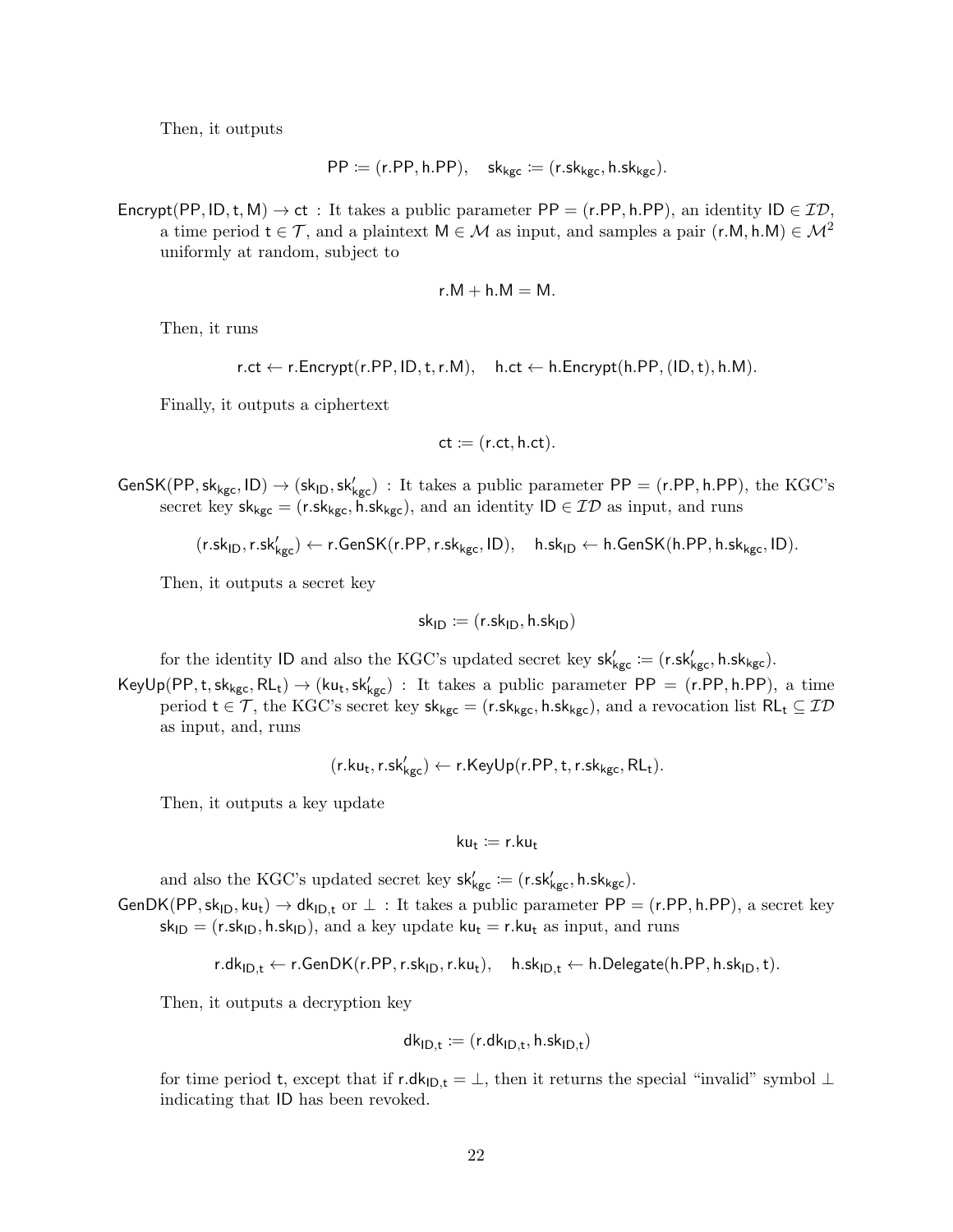Decrypt(PP,  $dk_{ID,t}$ , ct)  $\rightarrow$  M : It takes a public parameter PP = (r.PP, h.PP), a decryption key  $d\mathsf{k}_{\mathsf{ID},\mathsf{t}} = (\mathsf{r}.d\mathsf{k}_{\mathsf{ID},\mathsf{t}},\mathsf{h}.\mathsf{sk}_{\mathsf{ID},\mathsf{t}})$ , and a ciphertext  $\mathsf{ct} = (\mathsf{r}.\mathsf{ct},\mathsf{h}.\mathsf{ct})$  as input, and then runs

 $r.M \leftarrow r.Decrypt(r.PP, r.dk_{ID,t}, r.ct), \quad h.M \leftarrow h.Decrypt(h.PP, h.sk_{ID,t}, h.ct).$ 

If  $r.M = \perp$  or  $h.M = \perp$ , then it returns  $\perp$ . Otherwise, it outputs the decryption result

$$
\mathsf{M} \coloneqq \mathsf{r}.\mathsf{M} + \mathsf{h}.\mathsf{M}.
$$

It is immediate to see that the correctness of the constructed RIBE scheme Π follows from that of the building blocks. The security of Π is guaranteed by the following theorem.

<span id="page-22-0"></span>**Theorem 1.** *If the underlying RIBE scheme* r*.*Π *satisfies weak selective-identity (resp. weak adaptive-identity) security and the underlying 2-level HIBE scheme* h*.*Π *satisfies selective-identity (resp. adaptive-identity) security, then the resulting RIBE scheme* Π *satisfies selective-identity (resp. adaptive-identity) security.*

*Proof of Theorem [1](#page-22-0).* Since the proof for the selective-identity security and that for adaptiveidentity security are essentially the same, we only show the proof for the former.

Let us call a query made by an adversary *valid* if the answer to the query by the challenger is not *⊥*. We consider following two attack strategies of an adversary against the RIBE scheme Π that are mutually exclusive and cover all possibilities:

- *•* Type-I: The adversary issues a valid secret key reveal query on ID*<sup>∗</sup>* .
- *•* Type-II: The adversary does not issue a valid secret key reveal query on ID*<sup>∗</sup>* .

Whether an adversary has deviated from one strategy, is easy to detect. By Lemma [8](#page-19-0), in order to prove the theorem, it is sufficient to show that for each type of adversary (that is promised to follow the attack strategy), its selective-identity advantage is negligible. We show it in the following lemmas.

<span id="page-22-1"></span>**Lemma 9.** For every PPT Type-I adversary  $A_1$ , there exists a PPT adversary  $B_1$  against *the weak-selective security of the underlying RIBE scheme* r. II such that  $\mathsf{Adv}_{\Pi,\mathcal{A}_1}^{\text{RIBE-sel}}(\lambda)$  =  $\mathsf{Adv}^{\mathsf{RIBE}-\mathsf{sel}-\mathsf{weak}}_{r,\Pi,\mathcal{B}_1}(\lambda)$ .

*Proof of Lemma [9.](#page-22-1)* Let *A*<sup>1</sup> be any PPT Type-I adversary. First of all, recall that the condition of the secret key reveal queries says that if  $ID^*$  has not been revoked before  $t^*$  (i.e.  $ID^* \notin RL_{t^*}$ ), then a secret key reveal query on ID*<sup>∗</sup>* made after t *∗* cannot be valid. Recall also that the condition of the revoke & key update queries implies that if an adversary has made a valid secret key reveal query on  $ID^*$  before  $t^*$  and  $t_{cu} \geq t^*$ , then  $ID^* \in RL_{t^*}$ . Hence, if  $t_{cu} \geq t^*$ , then we must have  $ID^* \in \mathsf{RL}_{t^*}$ . This fact will be used in this proof.

Now, using  $A_1$  as a building block, we construct a PPT adversary  $B_1$  that attacks the weak selective-identity security of the underlying RIBE scheme r*.*Π with the claimed advantage. The description of  $B_1$  is as follows:

At the beginning,  $A_1$  declares its challenge identity/time period pair ( $ID^*, t^*$ ).  $B_1$  sends the pair  $(D^*, t^*)$  as its own challenge identity/time period pair to  $B_1$ 's challenger r.*C*, and then receives the public parameter r*.*PP and the key update r*.ku*<sub>1</sub> from r*.C.*  $B_1$  runs (h.PP, h.sk<sub>kgc</sub>)  $\leftarrow$  h.Setup(1<sup> $\lambda$ </sup>), and gives PP := (r.PP, h.PP) and ku<sub>1</sub> := r.ku<sub>1</sub> to  $A_1$ . Also,  $B_1$  initializes the counter  $t_{cu}$  := 1 (which will always be synchronized by the one maintained by r*.C*), and also generates an empty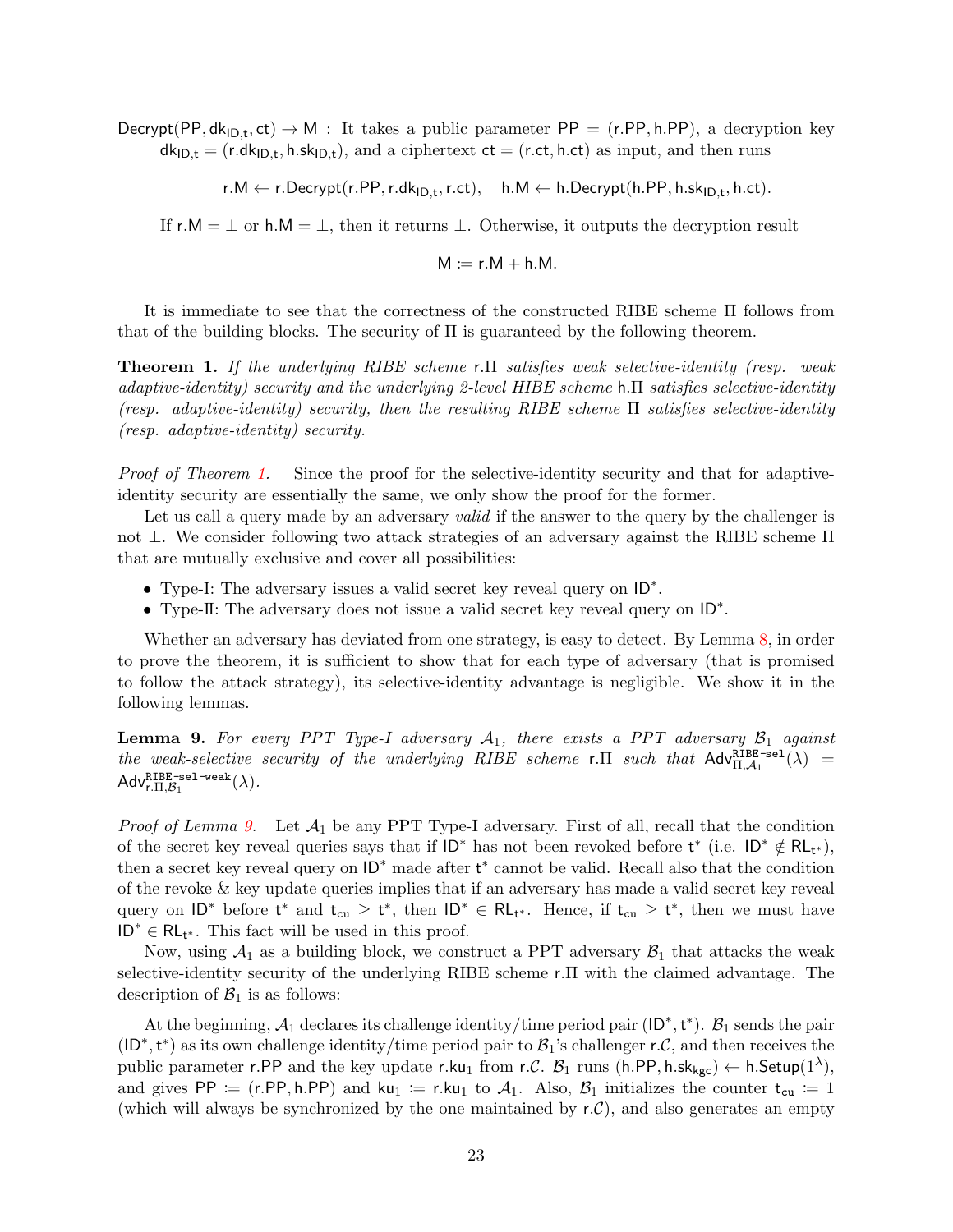list SKList<sub>*B*</sub> into which identity/secret key pairs (ID,  $\mathsf{sk}_{\mathsf{ID}}$ ) that are known to  $\mathcal{B}_1$ , will be stored. From this point on,  $A_1$  starts making queries.

For a secret key generation query  $ID \in ID$  from  $A_1$ ,  $B_1$  makes a secret key generation query ID to r*.C*. (Note that upon this query, r*.C* executes (r.sk<sub>ID</sub>, r.sk<sup>′</sup><sub>kgc</sub>) ← r.GenSK(r.PP, r.sk<sub>kgc</sub>, ID), but returns nothing to  $\mathcal{B}_1$ .) Right after this,  $\mathcal{B}_1$  further makes a secret key reveal query ID to r.*C*, and receives r.sk<sub>ID</sub> from r.C. Then,  $B_1$  generates h.sk<sub>ID</sub>  $\leftarrow$  h.GenSK(h.sk<sub>kgc</sub>, ID). Finally,  $B_1$  sets  $sk_{ID} := (r, sk_{ID}, h, sk_{ID})$ , and adds (ID,  $sk_{ID}$ ) into the list SKList<sub>B</sub> (and returns nothing to  $A_1$ ).

For a secret key reveal query  $ID \in ID$  from  $A_1$ ,  $B_1$  does the same check as the challenger in the selective-identity security game does. Namely,  $\mathcal{B}_1$  checks that if  $t_{cu} \geq t^*$  and  $ID^* \notin RL_{t^*}$ then  $ID \neq ID^*$ . If this is *not* satisfied, then  $B_1$  returns  $\perp$  to  $A_1$ . Otherwise, it is guaranteed that  $(D, sk_{1D})$  is contained in the list SKList<sub>B</sub>, and thus  $B_1$  returns sk<sub>ID</sub> to  $A_1$ .

For a revoke & key update query RL *⊂ ID* from *A*, *B*<sup>1</sup> forwards RL to r*.C*, and receives the result r.ku<sub>tcu</sub> (which may be  $\perp$ ) from r.*C*. If the answer from r.*C* is  $\perp$ , then  $\mathcal{B}_1$  returns  $\perp$  to  $\mathcal{A}_1$ . Otherwise, r.C has incremented the counter  $t_{cu}$ , and thus so does  $\mathcal{B}_1$  (which ensures that the counter  $t_{cu}$  maintained by  $\mathcal{B}_1$  and that maintained by  $r.C$  are synchronized). Then,  $\mathcal{B}_1$  returns  $ku_{t_{cu}} := r.ku_{t_{cu}}$  to A. Here, as mentioned at the beginning of the proof of this lemma, if  $t_{cu} \geq t^*$ , then it is guaranteed that  $ID^* \in RL_{t^*}$ .

For a decryption key reveal query  $(\mathsf{ID}, \mathsf{t}) \in \mathcal{ID} \times \mathcal{T}$  from  $\mathcal{A}_1, \mathcal{B}_1$  does the checks in the same way as the challenger in the selective-identity security game does. Namely, whether  $t \leq t_{cu}$ ,  $ID \notin RL_t$ , and  $(\mathsf{ID}, \mathsf{t}) \neq (\mathsf{ID}^*, \mathsf{t}^*)$  hold. If these conditions are *not* satisfied simultaneously, then  $\mathcal{B}_1$  returns *⊥* to  $A_1$ . Otherwise, it is guaranteed that  $B_1$  has already obtained ku<sub>t</sub> = r.ku<sub>t</sub> from r.C, and  $B_1$ owns  $\mathsf{sk}_{\mathsf{ID}} = (\mathsf{r}.\mathsf{sk}_{\mathsf{ID}},\mathsf{h}.\mathsf{sk}_{\mathsf{ID}})$  in  $\mathsf{SKList}_\mathcal{B}$  (because  $\mathcal{A}_1$  must have made a secret key generation query on ID, in which case  $B_1$  has obtained  $s_{\text{HD}}$  in the response to the query). Using r.ku<sub>t</sub> and r.sk<sub>ID</sub>,  $B_1$  runs r.dk<sub>ID,t</sub>  $\leftarrow$  r.GenDK(r.PP, r.sk<sub>ID</sub>, r.ku<sub>t</sub>).  $B_1$  also runs h.sk<sub>ID,t</sub>  $\leftarrow$  h.Delegate(h.PP, h.sk<sub>ID</sub>, t). Finally,  $\mathcal{B}_1$  returns  $d\mathsf{k}_{\mathsf{ID},\mathsf{t}} \coloneqq (\mathsf{r}.d\mathsf{k}_{\mathsf{ID},\mathsf{t}}, \mathsf{h}.\mathsf{sk}_{\mathsf{ID},\mathsf{t}})$  to  $\mathcal{A}_1$ .

For the challenge query  $(M_0, M_1)$  from  $A_1, B_1$  picks  $h.M \in M$  uniformly at random, and then sets

$$
r.M_0 \leftarrow M_0 - h.M, \quad r.M_1 \leftarrow M_1 - h.M.
$$

Then,  $\mathcal{B}_1$  submits the challenge query  $(r.M_0, r.M_1)$  to  $r.C$ , and receives  $\mathcal{B}_1$ 's challenge ciphertext

$$
r.ct^* \leftarrow r.Encrypt(r.PP, ID^*, t^*, r. M_\beta)
$$

from r.*C*, where  $\beta$  is  $\mathcal{B}_1$ 's challenge bit.  $\mathcal{B}_1$  also executes

$$
h.ct^* \leftarrow h. \text{Encrypt}(h. \text{PP}, (\text{ID}^*, t^*), h.M)
$$

by itself. Finally,  $\mathcal{B}_1$  returns the challenge ciphertext  $ct^* := (r.ct^*, h.ct^*)$  to  $\mathcal{A}_1$ .

Eventually,  $A_1$  terminates with output its guess bit *b'*. Then,  $B_1$  sets  $\beta' \leftarrow b'$ , and terminates with output  $\beta'$ .

The above completes the description of  $B_1$ . Note that  $B_1$  simulates the selective-identity security game perfectly for the Type-I adversary  $A_1$  so that  $B_1$ 's challenge bit  $\beta$  is that of  $A_1$ 's (i.e. the plaintext encrypted in  $ct^*$  is  $M_\beta$ ). Since  $\mathcal{B}_1$  uses  $\mathcal{A}_1$ 's final output  $b'$  as its own guess  $\beta'$ , the probability that  $B_1$  succeeds in guessing  $B_1$ 's challenge bit is the same as the probability that  $A_1$  succeeds in guessing the challenge bit in the selective-identity security game. Hence, we have  $\mathsf{Adv}_{r.\Pi,\beta_1}^{\text{RIEE-sel-weak}}(\lambda) = \mathsf{Adv}_{\Pi,\mathcal{A}_1}^{\text{RIEE-sel}}(\lambda)$ , as desired. This completes the proof of Lemma [9.](#page-22-1)  $\Box$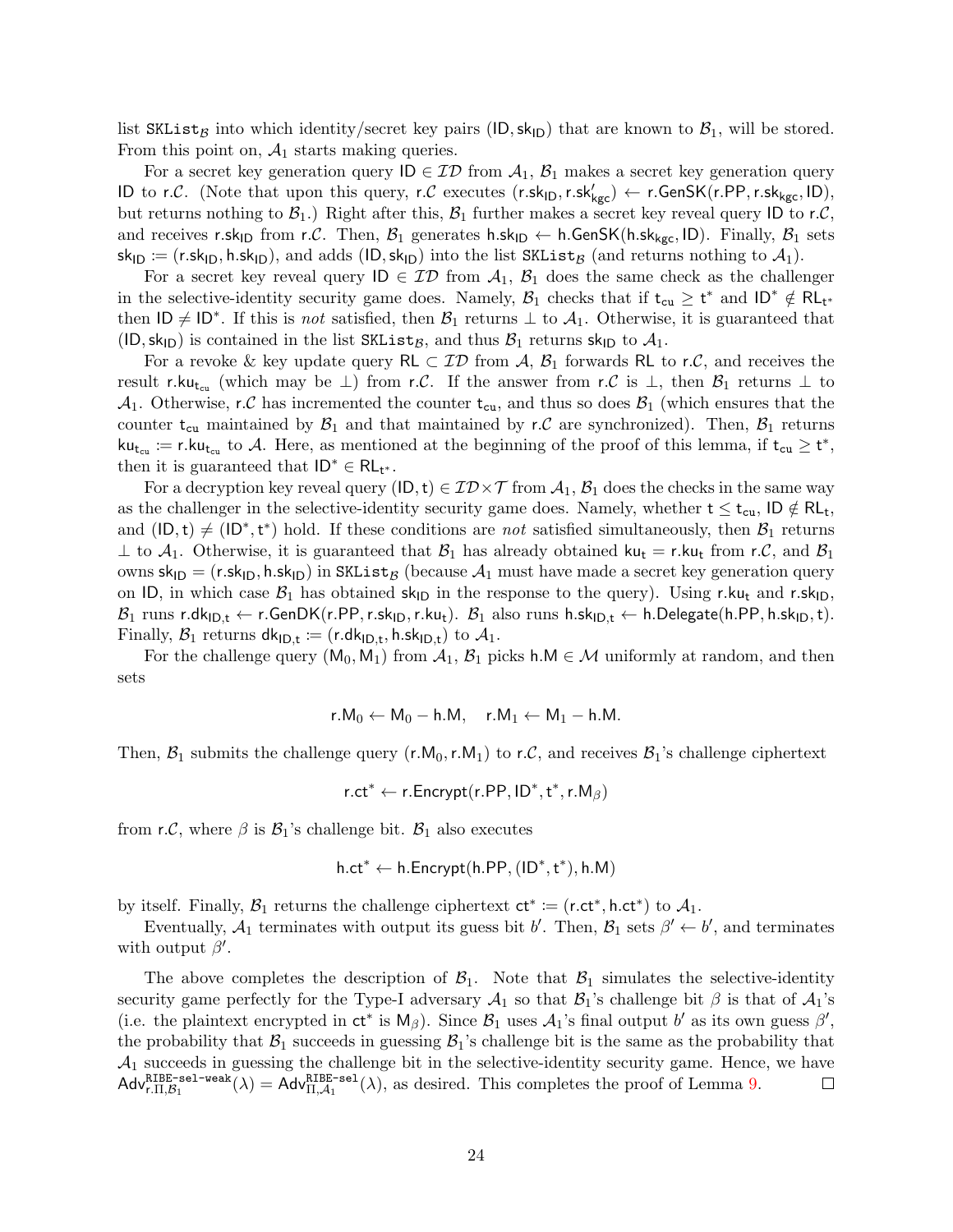<span id="page-24-0"></span>**Lemma 10.** For any Type-II adversary  $A_2$ , there exists a PPT adversary  $B_2$  against the  $selective-identity$  *security of the underlying* 2-level HIBE scheme **h**. $\Pi$  *such that*  $\mathsf{Adv}_{\Pi,\mathcal{A}_2}^{\text{RIEE-sel}}(\lambda)$  =  $\mathsf{Adv}_{\mathsf{h.}\Pi,\mathcal{B}_2}^{\mathsf{HIBE}-\mathbf{sel}}(\lambda)$ .

*Proof of Lemma [10](#page-24-0).* Let *A*<sup>2</sup> be any PPT Type-II adversary. Using *A*<sup>2</sup> as a building block, we construct a PPT adversary  $\mathcal{B}_2$  that attacks the selective-identity security of the underlying 2-level HIBE scheme h.II with the claimed advantage. The description of  $B_2$  is as follows:

At the beginning,  $A_2$  declares its challenge identity/time period pair  $(\text{ID}^*, t^*)$ .  $\mathcal{B}_2$  sends the pair  $(\text{ID}^*, t^*)$  as its own challenge (2-level hierarchical) identity to  $\mathcal{B}_2$ 's challenger h.*C*, and receives the public parameter h.PP from h.C.  $\mathcal{B}_2$  initializes the counter  $t_{cu} := 1$ , and then runs  $(r.PP, r.sk_{kgc}) \leftarrow r.Setup(1^{\lambda})$  and  $(r.ku_1, r.sk'_{kgc}) \leftarrow r.KeyUp(r.PP, 1, r.sk_{kgc}, RL_1 = \emptyset)$ . Then,  $B_2$ gives PP := (r.PP, h.PP) and ku<sub>1</sub> := r.ku<sub>1</sub> to  $A_2$ . From this point on,  $A_2$  starts making queries.

For a secret key generation query  $ID \in ID$  from  $A_2$ ,  $B_2$  forwards  $ID$  to  $h.C$  as a level-1 secret key generation query. (Note that by this query,  $h.C$  executes  $h.sk_{ID} \leftarrow h.GenSK(h.PP, h.sk_{sec}, ID),$  $\mathcal{L}_{2}$  but returns nothing to  $\mathcal{B}_{2}$ .) Also,  $\mathcal{B}_{2}$  generates  $(r.\mathsf{sk}_{\mathsf{ID}},\mathsf{r}.\mathsf{sk}'_{\mathsf{kgc}}) \leftarrow r.\mathsf{GenSK}(r.\mathsf{sk}_{\mathsf{kgc}}, \mathsf{ID}),$  and keeps it to itself.

For a secret key reveal query  $ID \in ID$  from  $A_2$ ,  $B_2$  does the same check as the challenger in the selective-identity security game does. Namely,  $B_2$  checks that if  $t_{cu} \geq t^*$  and  $ID^* \notin RL_{t_{cu}}$ , then ID  $\neq$  ID<sup>\*</sup>. If this is *not* satisfied, then  $\mathcal{B}_2$  returns ⊥ to  $\mathcal{A}_2$ . Otherwise, it is guaranteed that  $\mathcal{A}_2$ 's query is valid. At this point, it is guaranteed that  $ID \neq ID^*$  because  $A_2$  is of Type-II.  $B_2$  submits a level-1 secret key reveal query ID to h.*C*, and receives h.sk<sub>ID</sub> from h.*C*.  $B_2$  also finds r.sk<sub>ID</sub> that  $B_2$  has already generated, and returns  $sk_{\text{ID}} := (r, sk_{\text{ID}}, h, sk_{\text{ID}})$  to  $A_2$ .

For a revoke & key update query  $\mathsf{RL} \subset \mathcal{ID}$  from  $\mathcal{A}_2$ ,  $\mathcal{B}_2$  responds to it in exactly the same way as the challenger in the selective-identity security game does, which is possible because  $\mathcal{B}_2$ possesses r.sk<sub>kgc</sub>. (Note that if the query is valid, then the counter  $t_{cu}$  is incremented, and a key update  $ku_{t_{cu}} \coloneqq r.ku_t$  is generated.)

For a decryption key reveal query  $(ID, t) \in ID \times \mathcal{T}$  from  $\mathcal{A}_2$ ,  $\mathcal{B}_2$  does the checks in the same way as the challenger in the selective-identity security game does. Namely,  $\mathcal{B}_2$  checks whether  $t \leq t_{cu}$ ,  $ID \notin R_{t}$ , and  $(ID, t) \neq (ID^*, t^*)$  hold simultaneously. If these conditions are *not* satisfied, then  $\mathcal{B}_2$  returns  $\perp$  to  $\mathcal{A}_2$ . Otherwise, it is guaranteed that  $\mathcal{B}_2$  has already generated  $ku_t = r.ku_t$  and r*.sk*<sub>ID</sub>. Using r*.ku<sub>t</sub>* and r*.sk*<sub>ID</sub>,  $B_2$  runs r*.dk*<sub>ID*,t*</sub>  $\leftarrow$  r*.GenDK(r.PP,r.sk*<sub>ID</sub>,r*.ku<sub>t</sub>).*  $B_2$ also makes a 2-level secret key reveal query  $(\mathsf{ID}, \mathsf{t})$ , and receives  $\mathsf{h}.\mathsf{sk}_{\mathsf{ID},\mathsf{t}}$  from  $\mathsf{h}.\mathcal{C}$ . Finally,  $\mathcal{B}_2$ returns  $dk_{ID,t} \coloneqq (r.dk_{ID,t}, h.sk_{ID,t})$  to  $\mathcal{A}_2$ .

For the challenge query  $(M_0, M_1)$  from  $A_2, B_2$  picks  $r.M \in M$  uniformly at random, and then sets

$$
\mathsf{h}.\mathsf{M}_0 \leftarrow \mathsf{M}_0 - \mathsf{r}.\mathsf{M}, \quad \mathsf{h}.\mathsf{M}_1 \leftarrow \mathsf{M}_1 - \mathsf{r}.\mathsf{M}.
$$

Then,  $B_2$  submits the challenge query  $(h.M_0, h.M_1)$  to  $h.C$ , and receives  $B_2$ 's challenge ciphertext

$$
h.ct^* \leftarrow h. \text{Encrypt}(h. \text{PP}, (\text{ID}^*, t^*), h. M_\beta)
$$

from r.*C*, where  $\beta$  is  $\mathcal{B}_2$ 's challenge bit.  $\mathcal{B}_2$  also executes

$$
r.ct^* \leftarrow r.Encrypt(r.PP, ID^*, t^*, r.M)
$$

by itself. Finally,  $\mathcal{B}_2$  returns the challenge ciphertext  $ct^* := (r.ct^*, h.ct^*)$  to  $\mathcal{A}_2$ .

Eventually,  $A_2$  terminates with output its guess bit *b*'. Then,  $B_2$  sets  $\beta' \leftarrow b'$ , and terminates with output *β ′* .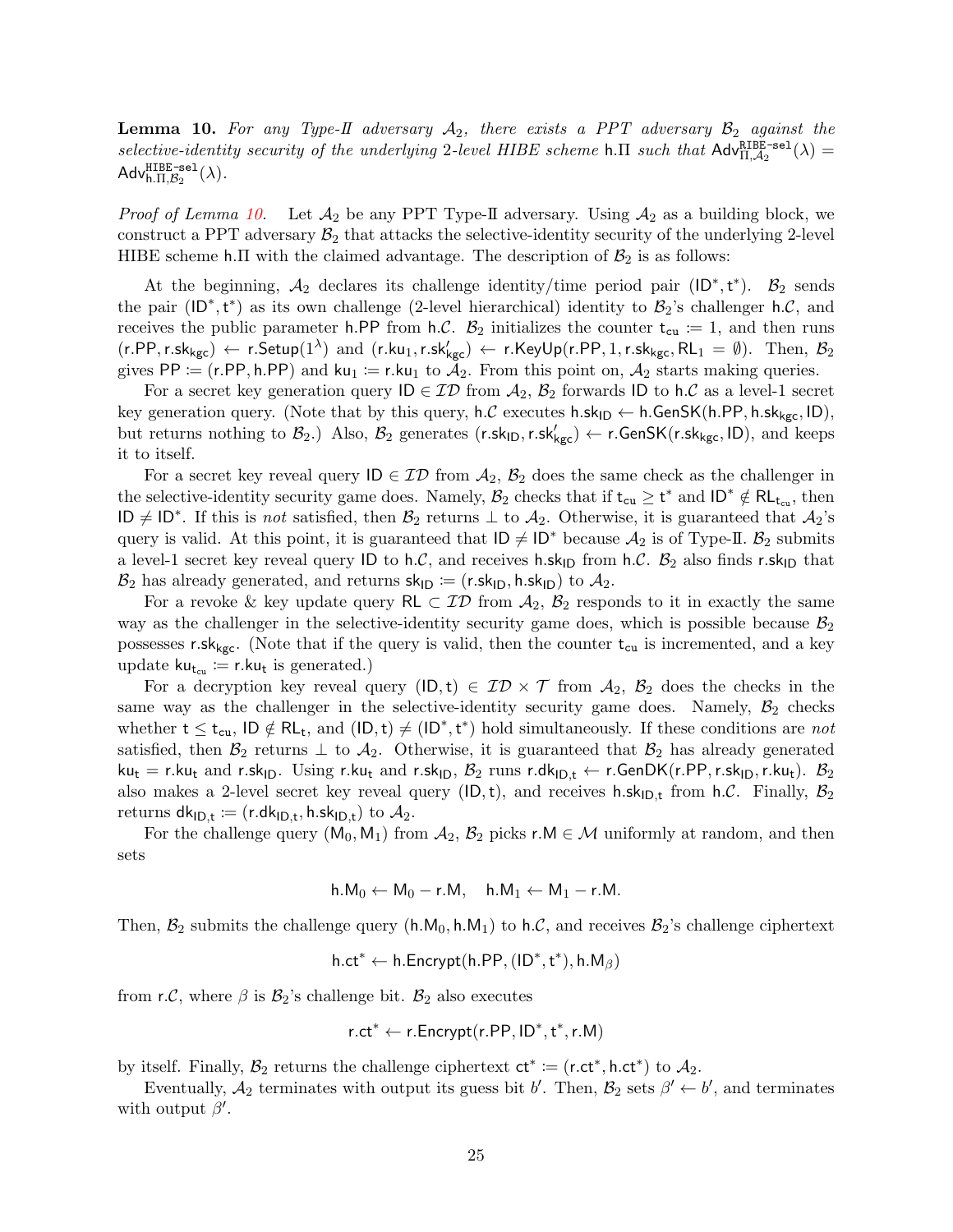The above completes the description of  $B_2$ . Note that  $B_2$  never falls into the situation in which *B*<sub>2</sub> has to make a level-1 secret key reveal query on  $ID<sup>∗</sup>$  or a level-2 secret key reveal query on (ID<sup>\*</sup>, t<sup>\*</sup>). Note also that  $B_2$  simulates the selective-identity security game perfectly for  $A_2$  so that  $B_2$ 's challenge bit *β* is that of  $A_2$ 's (i.e. the plaintext encrypted in  $ct^*$  is  $M_\beta$ ). Since  $B_2$  uses  $A_2$ 's final output *b'* as its own guess  $\beta'$ , the probability that  $B_2$  succeeds in guessing  $B_2$ 's challenge bit is the same as the probability that  $A_2$  succeeds in guessing the challenge bit in the selective-identity security game. Hence, we have  $\mathsf{Adv}_{h, \Pi, \mathcal{B}_2}^{\text{HIBE-sel}}(\lambda) = \mathsf{Adv}_{\Pi, \mathcal{A}_2}^{\text{RIBE-sel}}(\lambda)$ , as desired. This completes the proof of Lemma [10](#page-24-0). ⊔

Due to Lemmas [8](#page-19-0), [9](#page-22-1), and [10](#page-24-0), we can conclude that the RIBE scheme  $\Pi$  satisfies selectiveidentity security. This completes the proof of Theorem [1](#page-22-0).  $\Box$ 

### <span id="page-25-0"></span>**6 RHIBE from Lattices**

In this section, we first explain our treatment on binary trees, the CS method, and the parameters used in the scheme. Then, we show our proposed scheme in Section [6.1](#page-26-0) and discuss the security in Section [6.2](#page-30-1).

**On the Treatment of Binary Trees and the CS Method.** Every user ID such that *|*ID*| ≤ L*<sup>−1</sup> (including KGC) maintains a binary tree  $BT_{ID}$  as part of his secret key sk<sub>ID</sub>. We assume that auxiliary information such as user identities  $\mathsf{ID}$  and vectors in  $\mathbb{Z}_q^n$  can be stored in the nodes of binary trees. The binary tree along with the CS method is the mechanism used by the parent to manage its children, i.e., keep track whether a child is revoked or not. We use *θ* to denote a node in a binary tree. We use  $\eta$  when we emphasize that the node  $\theta$  is a leaf node. Let  $Path(BT_{pa(1D)}, \eta_{1D})$ denote the set of nodes which are on the path along the root of  $BT_{pa(1D)}$  to the leaf *η*<sub>ID</sub>. Note that the size of  $Path(BT_{pa(1D)}, \eta_{1D})$  is  $O(log N)$ . We define the CS method by the following four algorithms:

- $\mathsf{CS}.\mathsf{SetUp}(N) \to \mathsf{BT}_{\mathsf{pa}(\mathsf{ID})}$ : It takes the number of users *N* as input, and outputs a binary tree  $BT_{pa(1D)}$  with at least *N* and at most 2*N* leaves.
- CS.Assign( $BT_{pa(1D)}$ ,  $ID) \rightarrow (\eta_{ID}, BT_{pa(1D)})$ : It takes a binary tree  $BT_{pa(1D)}$  and an identity ID as inputs, and randomly assigns the user identity ID to a leaf node  $η$ <sub>ID</sub>, to which no other IDs have been assigned yet. Then, it outputs a leaf  $\eta_{\mathsf{ID}}$  and an "updated" binary tree  $BT_{\mathsf{pa}(\mathsf{ID})}$ .
- $\text{CS.Cover}(BT_{pa(1D)}, RL_{pa(1D),t}) \to \text{KUNode}(BT_{pa(1D)}, RL_{pa(1D),t})$ : It takes a binary tree  $BT_{pa(1D)}$  and a revocation list  $RL_{pa(ID),t}$  as inputs, and outputs a set of nodes  $KUNode(BT_{pa(ID)}, RL_{pa(ID),t}).$ Here, the subtrees with root  $\theta \in \text{KUNode}(\text{BT}_{pa(1D)}, \text{RL}_{pa(1D),t})$  cover all leaves  $\eta_{\text{ID}}$  in  $\text{BT}_{pa(1D)}$ for  $ID \notin \mathsf{RL}_{\mathsf{pa}(ID), \mathsf{t}}$  and do not cover any leaves  $\eta_{ID}$  for  $ID \in \mathsf{RL}_{\mathsf{pa}(ID), \mathsf{t}}$ .
- $\text{CS.Match}(\text{Path}(BT_{pa(1D)}, \eta_{1D}), \text{KUNode}(BT_{pa(1D)}, RL_{pa(1D),t})) \rightarrow \theta \text{ or } \emptyset$ : It takes  $\text{Path}(BT_{pa(1D)}, \eta_{1D})$ and  $KUNode(BT_{pa(1D)}, RL_{pa(1D),t})$  as inputs, and outputs an arbitrary node  $\theta \in$ Path(BTpa(ID) *, η*ID) *∩* KUNode(BTpa(ID) *,* RLpa(ID)*,*<sup>t</sup> ) if it exists. Otherwise, it outputs *∅*.

Looking ahead, at a high level, all parents maintain the children to whom it has generated secret keys by the binary tree  $BT_{pa(1D)}$ . The secret keys  $sk_{1D}$  will include some (partial) secret information that are associated with a node in  $Path(BT_{pa(1D)}, \eta_{1D})$ . To revoke a set of users  $RL_{pa(1D),t}$ , the parent constructs the key update  $ku_{pa(1D),t}$  by running CS.Cover and generates a set of nodes KUNode( $BT_{pa(1D)}$ ,  $RL_{pa(1D),t}$ ), which represents the set of users that are *not* revoked. Similarly to above, each node in KUNode( $BT_{pa(1D)}$ ,  $RL_{pa(1D),t}$ ) will include some (partial) secret information. We note that the size of  $KUNode(BT_{pa(ID)}, RL_{pa(ID),t})$  is  $O(R \log(N/R))$ , where  $R = |RL_{pa(ID),t}|$ . Notably, the size of the key update  $ku_{pa(1D),t}$  will be logarithmic in *N*. Then, any user ID who is not revoked can run the CS.Match algorithm to obtain a node *θ* which is included both in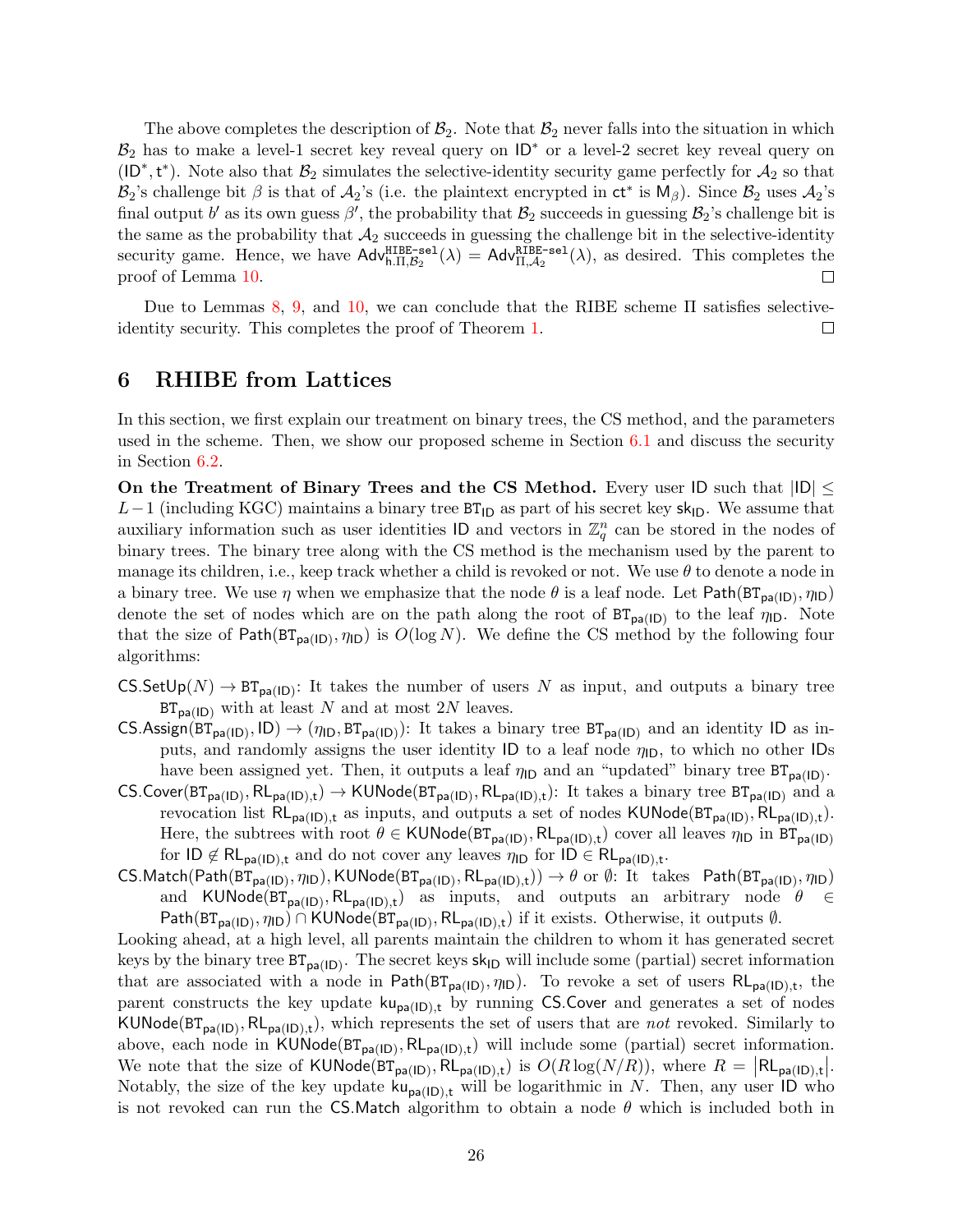Path(BT<sub>pa(ID)</sub>, η<sub>ID</sub>) and KUNode(BT<sub>pa(ID)</sub>, RL<sub>pa(ID),t</sub>). Combining the two partial secret information embedded in the nodes, user ID will be able to construct the decryption key  $d_{\mathsf{I}D,t}$  which allows him to decrypt the ciphertext.

**Parameters.** Let *L* denote the maximum depth of the hierarchy and *N* denote the maximum number of children each parent manages. Furthermore, let *n, m, q* be positive integers such that *q* is a prime and  $\alpha, \alpha', (\sigma_i)_{i=0}^L$  be positive reals denoting the Gaussian parameters. Finally, we set the plaintext space as  $\mathcal{M} = \{0, 1\}$ , the element identity space as  $\mathcal{ID} = \mathbb{Z}_q^n \setminus \{\mathbf{0}_n\}$ , and the hierarchal identity space as  $\mathcal{ID}_h := (\mathbb{Z}_q^n \setminus \{\mathbf{0}_n\})^{\leq L}$ . We also encode the time period space  $\mathcal{T} = \{1, 2, \dots, t_{\text{max}}\}$  into a polynomial sized subset of  $\mathbb{Z}_q^n$ . In the following, for readability, we may simply address each space  $\mathcal{ID}, \mathcal{ID}_h, \mathcal{T}$  as  $\mathcal{T} = \mathcal{ID} = \mathbb{Z}_q^n \setminus \{\mathbf{0}_n\}, \mathcal{ID}_h = (\mathbb{Z}_q^n \setminus \{\mathbf{0}_n\})^{\leq L}$ , unless stated otherwise.

#### <span id="page-26-0"></span>**6.1 Construction**

We provide our RHIBE scheme below. The intuition of the construction follows the explanation given in Section [2.](#page-5-0) Due to the complex nature of our scheme, we encourage readers to go back to Section [2](#page-5-0) whenever needed.

Setup $(1^n, L) \rightarrow (PP, sk_{\text{kgc}})$ : The setup algorithm is run by the KGC. It takes the security parameter  $1^n$  and the maximum depth of the hierarchy *L* as input, and runs  $(A_i, T_{A_i}) \leftarrow$ TrapGen( $1^n, 1^m, q$ ) for  $i \in [L+1]$ . It also samples uniformly random matrices  $(\mathbf{B}_j)_{j \in [L+1]}$   $\leftarrow$  $(\mathbb{Z}_q^{n \times m})^{(L+1)}$  and vectors  $(\mathbf{u}_k)_{k \in [L]} \leftarrow (\mathbb{Z}_q^n)^L$ . Finally, it creates a binary tree by running  $BT_{\text{kgc}} \leftarrow \text{CS.SetUp}(N)$  and outputs

$$
\mathsf{PP} \coloneqq \Big((\mathbf{A}_i)_{i \in [L+1]}, (\mathbf{B}_j)_{j \in [L+1]}, (\mathbf{u}_k)_{k \in [L]}\Big), \quad \mathsf{sk}_{\mathsf{kgc}} \coloneqq \Big(\texttt{BT}_{\mathsf{kgc}}, (\mathbf{T}_{\mathbf{A}_i})_{i \in [L+1]}\Big).
$$

Recall here that the matrices  $\mathbf{B}_j$  define the hash functions  $\mathbf{E}(\cdot)$  and  $\mathbf{F}(\cdot)$  stated in Eq. ([1](#page-5-3)) in Section [2](#page-5-0).

Encrypt(PP, ID =  $(id_1, \ldots, id_\ell), t, M$ )  $\to$  ct : On input an identity ID  $\in (\mathbb{Z}_q^n)^\ell$  at depth  $\ell \in [L]$  and time period  $\mathbf{t} \in \mathbb{Z}_q^n$ , it first samples  $\ell+1$  uniformly random vectors  $(\mathbf{s}_i)_{i \in [\ell]}, \mathbf{s}_{L+1} \in \mathbb{Z}_q^n$ . Then it samples  $x \leftarrow D_{\mathbb{Z},\alpha q}$ ,  $\mathbf{x}_i \leftarrow D_{\mathbb{Z}^{(i+2)m},\alpha'q}$  for  $i \in [\ell]$  and  $\mathbf{x}_{L+1} \leftarrow D_{\mathbb{Z}^{(\ell+2)m},\alpha'q}$ , and sets

$$
\begin{cases}\nc_0 = \mathbf{u}_\ell^\top (\mathbf{s}_1 + \dots + \mathbf{s}_\ell + \mathbf{s}_{L+1}) + x + \mathsf{M} \left\lfloor \frac{q}{2} \right\rfloor, \\
\mathbf{c}_i = [\mathbf{A}_i] \mathbf{E} (\mathsf{ID}_{[i]}) |\mathbf{F}(\mathbf{t})]^\top \mathbf{s}_i + \mathbf{x}_i \quad \text{for} \quad i \in [\ell], \\
\mathbf{c}_{L+1} = [\mathbf{A}_{L+1}] \mathbf{E} (\mathsf{ID}) |\mathbf{F}(\mathbf{t})]^\top \mathbf{s}_{L+1} + \mathbf{x}_{L+1}.\n\end{cases}
$$

Finally, it outputs a ciphertext  $\mathsf{ct}\coloneqq(c_0,\mathbf{c}_1,\ldots,\mathbf{c}_{\ell},\mathbf{c}_{L+1})\in\mathbb{Z}_q\times\mathbb{Z}_q^{3m}\times\cdots\times\mathbb{Z}_q^{(\ell+2)m}\times\mathbb{Z}_q^{(\ell+2)m}.$  $GenSK(PP, sk_{pa(ID)}, ID) \rightarrow (sk_{ID}, sk'_{pa(ID)})$ : The secret key generation algorithm is run by a parent user  $pa(ID)$  at level  $l-1$ , where  $1 \leq l \leq L$ , to create a secret key for its child  $ID.^{13}$  $ID.^{13}$  $ID.^{13}$  It first  $\text{runs } (\text{BT}_{\text{pa}(\text{ID})}, \eta_{\text{ID}}) \leftarrow \text{CS}.\text{Assign}(\text{BT}_{\text{pa}(\text{ID})}, \text{ID}). \text{ Then, for each node } \theta \in \text{Path}(\text{BT}_{\text{pa}(\text{ID})}, \eta_{\text{ID}}), \text{it}$ checks whether a vector  $\mathbf{u}_{pa(1D),\theta} \in \mathbb{Z}_q^n$  has already been assigned. If not, pick a uniformly random vector  $\mathbf{u}_{pa(ID),\theta} \in \mathbb{Z}_q^{\hat{n}}$  and update  $sk_{pa(ID)}$  by storing  $\mathbf{u}_{pa(ID),\theta}$  in node  $\theta \in BT_{pa(ID)}$ . Next, it samples vectors  $\mathbf{e}_{\mathsf{ID},\theta},\mathbf{f}_{\mathsf{ID},k} \in \mathbb{Z}^{(\ell+1)m}$  for  $\theta \in \mathsf{Path}(\mathsf{BT}_{\mathsf{pa}(\mathsf{ID})},\eta_{\mathsf{ID}}), k \in [\ell+1,L],$ respectively, such that

 $[\mathbf{A}_{\ell}|\mathbf{E}(\mathsf{ID})]\mathbf{e}_{\mathsf{ID},\theta}=\mathbf{u}_{\mathsf{pa}(\mathsf{ID}),\theta},\quad [\mathbf{A}_{\ell}|\mathbf{E}(\mathsf{ID})]\mathbf{f}_{\mathsf{ID},k}=\mathbf{u}_k-\mathbf{u}_{\ell}$ 

<span id="page-26-1"></span><sup>&</sup>lt;sup>13</sup>Recall that a user at level 0 corresponds to the kgc, i.e., for any level-1 user  $ID \in \mathbb{Z}_q^n \setminus \{0_n\}$ , pa(ID) = kgc.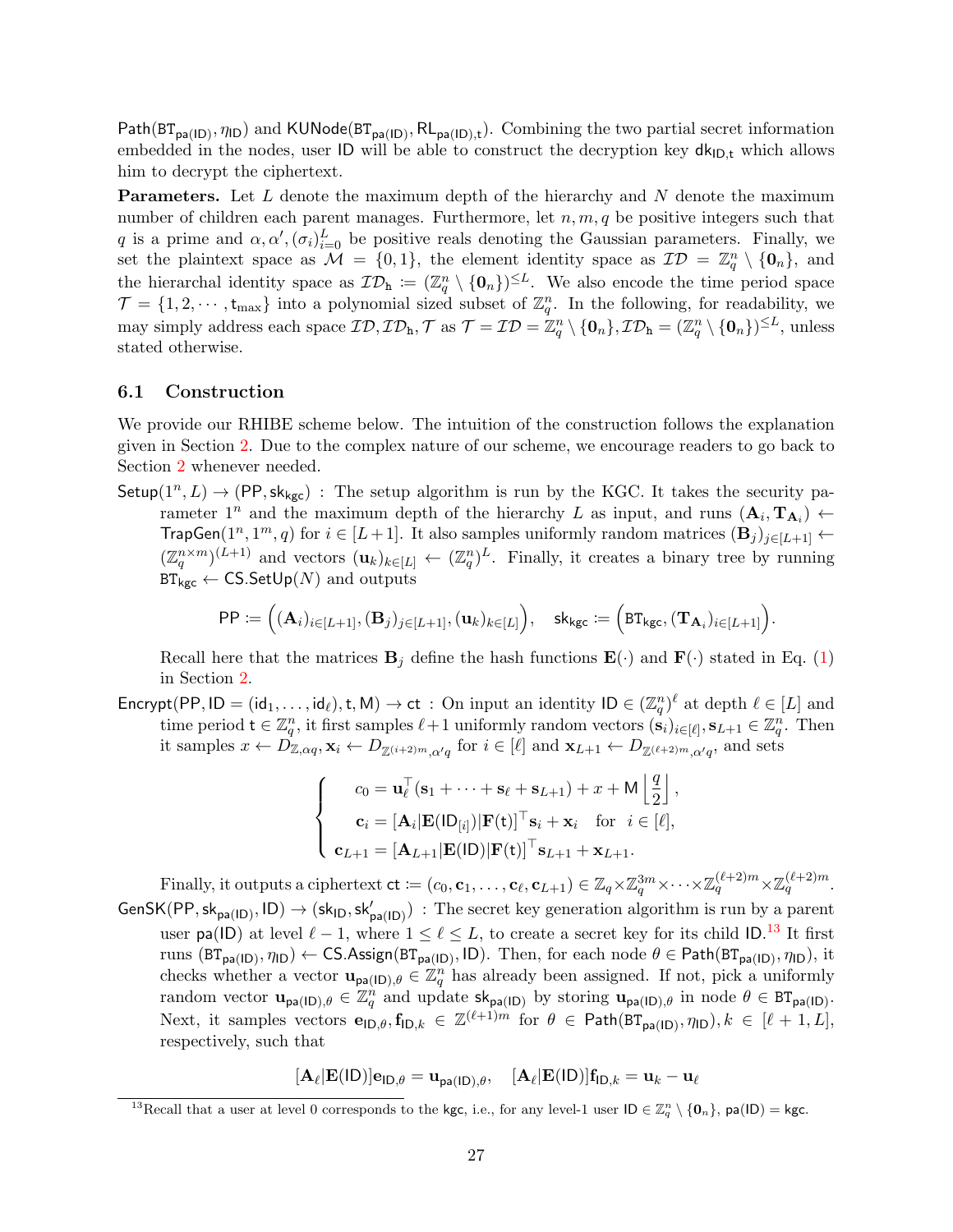by running SampleLeft $(\cdot)$  with trapdoor  $\mathbf{T}_{[\mathbf{A}_\ell|\mathbf{E}(\mathsf{pa}(\mathsf{ID}))]}^{14}$  $\mathbf{T}_{[\mathbf{A}_\ell|\mathbf{E}(\mathsf{pa}(\mathsf{ID}))]}^{14}$  $\mathbf{T}_{[\mathbf{A}_\ell|\mathbf{E}(\mathsf{pa}(\mathsf{ID}))]}^{14}$  and Gaussian parameter  $\sigma_\ell$ . Then, it extends its bases by running the following algorithm for  $i \in [\ell+1, L+1]$ :

 $\mathbf{T}_{[\mathbf{A}_i|\mathbf{E}(\mathsf{ID})]} \leftarrow \mathsf{ExtRndLeft}([\mathbf{A}_i|\mathbf{E}(\mathsf{pa}(\mathsf{ID}))],\ \mathbf{B}_\ell + H(\mathsf{id}_\ell)\mathbf{G},\ \mathbf{T}_{[\mathbf{A}_i|\mathbf{E}(\mathsf{pa}(\mathsf{ID}))]},\ \sigma_{\ell-1}),$ 

 $\text{where } \mathbf{T}_{[\mathbf{A}_i|\mathbf{E}(\mathbf{ID})]} \in \mathbb{Z}^{(\ell+1)m \times (\ell+1)m}$ . Here, recall that  $\mathbf{E}(\mathbf{ID}) = [\mathbf{E}(\mathsf{pa}(\mathbf{ID}))|\mathbf{B}_{\ell} + H(\mathsf{id}_{\ell})\mathbf{G}]$ . Finally, it runs  $BT_{ID} \leftarrow \mathsf{CS}.\mathsf{SetUp}(N)$  and outputs,

$$
\mathsf{sk}_{\mathsf{ID}} = \left(\begin{array}{c} \mathsf{BT}_{\mathsf{ID}}, \mathsf{Path}(\mathsf{BT}_{\mathsf{pa}(\mathsf{ID})}, \eta_{\mathsf{ID}}), \ (\mathbf{e}_{\mathsf{ID}, \theta})_{\theta \in \mathsf{Path}(\mathsf{BT}_{\mathsf{pa}(\mathsf{ID})}, \eta_{\mathsf{ID}})}, \\ (\mathbf{f}_{\mathsf{ID}, k})_{k \in [\ell+1, L]}, \ (\mathbf{T}_{[\mathbf{A}_i \mid \mathbf{E}(\mathsf{ID})]})_{i \in [\ell+1, L+1]} \end{array}\right)
$$

along with its updated secret key  $sk'_{pa(ID)}$ .

 $KeyUp(PP, t, sk_{ID}, RL_{ID,t}, ku_{pa(ID), t}) \rightarrow (ku_{ID,t}, sk'_{ID})$ : The key update information generation algorithm is run by user ID at level  $\ell$ , where  $0 \leq \ell \leq L-1$ , to create a key update ku<sub>ID,t</sub> for time period t for its children. It first runs  $KUNode(BT_{ID}, RL_{ID,t}) \leftarrow CS.Cover(BT_{ID}, RL_{ID,t}),$ and checks whether  $\mathbf{u}_{\mathsf{ID},\theta}$  is defined for each node  $\theta \in \mathsf{KUNode}(\mathsf{BT}_{\mathsf{ID}}, \mathsf{RL}_{\mathsf{ID},t})$ . If not, it picks a random  $\mathbf{u}_{\mathsf{ID},\theta} \in \mathbb{Z}_q^n$  and updates  $\mathsf{sk}_{\mathsf{ID}}$  by storing  $\mathbf{u}_{\mathsf{ID},\theta}$  in the node  $\theta \in \texttt{BT}_{\mathsf{ID}}$ . Then, for each node  $\theta$ , it samples  $\mathbf{e}_{\mathsf{ID},\mathsf{t},\theta} \in \mathbb{Z}^{(\ell+2)m}$  such that

$$
[\mathbf{A}_{\ell+1}|\mathbf{E}(\mathsf{ID})|\mathbf{F}(\mathsf{t})]\mathbf{e}_{\mathsf{ID},\mathsf{t},\theta} = \mathbf{u}_{\ell+1} - \mathbf{u}_{\mathsf{ID},\theta}
$$

by running SampleLeft(·) with trapdoor  $\mathbf{T}_{[\mathbf{A}_{\ell+1}|\mathbf{E}(|D)]}$  and Gaussian parameter  $\sigma_{\ell+1}$ . At this point, the algorithm behaves differently depending on  $\ell \geq 1$  or  $\ell = 0$  (i.e.,  $ID = \text{kgc}$ ). In case  $\ell \geq 1$ , it computes its own decryption key  $d_{\mathsf{ID},t}$ , which includes a vector  $\mathbf{d}_{\mathsf{ID},t} \in$  $\mathbb{Z}^{(\ell+2)m}$ , using the decryption key generation algorithm GenDK(PP, sk<sub>ID</sub>, ku<sub>pa(ID,t)</sub>) defined below, and computes the following vectors for  $k \in [\ell + 1, L]$ :

$$
\mathbf{f}_{\mathsf{ID},\mathsf{t},k} = \mathbf{d}_{\mathsf{ID},\mathsf{t}} + [\mathbf{f}_{\mathsf{ID},k} \| \mathbf{0}_m] \in \mathbb{Z}^{(\ell+2)m}.
$$

Here, [*⋅∥⋅*] denotes vertical concatenation of vectors. Finally, it extracts  $(\mathbf{f}_{\mathsf{ID}_{[i]},t,k} \in \mathbb{Z}^{(i+2)m})_{(i,k)\in[\ell-1]\times[\ell+1,L]}$  from its ancestor's key update information kupa(ID)*,*<sup>t</sup> and outputs

$$
ku_{ID,t} = \left(\begin{array}{c} KUNode(BT_{ID},RL_{ID,t}), (e_{ID,t,\theta})_{\theta \in KUNode(BT_{ID},RL_{ID,t})}, \\ (f_{ID_{[i]},t,k})_{(i,k) \in [\ell] \times [\ell+1,L]} \end{array}\right)
$$

and the possibly updated  $sk'_{ID}$ .

In case  $\ell = 0$ , it skips all the above procedures and simply outputs

 $k$ u<sub>ID,t</sub> =  $(KUNode(BT_{ID}, RL_{ID,t}), (e_{ID,t,\theta})_{\theta \in KUNode(BT_{ID},RL_{ID})})$ 

and the possibly updated  $sk'_{ID}.^{15}$  $sk'_{ID}.^{15}$  $sk'_{ID}.^{15}$ 

<span id="page-27-0"></span><sup>&</sup>lt;sup>14</sup>There are two exceptions for this algorithm. In the special case  $ID = kgc$ , recall that we set  $T_{[A_1|E(kgc)]}$  as  $T_{A_1}$ , which is included in the  $sk_{\text{sec}}$ . In the other special case when  $\ell = L$ , we no longer sample  $f_{\text{ID},k}$ , since this vector is only required for delegating key updates to its children, which users at level *L* do not have.

<span id="page-27-1"></span><sup>&</sup>lt;sup>15</sup>The branch in the algorithm is due to the fact that for the special case  $\ell = 0$ , i.e.,  $ID = \text{kgc}$ , we have  $\text{ku}_{\text{pa}(ID),t} = \bot$ for all  $T$  and there exists no decryption key  $dk_{ID,t}$ .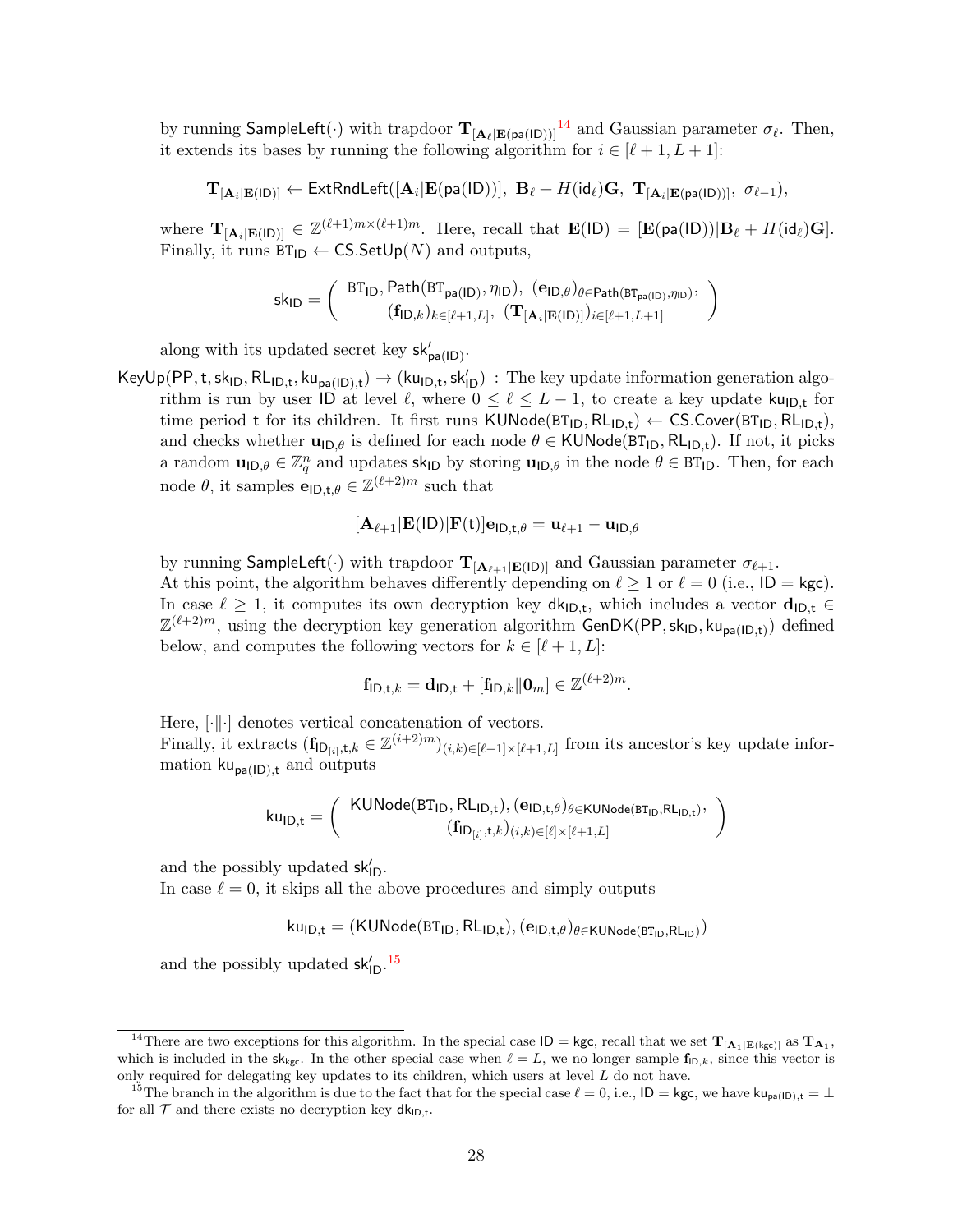$GenDK(PP, sk_{ID}, ku_{pa(ID), t}) \rightarrow dk_{ID, t}$  or  $\perp$  : The decryption key generation algorithm is run by user ID at level  $\ell$ , where  $1 \leq \ell \leq L$ . It extracts  $Path(BT_{pa(1D)}, \eta_{ID})$  in sk<sub>ID</sub> and KUNode( $BT_{pa(1D)}, RL_{pa(1D),t})$  in  $ku_{pa(1D),t}$ , and runs *θ* /Ø ← CS.Match(Path(BT<sub>pa(ID)</sub>, η<sub>ID</sub>), KUNode(BT<sub>pa(ID)</sub>, RL<sub>pa(ID),t</sub>)). If the output is *Ø*, it outputs  $\bot$ . Otherwise, it extracts  $\mathbf{e}_{\mathsf{ID},\theta},\mathbf{e}_{\mathsf{pa}(\mathsf{ID}),\mathsf{t},\theta} \in \mathbb{Z}^{(\ell+1)m}$  in  $\mathsf{sk}_{\mathsf{ID}},\mathsf{ku}_{\mathsf{pa}(\mathsf{ID}),\mathsf{t}}$ , respectively, and parses it as

$$
\mathbf{e}_{\mathsf{ID},\theta}=[\mathbf{e}_{\mathsf{ID},\theta}^\mathsf{L}\|\mathbf{e}_{\mathsf{ID},\theta}^\mathsf{R}],\quad \mathbf{e}_{\mathsf{pa}(\mathsf{ID}),\mathsf{t},\theta}=[\mathbf{e}_{\mathsf{pa}(\mathsf{ID}),\mathsf{t},\theta}^\mathsf{L}\|\mathbf{e}_{\mathsf{pa}(\mathsf{ID}),\mathsf{t},\theta}^\mathsf{R}],
$$

where  $\mathbf{e}_{\mathsf{ID},\theta}^{\mathsf{L}}, \mathbf{e}_{\mathsf{pa}(\mathsf{ID}),\mathsf{t},\theta}^{\mathsf{L}} \in \mathbb{Z}^{\ell m}$  and  $\mathbf{e}_{\mathsf{ID},\theta}^{\mathsf{R}}, \mathbf{e}_{\mathsf{pa}(\mathsf{ID}),\mathsf{t},\theta}^{\mathsf{R}} \in \mathbb{Z}^m$ . Then, it computes

$$
\mathbf{d}_{\mathsf{ID},\mathsf{t}}=[\mathbf{e}_{\mathsf{ID},\theta}^\mathsf{L}+\mathbf{e}_{\mathsf{pa}(\mathsf{ID}),\mathsf{t},\theta}^\mathsf{L} \|\mathbf{e}_{\mathsf{ID},\theta}^\mathsf{R}\|\mathbf{e}_{\mathsf{pa}(\mathsf{ID}),\mathsf{t},\theta}^\mathsf{R}] \in \mathbb{Z}^{(\ell+2)m}.
$$

It further samples  $\mathbf{g}_{\mathsf{ID},\mathsf{t}} \in \mathbb{Z}^{(\ell+2)m}$  such that

$$
[\mathbf{A}_{L+1}|\mathbf{E}(\mathsf{ID})|\mathbf{F}(\mathsf{t})]\mathbf{g}_{\mathsf{ID},\mathsf{t}} = \mathbf{u}_{\ell}
$$

by running  $\mathsf{SampleLeft}(\cdot)$  with trapdoor  $\mathbf{T}_{[\mathbf{A}_{L+1}|\mathbf{E}(\mathsf{ID})]}$  and  $\mathsf{Gaussian\ parameter}\ \sigma_\ell.$ Finally, in case  $\ell \geq 2$ , it extracts  $(f_{\text{ID}_{[i]},t,\ell})_{i \in [\ell-1]}$  from  $\text{ku}_{\text{pa}(\text{ID}),t}$  and outputs  $\text{dk}_{\text{ID},t}$  $(d_{ID,t}, (f_{ID_{[i]},t},\ell)_{i\in[\ell-1]}, g_{ID,t})$ . Otherwise, in case  $\ell = 1$ , it simply outputs

<span id="page-28-1"></span>
$$
\mathsf{d}k_{\mathsf{ID},t} = (\mathbf{d}_{\mathsf{ID},t},\mathbf{g}_{\mathsf{ID},t}).
$$

Decrypt(PP,  $dk_{ID,t}$ , ct)  $\rightarrow$  M : The decryption algorithm is run by user ID at level  $\ell$ , where  $1 \leq$  $\ell \leq L$ . It first parses the ciphertext ct as  $(c_0, \mathbf{c}_1, \cdots, \mathbf{c}_{\ell}, \mathbf{c}_{L+1})$ . Then, in case  $\ell \geq 2$ , it uses its decryption key  $d\mathbf{k}_{\mathsf{ID},\mathsf{t}} = (\mathbf{d}_{\mathsf{ID},\mathsf{t}},(\mathbf{f}_{\mathsf{ID}_{[i]},\mathsf{t},\ell})_{i\in[\ell-1]},\mathbf{g}_{\mathsf{ID},\mathsf{t}})$  and computes

$$
c' = c_0 - \sum_{i=1}^{\ell-1} \mathbf{f}_{\mathsf{ID}_{[i]},\mathsf{t},\ell}^{\top} \mathbf{c}_i - \mathbf{d}_{\mathsf{ID},\mathsf{t}}^{\top} \mathbf{c}_{\ell} - \mathbf{g}_{\mathsf{ID},\mathsf{t}}^{\top} \mathbf{c}_{L+1} \in \mathbb{Z}_q.
$$
 (8)

Otherwise, in case  $\ell = 1$ , it uses its decryption key  $d\mathbf{k}_{\text{ID},t} = (\mathbf{d}_{\text{ID},t}, \mathbf{g}_{\text{ID},t})$  and computes

$$
c' = c_0 - \mathbf{d}_{\mathsf{ID},\mathsf{t}}^{\top} \mathbf{c}_1 - \mathbf{g}_{\mathsf{ID},\mathsf{t}}^{\top} \mathbf{c}_{L+1} \in \mathbb{Z}_q.
$$

Finally, it compares  $c'$  and  $\frac{q}{2}$  $\frac{q}{2}$  treating them as integers in  $\mathbb{Z}$ , and outputs 1 in case *|c'* −  $\frac{q}{2}$  $\left| \frac{q}{2} \right|$ |  $<$   $\left\lfloor \frac{q}{4} \right\rfloor$  $\frac{q}{4}$  and 0 otherwise.

**Correctness.** Let a ciphertext be aimed for user ID and time period t. To check correctness, we only need to consider the case where all the ancestors of ID are not revoked. In other words, we check that user ID will be able to obtain all the required components to construct the decryption key  $\mathbf{d}_{\text{ID},t}$  when provided with all the key updates  $\mathsf{ku}_{\text{ID'},t}$  from  $\text{ID'} \in \text{prefix}(\text{ID}) \setminus \{\text{ID}\}.$ 

<span id="page-28-0"></span>**Lemma 11.** *Assume*  $O((\alpha + mL^2 \sigma_L \alpha')q) \le q/5$  *holds with overwhelming probability. Then the above scheme has negligible decryption error.*

*Proof of Lemma [11](#page-28-0).* We consider a user ID at level  $\ell$  for  $\ell \in [L]$  that decrypts a ciphertext created on time t. To show correctness, we only need to consider the case where ID and all of its ancestors are not revoked. In other words, ID obtains the key update information  $\mathsf{ku}_{\mathsf{pa}(\mathsf{ID}),\mathsf{t}}$  from his parent. Below, we only show the case for  $\ell \geq 2$ , since the case for  $\ell = 1$  is a special case of  $\ell \geq 2$ , where the vectors  $f_{|D_{[i]},t,\ell}$  are not required for decryption. Now, since ID is not revoked (by his parent), there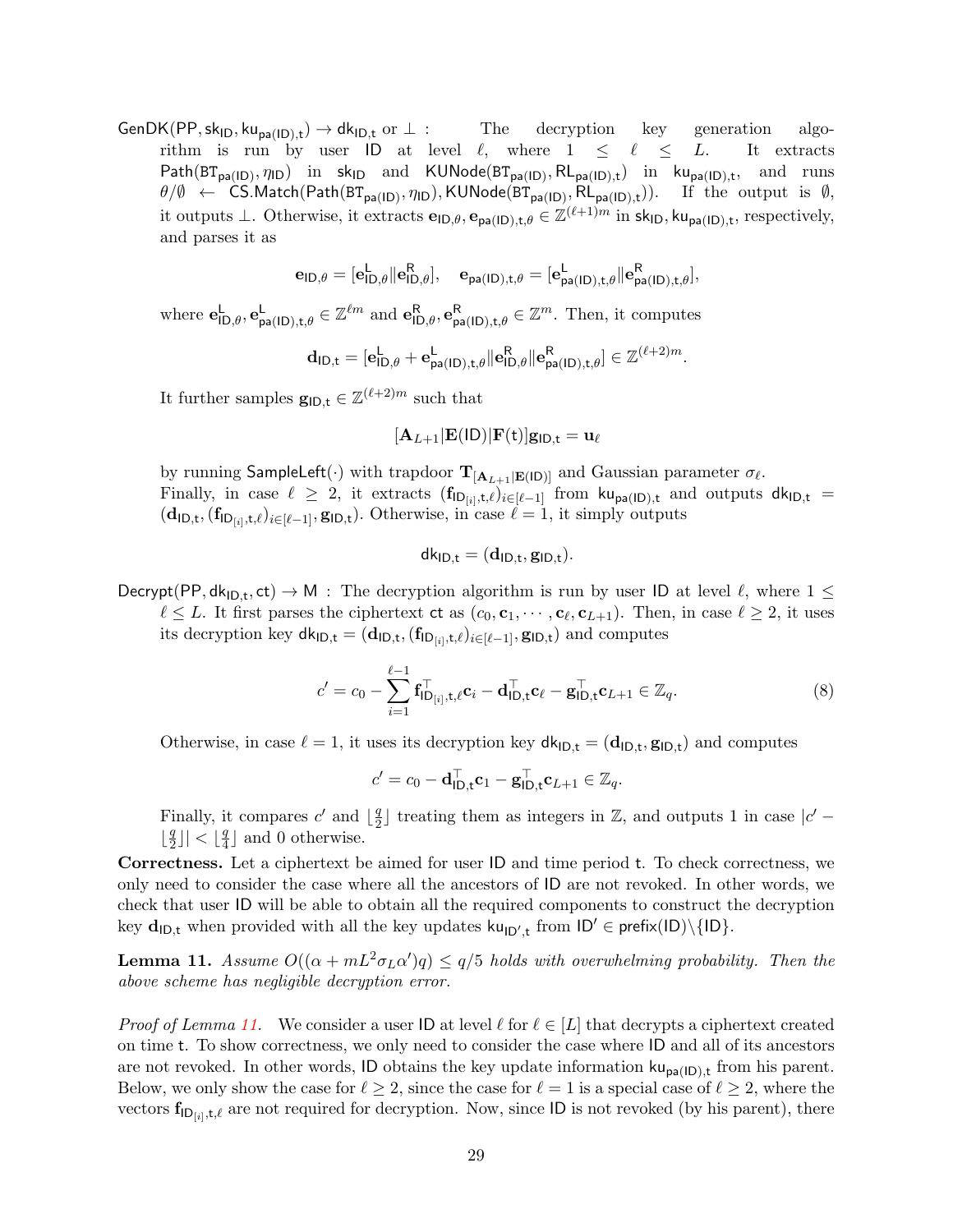exists at least one node  $\theta$  such that  $\theta \in \mathsf{Path}(\mathsf{BT}_{\mathsf{pa}(\mathsf{ID})},\eta_{\mathsf{ID}}) \cap \mathsf{KUNode}(\mathsf{BT}_{\mathsf{pa}(\mathsf{ID})},\mathsf{RL}_{\mathsf{pa}(\mathsf{ID}),\mathsf{t}})$ . Furthermore, the key update information  $ku_{pa(1D),t}$  includes  $(f_{ID_{[i]},t,\ell})_{i\in[\ell-1]},$  i.e., "partial" information of the all his ancestor's decryption keys.

We explain the decryption procedure of Eq.  $(8)$  one step at a time. Recall that the decryption key is created during GenDK, and is of the form  $dk_{ID,t} = (d_{ID,t}, (f_{ID_{[i]},t,\ell})_{i \in [\ell-1]}, g_{ID,t})$ . First, the vector  $\mathbf{d}_{\mathsf{ID},\mathsf{t}} \in \mathbb{Z}_q^{(\ell+2)m}$  can be rewritten as  $[\mathbf{e}_{\mathsf{ID},\theta}^{\mathsf{L}} + \mathbf{e}_{\mathsf{pa}(\mathsf{ID}),\mathsf{t},\theta}^{\mathsf{L}} || \mathbf{e}_{\mathsf{ID},\theta}^{\mathsf{R}} || \mathbf{e}_{\mathsf{pa}(\mathsf{ID}),\mathsf{t},\theta}^{\mathsf{R}}]$ , where

$$
\begin{aligned}[&[\mathbf{A}_\ell|\mathbf{E}(\mathsf{ID})]\mathbf{e}_{\mathsf{ID},\theta}=\mathbf{u}_{\mathsf{pa}(\mathsf{ID}),\theta}, \qquad &[\mathbf{A}_\ell|\mathbf{E}(\mathsf{pa}(\mathsf{ID}))|\mathbf{F}(\mathsf{t})]\mathbf{e}_{\mathsf{pa}(\mathsf{ID}),\mathsf{t},\theta}=\mathbf{u}_\ell-\mathbf{u}_{\mathsf{pa}(\mathsf{ID}),\theta},\\&\mathbf{e}_{\mathsf{ID},\theta}=[\mathbf{e}_{\mathsf{ID},\theta}^\mathsf{L}||\mathbf{e}_{\mathsf{Pa}(\mathsf{ID}),\mathsf{t},\theta}^\mathsf{R}]=[\mathbf{e}_{\mathsf{pa}(\mathsf{ID}),\mathsf{t},\theta}^\mathsf{L}||\mathbf{e}_{\mathsf{pa}(\mathsf{ID}),\mathsf{t},\theta}^\mathsf{R}].\end{aligned}
$$

Therefore, we have  $[\mathbf{A}_{\ell}|\mathbf{E}(\mathsf{ID})|\mathbf{F}(\mathsf{t})]\mathbf{d}_{\mathsf{ID},\mathsf{t}} = \mathbf{u}_{\ell}$ . Next, for each  $i \in [\ell-1]$ , the vector  $\mathbf{f}_{\mathsf{ID}_{[i]},\mathsf{t},\ell} \in$  $\mathbb{Z}_q^{(i+2)m}$  can be rewritten as  $\mathbf{f}_{|\mathsf{D}_{[i]},\mathsf{t},\ell} = \mathbf{d}_{|\mathsf{D}_{[i]},\mathsf{t}} + [\mathbf{f}_{|\mathsf{D}_{[i]},\ell}||\mathbf{0}_m]$ , where we have

$$
[\mathbf{A}_i|\mathbf{E}(\mathsf{ID}_{[i]})|\mathbf{F}(\mathsf{t})]\mathbf{d}_{\mathsf{ID}_{[i]},\mathsf{t}} = \mathbf{u}_i, \quad [\mathbf{A}_i|\mathbf{E}(\mathsf{ID}_{[i]})]\mathbf{f}_{\mathsf{ID}_{[i]},\ell} = \mathbf{u}_\ell - \mathbf{u}_i.
$$

Here, the first equation follows from the exact same argument we made above for the vector  $d_{\text{ID},t}$ . Therefore, combining the two, we have  $[\mathbf{A}_i | \mathbf{E}(\text{ID}_{[i]}) | \mathbf{F}(t)] \mathbf{f}_{\text{ID}_{[i]},t,\ell} = \mathbf{u}_{\ell}$ . Finally, the vector  $\mathbf{g}_{\mathsf{ID},t} \in \mathbb{Z}_q^{(\ell+2)m}$  satisfies  $[\mathbf{A}_{L+1}|\mathbf{E}(\mathsf{ID})|\mathbf{F}(t)]\mathbf{g}_{\mathsf{ID},t} = \mathbf{u}_{\ell}$ . Combining everything together, we have the following for  $i \in [\ell - 1]$ :

$$
\mathbf{f}_{\mathsf{ID}_{[i]},\mathsf{t},\ell}^{\top}\mathbf{c}_i=\mathbf{u}_{\ell}^{\top}\mathbf{s}_i+\mathbf{f}_{\mathsf{ID}_{[i]},\mathsf{t},\ell}^{\top}\mathbf{x}_i,\quad \ \mathbf{d}_{\mathsf{ID},\mathsf{t}}^{\top}\mathbf{c}_{\ell}=\mathbf{u}_{\ell}^{\top}\mathbf{s}_{\ell}+\mathbf{d}_{\mathsf{ID},\mathsf{t}}^{\top}\mathbf{x}_{\ell},\quad \ \mathbf{g}_{\mathsf{ID},\mathsf{t}}^{\top}\mathbf{c}_{L+1}=\mathbf{u}_{\ell}^{\top}\mathbf{s}_{L+1}+\mathbf{g}_{\mathsf{ID},\mathsf{t}}^{\top}\mathbf{x}_{L+1}.
$$

Therefore,

$$
c' = \mathbf{u}_{\ell}^{\top}(\mathbf{s}_{1} + \dots + \mathbf{s}_{\ell} + \mathbf{s}_{L+1}) + x + M \left\lfloor \frac{q}{2} \right\rfloor - \sum_{i=1}^{\ell-1} \mathbf{f}_{\mathsf{ID}_{[i]},\mathsf{t},\ell}^{\top} \mathbf{c}_{i} - \mathbf{d}_{\mathsf{ID},\mathsf{t}}^{\top} \mathbf{c}_{\ell} - \mathbf{g}_{\mathsf{ID},\mathsf{t}}^{\top} \mathbf{c}_{L+1}
$$

$$
= M \left\lfloor \frac{q}{2} \right\rfloor + x - \sum_{i=1}^{\ell-1} \mathbf{f}_{\mathsf{ID}_{[i]},\mathsf{t},\ell}^{\top} \mathbf{x}_{i} - \mathbf{d}_{\mathsf{ID},\mathsf{t}}^{\top} \mathbf{x}_{\ell} - \mathbf{g}_{\mathsf{ID},\mathsf{t}}^{\top} \mathbf{x}_{L+1}.
$$

$$
= x \xrightarrow{\text{``noise''}}
$$

Here the noise can be bounded as follows with overwhelming probability due to Lemma [1:](#page-13-0)

$$
\|\mathbf{z}\|_2 \le |x| + \sum_{i=1}^{\ell-1} \|\mathbf{f}_{\mathsf{ID}_{[i]},\mathsf{t},\ell}\|_2 \cdot \|\mathbf{x}_i\|_2 + \|\mathbf{d}_{\mathsf{ID},\mathsf{t}}\|_2 \cdot \|\mathbf{x}_\ell\|_2 + \|\mathbf{g}_{\mathsf{ID},\mathsf{t}}\|_2 \cdot \|\mathbf{x}_{L+1}\|_2
$$
  
\n
$$
\le \alpha q + \left(\sum_{i=1}^{\ell-1} 3\sigma_i(i+2) + 3\sigma_\ell(\ell+2)\right) \cdot m\alpha' q
$$
  
\n
$$
\le (\alpha + 3m(\ell+1)(\ell+2)\sigma_\ell\alpha')q
$$

Then, since  $\ell \leq L$  and  $\sigma_i \leq \sigma_L$  for all  $i \in [L]$ , the error is upper bounded by  $O((\alpha + mL^2 \sigma_L \alpha')q)$ with all but negligible probability. By assumption this is smaller than *q/*5 with overwhelming probability. Hence, the error probability for the Decrypt algorithm is negligible.  $\Box$ 

**Parameter Selection.** Here, we provide an example parameter selection of our scheme. First recall the following restrictions we have on the parameters:

- the error term is less than  $q/5$  with high probability (i.e.,  $O((\alpha + mL^2 \sigma_L \alpha')q) < 5/q$ . See Lemma [11\)](#page-28-0),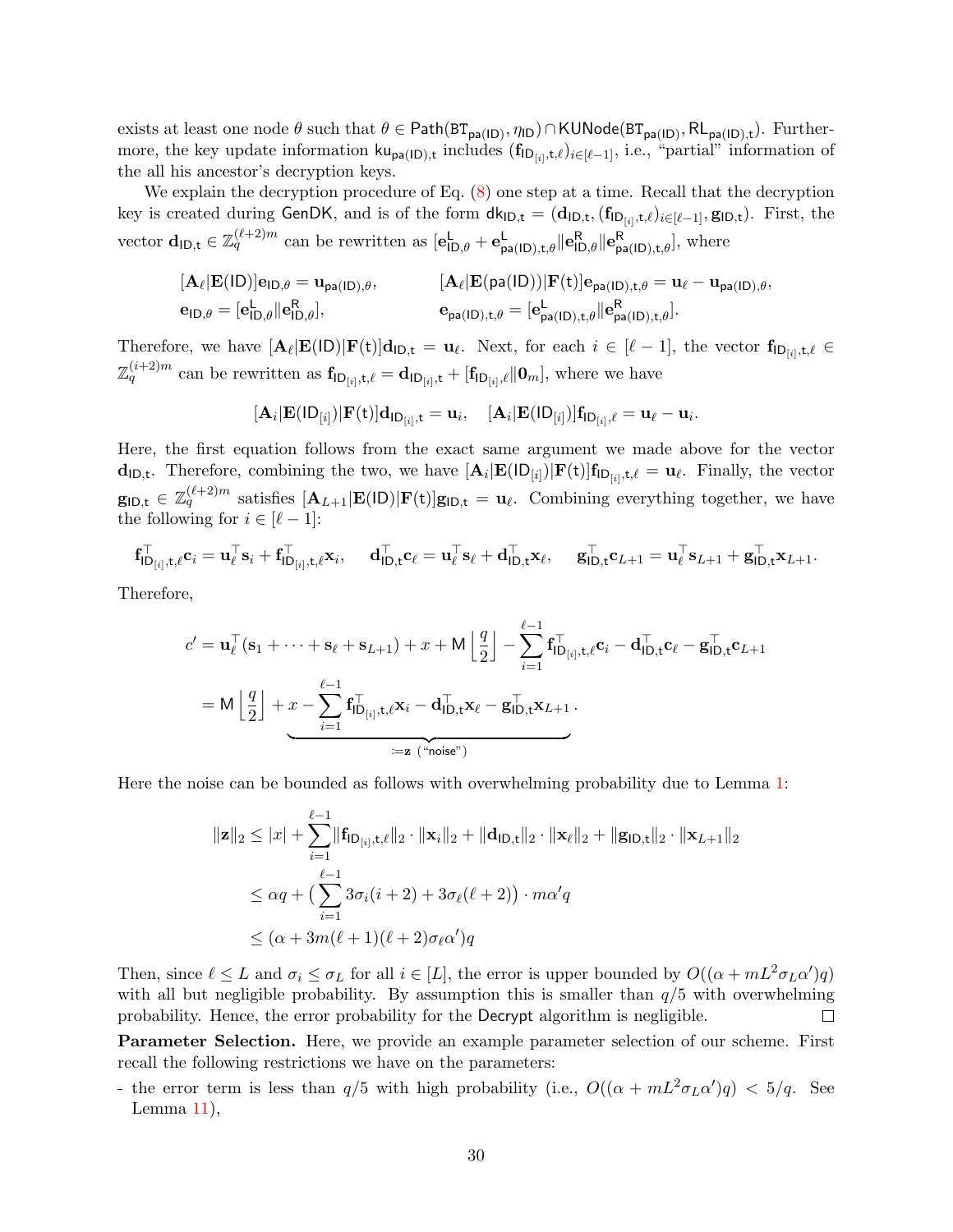- algorithm TrapGen works as specified (i.e.,  $m \geq 2n \lceil \log q \rceil$ . See Lemma [3\)](#page-13-1),
- algorithm SampleLeft and ExtRndLeft work as specified in the main construction for each level  $0 \le \ell \le L$  (i.e.,  $\sigma_0 \ge ||\mathbf{T}_{\mathbf{A}_i}||_{\text{cs}} \cdot \omega(\sqrt{\log m})$  for  $i \in [L+1]$  and  $\sigma_{i+1} \ge \sigma_i\sqrt{m} \cdot \omega(\sqrt{\log m})$  for *i* ∈ [*L* − 1]. See Lemma [3,](#page-13-1) [4\)](#page-13-2),
- algorithm ExtRndRight works as specified in the security proof (i.e.,  $\sigma_0 \geq ||\mathbf{R}_i||_2 \cdot ||\mathbf{T_G}||$  ·  $\omega(\sqrt{\log n})$ . See Lemma [4,](#page-13-2) [6\)](#page-14-2),
- $\sim$  algorithm ReRand works as specified in the security proof (i.e.,  $\alpha'/2\alpha > \|\mathbf{R}^*\|_2$  where  $\mathbf{R}^* \leftarrow$  $\frac{(-1,1)^m \times (L+1)^m}{(L+1)^m}$ ,  $\alpha q > \omega(\sqrt{(L+1)m})$ . See Lemma [7](#page-14-3)),
- the hardness assumption of LWE applies, i.e.,  $q > 2\sqrt{n}/\alpha$ .

To satisfy the above requirements, one way to set the parameters is as follows, where *L* denotes the maximum depth of the hierarchy.

$$
m = O(n \log q), \qquad q = m^{\frac{L+6}{2}} L^{\frac{5}{2}} \omega((\log n)^{\frac{L+1}{2}}),
$$
  

$$
\sigma_i = m^{\frac{i+1}{2}} \omega((\log n)^{\frac{i+1}{2}}) \qquad \alpha = m^{-\frac{L+4}{2}} L^{-\frac{5}{2}} \omega((\log n)^{\frac{L+1}{2}})^{-1}, \qquad \alpha' = (mL)^{\frac{1}{2}} \alpha,
$$

where  $i \in [0, L]$  and we round up q to the nearest larger prime.

*Remarks.* Note that for simplicity we defined correctness of RHIBE to hold with probability one in Section [4.](#page-14-0) Therefore, to be consistent with our definition, we can use standard techniques to modify our lattice-based construction to have no decryption error by considering a bound on the secret/noise vectors.

#### <span id="page-30-1"></span>**6.2 Security**

<span id="page-30-0"></span>**Theorem 2.** *The above RHIBE scheme* Π *is selective-identity secure assuming the hardness of the* LWE<sub>n,m+1,q, $\chi$  *problem, where*  $\chi = D_{\mathbb{Z}^{m+1},\alpha q}$ *.*</sub>

*Proof.* Let A be a PPT adversary that attacks the selective-identity security of the RHIBE scheme  $\Pi$  with advantage  $\mathsf{Adv}_{\Pi,L,\mathcal{A}}^{\text{RHIBE-seel}}(\lambda) = \epsilon$ . In addition, let  $(\mathsf{ID}^* = (\mathsf{id}_1^*, \ldots, \mathsf{id}_{\ell^*}^*), \mathsf{t}^*)$  be the challenge identity/time period pair that *A* sends to the challenger at the beginning of the game. Now, observe that the strategy taken by *A* can be divided into the following two types that are mutually exclusive, where the first type can be further divided into *ℓ* types of strategies that are mutually exclusive:

- *•* Type-I: *A* issues secret key reveal queries on at least one ID *∈* prefix(ID*<sup>∗</sup>* ).
	- Type-I-*i ∗* : *A* issues a secret key reveal query on ID*<sup>∗</sup>* [*i ∗*] but not on any ID *∈* prefix(ID*<sup>∗</sup>* [*i <sup>∗</sup>−*1]).
- *•* Type-II: *A* does not issue secret key reveal queries on any ID *∈* prefix(ID*<sup>∗</sup>* ).

Since all the above strategies fulfill the conditions stated in Lemma [8,](#page-19-0) we can assume without loss of generality that *A* is an adversary that always follows one of the above strategies (which has advantage  $\epsilon$ ). We note that when *A* follows the Type-I-*i*<sup>\*</sup> strategy, the condition of revoke & key update query ensures that ID*<sup>∗</sup>* [*i ∗*] or one of its ancestors must be revoked before t *∗* . In other words, the challenger  $C$  does not have to create  $\kappa u_{\mid D^*_{[i^*]}, \mathbf{t}}$  for  $\mathbf{t} \geq \mathbf{t}^*$ . Below we provide two types of security proofs: one for when *A* uses the Type-I-*i*<sup>\*</sup> ( $1 \leq i^* \leq \ell^*$ ) strategy and another for when *A* uses the Type-II strategy. In both proofs, we show security of the scheme through a sequence of games, where we define  $E_i$  to be the event that A guesses correctly the bit chosen by the challenger in Game<sub>i</sub>. In particular, regardless of the strategy taken by  $A$ , both proofs share a common game sequence  $Game_{real}$  and  $Game_{0}$  as defined below: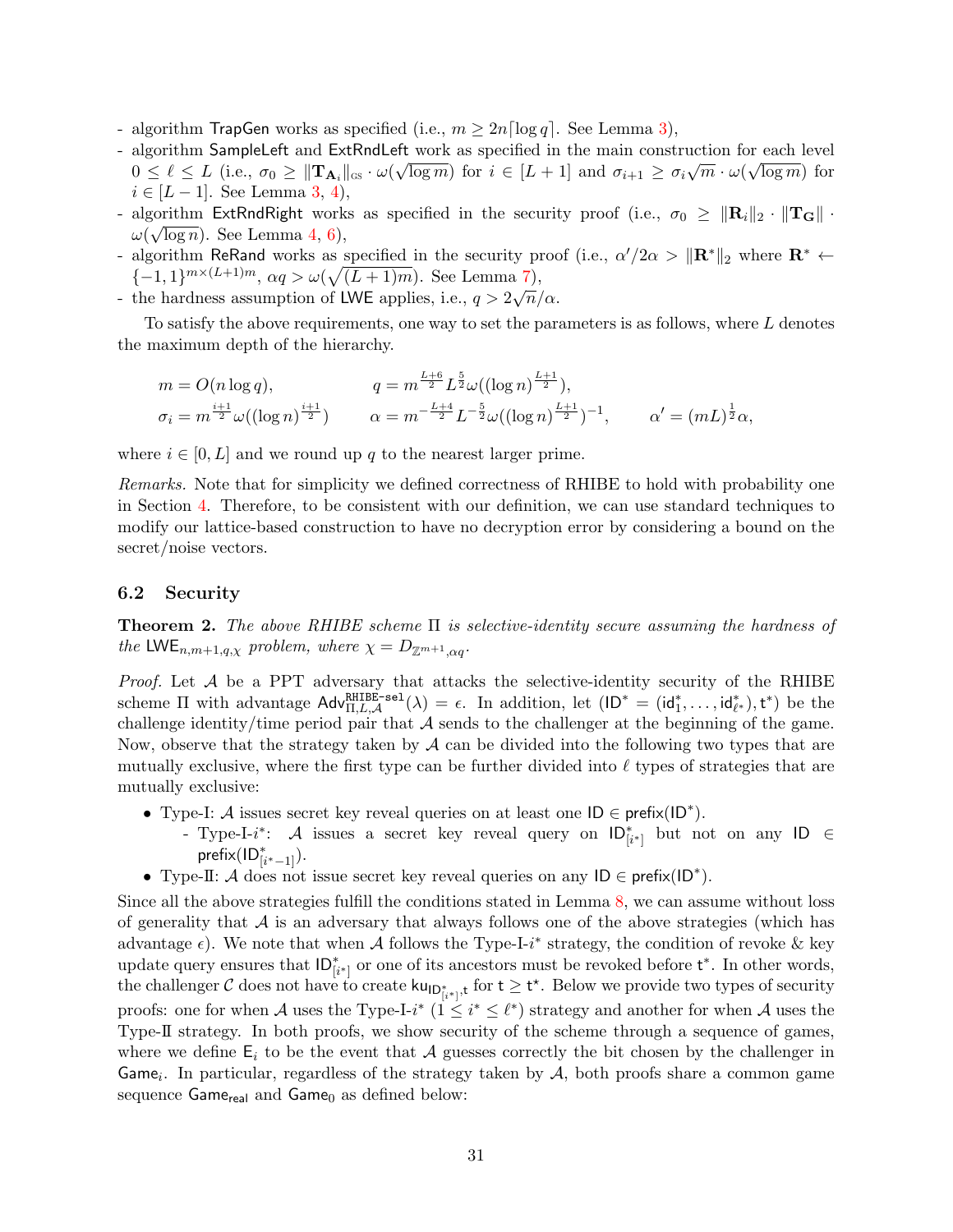Game<sub>real</sub>: This is the real security game between the adversary  $A$  and a challenger, where  $A$  sends the challenge tuple  $(\text{ID}^* = (\text{id}^*_1, \ldots, \text{id}^*_{\ell^*}), t^*)$  to the challenger at the beginning of the game. By definition, we have

$$
\mathsf{Adv}_{\Pi,L,\mathcal{A}}^{\mathsf{RHIBE-sel}}(\lambda) = 2 \cdot \left| \Pr[\mathsf{E}_{\mathsf{real}}] - \frac{1}{2} \right| \quad \Leftrightarrow \quad \Pr[\mathsf{E}_{\mathsf{real}}] = \frac{1}{2} (1 \pm \epsilon).
$$

Game<sub>0</sub>: In this game, we make a conceptual change on how the challenger deals with the trapdoors in GenSK*,*KeyUp and GenDK, so that we only need to keep in mind during the following game sequence whether the challenger is in possession of the "base" trapdoors  $({\bf T}_{\mathbf{A}_i})_{i \in [L+1]}$  provided in the master secret key  $sk_{\text{kgc}}$ . In particular, in this game whenever the challenger requires to use a trapdoor to sample a short vector, say run algorithm SampleLeft with trapdoor  $T_{[A_\ell]E(p_a([D))]}$ during GenSK, he creates the required trapdoor from the base trapdoor  $\mathbf{T}_{\mathbf{A}_i}$  provided in  $\mathsf{sk}_{\mathsf{kc}}$ by running algorithm ExtRndLeft. Furthermore, whenever the challenger is required to extend a trapdoor basis, say extend  $T_{[A_i]E(pa(ID))]}$  to  $T_{[A_i]E(ID)]}$  during GenSK, the challenger extends it from the base trapdoor  $\mathbf{T}_{\mathbf{A}_i}$  provided in sk<sub>kgc</sub>, e.g., extend  $\mathbf{T}_{\mathbf{A}_i}$  to  $\mathbf{T}_{[\mathbf{A}_i|\mathbf{E}(\mathsf{ID})]}$ . In both cases, the Gaussian parameters are set accordingly so that the quality of the extended trapdoors are consistent with the actual trapdoor. Then, due to Lemma [3](#page-13-1) and [4,](#page-13-2) since the sampled vectors and the extended trapdoors are statistically independent from the trapdoors provided as input, we  $\text{have } |\Pr[\mathsf{E}_{\mathsf{real}}| - \Pr[\mathsf{E}_0]| = \mathsf{negl}(\lambda).$ 

In the following, we prove that we have  $Pr[E_0] = \frac{1}{2} \pm \text{negl}(\lambda)$ , regardless of the strategy taken by the adversary A. From the above argument, this implies that  $\epsilon = \text{negl}(\lambda)$ , which concludes the proof of our theorem. Below, we first provide the proof against an adversary *A* that uses the Type-I-*i ∗* strategy.

<span id="page-31-0"></span>**Lemma 12.** *The advantage of an adversary*  $A$  *using the Type-I-i*<sup>\*</sup> *strategy in*  $\mathsf{Game}_0$  *is negligible assuming the hardness of the* LWE<sub>*n,m*+1*,q,χ problem, where*  $\chi = D_{\mathbb{Z}^{m+1},\alpha q}$ *.*</sub>

*Proof.* Our goal of this proof is to modify the challenger so that he is able to simulate the game with only the trapdoors  ${\bf T}_{A_i}$ <sub>*i*</sub> $\in$ [*L*+1] $\{i^*\}$ . At a high level, since the challenger will not require  $\mathbf{T}_{\mathbf{A}_{i^*}}$ , this will allow us to embed the matrix  $\mathbf{A}_{i^*}$  given as the LWE problem in the public parameter PP. To this end, we informally illustrate in Table [1](#page-32-0) for reference the situations for which the actual challenger in Game<sub>0</sub> requires to use the trapdoor  $\mathbf{T}_{\mathbf{A}_{i^*}}$ , either implicitly or explicitly, to respond to *A*'s queries. Note that we do not include a row corresponding to the secret key reveal query, since the challenger simply returns the secret key created during the secret key generation query. Furthermore, we emphasize that we do not explicitly consider the key updates  $ku<sub>1D,t</sub>$  created during the secret key generation query since this will be captured by item (iii) in our proof below without loss of generality. (See Game<sub>Li<sup>\*</sup>-3</sub> for further details.) Here, the unnumbered items concerning users  $ID \in (ID)^{i^*}$  in the above table are constructed deterministically from items (i), (ii) and (iii): to answer revoke & key update queries, the challenger creates  $(f_{\text{ID},t,k})_{k \in [i^*+1,L]}$  from combining  $(f_{\text{ID},k})_{k\in[i^*+1,L]}$  and  $d_{\text{ID},t}$ , and to answer decryption key reveal queries, the challenger creates  $d_{\text{ID},t}$  from combining  $e_{\text{ID},\theta}$  and  $e_{\text{pa}(\text{ID}),t,\theta}$ . Note that  $e_{\text{pa}(\text{ID}),t,\theta}$  corresponds to item (iii), since  $\mathsf{pa}(\mathsf{ID}) \in (\mathcal{ID})^{i^*-1}$ . Therefore, in the following we only focus on how to simulate items (i), (ii) and (iii), ultimately without requiring  $\mathbf{T}_{\mathbf{A}_{i^*}}$ . We now proceed with the following sequence of games.

Game<sub>I-i<sup>\*</sup>-1</sub>: In this game, we change the way  $(\mathbf{B}_j)_{j\in[L+1]}$  are chosen. At the beginning of the game, the Game<sub>Li\*-1</sub> challenger samples  $\mathbf{R}_j^* \leftarrow \{-1,1\}^{m \times m}$  for  $j \in [L+1]$  and sets  $(\mathbf{B}_j)_{j \in [L+1]}$  as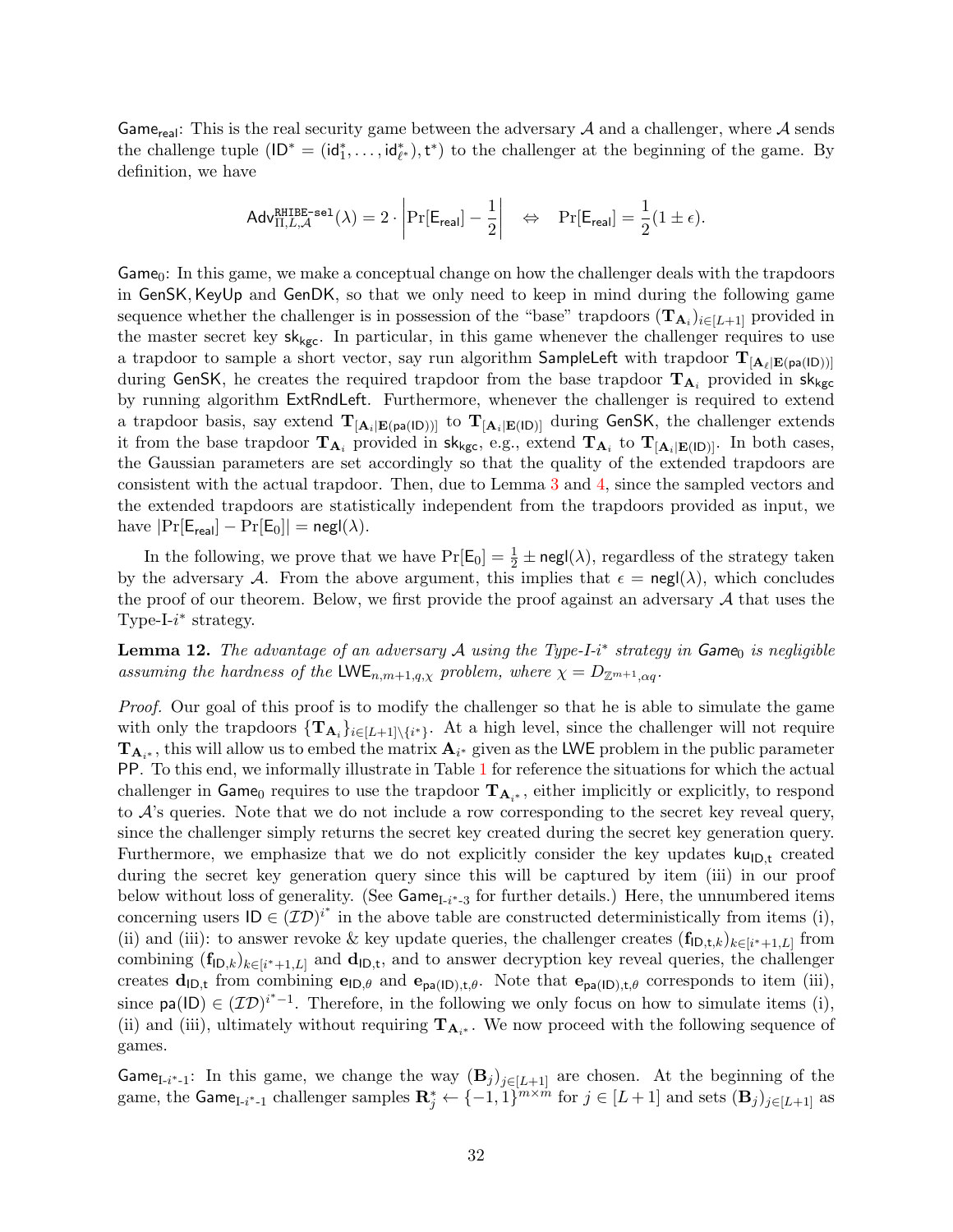<span id="page-32-0"></span>

|                                                               | ID $\in (\mathcal{ID})^{i^*}$                                                                                                                                                                       | ID $\in (\mathcal{ID})^{i^*-1}$                                                                                                                     | (In case $i^* \ge 3$ )<br>ID $\in (\mathcal{ID})^{\le i^*-2}$              |
|---------------------------------------------------------------|-----------------------------------------------------------------------------------------------------------------------------------------------------------------------------------------------------|-----------------------------------------------------------------------------------------------------------------------------------------------------|----------------------------------------------------------------------------|
| Secret Key ( $skID$ )<br>Generation ( $skID$ )                | $(\mathbf{e}_{\mathsf{ID}, \theta})_{\theta \in \mathsf{Path}(\mathtt{BT}_{\mathsf{pa}(\mathsf{ID}), \eta_{\mathsf{ID}})}} \ (\mathbf{f}_{\mathsf{ID}, k})_{k \in [i^*+1, L]}$<br>$\left( i\right)$ | $(i)$ $\mathbf{T}_{\left[\mathbf{A}_{i^*}\middle \mathbf{E}\left(\mathsf{ID}\right)\right]}$                                                        | $(i)$ $\mathbf{T}_{\left[\mathbf{A}_{i^*} \mathbf{E}(\mathsf{ID})\right]}$ |
| Revoke $\&$ $_{\rm Key}$ $_{\rm Update}$ $_{\rm (ku_{ID,t})}$ | $({\bf f}_{\mathsf{ID}, {\sf t}, k})_{k \in [i^*+1, L]}$                                                                                                                                            | $(iii)$ $(\mathbf{e}_{\mathsf{ID},\mathsf{t},\theta})_{\theta \in \mathsf{KUNode}(\mathsf{BT}_{\mathsf{ID}},\mathsf{RL}_{\mathsf{ID},\mathsf{t}})}$ |                                                                            |
| Decryption $(dk_{ID,t})$<br>Key Reveal $(dk_{ID,t})$          | $\mathbf{d}_{\mathsf{ID},\mathsf{t}}$                                                                                                                                                               |                                                                                                                                                     |                                                                            |

Table 1: Items for which the challenger requires  $\mathbf{T}_{\mathbf{A}_{i^*}}$  to construct.

follows:

$$
\mathbf{B}_{j} = \begin{cases} \mathbf{A}_{i^{*}} \mathbf{R}_{j}^{*} - H(\mathrm{id}_{j}^{*}) \mathbf{G}, & \text{for } j \in [i^{*}], \\ \mathbf{A}_{i^{*}} \mathbf{R}_{j}^{*} & \text{for } j \in [i^{*} + 1, L], \\ \mathbf{A}_{i^{*}} \mathbf{R}_{j}^{*} - H(\mathrm{t}^{*}) \mathbf{G}, & \text{for } j = L + 1. \end{cases}
$$

The challenger keeps the matrices  $(\mathbf{R}^*_j)_{j\in[L+1]}$  as a part of  $sk_{\text{kgc}}$ . By Lemma [5,](#page-14-4) the statistical distance between the public parameters PP in Game<sub>0</sub> and Game<sub>I-*i*<sup>\*</sup>-1</sub> is negligible. Therefore, we  $\text{have } |\Pr[\mathsf{E}_0] - \Pr[\mathsf{E}_{\mathrm{I-}i^*\text{-}1}]| = \mathsf{negl}(\lambda).$ 

Game<sub>I-*i*<sup>\*</sup>-2</sub>: In this game, we make two modifications: when we generate the binary tree  $BT_{pa(ID_{[i^*]}^*)}$ and how we assign  $ID^*_{[i^*]}$  to the binary tree  $BT_{pa(ID^*_{[i^*]})}$ . Recall in the previous game, the challenger created  $BT_{pa(ID^*_{[i^*]})}$  when *A* submitted a secret key generation query on  $pa(ID^*_{[i^*]})$ , and assigned  $\text{ID}_{[i^*]}^*$  to some random leaf  $\eta_{\text{ID}_{[i^*]}^*}$  of  $\text{BT}_{\text{pa}(\text{ID}_{[i^*]}^*)}$  when *A* submitted a secret key generation query on  $ID^*_{[i^*]}$ . In this game, the Game<sub>I-*i*<sup>\*</sup>-2</sub> challenger creates an empty binary tree  $BT_{pa(ID^*_{[i^*]})}$  and chooses a random leaf  $\eta_{\mathsf{ID}^*_{[i^*]}}$  in  $\text{BT}_{\mathsf{pa}(\mathsf{ID}^*_{[i^*]})}$  for which he plans to assign  $\mathsf{ID}^*_{[i^*]}$  before providing *A* the public parameter PP. Then, when *A* issues a secret key generation query on some ID ∈  $p_{\mathbf{a}}(I\mathsf{D}_{[i^*]}^*)\parallel$ *ID*, if  $I\mathsf{D} = I\mathsf{D}_{[i^*]}^*$  then the challenger proceeds with GenSK as if  $(BT_{pa(I\mathsf{D})}, \eta_{I\mathsf{D}_{[i^*]}^*}) \leftarrow$  $\text{CS.Assign(BT}_{pa(ID^*_{[i^*]})}, ID^*_{[i^*]}),$  and otherwise it assigns ID to some random leaf of  $\text{BT}_{pa(ID^*_{[i^*]})}$  that is not  $\eta_{\mathsf{ID}^*_{[i^*]}}$ . Note that this can be done, since *A* sends the challenger the challenge identity  $\mathsf{ID}^*$ at the outset of the game. Since the time on which  $BT_{pa(ID_{[i^*]}^*)}$  is generated is only a conceptual matter and the random assignment of ID*<sup>∗</sup>* [*i <sup>∗</sup>*] made by the challenger is statistically hidden from *A*, the view of the adversary is unchanged. Therefore, we have  $|Pr[E_{i,i^*-1}] - Pr[E_{i^*-2}]| = 0$ . Game<sub>I-i<sup>\*</sup>-3</sub> : In this game, we change the challenger so he does *not* have to use the trapdoor  $\mathbf{T}_{\mathbf{A}_{i^*}}$ when generating the following short vectors for user  $ID_{[i^*]}^*$ :  $e_{ID_{[i^*]}^*,\theta}$  for  $\theta \in \text{Path}(BT_{pa(ID_{[i^*]}^*)}, \eta_{ID_{[i^*]}^*})$  $\text{in}\ \ \mathsf{sk}_{\mathsf{ID}^*_{[i^*]}} \ \ (\text{Table 1}, \ \ \text{Item}\ \ (\text{i}))\ \ \text{and}\ \ \mathbf{e}_{\mathsf{pa}(\mathsf{ID}^*_{[i^*]}), \mathsf{t}^*, \theta} \ \ \text{for}\ \ \theta\in\mathsf{KUNode}(\text{BT}_{\mathsf{pa}(\mathsf{ID}^*_{[i^*]}), \mathsf{RL}_{\mathsf{pa}(\mathsf{ID}^*_{[i^*]}), \mathsf{t}^*})\ \ \text{in}\ \ \mathsf{M}$  $\mathsf{ku}_{\mathsf{pa}(\mathsf{ID}_{\{i^*\}}^*)},\mathsf{t}^*$  (Table [1](#page-32-0), Item (iii)). To this end, we modify when and how the vectors  $\mathbf{u}_{\mathsf{pa}(\mathsf{ID}_{\{i^*\}}^*)},\theta$ stored in each node  $\theta \in BT_{pa(ID_{[i^*]}^*)}$  in  $sk_{pa(ID_{[i^*]}^*)}$  are constructed. In the following, let  $S_{Path}$  =  ${\sf Path}({\sf BT}_{\sf pa}({\sf ID}^*_{[i^*]}),\eta_{{\sf ID}^*_{[i^*]}}) \text{ and } S_{{\sf KU},\mathsf{t}^*} = {\sf KUNode}({\sf BT}_{\sf pa}({\sf ID}^*_{[i^*]}), {\sf RL}_{\sf pa}({\sf ID}^*_{[i^*]}),\mathsf{t}^*). \ \text{By definition of the Type-}$ I-*i ∗* strategy, user ID*<sup>∗</sup>* [*i ∗*] or one of its ancestors must be revoked before time period t *∗* . Therefore, due to the property of the CS scheme, we have  $S_{\text{Path}} \cap S_{\text{KU,t}}^* = \emptyset$ .

We first recall when and how the vectors  $\mathbf{u}_{pa(ID_{[i^*]}^*),\theta}$  stored in the nodes  $\theta \in BT_{pa(ID_{[i^*]}^*)}$  are constructed. In the beginning, the binary tree  $BT_{pa(ID_{[i^*]}^*)}$  is initialized empty. The only situation the challenger updates  $BT_{pa(ID^*_{[i^*]})}$  is when *A* issues a secret key generation query for some ID  $\in$  $p_{\mathbf{a}}(I\mathsf{D}_{[i^*]}^*)$  *||ID* or a revoke & key update query, and the relevant nodes  $\theta \in \texttt{BT}_{p_{\mathbf{a}}(I\mathsf{D}_{[i^*]}^*)}$  for answering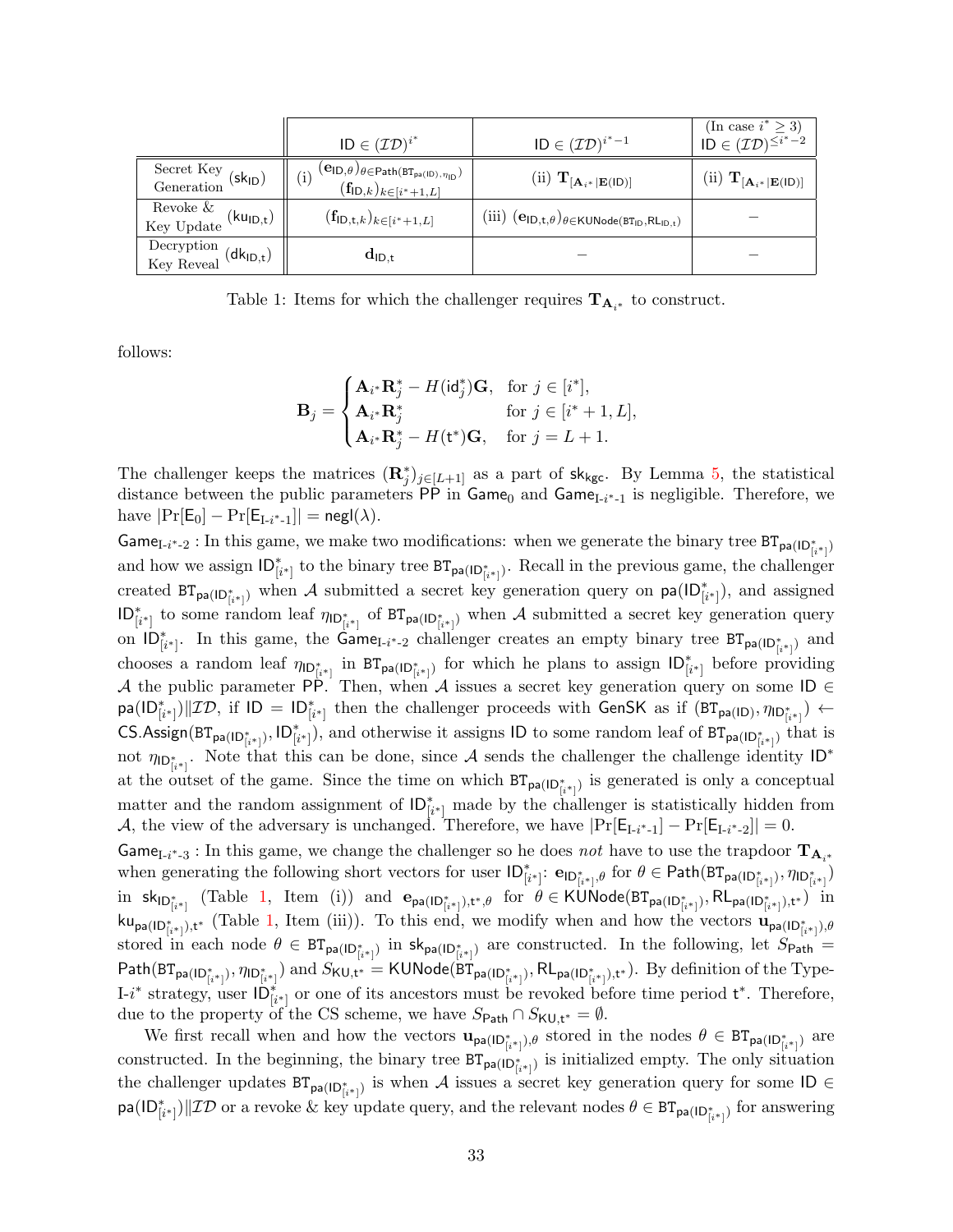theses queries have not been stored any vectors yet. For these particular nodes, the Game<sub>Li<sup>\*</sup>-2</sub> challenger samples a random vector  $\mathbf{u}_{pa(ID_{[i^*]}^*)},$ *e* and updates the binary tree  $BT_{pa(ID_{[i^*]}^*)}$  by storing the vectors inside node  $\theta$ . Note that when  $\mathcal A$  issues a secret key generation query on ID  $\in$ pa(ID<sub><sup>†</sup><sub>*i*</sub><sup>∗</sup>)<sup>*∥ID*</sup> (resp. a revoke & key update query<sup>[16](#page-33-0)</sup>), the challenger samples short vectors  $e$ <sub>ID,</sub> $\theta$ </sub>  ${\rm for\,\,}\theta\in{\sf Path}({\sf BT}_{{\sf pa}({\sf ID}^*_{[i^*]})},\eta$ ı ${\sf D})\;{\rm in\,\,sk}_{\sf ID}\;({\rm resp.\,\,}{\bf e}_{{\sf pa}({\sf ID}^*_{[i^*]}),{\bf t}_{\rm cu},\theta}\;{\rm for\,\,}\theta\in{\sf KUNode}({\sf BT}_{{\sf pa}({\sf ID}^*_{[i^*]})}, {\sf RL}_{{\sf pa}({\sf ID}^*_{[i^*]}),{\bf t}_{\rm cu}})$ in kupa(ID*<sup>∗</sup>* [*i∗*] )*,*tcu ) such that

<span id="page-33-2"></span><span id="page-33-1"></span>
$$
[\mathbf{A}_{i^*}|\mathbf{E}(\mathsf{ID})] \mathbf{e}_{\mathsf{ID},\theta} = \mathbf{u}_{\mathsf{pa}(\mathsf{ID}^*_{[i^*]}),\theta} \quad \text{for} \ \theta \in \mathsf{Path}(\mathsf{BT}_{\mathsf{pa}(\mathsf{ID}^*_{[i^*]})},\eta_{\mathsf{ID}}),\tag{9}
$$

$$
[\mathbf{A}_{i^*}|\mathbf{E}(\mathsf{pa}(\mathsf{ID}_{[i^*]}^*))|\mathbf{F}(\mathsf{t}_{\text{cu}})]\mathbf{e}_{\mathsf{pa}(\mathsf{ID}_{[i^*]}^*),\mathsf{t}_{\text{cu}},\theta} = \mathbf{u}_{i^*} - \mathbf{u}_{\mathsf{pa}(\mathsf{ID}_{[i^*]}^*),\theta}
$$
  
for  $\theta \in \mathsf{KUNode}(\mathsf{BT}_{\mathsf{pa}(\mathsf{ID}_{[i^*]}^*)}, \mathsf{RL}_{\mathsf{pa}(\mathsf{ID}_{[i^*]}^*),\mathsf{t}_{\text{cu}}}),$  (10)

where the required trapdoors for these operations are created by the challenger from  $\mathbf{T}_{\mathbf{A}^*_{i}}$  on the fly due to the modification we made in Game<sub>0</sub>. Note that to be precise, we must also take into account the fact that we run the KeyUp algorithm during the secret key generation query. However, we omit this for clarity, since it can be seen that the we can make the same argument as above for the key updates generated during the secret key generation query.

In this game, whenever *A* issues a secret key generation query for some  $ID \in pa(ID_{[i^*]}^*)||\mathcal{ID}$  or a revoke & key update query, the  $\textsf{Game}_{I-i^*-3}$  challenger first checks whether the node  $\theta \in S_{\textsf{under}}$ is in  $S_{\text{Path}}$  or not, where  $S_{\text{under}}$  denotes the set of nodes in  $BT_{\text{pa}(\text{ID}_{[i^*]}^*)}$  where a vector  $\mathbf{u}_{\text{pa}(\text{ID}_{[i^*]}^*)}$ , $\theta$ has not been not stored yet and for which it must be defined for the challenger to answer *A*'s query. If  $\theta \in S_{\text{under}} \cap S_{\text{Path}}$ , the challenger first samples a vector  $\mathbf{e}_{\textsf{ID}_{[i^*]}^*,\theta} \leftarrow D_{\mathbb{Z}^{(i^*+1)m},\sigma_{i^*}}$  and sets  $\mathbf{u}_{\mathsf{pa}(\mathsf{ID}^*_{[i^*]}),\theta}$  as in Eq. ([9\)](#page-33-1). Then it stores  $\mathbf{u}_{\mathsf{pa}(\mathsf{ID}^*_{[i^*]}),\theta}$  in the node  $\theta$  and keeps  $\mathbf{e}_{\mathsf{ID}^*_{[i^*]}},\theta$  secret. If  $\theta\in S$ undef  $\setminus (S$ undef  $\cap$   $S$ Path), the challenger first samples a vector  $\mathbf{e}_{\mathsf{pa}(\mathsf{ID}^*_{[i^*]}),\mathsf{t}^*,\theta} \leftarrow D_{\mathbb{Z}^{(i^*+1)m},\sigma_{i^*}}$  and sets  $\mathbf{u}_{pa(ID_{[i^*]}^*),\theta}$  as in Eq. ([10\)](#page-33-2) by implicitly setting  $t_{cu} = t^*$ . Specifically, it sets

$$
\mathbf{u}_{\mathsf{pa}(\mathsf{ID}^*_{[i^*])},\theta} = -[\mathbf{A}_{i^*}|\mathbf{E}(\mathsf{pa}(\mathsf{ID}^*_{[i^*]}))|\mathbf{F}(\mathsf{t}^*)]\mathbf{e}_{\mathsf{pa}(\mathsf{ID}^*_{[i^*]}),\mathsf{t}^*,\theta} + \mathbf{u}_{i^*}.
$$

Then it stores  $\mathbf{u}_{pa(ID_{[i^*]}^*)}, \theta$  in the node  $\theta$  and keeps  $\mathbf{e}_{pa(ID_{[i^*]}^*)}, t^*, \theta$  secret. Now if the ID  $\in$  $p_a(\text{ID}^*_{[i^*]}) \|\mathcal{ID}$  issued by  $\mathcal A$  as the secret key generation query is not  $\text{ID}^*_{[i^*]}$ , then the Game<sub>I-*i*<sup>\*</sup>-3</sub> challenger samples the short vectors  $(e_{\text{ID},\theta})_\theta$  as in Eq. [\(9\)](#page-33-1) using  $\mathbf{T}_{\mathbf{A}_{i^*}}$ . Otherwise, in case  $\mathsf{ID} = \mathsf{ID}^*_{[i^*]}$ , the challenger simply returns the vectors  $(e_{ID_{[i^*]}^*,\theta})_{\theta \in S_{Path}}$  which he has already created *without* using  $\mathbf{T}_{\mathbf{A}_{i^*}}$ . Furthermore, if the global counter  $t_{cu}$  on which A queried the revoke & key update query is not  $t^*$ , then the Game<sub>I-*i*<sup>\*</sup>-3</sub> challenger samples the short vectors  $(e_{pa(ID_{[i^*]}^*),te_u,\theta})_{\theta}$  as in Eq. [\(10](#page-33-2)) using  $\mathbf{T}_{\mathbf{A}_{i^*}}$ . Otherwise, in case  $t_{cu} = t^*$ , the challenger simply returns the vectors  $(e_{pa(ID_{[i^*]}^*),t^*,\theta})_{\theta \in S_{KU,t^*}}$  which he has already created *without* using  $\mathbf{T}_{\mathbf{A}_{i^*}}$ . Note that this procedure is well-defined since *S*Path*∩S*KU*,*<sup>t</sup> *<sup>∗</sup>* = *∅*. Now, due to Lemma [2](#page-13-3), the distribution of the short vectors provided to *A* are distributed statistically close to those of the previous game. Therefore, we have  $|Pr[E_{I-i^*-2}] - Pr[E_{I-i^*-3}]| = negl(\lambda)$ *.* 

Game<sub>I-i<sup>\*</sup>-4</sub>: In this game, we change the challenger so he does *not* have to use the trapdoor  $\mathbf{T}_{\mathbf{A}_{i^*}}$ for user  $\mathsf{ID}_{[i^*]}^*$  when generating the short vectors  $(\mathbf{f}_{\mathsf{ID}_{[i^*]}^*,k})_{k\in[i^*+1,L]}$  $(\mathbf{f}_{\mathsf{ID}_{[i^*]}^*,k})_{k\in[i^*+1,L]}$  $(\mathbf{f}_{\mathsf{ID}_{[i^*]}^*,k})_{k\in[i^*+1,L]}$  in  $\mathsf{sk}_{\mathsf{ID}_{[i^*]}^*}$  (Table 1, Item (i)). In particular, with the change we made in the previous game, the challenger no longer requires

<span id="page-33-0"></span><sup>&</sup>lt;sup>16</sup>Recall that by our security definition, there exists a global counter  $t_{cu}$  initialized to 1, which the adversary  $A$ can increment only by querying the revoke & key update query. Specifically, all items that are associated with the revoke & key update query are by definition associated with the variable  $t_{cu}$ .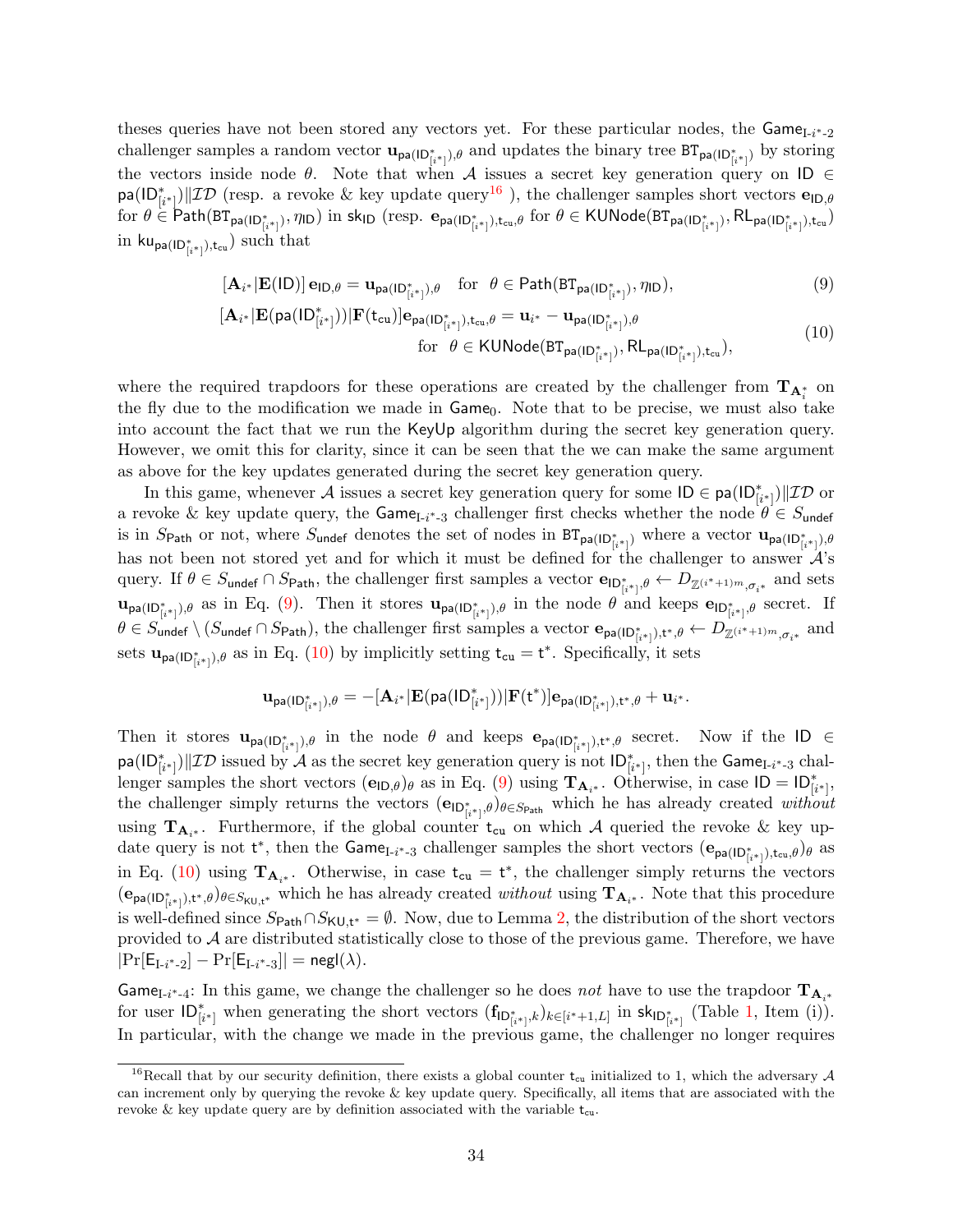$\mathbf{T}_{\mathbf{A}_{i^*}}$  when issued a secret key generation query for  $\mathsf{ID}^*_{[i^*]}$ . To this end, we modify how we create the vectors  $(\mathbf{u}_k)_{k \in [i^*,L] \setminus \{\ell^*\}}$  in PP.

Recall that in the previous game, the challenger sampled  $(\mathbf{u}_k)_{k\in[L]}$  as uniformly random vectors in  $\mathbb{Z}_q^n$  at the beginning of the game. Then, when *A* issued a secret key generation query on  $\text{ID}^*_{[i^*]}$ , the challenger sampled short vectors  $(\mathbf{f}_{\mathsf{ID}^*_{[i^*]},k})_{k\in [i^*+1,L]}$  such that

<span id="page-34-0"></span>
$$
[\mathbf{A}_{i^*}|\mathbf{E}(\mathsf{ID}_{[i^*]}^*)]\mathbf{f}_{\mathsf{ID}_{[i^*]}^*,k} = \mathbf{u}_k - \mathbf{u}_{i^*},
$$
\n(11)

where the required trapdoor for sampling is created by the challenger from  $\mathbf{T}_{\mathbf{A}^*_{i}}$  on the fly.

We first describe how the vectors  $(\mathbf{u}_k)_{k \in [L]}$  in PP are created. In this game, the Game<sub>Li<sup>\*</sup>-4</sub> challenger first samples  $(\mathbf{u}_k)_{k \in [i^*-1] \cup \{\ell^*\}}$  as uniformly random vectors in  $\mathbb{Z}_q^n$  at the beginning of the game, as was done in the previous game. Next, the challenger computes **u***<sup>i</sup> <sup>∗</sup>* by first sampling  $f_{\text{ID}^*_{[i^*]}}, \ell^* \leftarrow D_{\mathbb{Z}^{(i^*+1)m}, \sigma_{i^*}}$  and setting it to satisfy the following equation:

$$
[{\bf A}_{i^*} | {\bf E} ({\sf ID}^*_{[i^*]}) ] {\bf f}_{{\sf ID}^*_{[i^*]} , \ell^*} = {\bf u}_{\ell^*} - {\bf u}_{i^*}.
$$

Then, it keeps the vector  $f_{\|D^*_{[i^*]}, \ell^*}$  secret. Finally, the challenger computes the remaining  $(\mathbf{u}_k)_{k\in[i^*+1,L]\setminus\{\ell^*\}}$  by first sampling  $\mathbf{f}_{\mathsf{ID}_{[i^*]}^*,k} \leftarrow D_{\mathbb{Z}(i^*+1,m,\sigma_{i^*}]}$  for  $k \in [i^*+1,L] \setminus \{\ell^*\}$  and setting the vectors  $\mathbf{u}_k$  to satisfy Eq. ([11\)](#page-34-0). Then, it keeps the vectors  $(\mathbf{f}_{\vert \mathbf{D}_{[i^* \vert}^*,k})_{k \in [i^*+1,L] \setminus \{ \ell^* \}}$  secret. All other terms in PP are constructed as in the previous game. In this game, the Game<sub>I-i<sup>\*</sup>-4</sub> challenger answers all queries made by  $A$  as in the previous game, except for when  $A$  queries  $ID^*_{[i^*]}$  as the secret key generation query. For this specific case, the challenger simply returns the vectors  $(\mathbf{f}_{\mathsf{ID}^*_{[i^*]},k})_{k \in [i^*+1,L]}$  which he has already created at the beginning of the game *without* using  $\mathbf{T}_{\mathbf{A}_{i^*}}$ . Due to Lemma [2](#page-13-3), the distribution of the vectors provided to  $A$  are distributed statistically close to those of  $\mathsf{Game}_{1-i^*-3}$ . Therefore, we have  $|\Pr[\mathsf{E}_{1-i^*-3}] - \Pr[\mathsf{E}_{1-i^*-4}]| = \mathsf{negl}(\lambda)$ .

Game<sub>Li<sup>\*</sup>-5</sub>: In this game, we change how  $A_{i^*}$  is sampled. Namely, in this game, we generate  $A_{i^*}$ as a random matrix in  $\mathbb{Z}_q^{n \times m}$  instead of generating it with a trapdoor. By Lemma [3,](#page-13-1) this makes only negligible difference. Accordingly, we modify the challenger, so that he does not require the trapdoor  $\mathbf{T}_{\mathbf{A}_{i^*}}$  to answer any of the queries made by  $A$ . Recall that in the previous game, the challenger used  $\mathbf{T}_{\mathbf{A}_{i^*}}$  to create the following items in Table [1](#page-32-0):

- (a) Item (i) for  $ID \in (\mathcal{ID})^{i^*} \setminus \{ID^*_{[i^*]} \}.$
- (b) Item (ii) for  $ID \in (\mathcal{ID})^{\leq i^* 1} \setminus \text{prefix}(ID^*_{[i^* 1]})$ .
- (c) Item (iii) for  $(\text{ID}, \text{t}) \in (\mathcal{ID})^{i^* 1} \times \mathcal{T}$ .

Note that we do not require  $T_{A_{i^*}}$  anymore to create the secret key  $sk_{|D^*_{|i^*|}}$  in item (a) due to the modification we made in Game<sub>I-*i*<sup>\*</sup>-3</sub> and Game<sub>I-*i*<sup>\*</sup>-4</sub>.<sup>[17](#page-34-1)</sup> Furthermore, we can add the restriction ID *̸∈* prefix(ID*<sup>∗</sup>* [*i ∗−*1]) in item (b) without loss of generality, since an adversary following the Type-I-*i ∗* strategy never asks for a secret key reveal query for ID *∈* prefix(ID*<sup>∗</sup>* [*i <sup>∗</sup>−*1]) and due to the change we made in Game<sub>0</sub>, i.e., we extend the basis from  $\mathbf{T}_{\mathbf{A}_{i^*}}$  instead from  $\mathbf{p}(\mathbf{D})$ 's basis. Finally, recall that when creating the key update  $ku_{pa(ID_{[i^*]}^*)$ , *t*<sup>\*</sup> in item (c), we do not require  $T_{A_{i^*}}$  anymore to sample short vectors corresponding to the path of  $\mathsf{ID}^*_{[i^*]}$ , i.e.,  $S_{\mathsf{KU},t^*}$  due to the modification we made in **Game**<sub>I-*i*\*-3</sub>.

We now show that the  $\mathsf{Game}_{I-i^*-5}$  challenger no longer requires  $\mathbf{T}_{\mathbf{A}_{i^*}}$  to construct items (a), (b) and (c), which follows simply from the change we made in  $\mathsf{Game}_{I-i^*-1}$ . In the following we

<span id="page-34-1"></span><sup>17</sup>Recall that we do not require **T<sup>A</sup>***i<sup>∗</sup>* to execute the KeyUp algorithm for the secret key generation query when  $t_{\text{cu}}=t^*.$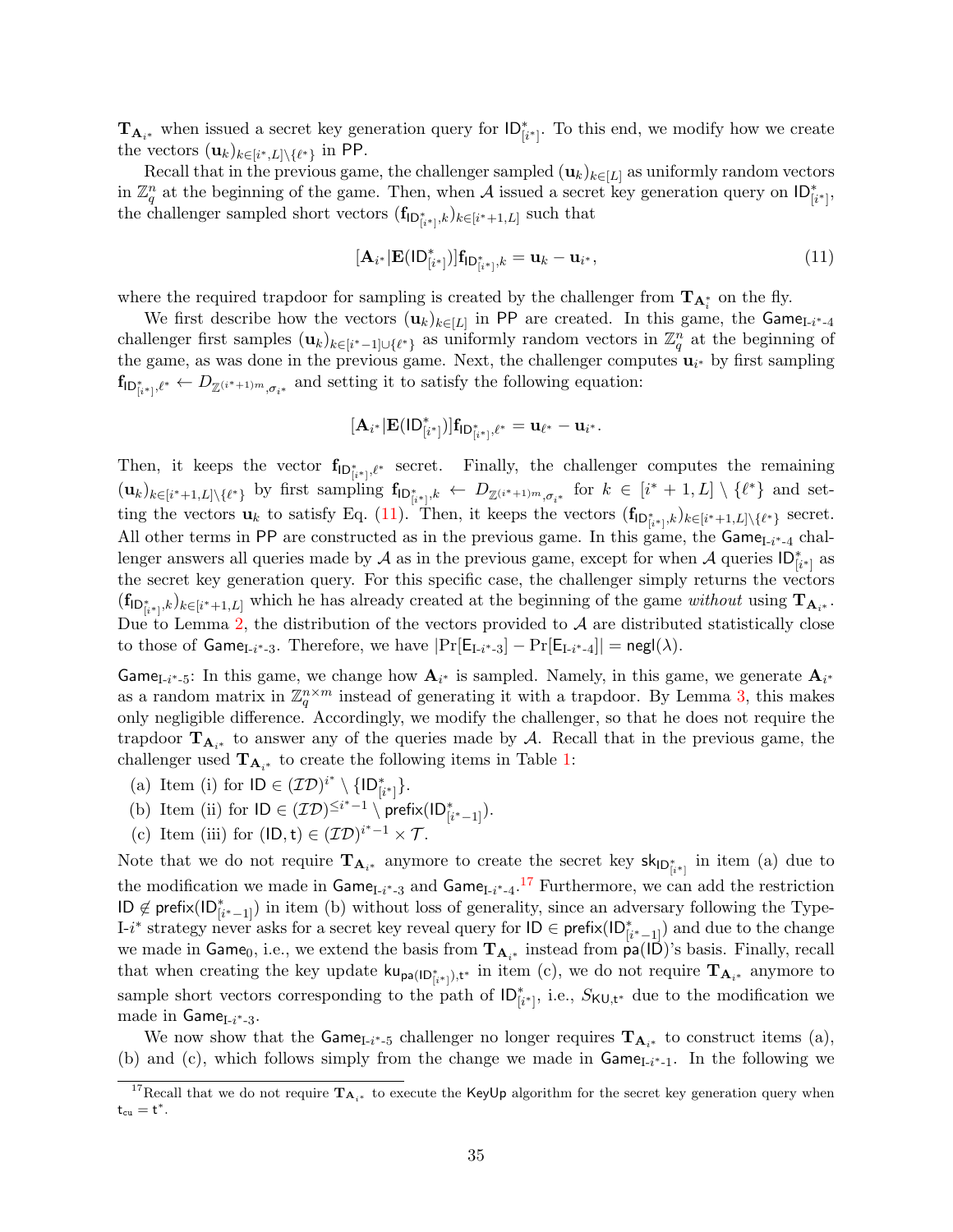only show the case for item (a), since the other cases can be easily verified in a similar fashion. Now, if  $\mathsf{ID} \in (\mathcal{ID})^{i^*} \setminus {\{\mathsf{ID}^*_{[i^*]}\}}$ , then there must exist an index  $j \in [i^*]$  such that  $\mathsf{id}_j \neq \mathsf{id}_j^*$  where  $\mathsf{id}_j, \mathsf{id}_j^*$  is the *j*-th element identity of  $\mathsf{ID}, \mathsf{ID}_{[i^*]}^*$ , respectively. Hence,  $H(\mathsf{id}_j) \neq H(\mathsf{id}_j^*)$ . Then, to create a trapdoor  $T_{[A_{i^*}|E(ID)]}$ , the challenger first runs  $ExtRndRight(A_{i^*}, G, R_j^*, T_G, \sigma_0)$  to create  $\mathbf{T}_{[\mathbf{A}_{i^*}|\mathbf{A}_{i^*}\mathbf{R}_{j}^*+(H(\text{id}_j)-H(\text{id}_j^*))\mathbf{G}]}.$  If  $i^*=1$ , this is the desired trapdoor basis. Otherwise, using this basis, the challenger extends it to a basis  $T_{[A_{i*} | E(D)]}$  by running ExtRndLeft, where the Gaussian parameter is set as  $\sigma_{i^*}$  so that the quality of the trapdoor is the same as in the previous game. Note that this can be done since we can rearrange the rows of the basis in an arbitrary manner. Finally, the challenger samples the short secret key vectors by running  $SampleLeft(\cdot)$ with trapdoor  $\mathbf{T}_{[\mathbf{A}_{i^*}|\mathbf{E}(\mathsf{ID})]}$  and Gaussian parameter  $\sigma_{i^*}$ . This shows that the challenger is able to create the required trapdoor without using  $\mathbf{T}_{\mathbf{A}^*}$ . Due to Lemma [3](#page-13-1) and [4](#page-13-2), since the sampled vectors and the extended trapdoors are statistically independent from the trapdoors provided as input, this makes a negligible difference. Since, we can make a similar argument in the case for items (b) and (c) as well, we have  $|\Pr[\mathsf{E}_{\mathrm{I-}i^*\text{-}4}] - \Pr[\mathsf{E}_{\mathrm{I-}i^*\text{-}5}]| = \mathsf{negl}(\lambda)$ *.* 

Game<sub>I-i<sup>\*</sup>-6</sub>: In this game, we change the way the challenge ciphertext is created. In this game, when the Game<sub>I-i<sup>\*</sup>-6</sup> challenger is issued a challenge query on  $(M_0, M_1)$  by A, it first samples</sub>  $\mathbf{s}_i \leftarrow \mathbb{Z}_q^n$  for  $i \in [\ell^*] \cup \{L+1\}, x \leftarrow D_{\mathbb{Z},\alpha q}, \ \bar{\mathbf{x}} \leftarrow D_{\mathbb{Z}^m,\alpha q}, \ \mathbf{x}_i \leftarrow D_{\mathbb{Z}^{(i+2)m},\alpha' q}$  for  $i \in [\ell^*] \setminus \{i^*\}$  and  $\mathbf{x}_{L+1} \leftarrow D_{\mathbb{Z}(\ell^*+2)m, \alpha'q}$ . Then it computes  $v = \mathbf{u}_{\ell^*}^{\top} \mathbf{s}_{i^*} + x \in \mathbb{Z}_q$ ,  $\mathbf{v} = \mathbf{A}_{i^*}^{\top} \mathbf{s}_{i^*} + \bar{\mathbf{x}} \in \mathbb{Z}_q^m$  and the following terms:

<span id="page-35-1"></span>
$$
\begin{cases}\nc_0 = v + \mathbf{u}_{\ell^*}^\top \Big( \sum_{i \in [\ell^*] \cup \{L+1\} \setminus \{i^*\}} \mathbf{s}_i \Big) + \mathsf{M}_b \\
\mathbf{c}_i = [\mathbf{A}_i] \mathbf{E} (\mathsf{ID}_{[i]}^*) |\mathbf{F}(\mathbf{t}^*)^\top \mathbf{s}_i + \mathbf{x}_i \quad \text{for} \quad i \in [\ell^*] \setminus \{i^*\} \\
\mathbf{c}_{L+1} = [\mathbf{A}_{L+1}] \mathbf{E} (\mathsf{ID}^*) |\mathbf{F}(\mathbf{t}^*)]^\top \mathbf{s}_{L+1} + \mathbf{x}_{L+1}\n\end{cases} (12)
$$

where *b* is the random bit chosen by the challenger. It then sets  $\mathbf{R}^* = [\mathbf{R}^*_{1*} | \cdots | \mathbf{R}^*_{i*} | \mathbf{R}^*_{L+1}] \in$  $\mathbb{Z}^{m \times (i^*+1)m}$  and runs

<span id="page-35-0"></span>
$$
\mathsf{ReRand}\Big([\mathbf{I}_m|\mathbf{R}^*],\mathbf{v},\alpha q,\frac{\alpha'}{2\alpha}\Big)\rightarrow \mathbf{c}\in\mathbb{Z}_q^{(i^*+2)m}
$$

from Lemma [7,](#page-14-3) where  $\mathbf{I}_m$  is the identity matrix with size m. Finally, it sets  $\mathbf{c}_{i^*} = \mathbf{c}$  and outputs the challenge ciphertext as follows:

$$
\mathsf{ct} = (c_0, \mathbf{c}_1, \dots, \mathbf{c}_{\ell^*}, \mathbf{c}_{L+1}) \in \mathbb{Z}_q \times \mathbb{Z}_q^{3m} \times \dots \times \mathbb{Z}_q^{(\ell^*+2)m} \times \mathbb{Z}_q^{(\ell^*+2)m}.\tag{13}
$$

We claim that this change alters the view of *A* only negligibly, which follows from the noise re-randomization lemma (Lemma [7\)](#page-14-3). In particular, we set  $\mathbf{V} = [\mathbf{I}_m | \mathbf{R}^*], \mathbf{b} = \mathbf{A}_{i^*}^{\top} \mathbf{s}_{i^*}$  and  $\mathbf{x} = \bar{\mathbf{x}}$  in Lemma [7](#page-14-3) to conclude that the obtained distribution **c** is negligibly close to the following:

$$
\begin{aligned} \mathbf{c}^{\top} &= \mathbf{s}_{i^*}^{\top} \mathbf{A}_{i^*} [\mathbf{I}_m | \mathbf{R}^*] + \mathbf{x}'^{\top} \\ &= \mathbf{s}_{i^*}^{\top} [\mathbf{A}_{i^*} | \mathbf{B}_1 + H(\mathrm{id}_1^*) \mathbf{G} | \cdots | \mathbf{B}_{i^*} + H(\mathrm{id}_{i^*}^*) \mathbf{G} | \mathbf{B}_{L+1} + H(\mathrm{t}^*) \mathbf{G} ] + \mathbf{x}'^{\top} \\ &= \mathbf{s}_{i^*}^{\top} [\mathbf{A}_{i^*} | \mathbf{E}(\mathrm{ID}_{[i^*]}^*) | \mathbf{F}(\mathrm{t}^*)] + \mathbf{x}'^{\top} \in \mathbb{Z}_q^{(i^*+2)m} \end{aligned}
$$

where  $\mathbf{x}'$  is distributed statistically close to  $D_{\mathbb{Z}^{(i^*+2)m},\alpha'q}$  due to our parameter selection. It can be seen that the challenge ciphertext in Eq. [\(13](#page-35-0)) is distributed statistically close to the previous game. Therefore, we have

$$
|\Pr[\mathsf{E}_{\mathrm{I}-i^*-5}] - \Pr[\mathsf{E}_{\mathrm{I}-i^*-6}]| = \mathsf{negl}(\lambda).
$$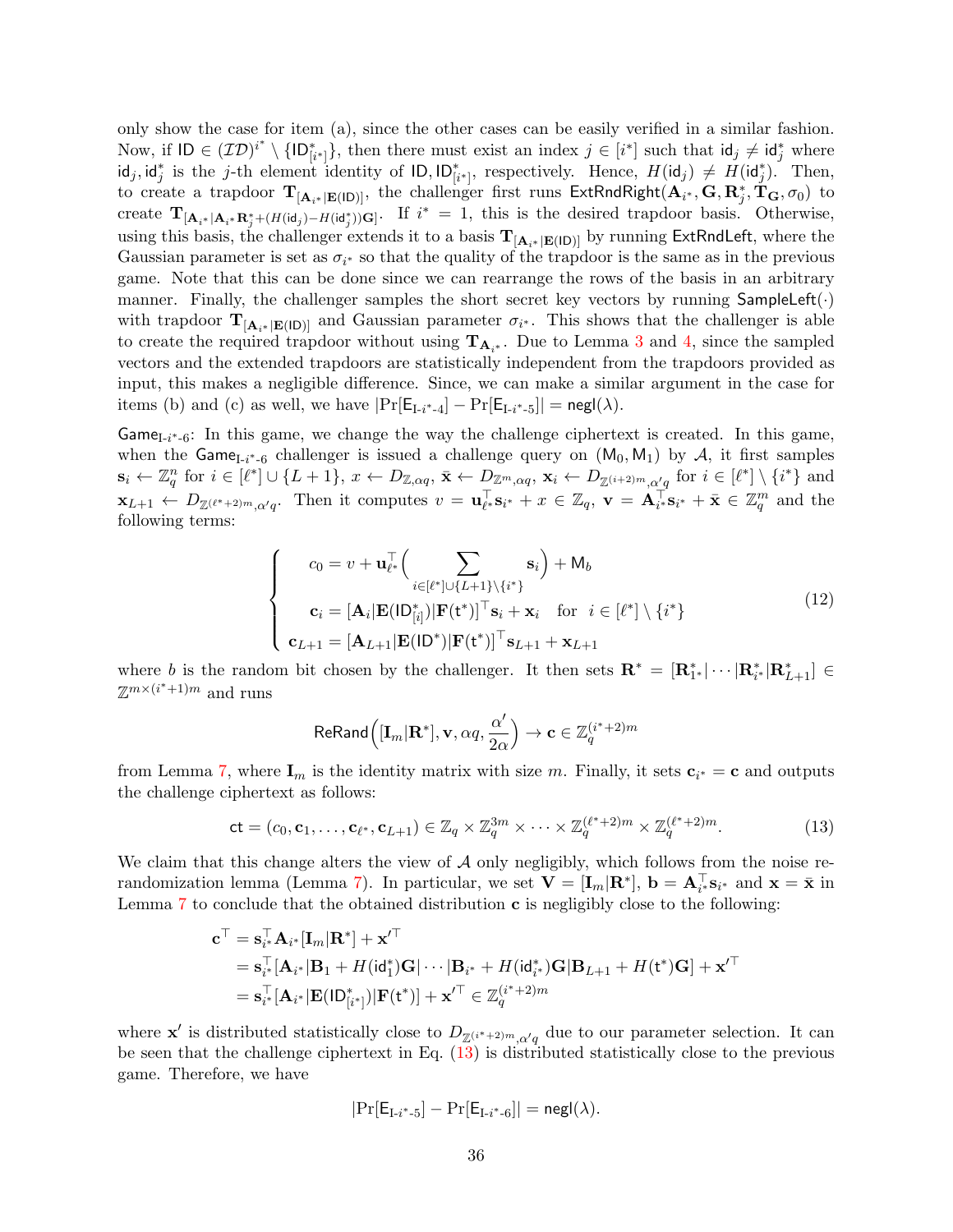Game<sub>Li<sup>\*</sup>-7</sub>: In this game, we further change the way the challenge ciphertext is created. In particular, in this game, the Game<sub>I-i\*-7</sub> challenger first samples  $\mathbf{s}_i \leftarrow \mathbb{Z}_q^n$  for  $i \in [\ell^*] \cup \{L+1\} \setminus \{i^*\},$  $w \leftarrow \mathbb{Z}_q$ ,  $\mathbf{w} \leftarrow \mathbb{Z}_q^m$ ,  $x \leftarrow D_{\mathbb{Z},\alpha q}$ ,  $\bar{\mathbf{x}} \leftarrow D_{\mathbb{Z}^m,\alpha q}$ ,  $\mathbf{x}_i \leftarrow D_{\mathbb{Z}^{(i+2)m},\alpha'q}$  for  $i \in [\ell^*] \setminus \{i^*\}$  and  $\mathbf{x}_{L+1} \leftarrow$  $D_{\mathbb{Z}(\ell^*+2)m,\alpha'q}$ . Then it computes  $v = w + x \in \mathbb{Z}_q$ ,  $\mathbf{v} = \mathbf{w} + \bar{\mathbf{x}} \in \mathbb{Z}_q^m$  and sets the remaining terms as in Eq.  $(12)$  $(12)$  of the previous game. Furthermore, it sets  $\mathbb{R}^*$  and runs the ReRand algorithm as in Game<sub>Li<sup>∗</sup>-6</sub>. Finally, it sets the challenge ciphertext as in Eq. ([13](#page-35-0)). We claim that

$$
|\Pr[\mathsf{E}_{\mathrm{I-}i^*\text{-}6}]-\Pr[\mathsf{E}_{\mathrm{I-}i^*\text{-}7}]|=\mathsf{negl}(\lambda),
$$

assuming the hardness of the LWE<sub>n,m+1</sub>,<sub>q,*x*</sub> problem. To this end, we use A to construct an LWE adversary *B* as follows:

*B* is given the problem instance of LWE as  $(\mathbf{A}', \mathbf{v}' = \mathbf{w}' + \bar{\mathbf{z}}') \in \mathbb{Z}_q^{n \times (m+1)} \times \mathbb{Z}_q^{m+1}$  where  $\bar{\mathbf{z}}' \leftarrow D_{\mathbb{Z}^{m+1},\alpha q}$ . The task of  $\beta$  is to distinguish whether  $\mathbf{w}' = \mathbf{A}'^{\top} \mathbf{s}$  for  $\mathbf{s} \leftarrow \mathbb{Z}_q^n$  or  $\mathbf{w}' \leftarrow \mathbb{Z}_q^{m+1}$ . In the following, let the first column of  $\mathbf{A}'$  be  $\mathbf{u} \in \mathbb{Z}_q^n$  and the remaining columns be  $\mathbf{A} \in \mathbb{Z}_q^{n \times m}$ . Further, let the first coefficient of **v**' be *v* and the remaining coefficients be  $\mathbf{v} \in \mathbb{Z}_q^m$ . Using these terms,  $\beta$  sets the public parameter PP. In particular,  $\beta$  sets  $(\mathbf{A}_{i^*}, \mathbf{u}_{\ell^*}) = (\mathbf{A}, \mathbf{u})$  and proceeds the setup as the  $\mathsf{Game}_{I-i^*\text{-}4}$  challenger. Furthermore, whenever  $\mathcal A$  issues a query,  $\mathcal B$  proceeds as the Game<sub>I-i<sup>∗</sup>-5</sub> challenger, and answers them without the knowledge of  ${\bf T}_{\mathbf{A}_{i}^{*}}$ . Finally, to generate the challenge ciphertext, it first picks  $b \leftarrow \{0, 1\}$  and generates the challenge ciphertext as in Eq. ([13](#page-35-0)) using  $v, \mathbf{v}$ , and returns it to A. Note that all  $\beta$  needs to do to generate the ciphertext is to run the ReRand algorithm, which it can do without knowledge of the secret randomness  $s, \bar{z}'$ . Let  $b'$  be the output of A. B outputs 1 if  $b' = b$  and 0 otherwise. It can be seen that if  $\mathbf{A}', \mathbf{v}'$  is a valid LWE sample (i.e.,  $\mathbf{w}' = \mathbf{A}'^{\top} \mathbf{s}$ ), the view of the adversary corresponds to  $\mathsf{Game}_{I-i^*\text{-}6}$ . Otherwise (i.e.,  $\mathbf{w}' \leftarrow \mathbb{Z}_q^{m+1}$ , it corresponds to Game<sub>I-*i*<sup>\*</sup>-7</sub>. We therefore conclude that assuming the hardness of the  $LWE_{n,m+1,q,\chi}$  problem we have  $|Pr[E_{L_i^*-\delta}] - Pr[E_{L_i^*-\zeta}]| = \mathsf{negl}(\lambda)$ .

Finally, since *v* is distributed uniformly at random over  $\mathbb{Z}_q$  and independently of all other terms, the probability of adversary *A* guessing whether  $b = 0$  or  $b = 1$  is exactly 1/2. In particular, we have

$$
\Pr[\mathsf{E}_{\mathrm{I-}i^*\text{-}7}] = \frac{1}{2}.
$$

Combining everything together, we conclude that if the adversary  $A$  uses the Type-I- $i^*$  strategy, then  $Pr[E_0] = \frac{1}{2} \pm \text{negl}(\lambda)$  assuming the hardness of  $LWE_{n,m+1,q,\chi}$  problem.  $\Box$ 

Similarly, we provide the following lemma against an adversary A that uses the Type-II strategy. The proof proceeds closely to Lemma [12](#page-31-0), where we gradually modify the game so that the challenger no longer requires  $\mathbf{T}_{\mathbf{A}_{L+1}}$  in the final game.

<span id="page-36-0"></span>**Lemma 13.** *The advantage of an adversary*  $A$  *using the Type-II strategy in Game*<sup>0</sup> *is negligible assuming the hardness of the* LWE<sub>*n,m+1,q,x problem, where*  $\chi = D_{\mathbb{Z}^{m+1},\alpha q}$ .</sub>

*Proof.* The proof outline is essentially the same as Lemma [12](#page-31-0) against the adversary using the Type-I strategy. The only difference is that in this proof, we aim at modifying the challenger so that he is able to simulate the game without using the trapdoor  $\mathbf{T}_{\mathbf{A}_{L+1}}$ . At a high level, since the adversary does not require  $\mathbf{T}_{\mathbf{A}_{L+1}}$  anymore, we would be able to embed the matrix  $\mathbf{A}_{L+1}$ provided as the LWE problem into the public parameter PP. To this end, we provide for reference the situations for which the challenger in  $\mathsf{Game}_0$  requires to use the trapdoor  $\mathbf{T}_{\mathbf{A}_{L+1}}$  to respond to *A*'s queries: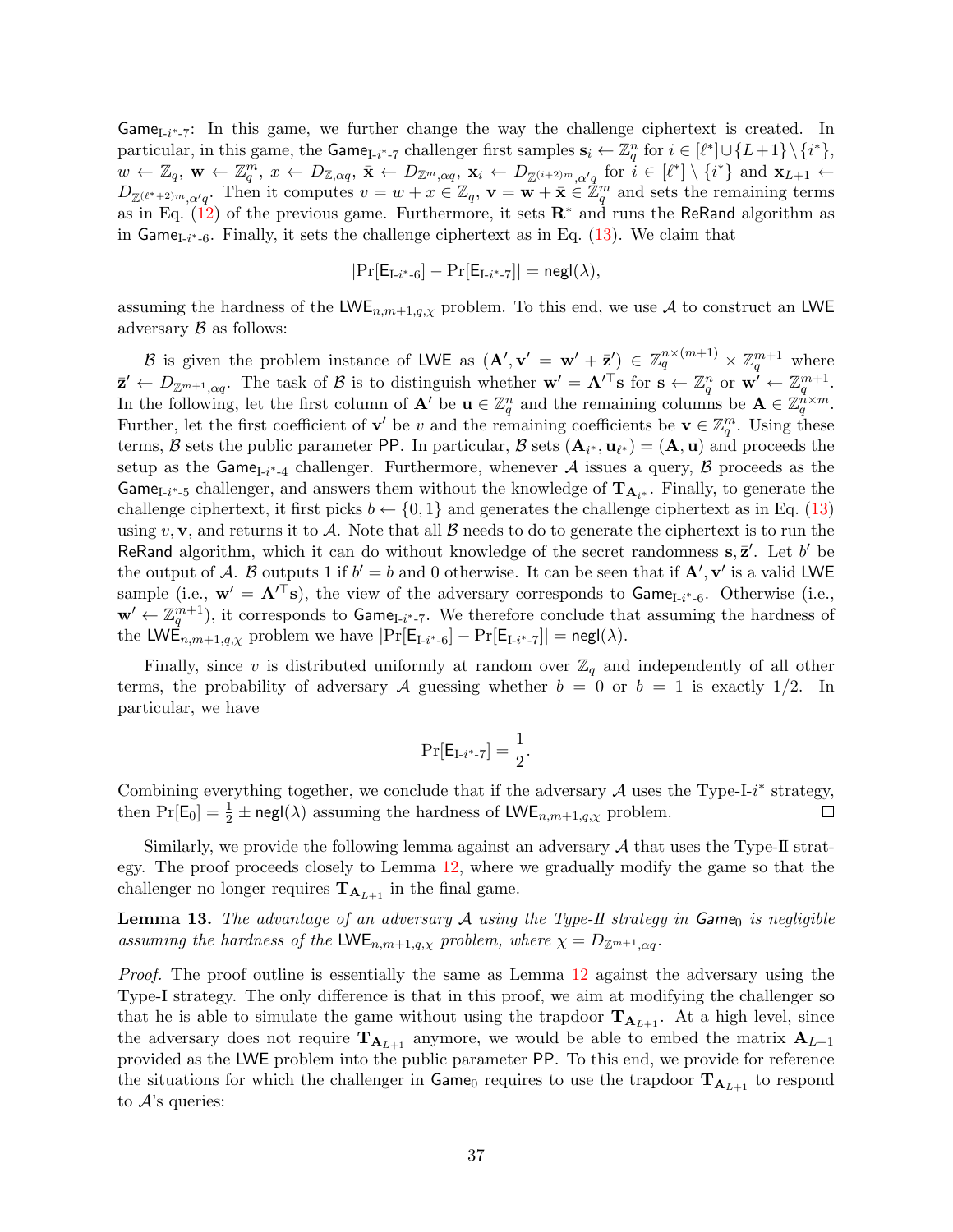- (i) Secret Key Generation Query ( $sk_{ID}$ ):  $T_{[A_{L+1}|E(ID)]}$  for any  $ID \in (ID)^{\leq L} \setminus prefix(ID^*)$
- (ii) Decryption Key Reveal Query  $(dk_{ID,t})$ :  $g_{ID,t}$  for any  $(ID, t) \in (ID)^{\leq L} \times T \setminus \{(ID^*, t^*)\}.$

Here, the restriction on the users ID for item (i) follows from the Type-II strategy, where the adversary *A* does not issue any secret key reveal queries on users ID *∈* prefix(ID*<sup>∗</sup>* ). Furthermore, note that the challenger can respond to all other queries made by *A* by using the trapdoors  $({\bf T}_{\mathbf{A}_i})_{i \in [L]}$ . With this in mind, we proceed with the following sequence of games.

Game<sub>II-1</sub>: In this game, we change the way  $(\mathbf{B}_j)_{j\in[L+1]}$  are chosen. At the beginning of the game, the Game<sub>II-1</sub> challenger samples  $\mathbf{R}^*_j \leftarrow \{-1,1\}^{m \times m}$  for  $j \in [L+1]$  and sets  $(\mathbf{B}_j)_{j \in [L+1]}$  as follows:

$$
\mathbf{B}_{j} = \begin{cases} \mathbf{A}_{L+1} \mathbf{R}_{j}^{*} - H(\mathrm{id}_{j}^{*}) \mathbf{G}, & \text{for } j \in [\ell^{*}], \\ \mathbf{A}_{L+1} \mathbf{R}_{j}^{*} & \text{for } j \in [\ell^{*}+1, L], \\ \mathbf{A}_{L+1} \mathbf{R}_{j}^{*} - H(\mathrm{t}^{*}) \mathbf{G}, & \text{for } j = L+1. \end{cases}
$$

The challenger keeps the matrices  $(\mathbf{R}^*_j)_{j\in[L+1]}$  as a part of  $sk_{\text{kgc}}$ . By Lemma [5,](#page-14-4) the statistical distance between the public parameter PP in Game<sub>0</sub> and Game $_{II-1}$  is negligible. Therefore, we have

$$
|\Pr[\mathsf{E}_0]-\Pr[\mathsf{E}_{\mathrm{II-1}}]|=\mathsf{negl}(\lambda).
$$

Game<sub>II-2</sub>: In this game, we modify the challenger so he does *not* require the trapdoor  $\mathbf{T}_{\mathbf{A}_{L+1}}$ when generating  $\mathbf{g}_{\text{ID}_{[i]}^*,t^*}$  for  $i \in [\ell^*-1]$  in  $d\mathsf{k}_{\text{ID},t^*}$  (See Item (ii)), i.e., decryption keys for users ID *∈* prefix(ID*<sup>∗</sup>* ) *\ {*ID*<sup>∗</sup> }*. Note that due to the definition of the security game, the challenger never has to create a decryption key for the user-time pair  $(\mathsf{ID}^*, \mathsf{t}^*)$ . To this end, we modify how we create the vectors  $(\mathbf{u}_k)_{k \in [\ell^*-1]}$  in PP.

Recall that in the previous game, the challenger sampled all vectors  $(\mathbf{u}_k)_{k \in [L]}$  as uniformly random vectors in  $\mathbb{Z}_q^n$  at the beginning of the game. Then, when A issued a decryption key reveal query on user-item pair  $(\text{ID}^*_{[i]}, t^*)$  for  $i \in [\ell^* - 1]$ , the challenger sampled a short vector  $\mathbf{g}_{\text{ID}^*_{[i]}, t^*}$ such that

<span id="page-37-0"></span>
$$
[\mathbf{A}_{L+1}|\mathbf{E}(\mathsf{ID}_{[i]}^{*})|\mathbf{F}(t^{*})]g_{\mathsf{ID}_{[i]}^{*},t^{*}} = \mathbf{u}_{i}.
$$
\n(14)

where the required trapdoor for sampling the vector was created by the challenger from  $T_{A_{L+1}}$ on the fly, due to the modification we made in  $Game_0$ .

We first describe how the vectors  $(\mathbf{u}_k)_{k \in [L]}$  in PP are created in this game. The Game<sub>II-2</sub> challenger first samples  $(\mathbf{u}_k)_{k \in [L] \setminus [\ell^* - 1]}$  as uniformly random vectors in  $\mathbb{Z}_q^n$  at the beginning of the game, as was done in the previous game. Next the challenger samples  $\mathbf{g}_{\text{ID}_{[i]}^*,t^*} \leftarrow D_{\mathbb{Z}^{i+2},\sigma_i}$  and sets the remaining vectors  $(\mathbf{u}_k)_{k \in [\ell^*-1]}$  to satisfy Eq. [\(14](#page-37-0)). Then, it keeps the vectors  $(\mathbf{g}_{\mathsf{ID}^*_{[i]}}, \mathsf{t}^*)_{i \in [\ell^*-1]}$ secret. All other terms in PP are constructed as in the previous game. In this game, the  $Game_{I-2}$ challenger answers all the queries made by  $A$  as in the previous game, except for when  $A$  queries the user-item pair  $(\mathsf{ID}^*_{[i]}, \mathsf{t}^*)$  for  $i \in [\ell^*-1]$  as the decryption key reveal query. For this specific case, the challenger simply returns the vector  $\mathbf{g}_{\textsf{ID}^*_{[i]},t^*}$  which he has already created at the beginning of the game *without* using  $\mathbf{T}_{\mathbf{A}_{L+1}}$ . Due to Lemma [2,](#page-13-3) the distribution of the short vectors provided to *A* is distributed statistically close to those of the previous game. Therefore, we have

$$
|\Pr[\mathsf{E}_{\mathrm{II}\text{-}1}] - \Pr[\mathsf{E}_{\mathrm{II}\text{-}2}]| = \mathsf{negl}(\lambda).
$$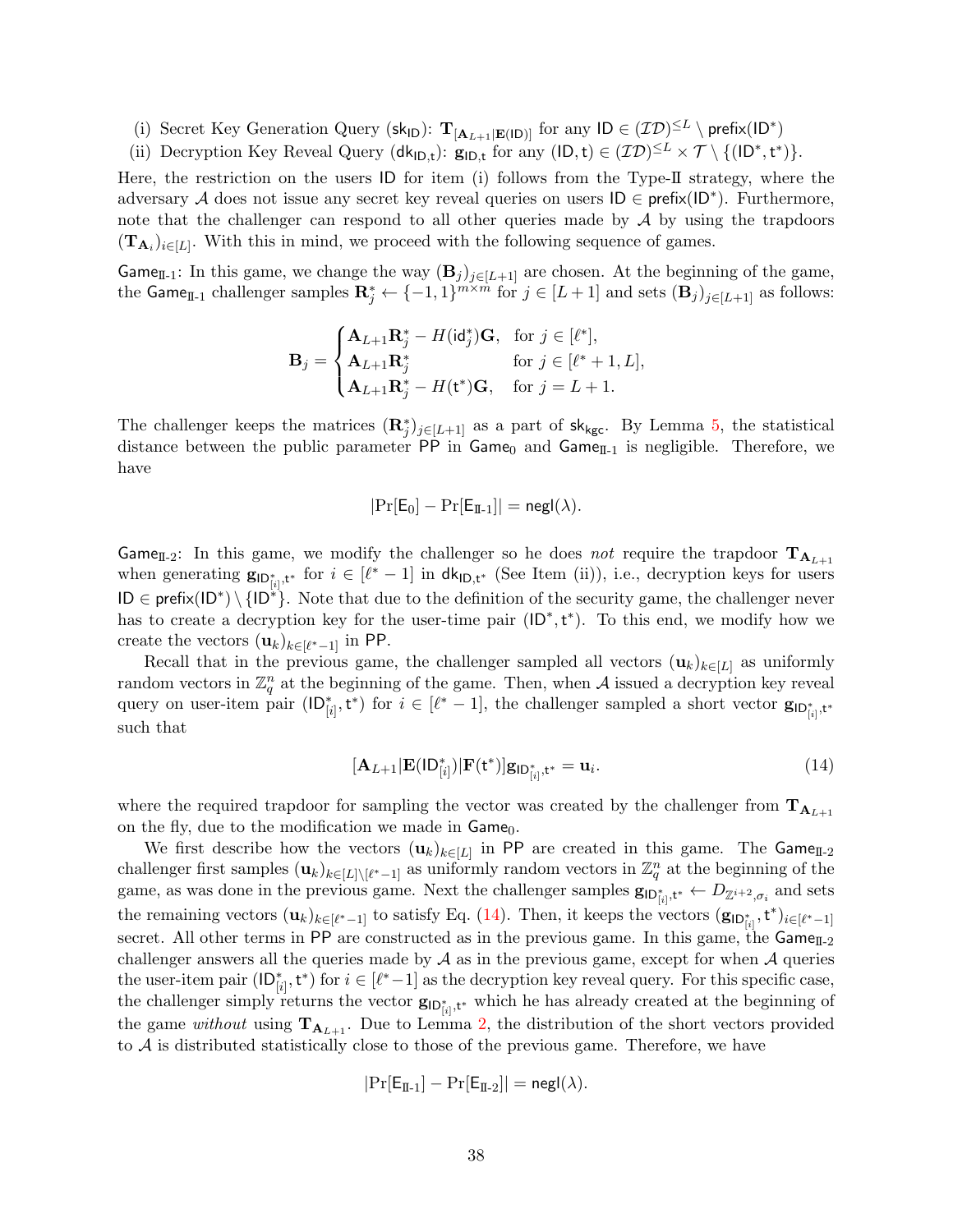Game<sub>II-3</sub>: In this game, we change how  $A_{L+1}$  is sampled. Namely, in this game, we generate  $A_{L+1}$ as a random matrix in  $\mathbb{Z}_q^{n \times m}$  instead of generating it with a trapdoor. By Lemma [3,](#page-13-1) this makes only a negligible difference. Accordingly, we modify the challenger, so that he does not require  $\mathbf{T}_{\mathbf{A}_{L+1}}$  to answer any of the queries made by *A*. Recall that in the previous game, the challenger used  $\mathbf{T}_{\mathbf{A}_{L+1}}$  to create the following terms for the items we provided for reference before Game<sub>II-1</sub>: (a) Item (i) for  $ID \in (\mathcal{ID})^{\leq L} \setminus prefix(ID^*)$ .

(b) Item (ii) for  $(ID, t) \in (ID)^{\leq L} \times T \setminus \{ (ID, t^*) | ID \in prefix(ID^*) \}.$ 

We now show that the Game<sub>II-3</sub> challenger no longer requires  $\mathbf{T}_{\mathbf{A}_{L+1}}$  to construct items (a) and (b). In the following, we only show the case for item (a), since the case for item (b) can be easily verified in a similar manner. Now, consider a user  $ID \in (ID)^{\leq L} \setminus prefix(ID^*)$ , where  $ID = (id_1, \dots, id_\ell)$ for some  $\ell \in [L]$ . Then, let  $j \in [\ell]$  be the smallest index such that  $\mathsf{ID}_{[j]} \notin \mathsf{prefix}(\mathsf{ID}^*)$ , which always exists since  $ID \notin prefix(ID^*)$ . Let us first consider the case  $j \leq \ell^*$  and denote  $id_j, id_j^*$ as the *j*-th element identities of ID, ID<sup>\*</sup>, respectively, where we have  $H(\mathsf{id}_j) \neq H(\mathsf{id}_j^*)$ . Then, to create a trapdoor  $\mathbf{T}_{[\mathbf{A}_{L+1}|\mathbf{E}(\mathsf{ID})]},$  the challenger first runs  $\mathsf{ExtRndRight}(\mathbf{A}_{L+1}, \mathbf{G}, \mathbf{R}^*_j, \mathbf{\tilde{T}_G}, \sigma_0)$  to create  $\mathbf{T}_{[\mathbf{A}_{L+1}|\mathbf{A}_{L+1}\mathbf{R}_{j}^{*}+(H(\mathsf{id}_{j})-H(\mathsf{id}_{j}^{*})\mathbf{G})]}$ . If  $\ell=1$ , this is our desired basis. Otherwise, using this basis, the challenger extends it to a basis  $T_{[A_{L+1}|E(|D)]}$  by running ExtRndLeft with parameter  $\sigma_{\ell}$ . Note that this can be done since we can rearrange the rows of the basis in an arbitrary manner. Furthermore, in case  $j > l^*$  (or in particular  $j = l^* + 1$  by definition), since  $H(\mathsf{id}_j) \neq \mathbf{0}_{n \times n}$ , we first run algorithm ExtRndRight to create  $T_{[{\bf A}_{L+1}|{\bf A}_{L+1}{\bf R}_j^* + H(\mathrm{id}_j){\bf G})]}$  and then extend it to a basis  $\mathbf{T}_{[\mathbf{A}_{L+1}|\mathbf{E}(\mathbf{D})]}$  by running ExtRndLeft, as done above. In both cases, the challenger is able to create the required trapdoor without using  $\mathbf{T}_{\mathbf{A}_{i^*}}$ . Now, due to Lemma [3](#page-13-1) and [4,](#page-13-2) since the sampled vectors and the extended trapdoors are statistically independent from the trapdoors being used, this modification makes a negligible difference. Since, we can make a similar argument in the case for item (b) as well, we obtain

$$
|\Pr[\mathsf{E}_{\mathrm{II}\text{-}2}] - \Pr[\mathsf{E}_{\mathrm{II}\text{-}3}]| = \mathsf{negl}(\lambda).
$$

 $Game_{II-4}$ : In this game, we change the way the challenge ciphertext is created. In this game, when the Game<sub>II-4</sub> challenger is issued a challenge query on  $(M_0, M_1)$  by  $A$ , it first samples  $s_i \leftarrow \mathbb{Z}_q^n$  for  $i \in [\ell^*] \cup \{L+1\}, x \leftarrow D_{\mathbb{Z},\alpha q}, \ \bar{\mathbf{x}} \leftarrow D_{\mathbb{Z}^m,\alpha q} \text{ and } \mathbf{x}_i \leftarrow D_{\mathbb{Z}^{(i+2)m},\alpha' q} \text{ for } i \in [\ell^*]. \text{ Then it computes }$  $v = \mathbf{u}_{\ell^*}^{\top} \mathbf{s}_{L+1} + x \in \mathbb{Z}_q$ ,  $\mathbf{v} = \mathbf{A}_{L+1}^{\top} \mathbf{s}_{L+1} + \bar{\mathbf{x}} \in \mathbb{Z}_q^m$  and the following terms:

<span id="page-38-1"></span>
$$
\begin{cases}\nc_0 = v + \mathbf{u}_{\ell^*}^\top \Big( \sum_{i \in [\ell^*]} \mathbf{s}_i \Big) + \mathsf{M}_b \\
\mathbf{c}_i = [\mathbf{A}_i] \mathbf{E} (\mathsf{ID}_{[i]}^*) |\mathbf{F}(\mathbf{t}^*)]^\top \mathbf{s}_i + \mathbf{x}_i \quad \text{for} \quad i \in [\ell^*]\n\end{cases} \tag{15}
$$

where *b* is the random bit chosen by the challenger. It then sets  $\mathbf{R}^* = [\mathbf{R}^*_{1*} | \cdots | \mathbf{R}^*_{\ell^*} | \mathbf{R}^*_{L+1}] \in$  $\mathbb{Z}^{m \times (\ell^*+1)m}$  and runs

<span id="page-38-0"></span>
$$
\mathsf{ReRand}\Big([\mathbf{I}_m|\mathbf{R}^\ast],\mathbf{v},\alpha q,\frac{\alpha'}{2\alpha}\Big)\rightarrow \mathbf{c}\in\mathbb{Z}_q^{(\ell^\ast+2)m}
$$

from Lemma [7,](#page-14-3) where  $I_m$  is the identity matrix with size m. Finally, it sets  $c_{L+1} = c$  and outputs the challenge ciphertext as follows:

$$
\mathsf{ct} = (c_0, \mathbf{c}_1, \dots, \mathbf{c}_{\ell^*}, \mathbf{c}_{L+1}) \in \mathbb{Z}_q \times \mathbb{Z}_q^{3m} \times \dots \times \mathbb{Z}_q^{(\ell^*+2)m} \times \mathbb{Z}_q^{(\ell^*+2)m}.\tag{16}
$$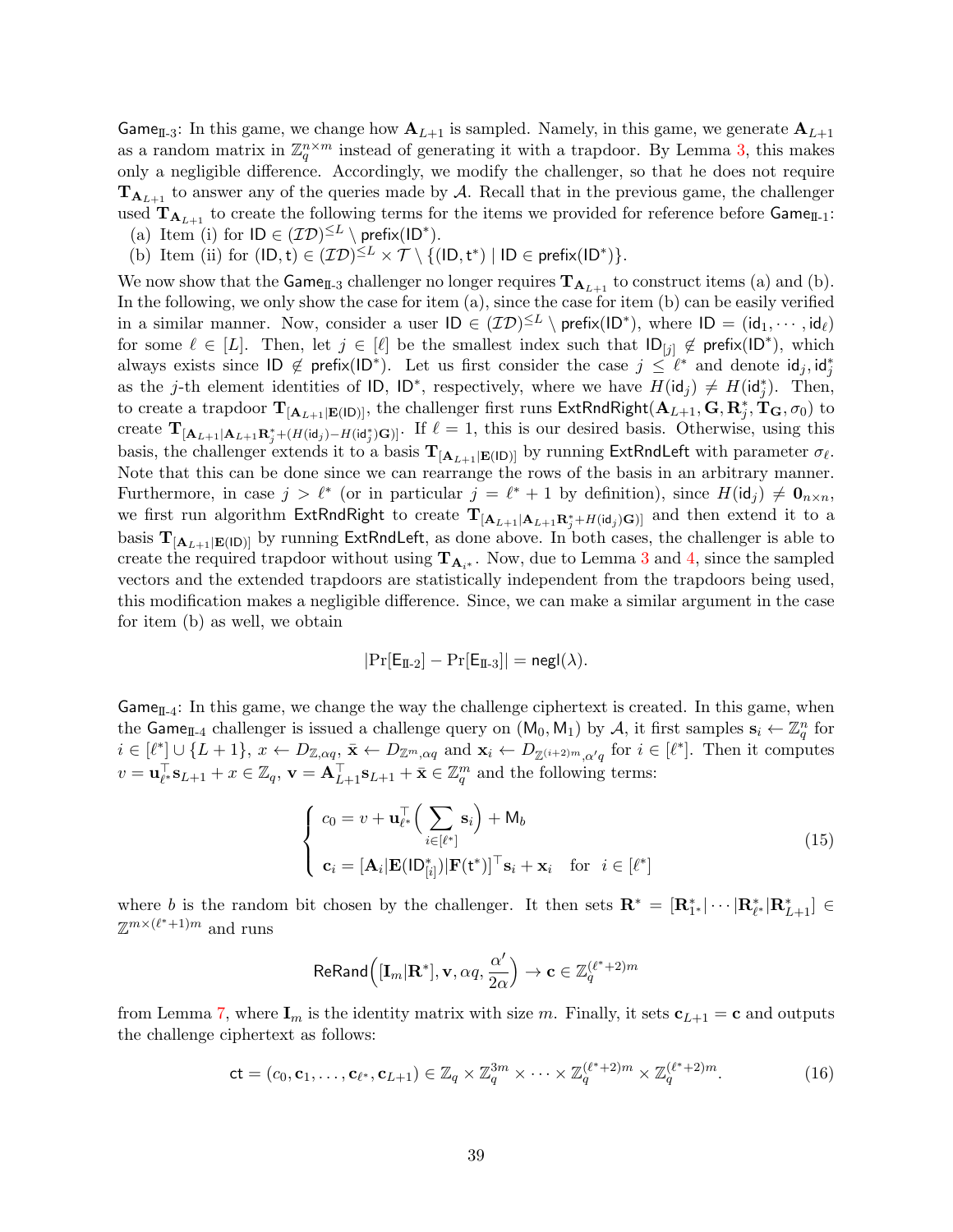We claim that this change alters the view of *A* only negligibly, which follows from the noise re-randomization lemma (Lemma [7\)](#page-14-3). In particular, we set  $\mathbf{V} = [\mathbf{I}_m | \mathbf{R}^*]$ ,  $\mathbf{b} = \mathbf{A}_{L+1}^{\top} \mathbf{s}_{L+1}$  and  $\mathbf{x} = \bar{\mathbf{x}}$ in Lemma [7](#page-14-3) to conclude that the obtained distribution **c** is negligibly close to the following:

$$
\begin{aligned} \mathbf{c}^{\top} &= \mathbf{s}_{L+1}^{\top} \mathbf{A}_{L+1}[\mathbf{I}_{m}|\mathbf{R}^{*}] + \mathbf{x}'^{\top} \\ &= \mathbf{s}_{L+1}^{\top}[\mathbf{A}_{L+1}|\mathbf{B}_{1} + H(\mathrm{id}_{1}^{*})\mathbf{G}| \cdots |\mathbf{B}_{\ell^{*}} + H(\mathrm{id}_{\ell^{*}}^{*})\mathbf{G}|\mathbf{B}_{L+1} + H(\mathrm{t}^{*})\mathbf{G}] + \mathbf{x}'^{\top} \\ &= \mathbf{s}_{L+1}^{\top}[\mathbf{A}_{L+1}|\mathbf{E}(\mathbf{I}\mathbf{D}^{*})|\mathbf{F}(\mathrm{t}^{*})] + \mathbf{x}'^{\top} \in \mathbb{Z}_{q}^{(\ell^{*}+2)m} \end{aligned}
$$

where **x'** is distributed statistically close to  $D_{\mathbb{Z}(\ell^*+2)m,\alpha'q}$ . It can be seen that the challenge ciphertext in Eq. [\(16](#page-38-0)) is distributed statistically close to the previous game. Therefore, we have

$$
|\Pr[\mathsf{E}_{\mathrm{II}\text{-}3}] - \Pr[\mathsf{E}_{\mathrm{II}\text{-}4}]| = \mathsf{negl}(\lambda).
$$

Game $_{\text{II-5}}$ : In this game, we further change the way the challenge ciphertext is created. In particular, in this game, the Game<sub>II-5</sub> challenger first samples  $\mathbf{s}_i \leftarrow \mathbb{Z}_q^n$  for  $i \in [\ell^*], w \leftarrow \mathbb{Z}_q, \mathbf{w} \leftarrow \mathbb{Z}_q^m$ ,  $x \leftarrow D_{\mathbb{Z},\alpha q}, \ \bar{\mathbf{x}} \leftarrow D_{\mathbb{Z}^m,\alpha q} \text{ and } \mathbf{x}_i \leftarrow D_{\mathbb{Z}^{(i+2)m},\alpha' q} \text{ for } i \in [\ell^*].$  Then it computes  $v = w + x \in \mathbb{Z}_q$ ,  $\mathbf{v} = \mathbf{w} + \bar{\mathbf{x}} \in \mathbb{Z}_q^m$  and sets the remaining terms as in Eq. [\(15](#page-38-1)) of the previous game. Furthermore, it sets  $\mathbb{R}^*$  and runs the ReRand algorithm as in Game<sub>II-4</sub>. Finally, it sets the challenge ciphertext as in Eq. ([16\)](#page-38-0). We can show that

$$
|\Pr[\mathsf{E}_{\mathrm{II}\text{-}4}] - \Pr[\mathsf{E}_{\mathrm{II}\text{-}5}]| = \mathsf{negl}(\lambda),
$$

assuming the hardness of the  $LWE_{n,m+1,q,\chi}$  problem. We omit this proof, since it is essentially the same proof we provided to bound the advantage between Game<sub>I-*i*<sup>\*</sup>-6</sub> and Game<sub>I-*i*<sup>\*</sup>-7</sub> in Lemma [12](#page-31-0) against the adversary using the Type-I strategy. In particular, instead of viewing the matrix **A** provided by the LWE problem as  $A_i^*$  in the public parameter PP, we view A as  $A_{L+1}$ . Furthermore, the LWE challenger is able to simulate the game for *A* properly, since we modified the challenger in Game<sub>II-2</sub> and Game<sub>II-3</sub> so that it does not require  $T_{A_{L+1}}$  anymore to answer any of *A*'s queries.

Finally, since *v* is distributed uniformly at random over  $\mathbb{Z}_q$  and independently of all other terms, the probability of adversary *A* guessing whether  $b = 0$  or  $b = 1$  is exactly 1/2. In particular, we have

$$
\Pr[\mathsf{E}_{\mathrm{II}\text{-}5}]=\frac{1}{2}.
$$

Combining everything together, we conclude that if the adversary *A* uses the Type-II strategy, then  $Pr[E_0] = \frac{1}{2} \pm \text{negl}(\lambda)$  assuming the hardness of  $LWE_{n,m,q,\chi}$  problem.  $\Box$ 

Therefore, combining the two Lemmas [12](#page-31-0) and [13,](#page-36-0) and the strategy dividing lemma (Lem-mas [8\)](#page-19-0), we can conclude that the RHIBE scheme  $\Pi$  satisfies selective-identity security.  $\Box$ 

**Acknowledgement.** The first author was partially supported by JST CREST Grant Number JPMJCR1302 and JSPS KAKENHI Grant Number 17J05603. The second author was partially supported by JST CREST Grant Number JPMJCR1688. The first and second authors were partially supported by JST CREST Grant Number JPMJCR19F6. The third author was partially supported by JST CREST Grant Number JPMJCR14D6.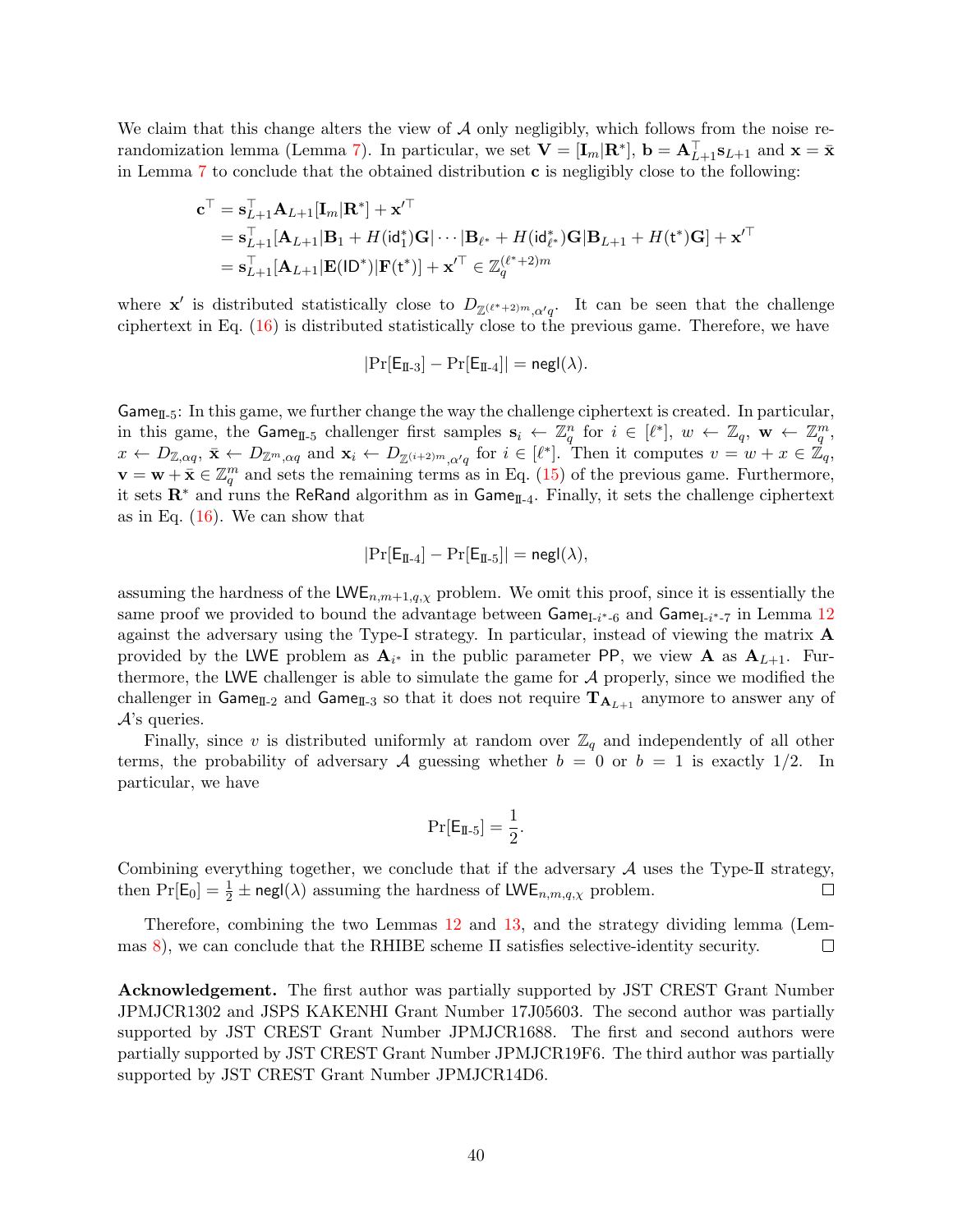### **References**

- <span id="page-40-3"></span>[ABB10] Shweta Agrawal, Dan Boneh, and Xavier Boyen. Efficient lattice (H)IBE in the standard model. In Henri Gilbert, editor, *Advances in Cryptology - EUROCRYPT 2010, 29th Annual International Conference on the Theory and Applications of Cryptographic Techniques*, volume 6110 of *Lecture Notes in Computer Science*, pages 553– 572. Springer, 2010.
- <span id="page-40-6"></span>[AI09a] Nuttapong Attrapadung and Hideki Imai. Attribute-based encryption supporting direct/indirect revocation modes. In Matthew G. Parker, editor, *Cryptography and Coding, 12th IMA International Conference, Cryptography and Coding 2009*, volume 5921 of *Lecture Notes in Computer Science*, pages 278–300. Springer, 2009.
- <span id="page-40-7"></span>[AI09b] Nuttapong Attrapadung and Hideki Imai. Conjunctive broadcast and attribute-based encryption. In Hovav Shacham and Brent Waters, editors, *Pairing-Based Cryptography - Pairing 2009, Third International Conference*, volume 5671 of *Lecture Notes in Computer Science*, pages 248–265. Springer, 2009.
- <span id="page-40-9"></span>[Ajt99] Miklós Ajtai. Generating hard instances of the short basis problem. In Jirí Wiedermann, Peter van Emde Boas, and Mogens Nielsen, editors, *Automata, Languages and Programming, 26th International Colloquium, ICALP'99*, volume 1644 of *Lecture Notes in Computer Science*, pages 1–9. Springer, 1999.
- <span id="page-40-10"></span>[AP11] Joël Alwen and Chris Peikert. Generating shorter bases for hard random lattices. *Theory Comput. Syst.*, 48(3):535–553, 2011.
- <span id="page-40-0"></span>[BF03] Dan Boneh and Matthew K. Franklin. Identity-based encryption from the weil pairing. *SIAM J. Comput.*, 32(3):586–615, 2003.
- <span id="page-40-1"></span>[BGK08] Alexandra Boldyreva, Vipul Goyal, and Virendra Kumar. Identity-based encryption with efficient revocation. In Peng Ning, Paul F. Syverson, and Somesh Jha, editors, *Proceedings of the 2008 ACM Conference on Computer and Communications Security, CCS 2008*, pages 417–426. ACM, 2008.
- <span id="page-40-5"></span>[CCKS18] Donghoon Chang, Amit Kumar Chauhan, Sandeep Kumar, and Somitra Kumar Sanadhya. Revocable identity-based encryption from codes with rank metric. In Nigel P. Smart, editor, *Topics in Cryptology - CT-RSA 2018 - The Cryptographers' Track at the RSA Conference 2018*, volume 10808 of *Lecture Notes in Computer Science*, pages 435–451. Springer, 2018.
- <span id="page-40-8"></span>[CDLQ16] Hui Cui, Robert H. Deng, Yingjiu Li, and Baodong Qin. Server-aided revocable attribute-based encryption. In Ioannis G. Askoxylakis, Sotiris Ioannidis, Sokratis K. Katsikas, and Catherine A. Meadows, editors, *Computer Security - ESORICS 2016 - 21st European Symposium on Research in Computer Security*, volume 9879 of *Lecture Notes in Computer Science*, pages 570–587. Springer, 2016.
- <span id="page-40-4"></span>[CHKP12] David Cash, Dennis Hofheinz, Eike Kiltz, and Chris Peikert. Bonsai trees, or how to delegate a lattice basis. *J. Cryptology*, 25(4):601–639, 2012.
- <span id="page-40-2"></span>[CLL+12] Jie Chen, Hoon Wei Lim, San Ling, Huaxiong Wang, and Khoa Nguyen. Revocable identity-based encryption from lattices. In Willy Susilo, Yi Mu, and Jennifer Seberry,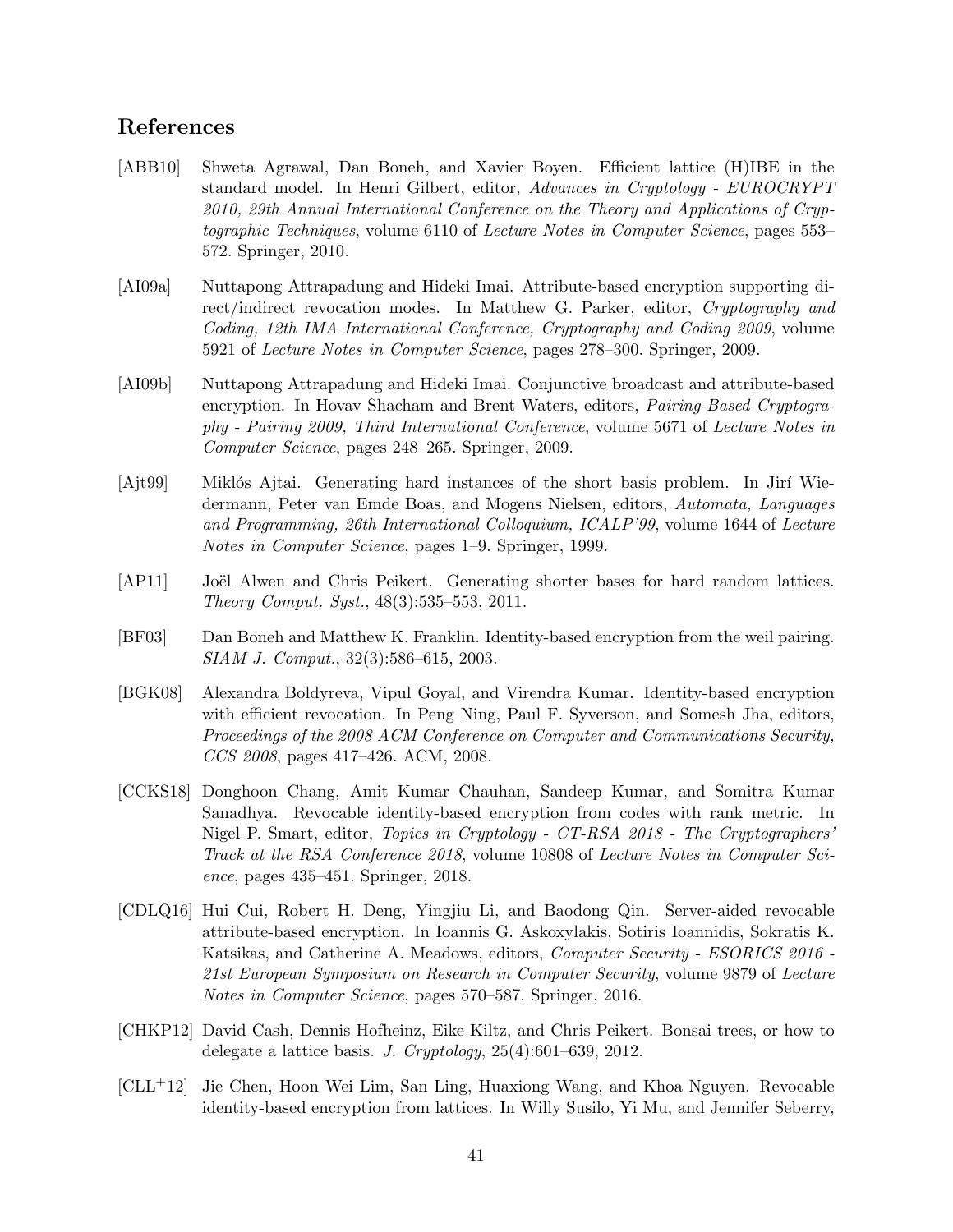editors, *Information Security and Privacy - 17th Australasian Conference, ACISP 2012*, volume 7372 of *Lecture Notes in Computer Science*, pages 390–403. Springer, 2012.

- <span id="page-41-4"></span>[DG17] Nico Döttling and Sanjam Garg. From selective IBE to full IBE and selective HIBE. In Yael Kalai and Leonid Reyzin, editors, *Theory of Cryptography - 15th International Conference, TCC 2017*, volume 10677 of *Lecture Notes in Computer Science*, pages 372–408. Springer, 2017.
- <span id="page-41-3"></span>[ESY16] Keita Emura, Jae Hong Seo, and Taek-Young Youn. Semi-generic transformation of revocable hierarchical identity-based encryption and its DBDH instantiation. *IEICE Transactions*, 99-A(1):83–91, 2016.
- <span id="page-41-8"></span>[GPV08] Craig Gentry, Chris Peikert, and Vinod Vaikuntanathan. Trapdoors for hard lattices and new cryptographic constructions. In Cynthia Dwork, editor, *Proceedings of the 40th Annual ACM Symposium on Theory of Computing*, pages 197–206. ACM, 2008.
- <span id="page-41-5"></span>[HLCL18] Ziyuan Hu, Shengli Liu, Kefei Chen, and Joseph K. Liu. Revocable identity-based encryption from the computational Diffie-Hellman problem. In Willy Susilo and Guomin Yang, editors, *Information Security and Privacy - 23rd Australasian Conference, ACISP 2018, Proceedings*, volume 10946 of *Lecture Notes in Computer Science*, pages 265–283. Springer, 2018.
- <span id="page-41-1"></span>[ISW17] Yuu Ishida, Junji Shikata, and Yohei Watanabe. CCA-secure revocable identity-based encryption schemes with decryption key exposure resistance. *IJACT*, 3(3):288–311, 2017.
- <span id="page-41-0"></span>[KMT19] Shuichi Katsumata, Takahiro Matsuda, and Atsushi Takayasu. Lattice-based revocable (hierarchical) IBE with decryption key exposure resistance. In Dongdai Lin and Kazue Sako, editors, *Public-Key Cryptography - PKC 2019 - 22nd IACR International Conference on Practice and Theory of Public-Key Cryptography, Proceedings, Part II*, volume 11443 of *Lecture Notes in Computer Science*, pages 441–471. Springer, 2019.
- <span id="page-41-9"></span>[KY16] Shuichi Katsumata and Shota Yamada. Partitioning via non-linear polynomial functions: More compact ibes from ideal lattices and bilinear maps. In Jung Hee Cheon and Tsuyoshi Takagi, editors, *Advances in Cryptology - ASIACRYPT 2016 - 22nd International Conference on the Theory and Application of Cryptology and Information Security*, volume 10032 of *Lecture Notes in Computer Science*, pages 682–712, 2016.
- <span id="page-41-2"></span>[LLP17] Kwangsu Lee, Dong Hoon Lee, and Jong Hwan Park. Efficient revocable identity-based encryption via subset difference methods. *Des. Codes Cryptography*, 85(1):39–76, 2017.
- <span id="page-41-6"></span>[LNWZ17] San Ling, Khoa Nguyen, Huaxiong Wang, and Juanyang Zhang. Revocable predicate encryption from lattices. In Tatsuaki Okamoto, Yong Yu, Man Ho Au, and Yannan Li, editors, *Provable Security - 11th International Conference, ProvSec 2017*, volume 10592 of *Lecture Notes in Computer Science*, pages 305–326. Springer, 2017.
- <span id="page-41-7"></span>[LNWZ18] San Ling, Khoa Nguyen, Huaxiong Wang, and Juanyang Zhang. Server-aided revocable predicate encryption: Formalization and lattice-based instantiation. *CoRR*, abs/1801.07844, 2018.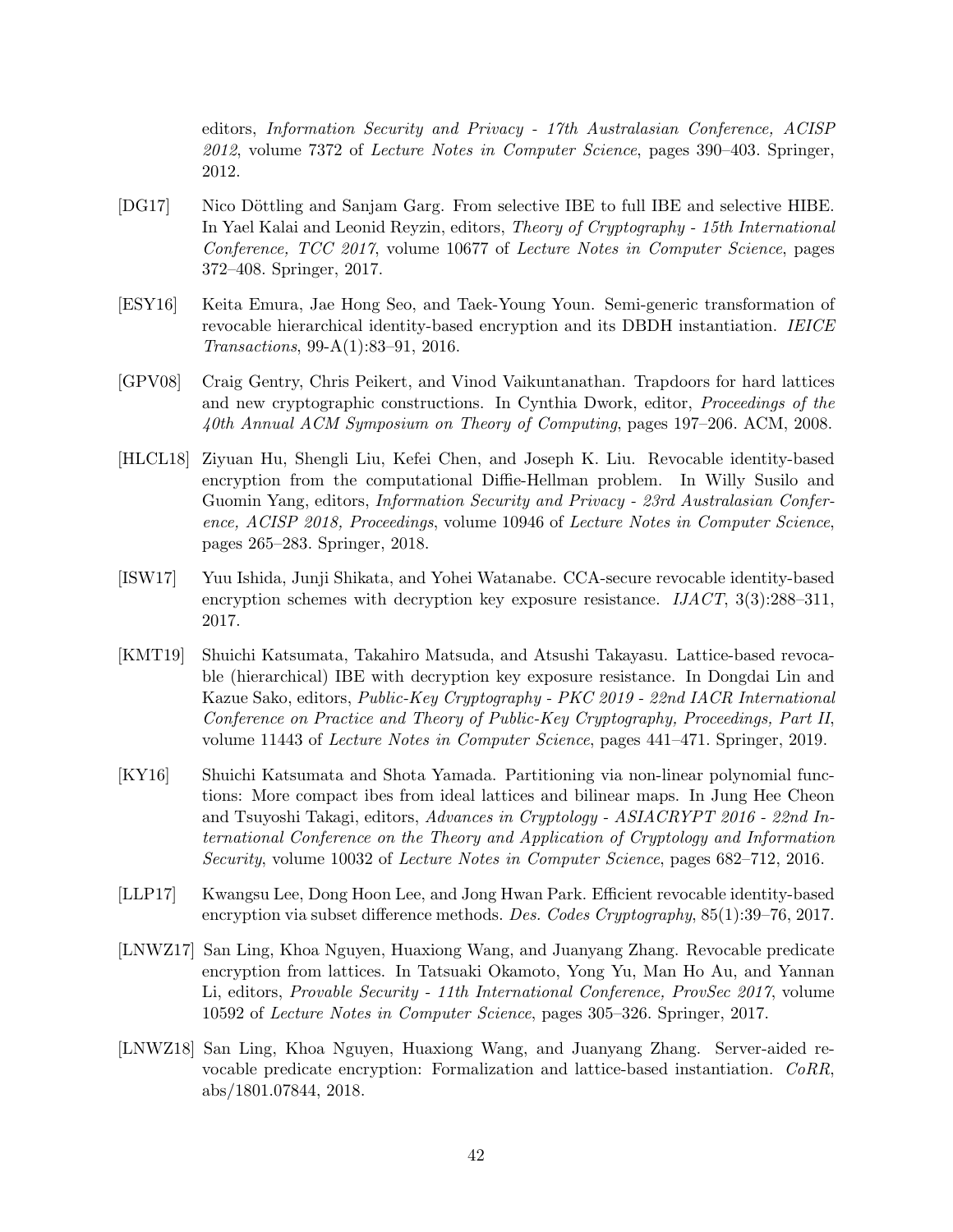- <span id="page-42-2"></span>[LP18] Kwangsu Lee and Seunghwan Park. Revocable hierarchical identity-based encryption with shorter private keys and update keys. *Des. Codes Cryptography*, 86(10):2407– 2440, 2018.
- <span id="page-42-1"></span>[LV09] Benoît Libert and Damien Vergnaud. Adaptive-ID secure revocable identity-based encryption. In Marc Fischlin, editor, *Topics in Cryptology - CT-RSA 2009, The Cryptographers' Track at the RSA Conference 2009. Proceedings*, volume 5473 of *Lecture Notes in Computer Science*, pages 1–15. Springer, 2009.
- <span id="page-42-5"></span>[ML19] Xuecheng Ma and Dongdai Lin. A generic construction of revocable identity-based encryption. *IACR Cryptology ePrint Archive*, 2019:299, 2019.
- <span id="page-42-3"></span>[MLC+15] Xianping Mao, Junzuo Lai, Kefei Chen, Jian Weng, and Qixiang Mei. Efficient revocable identity-based encryption from multilinear maps. *Security and Communication Networks*, 8(18):3511–3522, 2015.
- <span id="page-42-9"></span>[MP12] Daniele Micciancio and Chris Peikert. Trapdoors for lattices: Simpler, tighter, faster, smaller. In David Pointcheval and Thomas Johansson, editors, *Advances in Cryptology - EUROCRYPT 2012 - 31st Annual International Conference on the Theory and Applications of Cryptographic Techniques*, volume 7237 of *Lecture Notes in Computer Science*, pages 700–718. Springer, 2012.
- <span id="page-42-6"></span>[NMS12] Juan Manuel González Nieto, Mark Manulis, and Dongdong Sun. Fully private revocable predicate encryption. In Willy Susilo, Yi Mu, and Jennifer Seberry, editors, *Information Security and Privacy - 17th Australasian Conference, ACISP 2012*, volume 7372 of *Lecture Notes in Computer Science*, pages 350–363. Springer, 2012.
- <span id="page-42-0"></span>[NNL01] Dalit Naor, Moni Naor, and Jeffery Lotspiech. Revocation and tracing schemes for stateless receivers. In Joe Kilian, editor, *Advances in Cryptology - CRYPTO 2001, 21st Annual International Cryptology Conference. Proceedings*, volume 2139 of *Lecture Notes in Computer Science*, pages 41–62. Springer, 2001.
- <span id="page-42-8"></span>[NWZ16] Khoa Nguyen, Huaxiong Wang, and Juanyang Zhang. Server-aided revocable identitybased encryption from lattices. In Sara Foresti and Giuseppe Persiano, editors, *Cryptology and Network Security - 15th International Conference, CANS 2016*, volume 10052 of *Lecture Notes in Computer Science*, pages 107–123, 2016.
- <span id="page-42-4"></span>[PLL15] Seunghwan Park, Kwangsu Lee, and Dong Hoon Lee. New constructions of revocable identity-based encryption from multilinear maps. *IEEE Trans. Information Forensics and Security*, 10(8):1564–1577, 2015.
- <span id="page-42-7"></span>[QDLL15] Baodong Qin, Robert H. Deng, Yingjiu Li, and Shengli Liu. Server-aided revocable identity-based encryption. In Günther Pernul, Peter Y. A. Ryan, and Edgar R. Weippl, editors, *Computer Security - ESORICS 2015 - 20th European Symposium on Research in Computer Security*, volume 9326 of *Lecture Notes in Computer Science*, pages 286– 304. Springer, 2015.
- <span id="page-42-10"></span>[Reg05] Oded Regev. On lattices, learning with errors, random linear codes, and cryptography. In Harold N. Gabow and Ronald Fagin, editors, *Proceedings of the 37th Annual ACM Symposium on Theory of Computing*, pages 84–93. ACM, 2005.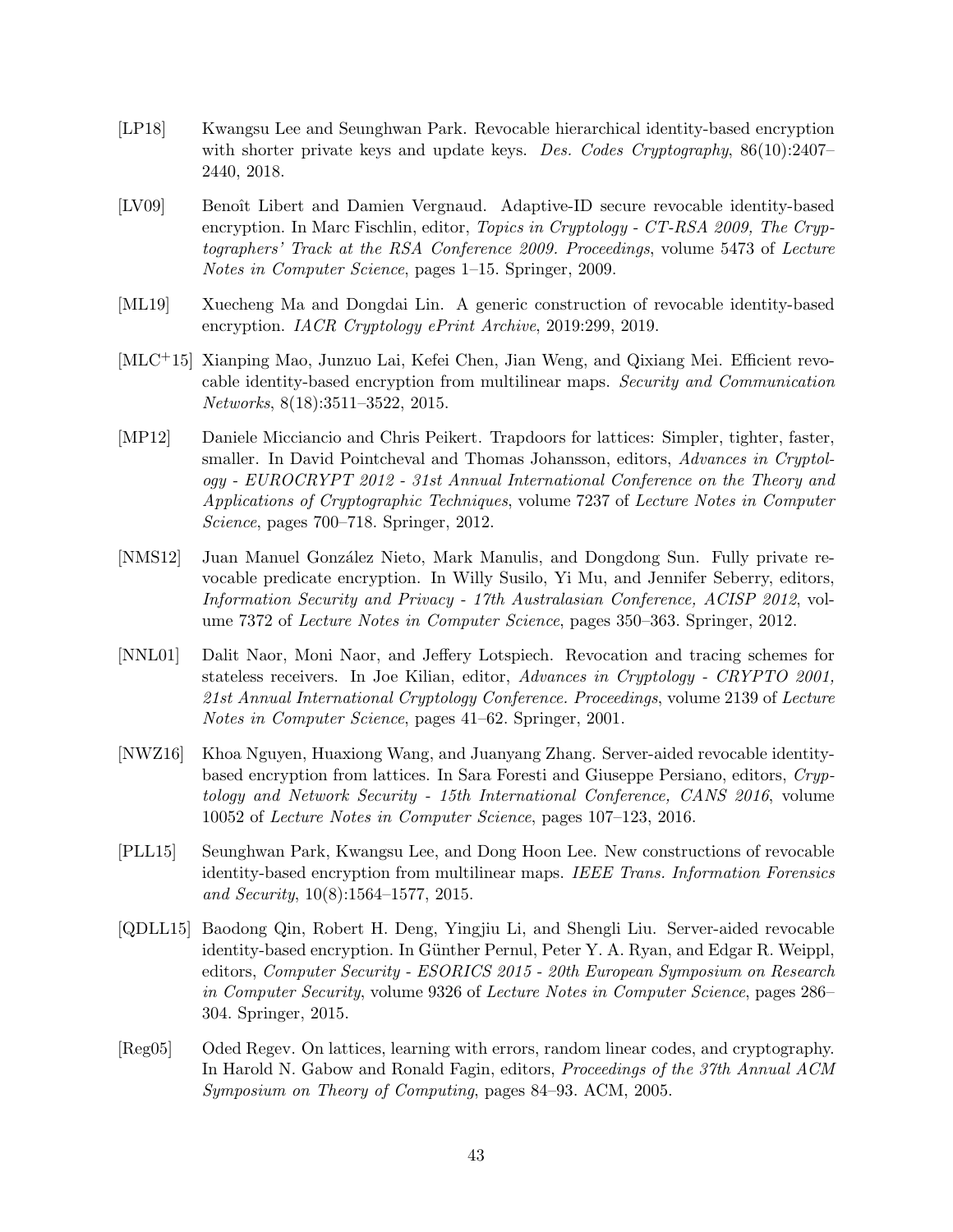- <span id="page-43-2"></span>[RLPL15] Geumsook Ryu, Kwangsu Lee, Seunghwan Park, and Dong Hoon Lee. Unbounded hierarchical identity-based encryption with efficient revocation. In Howon Kim and Dooho Choi, editors, *Information Security Applications - 16th International Workshop, WISA 2015*, volume 9503 of *Lecture Notes in Computer Science*, pages 122–133. Springer, 2015.
- <span id="page-43-0"></span>[SE13] Jae Hong Seo and Keita Emura. Revocable identity-based encryption revisited: Security model and construction. In Kaoru Kurosawa and Goichiro Hanaoka, editors, *Public-Key Cryptography - PKC 2013 - 16th International Conference on Practice and Theory in Public-Key Cryptography. Proceedings*, volume 7778 of *Lecture Notes in Computer Science*, pages 216–234. Springer, 2013.
- <span id="page-43-5"></span>[SE14] Jae Hong Seo and Keita Emura. Revocable hierarchical identity-based encryption. *Theor. Comput. Sci.*, 542:44–62, 2014.
- <span id="page-43-3"></span>[SE16] Jae Hong Seo and Keita Emura. Revocable hierarchical identity-based encryption via history-free approach. *Theor. Comput. Sci.*, 615:45–60, 2016.
- <span id="page-43-4"></span>[TW17] Atsushi Takayasu and Yohei Watanabe. Lattice-based revocable identity-based encryption with bounded decryption key exposure resistance. In Josef Pieprzyk and Suriadi Suriadi, editors, *Information Security and Privacy - 22nd Australasian Conference, ACISP 2017*, volume 10342 of *Lecture Notes in Computer Science*, pages 184–204. Springer, 2017.
- <span id="page-43-1"></span>[WES17] Yohei Watanabe, Keita Emura, and Jae Hong Seo. New revocable IBE in prime-order groups: Adaptively secure, decryption key exposure resistant, and with short public parameters. In Helena Handschuh, editor, *Topics in Cryptology - CT-RSA 2017 - The Cryptographers' Track at the RSA Conference 2017. Proceedings*, volume 10159 of *Lecture Notes in Computer Science*, pages 432–449. Springer, 2017.

### <span id="page-43-7"></span>**A Definitions**

### <span id="page-43-6"></span>**A.1 Revocable Identity-Based Encryption**

Here, we formally define *revocable identity-based encryption (RIBE)*. Basically, the definitions we give here are done in the same way as those for RHIBE, except that the depth of the identity hierarchy is fixed to be 1.

**Syntax.** An RIBE scheme Π consists of the six algorithms (Setup*,* Encrypt*,* GenSK*,*KeyUp*,* GenDK*,* Decrypt) with the following interface:

Setup( $1^{\lambda}$ )  $\rightarrow$  (PP, sk<sub>kgc</sub>) : This is the *setup* algorithm that takes the security parameter  $1^{\lambda}$  as input, and outputs a public parameter  $PP$  and the KGC's secret key  $sk_{\text{kgC}}$  (also called a master secret key).

We assume that the plaintext space  $M$ , the time period space  $T$ , and the identity space  $ID$  are determined only by the security parameter  $\lambda$ , and their descriptions are contained in PP.

Encrypt(PP, ID, t, M)  $\rightarrow$  ct : This is the *encryption* algorithm that takes a public parameter PP, an identity ID, a time period t, and a plaintext M as input, and outputs a ciphertext ct.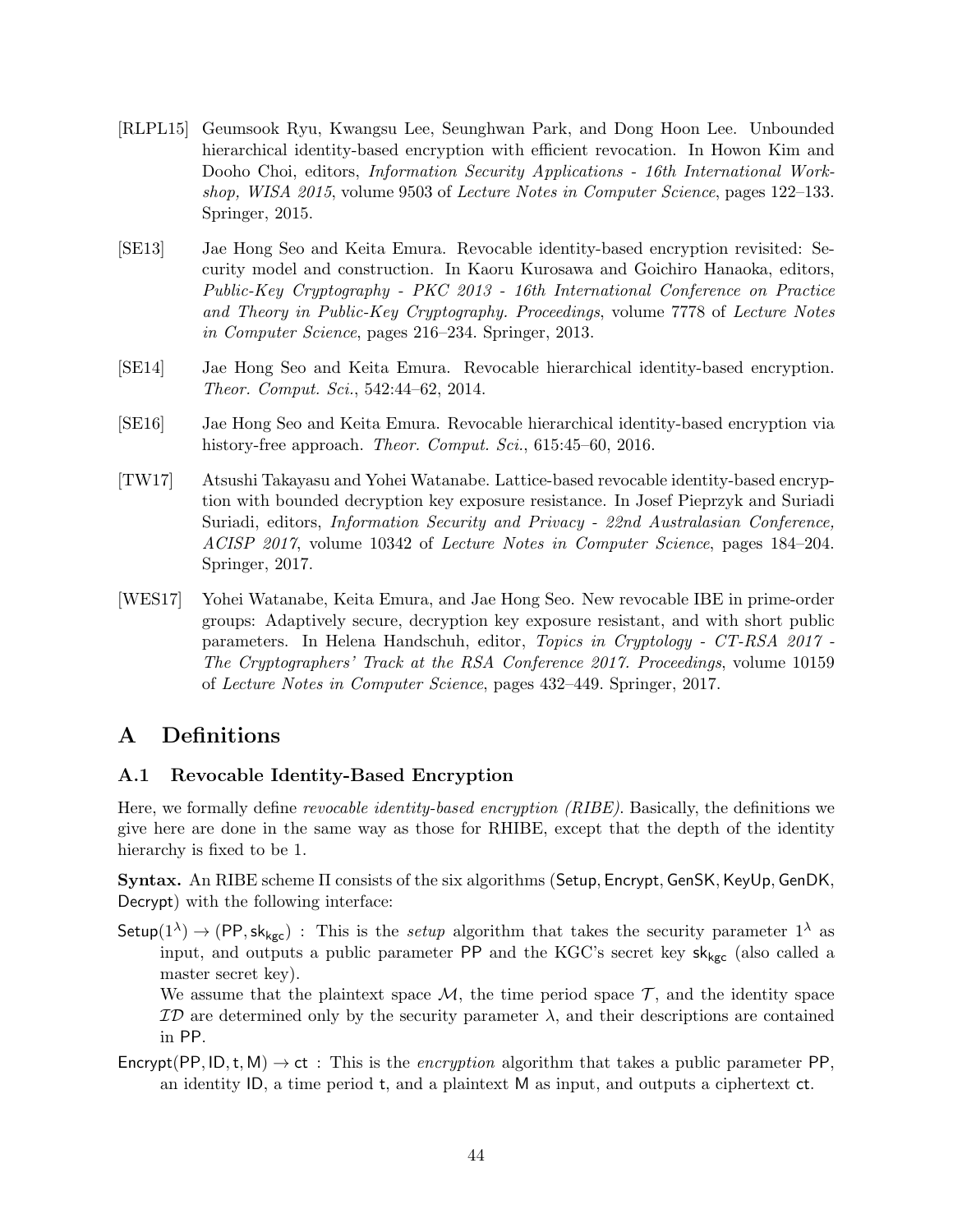- $GenSK(PP, sk_{\text{kgc}}, ID) \rightarrow (sk_{ID}, sk'_{\text{kgc}})$ : This is the *secret key generation* algorithm that takes a public parameter PP, the KGC's secret key  $sk_{\text{kgc}}$ , and an identity  $ID \in \mathcal{ID}$  as input, and may update the KGC's secret key  $sk_{\text{kgc}}$ . Then, it outputs a secret key  $sk_{\text{ID}}$  for the identity ID and also the KGC's "updated" secret key  $sk'_{\text{kgc}}$ .
- $KeyUp(PP, t, sk_{kgc}, RL_t) \rightarrow (ku_t, sk'_{kgc})$ : This is the *key update information generation* algorithm that takes a public parameter  $PP$ , a time period t, the KGC's secret key  $sk_{\text{kgc}}$ , and a revocation list  $\mathsf{RL}_{\mathsf{t}} \subseteq \mathcal{ID}$  as input, and may update the KGC's secret key sk<sub>kgc</sub>. Then, it outputs a key update  $ku_t$  and also the "updated" KGC's secret key  $sk'_{\text{kgc}}$ .
- GenDK(PP,  $sk_{ID}$ ,  $ku_t$ )  $\rightarrow$   $dk_{ID,t}$  or  $\perp$ : This is the *decryption key generation* algorithm that takes a public parameter PP, a secret key  $sk_{ID}$ , and a key update ku<sub>t</sub> as input, and outputs a decryption key **dk**<sub>ID,t</sub> for the time period **t** or the special "invalid" symbol ⊥ indicating that ID has been revoked.
- Decrypt(PP,  $dk_{ID,t}$ , ct)  $\rightarrow$  M : This is the *decryption* algorithm that takes a public parameter PP, a decryption key  $d\mathsf{k}_{\mathsf{ID},t}$  and a ciphertext  $ct$  as input, and outputs the decryption result M.

**Correctness.** We require the following to hold for an RIBE scheme. Informally, we require a ciphertext corresponding to a user ID for time period t to be properly decrypted by user ID if the user is not revoked on time t. To fully capture this, we consider all the possible scenarios of creating the secret key for user ID. Namely, for all  $\lambda \in \mathbb{N}$ ,  $(PP, sk_{kgc}) \leftarrow$  Setup $(1^{\lambda})$ , ID  $\in \mathcal{ID}$ , t  $\in \mathcal{T}$ , M  $\in \mathcal{M}$ , and RL<sub>t</sub>  $\subseteq \mathcal{ID} \setminus \{\mathsf{ID}\}\$ , we require M' = M to hold after executing the following procedures:

- $(1)$  (sk<sub>ID</sub>, sk<sub>kgc</sub>) ← GenSK(PP, sk<sub>kgc</sub>, ID).
- $(2)$   $(ku_t, sk_{\text{kgc}}) \leftarrow \text{KeyUp}(\text{PP}, t, sk_{\text{kgc}}, \text{RL}_t).$
- $(3)$  dk<sub>ID,t</sub>  $\leftarrow$  GenDK(PP, sk<sub>ID</sub>, ku<sub>t</sub>).
- $(4)$  ct  $\leftarrow$  Encrypt(PP, ID, t, M).
- $(5)$   $M' \leftarrow$  Decrypt(PP, dk<sub>ID,t</sub>, ct).

We note that, the most stringent way to define correctness would be to also capture the fact that the secret key  $sk_{\text{kgc}}$  could be updated after executing GenSK. In particular, the output of KeyUp, which takes as input the KGC's secret key  $sk_{\text{kgc}}$ , may differ in general before and after GenSK is run. Therefore, to be more precise, we should also allow an arbitrary (polynomial) number of executions of GenSK in between steps (1) and (2). However, we defined correctness as above for the sake of simplicity and readability. We note that our scheme satisfies the more stringent correctness (which will be obvious from construction).

**Security Definitions.** Here, we give the security definitions of an RIBE scheme  $\Pi = (\mathsf{Setup}, \mathsf{Output})$ Encrypt*,* GenSK*,*KeyUp*,* GenDK*,* Decrypt). Our default security definition captures the so-called *decryption key exposure resistance* (DKER). However, since we consider a generic transformation that converts any RIBE without DKER into the one with DKER, we also introduce security without DKER. (We will simply refer to security without DKER as *weak security*.) Furthermore, for each notion, we consider selective-identity security and adaptive-identity security, which results in four security notions in total.

We first give the formal definition of selective-identity security (with DKER) via a game between an adversary  $A$  and the challenger  $C$ . (The remaining security notions are derived by appropriately changing the game.) The game is parameterized by the security parameter  $\lambda$ , and has the global counter  $t_{cu}$ , initialized with 1, that denotes the "current time period" with which *C*'s responses to *A*'s queries are controlled. The game proceeds as follows: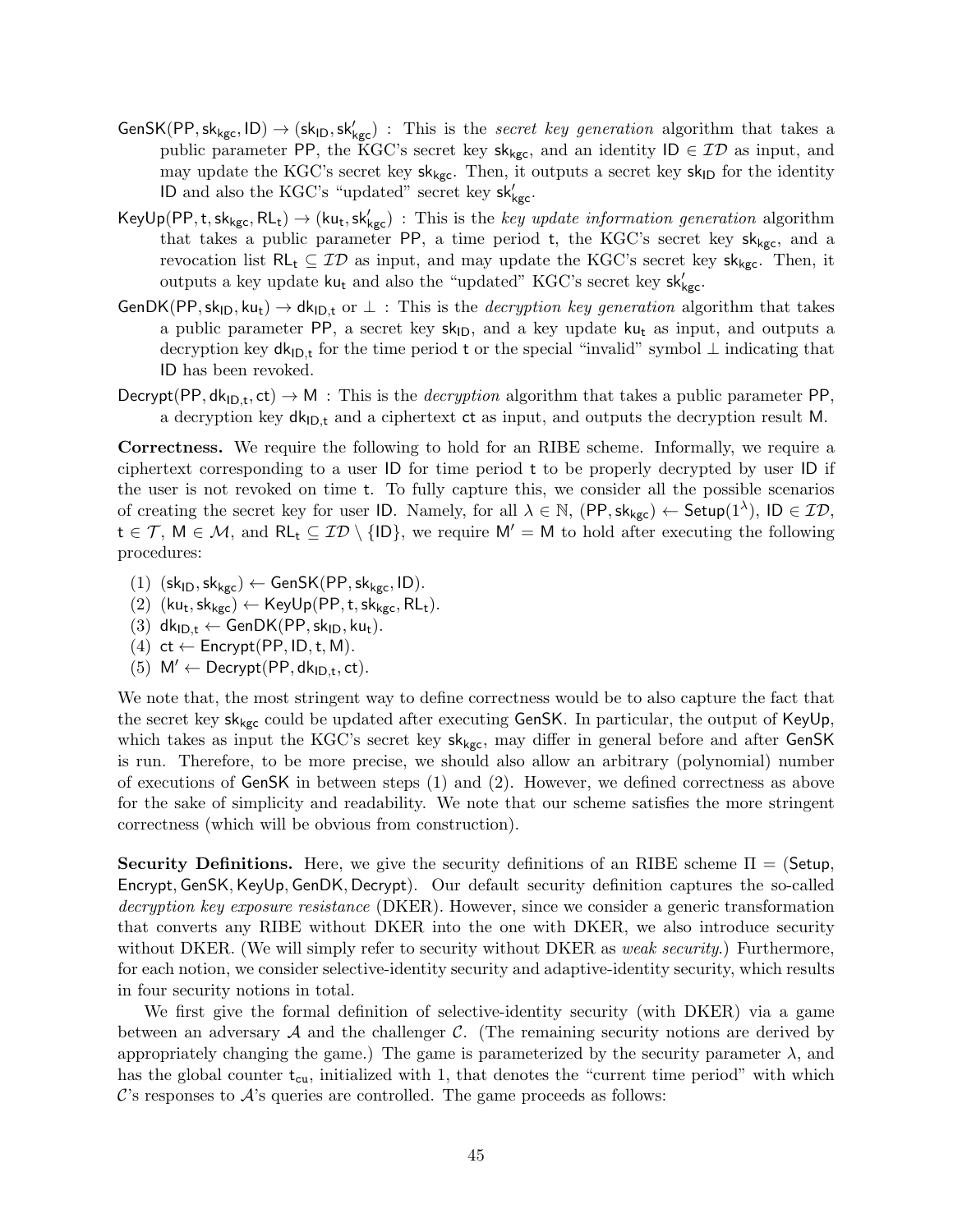At the beginning, A sends the challenge identity/time period pair  $(\mathsf{ID}^*, \mathsf{t}^*) \in \mathcal{ID} \times \mathcal{T}$  to *C*. Next, *C* runs (PP,  $sk_{\text{kgc}}$ )  $\leftarrow$  Setup(1<sup> $\lambda$ </sup>), and prepares a list SKList that initially contains (kgc,  $sk_{kgc}$ ), and into which identity/secret key pairs (ID,  $sk_{ID}$ ) generated during the game will be stored. From this point on, whenever a new secret key is generated for an identity  $ID \in \mathcal{ID}$  or the secret key sk<sub>kgc</sub> is updated due to the execution of GenSK or KeyUp,  $C$  will store (ID, sk<sub>ID</sub>) or update the corresponding entry (kgc*,*skkgc) in SKList, and we will not explicitly mention this addition/update. Then,  $C$  executes  $(ku_{\text{kgc},1}, s k'_{\text{kgc}}) \leftarrow \text{KeyUp}(\text{PP}, t_{cu} = 1, sk_{\text{kgc}}, \text{RL}_1 = \emptyset)$  for generating the initial time period  $t_{cu} = 1$ . After that, *C* gives PP and ku<sub>1</sub> to *A*.

From this point on, *A* may adaptively make the following five types of queries to *C*:

**Secret Key Generation Query:** Upon a query  $ID \in ID$  from A, where it is required that  $(ID, *)$  ∉ SKList,  $C$  executes  $(sk_{ID}, sk'_{kgc})$  ← GenSK(PP,s $k_{kgc}, ID$ ) (and returns nothing to *A*).

We require that all identities **ID** appearing in the following queries (except the challenge query) be "activated" in the sense that  $\mathsf{sk}_{\mathsf{ID}}$  is generated via this query and hence (ID,  $\mathsf{sk}_{\mathsf{ID}}$ )  $\in$ SKList.

**Secret Key Reveal Query:** Upon a query  $\mathsf{ID} \in \mathcal{ID}$  from A, C checks if the following condition is satisfied:

 $-$  If  $t_{cu} \ge t^*$  and  $ID^* \notin RL_{t^*}$ , then  $ID \ne ID^*$ .

If this condition is *not* satisfied, then  $C$  returns  $\perp$  to  $\Lambda$ . Otherwise,  $C$  finds sk<sub>ID</sub> from SKList, and returns it to *A*.

- **Revoke & Key Update Query:** Upon a query  $\mathsf{RL} \subseteq \mathcal{ID}$  (which denotes the set of identities that are going to be revoked in the next time period) from  $A$ ,  $C$  checks if the following conditions are satisfied simultaneously:
	- **–** RLtcu *⊆* RL.
	- *−* If  $t_{cu} = t^* 1$  and  $sk_{ID}^*$  for the challenge  $ID^*$  has been revealed to *A* via a secret key reveal query ID*<sup>∗</sup>* , then ID*<sup>∗</sup> ∈* RL.

If these conditions are *not* satisfied, then *C* returns *⊥* to *A*.

Otherwise *C* increments the current time period by  $t_{cu} \leftarrow t_{cu} + 1$ . Then, *C* sets RL<sub>t<sub>cu</sub>  $\leftarrow$  RL,</sub>  $\alpha$  and runs  $(\mathsf{ku}_{\mathsf{t}_{\mathsf{cu}}},\mathsf{sk}'_{\mathsf{kg}\mathsf{c}}) \leftarrow \mathsf{KeyUp}(\mathsf{PP},\mathsf{t}_{\mathsf{cu}},\mathsf{sk}_{\mathsf{kg}\mathsf{c}},\mathsf{RL}_{\mathsf{t}_{\mathsf{cu}}}).$  Finally,  $\mathcal C$  returns  $\mathsf{ku}_{\mathsf{t}_{\mathsf{cu}}}$  to  $\mathcal A$ .

- **Decryption Key Reveal Query:** Upon a query  $(\mathsf{ID}, \mathsf{t}) \in \mathcal{ID} \times \mathcal{T}$  from A, C checks if the following conditions are simultaneously satisfied:
	- $− t ≤ t<sub>cu</sub>.$ **–** ID *∈/* RL<sup>t</sup> .  $-$  (ID, t)  $\neq$  (ID<sup>\*</sup>, t<sup>\*</sup>).

If these conditions are *not* satisfied, then  $C$  returns  $\perp$  to  $\Lambda$ . Otherwise,  $C$  finds sk<sub>ID</sub> from SKList, runs  $dk_{ID,t} \leftarrow$  GenDK(PP, sk<sub>ID</sub>, ku<sub>t</sub>), and returns  $dk_{ID,t}$  to  $A$ .

**Challenge Query:** A is allowed to make this query only once. Upon a query  $(M_0, M_1)$  from *A*, where it is required that  $|M_0| = |M_1|$ , *C* picks the challenge bit  $b \in \{0, 1\}$  uniformly at random, runs  $ct^* \leftarrow$  Encrypt(PP, ID<sup>\*</sup>,  $t^*$ , M<sub>b</sub>), and returns the challenge ciphertext  $ct^*$  to A.

At some point, *A* outputs  $b' \in \{0, 1\}$  as its guess for *b* and terminates.

The above completes the description of the game. In this game,  $\mathcal{A}$ 's selective-security advan- $\text{tage} \text{ Adv}_{\Pi, \mathcal{A}}^{\text{RIBE-sel}}(\lambda)$  is defined by  $\text{Adv}_{\Pi, \mathcal{A}}^{\text{RIBE-sel}}(\lambda) \coloneqq 2 \cdot |\Pr[b' = b] - 1/2|$ .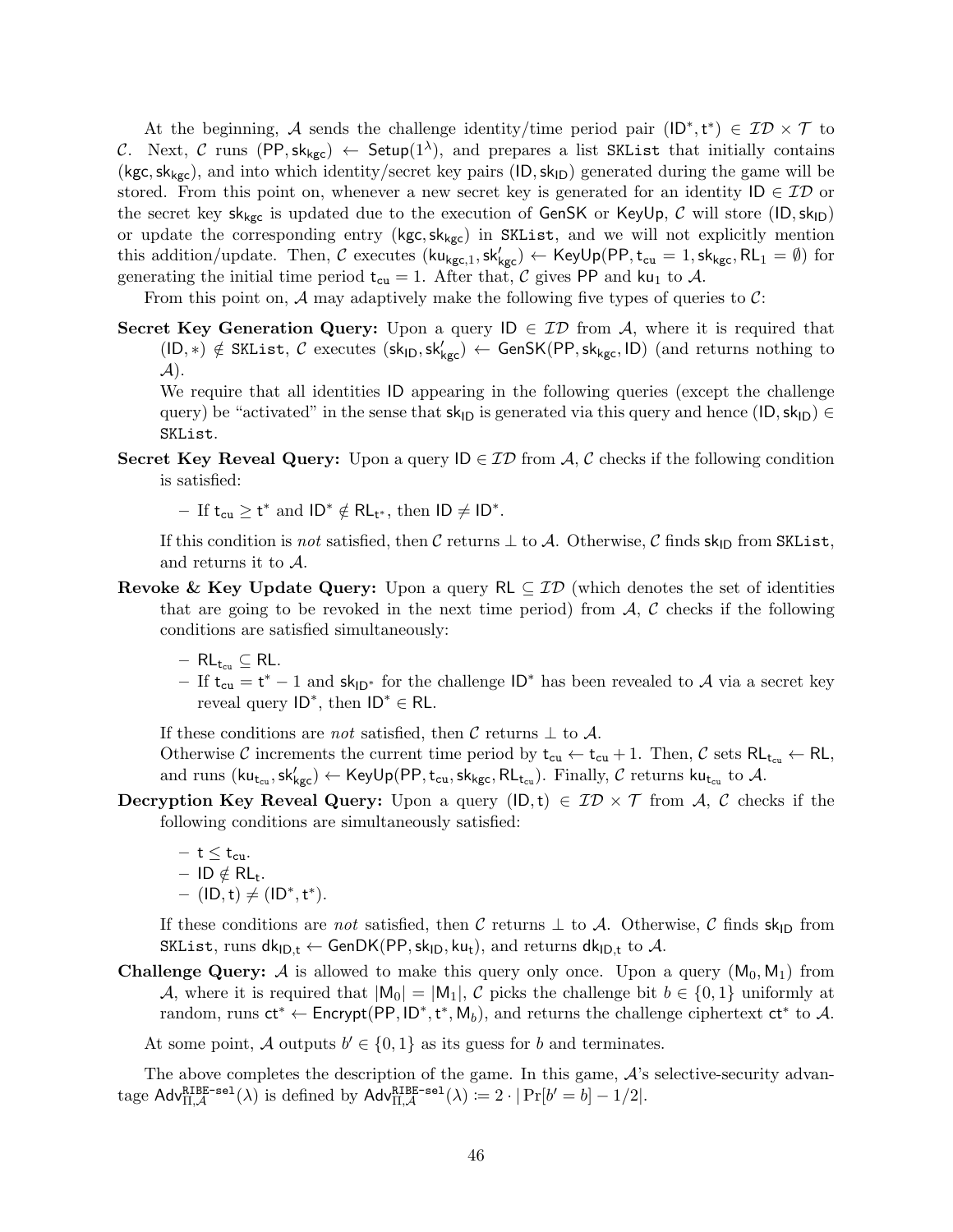**Definition 3.** *We say that an RIBE scheme* Π *satisfies* selective-identity *security, if the advantage*  $\text{Adv}_{\Pi,\mathcal{A}}^{\text{RIBE}-\text{sel}}(\lambda)$  *is negligible for all PPT adversaries*  $\mathcal{A}$ *.* 

The more desirable security notion, called *adaptive-identity* security, is defined in the same way as selective-identity security, except that in the security game the adversary *A* chooses the pair of the challenge identity and time period  $(\text{ID}^*, t^*)$  not at the beginning of the game, but at the time it makes the challenge query. More formally, the response to the challenge query is defined differently as follows:

**Challenge Query:** *A* is allowed to make this query only once. Upon a query  $(\text{ID}^*, t^*, M_0, M_1)$ from *A*, where it is required that the following conditions are satisfied simultaneously:

 $|M_0| = |M_1|$ ,

- **–** if t *<sup>∗</sup> ≤* tcu, then *A* has not submitted (ID*<sup>∗</sup> ,*t *∗* ) as a decryption key reveal query, and
- if  $sk_{ID}^*$  has been revealed to *A*, then it is required that  $ID^* \in RL_{t^*}$ ,

*C* picks the challenge bit  $b \in \{0, 1\}$  uniformly at random, runs  $ct^* \leftarrow$  Encrypt(PP, ID<sup>\*</sup>, t<sup>\*</sup>, M<sub>*b*</sub>), and returns the challenge ciphertext ct*<sup>∗</sup>* to *A*.

The adaptive-identity security advantage  $\text{Adv}_{\Pi,\mathcal{A}}^{\text{RIEE-ad}}(\lambda)$  of the adversary  $\mathcal{A}$  is defined analogously to that for selective-identity security.

**Definition 4.** *We say that an RIBE scheme* Π *satisfies* adaptive-identity security*, if the advantage*  $\text{Adv}_{\Pi,\mathcal{A}}^{\text{RIBE-ad}}(\lambda)$  *is negligible for all PPT adversaries*  $\mathcal{A}$ *.* 

The weak security notions (i.e. security without DKER) are defined by changing the corresponding games so that an adversary  $A$  is not allowed to make any decryption key reveal query.<sup>[18](#page-46-1)</sup> We denote the weak selective-identity (resp. adaptive-identity) security advantage of the adversary *A* by  $\mathsf{Adv}_{\Pi,\mathcal{A}}^{\texttt{RIBE-sel-weak}}(\lambda)$  (resp.  $\mathsf{Adv}_{\Pi,\mathcal{A}}^{\texttt{RIBE-ad-weak}}(\lambda)$ ).

**Definition 5.** *We say that an RIBE scheme* Π *satisfies* weak selective-identity security*, if the advantage*  $\mathsf{Adv}_{\Pi,\mathcal{A}}^{\text{RIBE-sel-weak}}(\lambda)$  *is negligible for all PPT adversaries*  $\mathcal{A}$ *.* 

*We define* weak adaptive-identity security *analogously.*

### <span id="page-46-0"></span>**A.2 2-Level Hierarchical Identity Based Encryption**

In this work, we use a 2-level HIBE scheme as a building block for our security-enhancing generic transformation for RIBE, and thus we recall it here. Our definition here is customized from a typical definition of HIBE. Specifically, since we only consider 2-level HIBE, we differentiate the key generation by the KGC and by each user, and refer to the key generation algorithm for the latter as the *delegation algorithm*. Also, we consider the encryption and decryption algorithms only for level-2 users. To the best of our knowledge, all the existing HIBE scheme satisfy the modification.

**Syntax.** A 2-level HIBE scheme Π consists of the five algorithms (Setup*,* Encrypt*,* GenSK*,* Delegate*,* Decrypt) with the following interface:

<span id="page-46-1"></span><sup>&</sup>lt;sup>18</sup>In other words, if an adversary  $\mathcal A$  in the weak security game wants to obtain decryption keys dk<sub>ID<sup>*∗*</sup>,t</sub> for any t *̸*= t *∗* , it should make a secret key reveal query on ID*<sup>∗</sup>* . Hence, ID*<sup>∗</sup>* will be revoked before t *∗* . On the other hand, an adversary  $A$  in the standard security game with DKER can obtain the decryption keys  $dk_{ID^*,t}$  without revoking ID*<sup>∗</sup>* by t *∗* .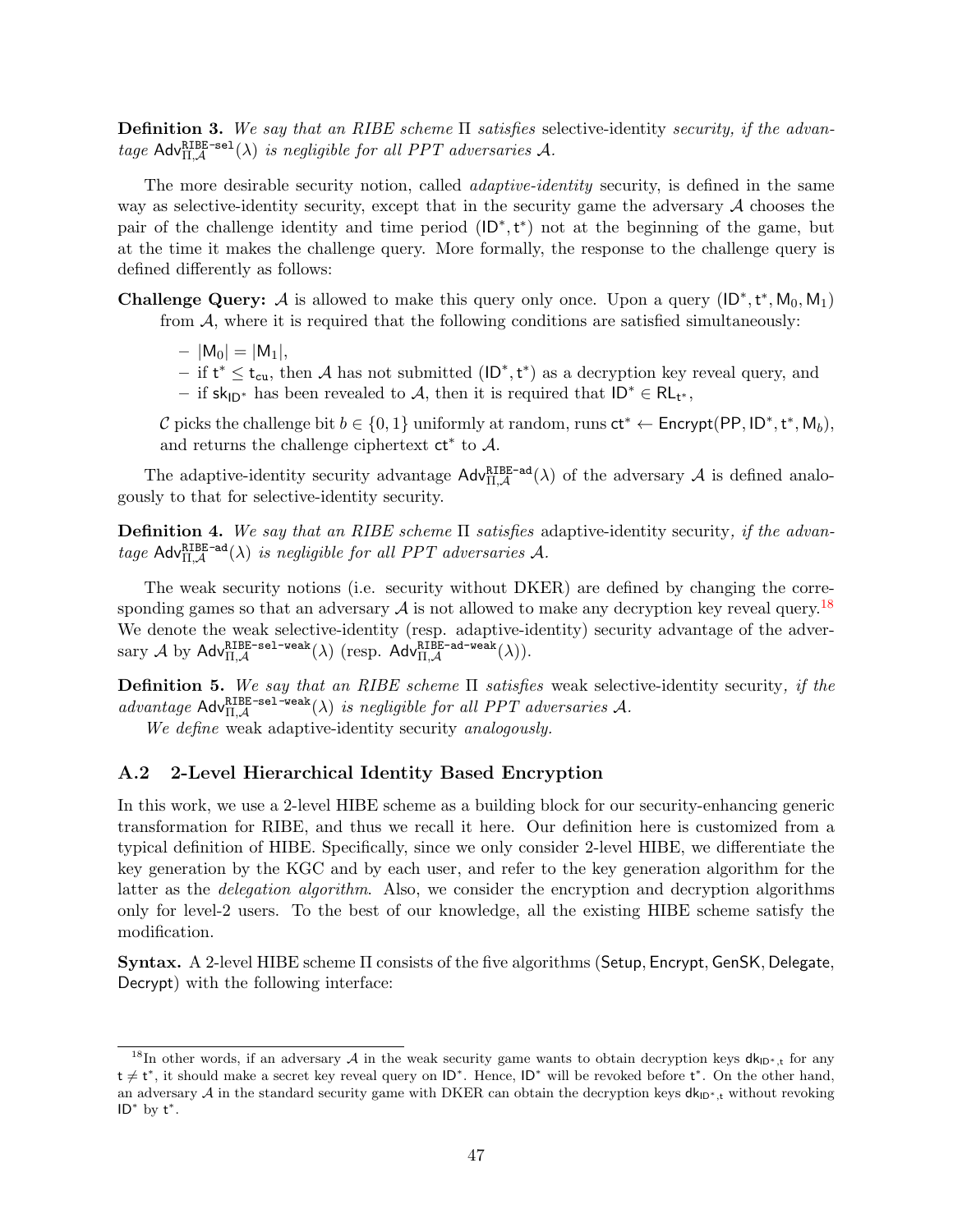Setup( $1^{\lambda}$ )  $\rightarrow$  (PP, sk<sub>kgc</sub>) : This is the *setup* algorithm that takes the security parameter  $1^{\lambda}$  as input, and outputs a public parameter PP and the KGC's secret key  $sk_{\text{sec}}$  (also called a master secret key).

We assume that the plaintext space *M* and the element identity space *ID* are determined only by the security parameter  $\lambda$ , and their descriptions are contained in PP.

- Encrypt(PP, ID =  $(id_1, id_2)$ , M)  $\rightarrow$  ct : This is the *encryption* algorithm (for a level-2 user) that takes a public parameter PP, a level-2 user's identity  $ID = (id_1, id_2) \in (ID)^2$ , and a plaintext M as input, and outputs a ciphertext ct.
- $GenSK(PP, sk_{\text{kgc}}, id_1) \rightarrow sk_{id_1}$ : This is the *secret key generation* algorithm that takes a public parameter PP, the KGC's secret key  $sk_{\text{kgc}}$ , and a first-level identity  $id_1 \in \mathcal{ID}$  as input, and outputs a secret key  $\mathsf{sk}_{\mathsf{id}_1}.$
- $Delegate(PP, sk_{id_1}, id_2) \rightarrow sk_{id_1, id_2}$ : This is the *delegation* algorithm that takes a public parameter PP, a secret key  $sk_{id_1}$  (of a first-level user with  $id_1 \in \mathcal{ID}$ ), and a second-level (element) identity  $\mathsf{id}_2 \in \mathcal{ID}$  as input, and outputs a secret key  $\mathsf{sk}_{\mathsf{id}_1, \mathsf{id}_2}$ .
- Decrypt(PP,  $sk_{id_1, id_2}$ ,  $ct)$   $\rightarrow$  M : This is the *decryption* algorithm that takes a public parameter PP, a decryption key  $dk_{id_1, id_2}$  (for a level-2 user with identity  $ID = (id_1, id_2)$ ), and a ciphertext ct as input, and outputs the decryption result M.

**Correctness.** We require the following to hold for a 2-level HIBE scheme. For all  $\lambda$   $\in$  N, (PP, sk<sub>kgc</sub>)  $\leftarrow$  Setup $(1^{\lambda})$ , ID =  $(\mathsf{id}_1, \mathsf{id}_2)$   $\in$   $(\mathcal{ID})^2$ , sk $_{\mathsf{id}_1}$   $\leftarrow$  GenSK(PP, sk<sub>kgc</sub>, id<sub>1</sub>),  $\mathsf{sk}_{\mathsf{id}_1,\mathsf{id}_2} \leftarrow \mathsf{Delete}(\mathsf{PP},\mathsf{sk}_{\mathsf{id}_1},\mathsf{id}_2), \enspace \mathsf{M} \enspace\in \enspace \mathcal{M}, \enspace \text{and} \enspace \mathsf{ct} \enspace \leftarrow \enspace \mathsf{Encrypt}(\mathsf{PP},\mathsf{ID},\mathsf{M}), \enspace \text{it holds that}$  $\text{Decrypt}(\text{PP}, \text{sk}_{\text{id}_1, \text{id}_2}, \text{ct}) = \text{M}.$ 

**Security Definition.** Here, we give the security definitions of a 2-level HIBE scheme  $\Pi = (\mathsf{Setup}, \mathsf{Output})$ Encrypt*,* GenSK*,* Delegate*,* Decrypt). We first give the definition of selective-identity security, which is defined via the following game between an adversary *A* and the challenger *C*:

At the beginning, *A* sends the challenge identity  $ID^* = (id_1^*, id_2^*) \in (ID)^2$  to *C*. Next, *C* runs (PP*,*skkgc) *←* Setup(1*<sup>λ</sup>* ), and prepares a list SKList that initially contains (kgc*,*skkgc), and into which identity/secret key pairs (ID,  $\mathsf{sk}_{\mathsf{ID}}$ ) generated during the game will be stored. From this point on, whenever a new secret key is generated for an identity  $\mathsf{ID} \in (\mathcal{ID})^{\leq 2}$ ,  $\mathcal C$  will store (ID,  $sk_{ID}$ ) in SKList, and we will not explicitly mention this procedure. After that,  $C$  gives PP to *A*.

From this point on, *A* may adaptively make the following four types of queries to *C*:

- **Level-1 Secret Key Generation Query:** Upon a query  $\mathsf{id}_1 \in \mathcal{ID}$  from A, C checks if  $(id_1, *)$  ∈ SKList, and returns  $⊥$  to  $A$  if this is the case. Otherwise,  $C$  executes  $sk_{id_1}$   $\leftarrow$ GenSK(PP, sk<sub>kgc</sub>, id<sub>1</sub>) (but returns nothing to A).<sup>[19](#page-47-0)</sup>
- Level-1 Secret Key Reveal Query: Upon a query  $id_1 \in \mathcal{ID}$  from  $\mathcal{A}, \mathcal{C}$  checks if  $(id_1, sk_{id_1}) \in$ SKList for some  $sk_{id_1}$  and  $id_1 \neq id_1^*$ . If this is *not* the case, then  $C$  returns  $\perp$  to  $\mathcal A$ . Otherwise,  $\cal C$  returns  ${\sf sk}_{{\sf id}_1}$  to  ${\cal A}.$
- **Level-2 Secret Key Reveal Query:** Upon a query  $(id_1, id_2) \in (ID)^2$  from *A*, *C* checks if  $(\mathsf{id}_1, \mathsf{sk}_{\mathsf{id}_1}) \in \mathtt{SKList}$  for some  $\mathsf{sk}_{\mathsf{id}_1}, ((\mathsf{id}_1, \mathsf{id}_2), \mathsf{sk}_{\mathsf{id}_1, \mathsf{id}_2}) \notin \mathtt{SKList}, \text{ and } (\mathsf{id}_1, \mathsf{id}_2) \neq (\mathsf{id}_1^*, \mathsf{id}_2^*).$ If this is *not* the case, then *C* returns  $\perp$  to *A*. Otherwise, *C* executes sk<sub>id<sub>1</sub>,id<sub>2</sub> ←</sub> Delegate(PP, sk<sub>id1</sub>, id<sub>2</sub>), and returns sk<sub>id1, id2</sub> to  $\mathcal{A}$ .

<span id="page-47-0"></span><sup>&</sup>lt;sup>19</sup>Note that just making this query does not return  $sk_{id_1}$  to *A*. Revealing  $sk_{id_1}$  to *A* is captured by the next query. This treatment is to allow *A* to obtain level-2 secret keys of the form  $\mathsf{sk}_{\mathsf{id}_1^*,\mathsf{id}_2}$  with  $\mathsf{id}_2 \neq \mathsf{id}_2^*$ .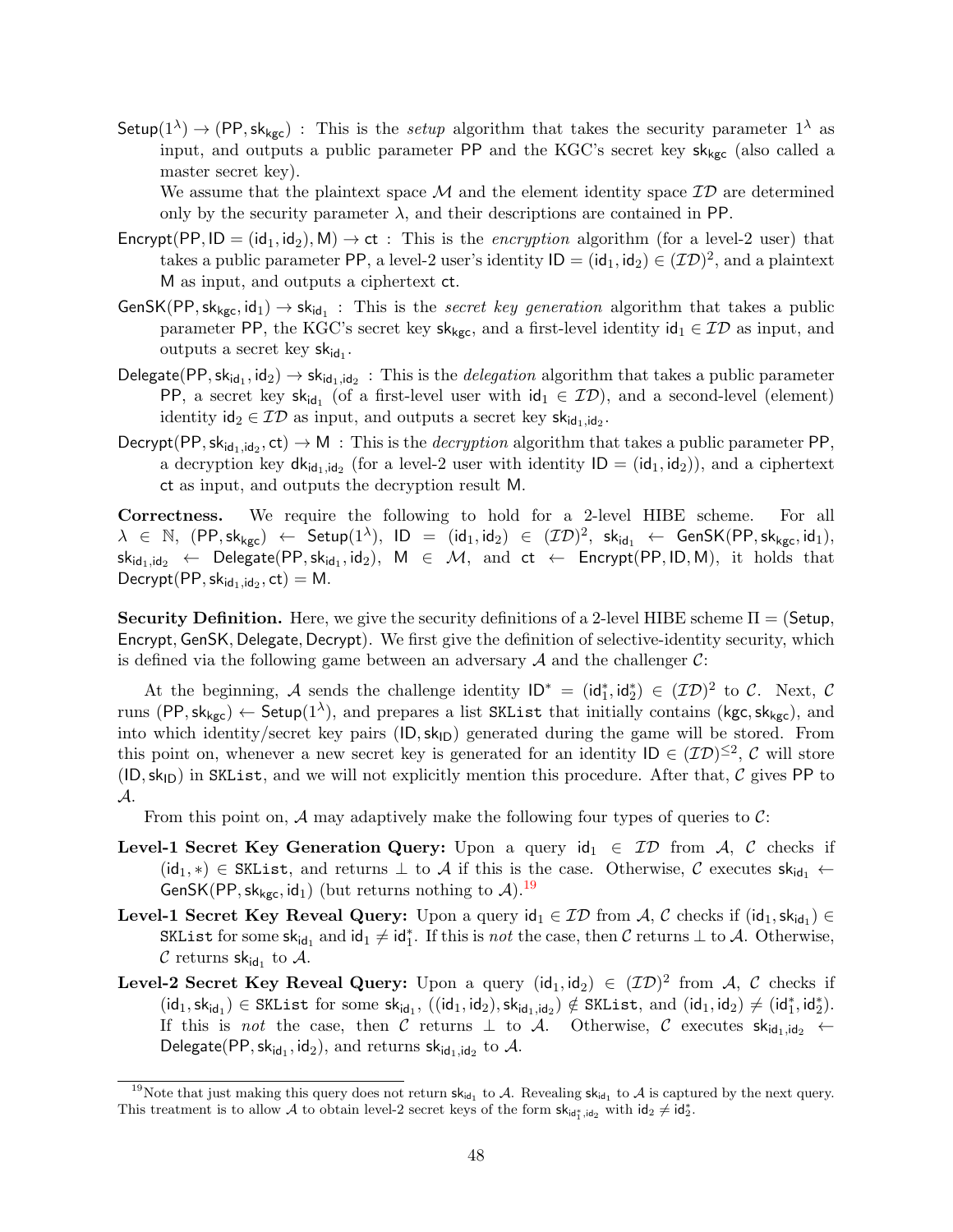**Challenge Query:** *A* is allowed to make this query only once. Upon a query  $(M_0, M_1)$  from *A*, where it is required that  $|M_0| = |M_1|$ , *C* picks the challenge bit  $b \in \{0, 1\}$  uniformly at random, runs  $ct^* \leftarrow$  Encrypt(PP, ID<sup>\*</sup> = ( $id_1^*$ ,  $id_2^*$ ), M<sub>b</sub>), and returns the challenge ciphertext ct*<sup>∗</sup>* to *A*.

At some point, *A* outputs  $b' \in \{0, 1\}$  as its guess for *b* and terminates.

The above completes the description of the game. In this game, *A*'s selective-identity security advantage  $\mathsf{Adv}_{\Pi,\mathcal{A}}^{\mathsf{HIBE-sel}}(\lambda)$  is defined by  $\mathsf{Adv}_{\Pi,\mathcal{A}}^{\mathsf{HIBE-sel}}(\lambda) \coloneqq 2 \cdot |\Pr[b' = b] - 1/2|$ .

**Definition 6.** *We say that a 2-level HIBE scheme* Π *satisfies* selective-identity security*, if the advantage*  $\mathsf{Adv}_{\Pi,\mathcal{A}}^{\mathsf{HIBE-sel}}(\lambda)$  *is negligible for all PPT adversaries.* 

The game for *adaptive-identity* security is defined in the same way as the selective-identity security game, except that the adversary *A* chooses the challenge identity  $ID^* = (id_1^*, id_2^*)$  not at the beginning of the game, but at the time it makes the challenge query. More formally, the response to the challenge query is defined differently as follows:

**Challenge Query:** *A* is allowed to make this query only once. Upon a query  $(ID^* =$ (id<sup>\*</sup><sub>1</sub>, id<sup>\*</sup><sub>2</sub>), M<sub>0</sub>, M<sub>1</sub>) from *A*, where it is required that the following conditions are satisfied simultaneously:

$$
-|M_0|=|M_1|,
$$

- **–** ((id*<sup>∗</sup>* 1 *,* id*<sup>∗</sup>* 2 )*, ∗*) *∈/* SKList,
- **–** skid*<sup>∗</sup>* 1 has not been revealed to *A*.

*C* picks the challenge bit  $b \in \{0,1\}$  uniformly at random, runs  $ct^* \leftarrow$  Encrypt(PP, ID<sup>\*</sup> =  $(id_1^*, id_2^*), M_b$ , and returns the challenge ciphertext  $ct^*$  to  $A$ .

The adaptive-identity security advantage  $\text{Adv}_{\Pi,\mathcal{A}}^{\text{HIBE-ad}}(\lambda)$  of the adversary  $\mathcal{A}$  is defined analogously to that for selective-identity security.

**Definition 7.** *We say that a 2-level HIBE scheme* Π *satisfies* adaptive-identity security*, if the advantage*  $\text{Adv}_{\Pi,\mathcal{A}}^{\text{HIBE-ad}}(\lambda)$  *is negligible for all PPT adversaries*  $\mathcal{A}$ *.*